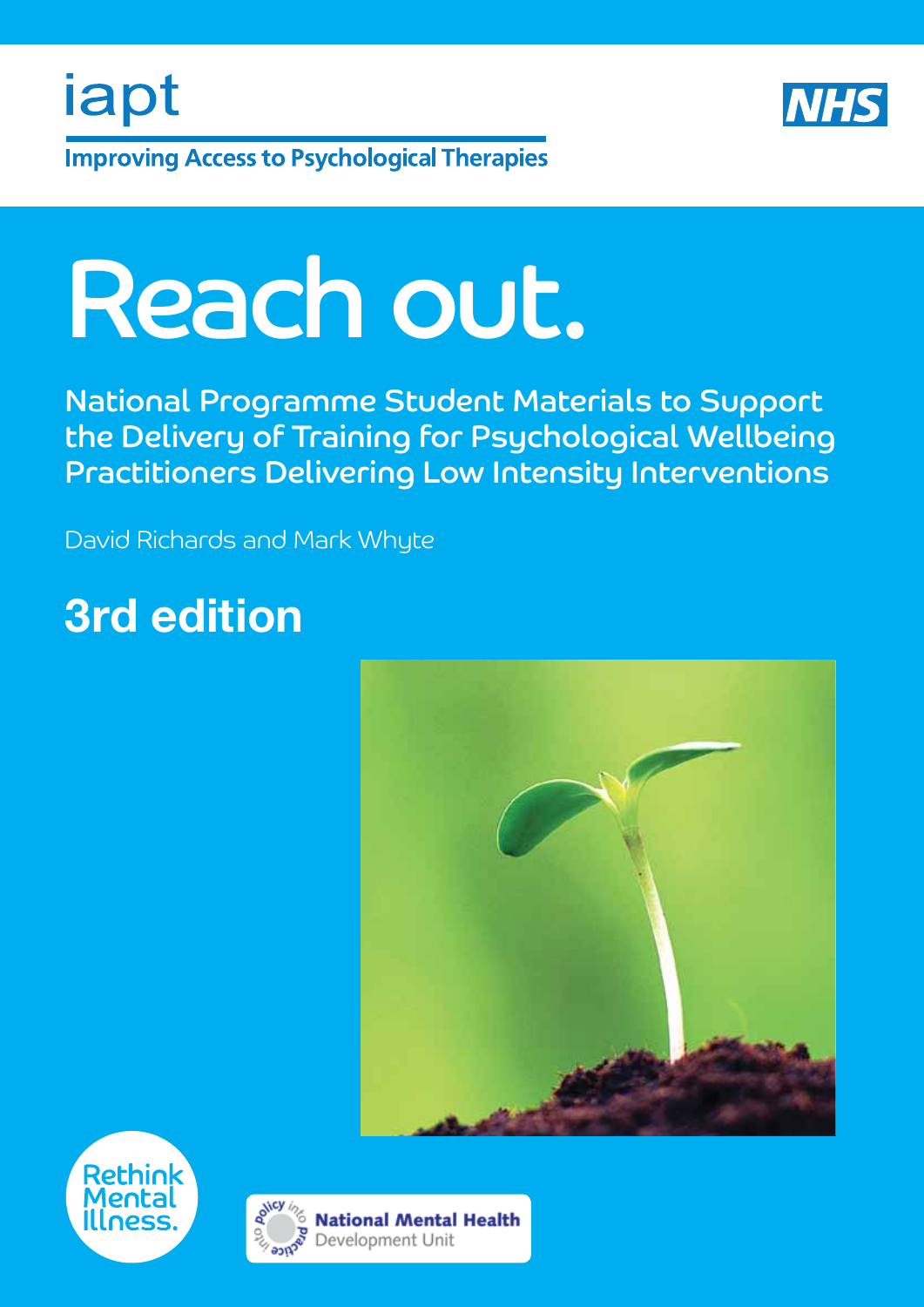This publication was commissioned by the National IAPT Programme to support training courses for practitioners delivering LI interventions. It is therefore recommended for use by those courses to facilitate consistent and high quality standards across England.

### For further copies of this publication call 0845 456 0455 or visit www.rethink.org/ resources.

First published in the UK by Rethink Mental Illness 2008 Reprinted by Rethink Mental Illness July 2008 Reprinted by Rethink Mental Illness August 2009, 2nd edition Reprinted by Rethink Mental Illness August 2011, 3rd edition

www.rethink.org Rethink Mental Illness Welcome Team 0845 456 0455 Email info@rethink.org Registered Charity Number 271028

© David Richards and Mark Whyte 2011, 3rd edition

The right of David Richards and Mark Whyte to be identified as the authors of this work has been asserted by them in accordance with the Copyright, Designs and Patent Act, 1988.

All rights reserved. This book has been produced on the condition that it shall not, by way of trade or otherwise, be lent, sold, hired out or otherwise circulated in any form binding or cover other than that in which it is published and without a similar condition including this condition being imposed on the subsequent reader.

Providing the source is fully acknowledged, all materials in this work may be freely copied, but for teaching and clinical purposes only.

## **Contents**

| Preface                                                         | $\overline{\mathcal{L}}$ |
|-----------------------------------------------------------------|--------------------------|
| Foreword                                                        | 6                        |
| A note on terminology                                           | 6                        |
| <b>Introduction</b>                                             | 7                        |
| The low-intensity clinical method                               | $\overline{7}$           |
| <b>Information gathering</b>                                    | 9                        |
| Questioning skills                                              | 10                       |
| Collecting routine outcome measures                             | 12                       |
| I1 Example interview schedule:<br>initial information gathering | 13                       |
| Summarising the information gathered                            | 15                       |
| Information gathering in subsequent sessions                    | 16                       |
| I2 Example interview schedule:<br>subsequent contacts           | 17                       |
| I3 Telephone interviews                                         | 19                       |
| <b>Information giving</b>                                       | 22                       |
| <b>Shared decision-making</b>                                   | 24                       |
| Low-intensity treatment<br>interventions                        | 26                       |
| @1-@7: Clinical procedures                                      | 27                       |
| <b>Values, policy, culture</b><br>and diversity                 | 49                       |
| <b>Supervision for</b><br>low-intensity working                 | 51                       |
| <b>C8: Clinical procedure</b>                                   | 53                       |
| Suggested reading                                               | 54                       |
| Appendix                                                        | 57                       |

N.B. See note in preface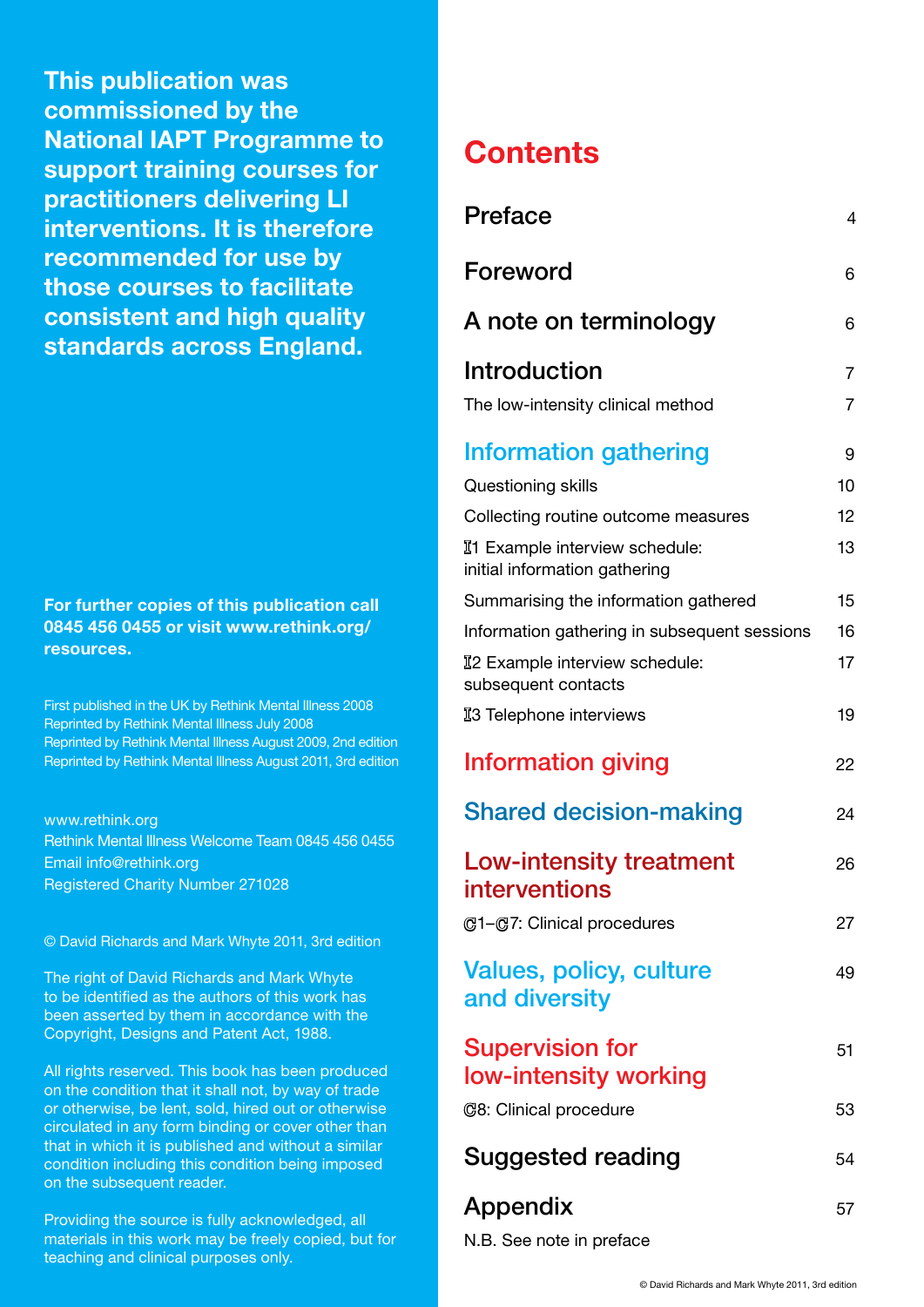

David Richards is Professor of Mental Health Services Research at the University of Exeter's Mood Disorders Centre (http://centres.exeter.ac.uk/mood/index.php). He is one of the prime movers in national and international efforts to improve access to treatment for those suffering from common emotional distress. He led the development of the Improving Access to Psychological Therapies (IAPT) curriculum for psychological wellbeing practitioners on behalf of the IAPT Workforce Team at the Department of Health. David is a vocal advocate of improving social inclusion by educating people from within their own communities to deliver low-intensity mental health care. He works closely with Rethink and other mental health advocacy organisations as well as running a multi-centre research team funded by the Medical

Research Council and the National Institute for Health Research which is examining new models of delivering treatment including stepped care, guided self-help and collaborative care. The results of this research programme have been fundamental to the clinical and educational methods pioneered by the IAPT demonstration site in Doncaster and now implemented nationally.



Mark Whyte was a Lecturer in Mental Health at the University of York until his retirement in 2009. He has extensive experience of the design, development and delivery of mental health education programmes. He is committed to expanding access to psychological therapies for people experiencing common mental health problems and equipping practitioners with the knowledge and skills to deliver patient-centred evidence-based treatments. He taught on the Graduate Primary Care Mental Health Worker programme and the Short-term CBT course at York and, with David, played a key role in the development of the clinical model, and associated training, at the IAPT National Demonstration site in Doncaster and several IAPT wave one sites nationally.

## Acknowledgements

The IAPT programme has been a huge collaborative effort with important contributions from very many people too numerous to mention. However, we cannot let the occasion pass without acknowledging Professor Lord Richard Layard and Professor David Clark for their joint vision and tenacity in ensuring IAPT has come to fruition and James Seward in directing the programme.

We would also like to thank Roslyn Hope and Graham Turpin for commissioning these materials. The materials themselves are the culmination of more than 20 years of effort in developing education programmes for people from non mental health backgrounds including practice nurses, employees of banks, NHS Direct nurse advisors and most recently graduate primary care mental health workers. Sharing the journey, there have been far too many people to list individually save a few: Karina Lovell and Bob McDonald who have both been vital spirits and John Rose who has been a firm fellow traveller.

Most importantly of all, however, we must place in the public record the contribution of Isaac Marks. More than 30 years ago, and against vociferous professional objection, Isaac originally implemented the notion of training people from diverse professional and non-professional backgrounds in the application of evidenced based psychological therapies. None of the last 20 years would have been possible without his courageous leadership and we would like to thank him for his inspiring vision.

We would also like to thank the team at Rethink Mental Illness for their help in producing these materials, not least Chloe Kyle, Lauren Bourque and Natasha Coleman.

Thanks are also due to Della Bailey, Abi Coe, Clare Walker, Sarah Khalid and Gemma Cheney for allowing us to film their work and to Dominic Ennis and Paul Scott for their skilled camera work. We would also like to thank all those who assisted as actors.

### David Richards, Exeter and Mark Whyte, York, August 2011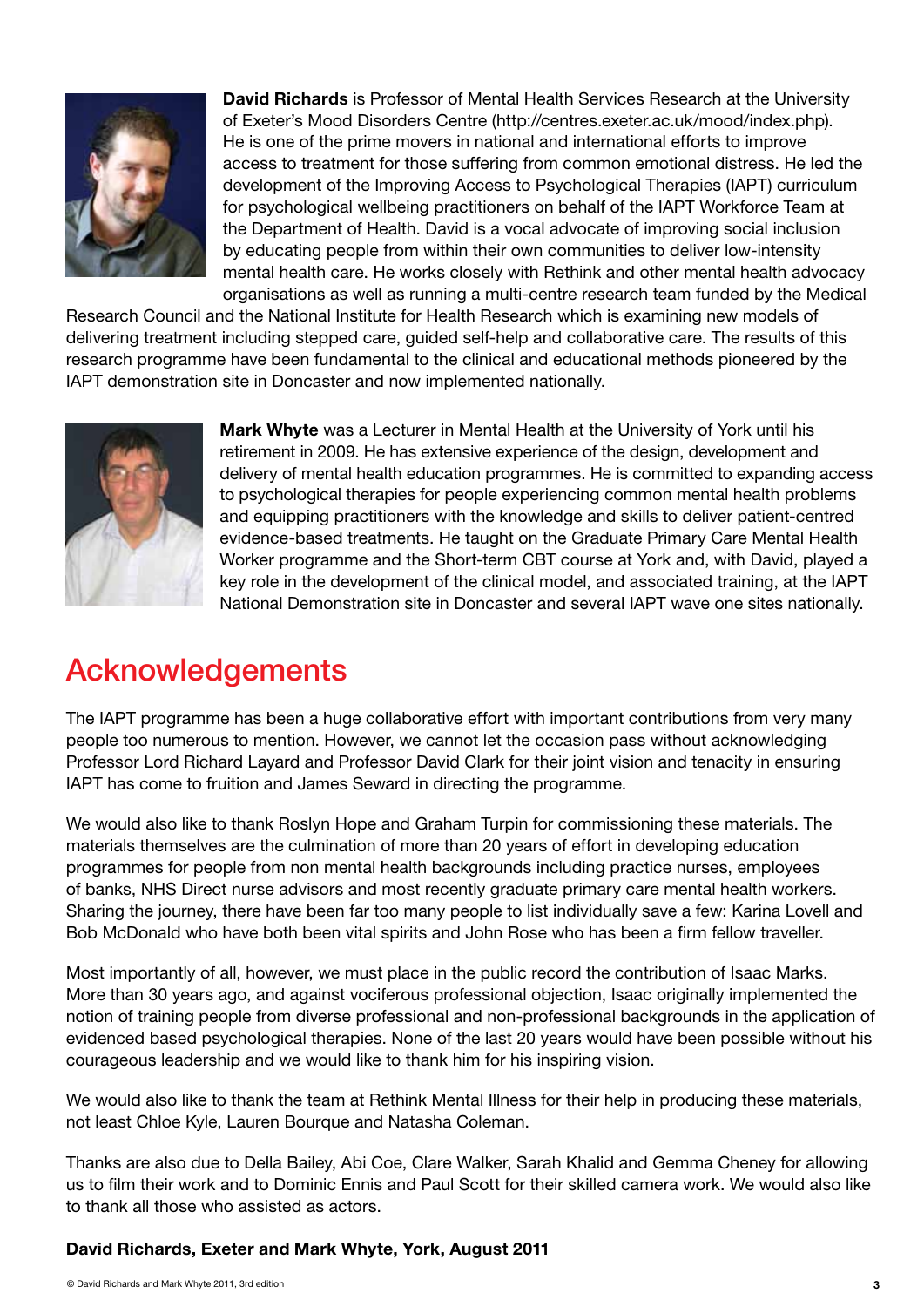## Reach Out: Preface to the third edition

During 2008 and 2009, the first IAPT low-intensity training courses were commissioned and began to train their first workers. The first edition of these Reach Out materials was quickly snapped up. During 2008- 2009 the IAPT national team, clinical services and education providers all learnt a lot through the roll out of IAPT to 35 new sites. In 2009-2010 over 100 mental health provider organisations came on stream and a number of new courses began. In 2011, the next three years of IAPT roll out began and many hundreds of new psychological wellbeing practitioners (PWPs) began to be trained. The opportunity arose to revise and reprint these materials in time for the next cohort of trainees.

Feedback on previous editions from educators and students has been extremely positive about the quality and content of the materials. Many people also made very helpful suggestions as to ways in which they could be amended. As a consequence we have edited the materials to take account of these suggestions.

The name 'Psychological Wellbeing Practitioner' is now fully established and is retained in this edition. Previously, we had found that students were downloading the educators' manual to access the module details and competency assessment guidelines and rating sheets. Educators were also using competency assessment rating sheets in their feedback on student clinical simulation role plays. Therefore, the student manual retains an appendix with module details and all the assessment materials. Each module description is also accompanied by a list of the suggested reading and resources specifically related to the learning needs of the module, as some students found it difficult to distinguish which references they should use from the amalgamated list at the back of the student guide.

The reference section of the teachers' guide has been replaced by more recent work, specifically the job descriptions for both trainee and qualified Psychological Wellbeing Practitioners. Following feedback from the first round of courses, the competency assessment for module 4 (A7) was rewritten to give a better balance of percentage marks across the various competency domains and this has been retained. 'The Oxford Guide to Low Intensity CBT Interventions', edited by James Bennett-Levy, David Richards, Paul Farrand and colleagues; a multi-author, international textbook for practitioners delivering low-intensity interventions has now been published and is correctly referenced. We recommend it as the course textbook for PWP courses.

We would also like to draw readers' attention to the work on the 'Ten Essential Shared Capabilities: A framework for the whole of the mental health workforce'. This was developed and published in 2004, with people who use mental health services and their carers, to identify what would make a real difference to them in their experience of care. This was in response to their enduring call to be listened to, empowered and valued for their experience of dealing with their own distress. Respecting Diversity, Challenging Inequality, Promoting Recovery, Promoting Safety and Positive Risk Taking are some of the Shared Capabilities, as is Making a Difference, which highlights the importance of evidence and values based practice. All professional bodies, employers and training courses were asked to implement the 10ESC, which has happened to a variable degree. For further reading consult: Stickley & Bassett, (2008). Learning about Mental Health Practice, Wiley.

IAPT has published a considerable amount of additional guidance on its website. Foremost among these are *The National Plan, Curricula for High and Low intensity Therapy Training, Commissioning for the Whole Community, The IAPT Equality Impact Assessment, Special Interest Group Good Practice Guides* and *The Supervision Good Practice Guide*. These important documents can all be accessed on http://www.iapt.nhs.uk/publications/.

Finally, we would like to thank Roslyn Hope and Graham Turpin for their continued support and our appreciation goes to all the people who made suggestions for improvement. We hope we have addressed people's ideas and that this edition of the materials represents an enhancement to the previous editions.

### David Richards, Exeter and Mark Whyte, York

August 2011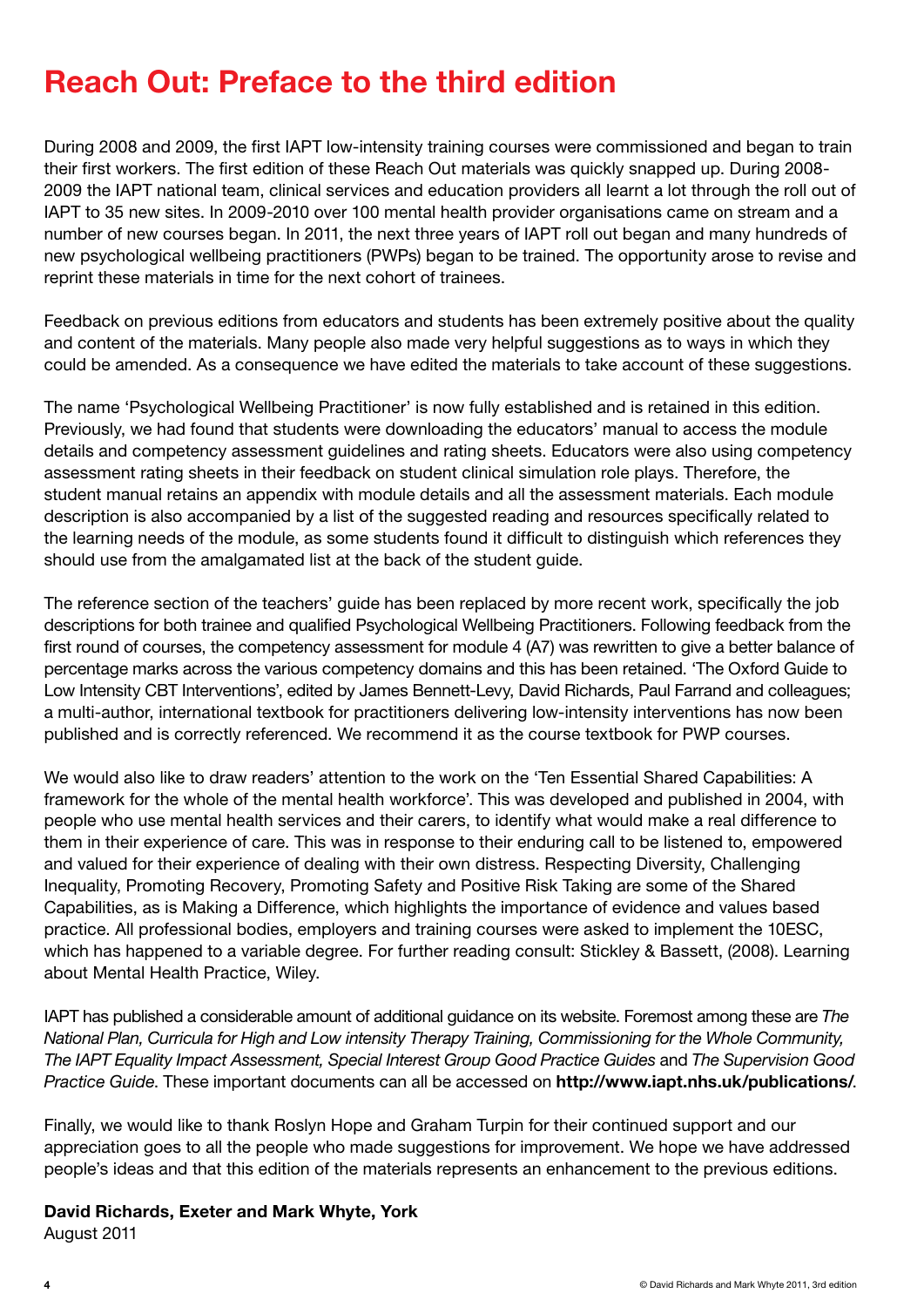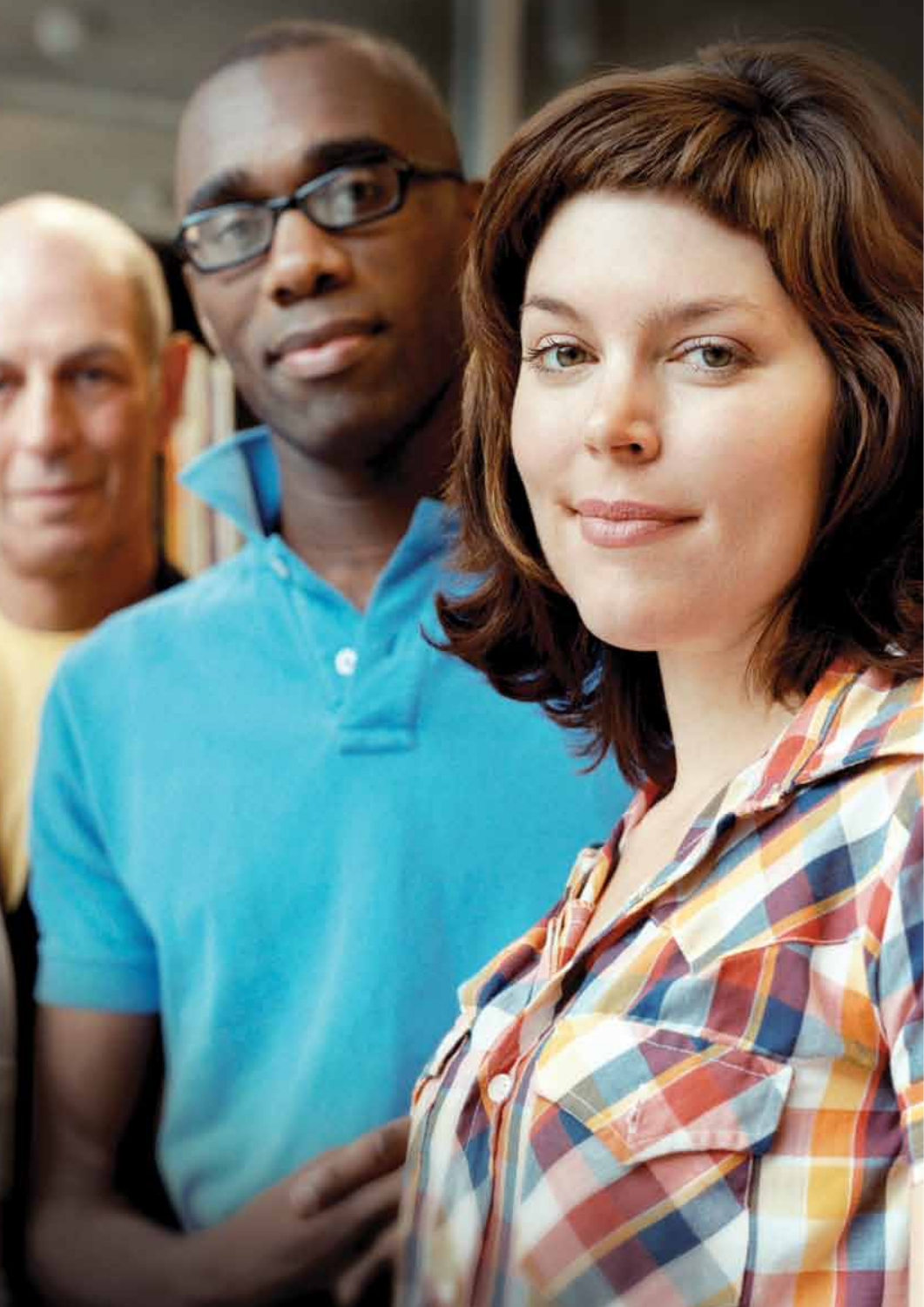## Foreword

### by Ann Bowling, Patient Advisor to the IAPT programme

As one of the Patient Advisors to Improving Access to Psychological Therapies (IAPT), I have been continuously involved with its planning, implementation and growth. My initial input was with the pilot project in Doncaster and then subsequently expanded to include the national picture.

The appointment and training of the Case Managers, now known as Psychological Wellbeing Practitioners, is obviously of paramount importance. They require a broad base of low-intensity clinical knowledge to add to their existing life skills and previous experience to enhance their professionalism and confidence. They will be faced with an extremely wide variety of challenges as they offer relevant advice and interventions to their patients, and it is imperative that the training they receive fully reflects this need. The evidence of this that I have so far witnessed has been both impressive and inspiring. The material being made available here bears full testament to all that has been available to them along the steep learning curve.

I am particularly happy that this is a collaboration between Rethink and a number of universities. I firmly believe that academia, advocacy organisations and the patients themselves should always have an equal voice when deciding the way current and future needs are met.

I write this as someone who has personal experience of the dark world of depression and whose own care and interventions, although superb, were plagued by interminable waiting lists – so difficult to cope with when you already feel that your life has been placed on hold. So much to lose and such an awful waste of precious time. Imagine then how delighted and impressed I am by the wonderful service that is now available to more and more of those who are unfortunate to find themselves in similar circumstances.

With the quality of training described and illustrated here, there is every reason to believe that the achievement and success of a far brighter mental health future will very soon be evident nationwide.

## A note on terminology

Choosing the correct term to describe people receiving mental health care is a contested area. The term 'patient' has been criticised by some as a label, and one which implies a passive relationship with health care providers. As a consequence, psychological therapists often use the term 'client', whereas specialist mental health services and advocacy groups prefer the term 'service user'.

However, when interviewed, most people experiencing depression and anxiety do in fact prefer the term 'patient'. This term is consistent with people's experiences of seeking help for

physical health complaints from primary care. The use of the term 'patient' helps to normalise the experience of mental distress and de-stigmatise mental health problems. Further, many people with these conditions may consult health services infrequently and do not regard themselves as regular 'service users'. We have therefore chosen to use the term 'patient' in these materials. However, educators and workers alike should always remember that those suffering from mental health difficulties are firstly always people, and only very secondly are they patients.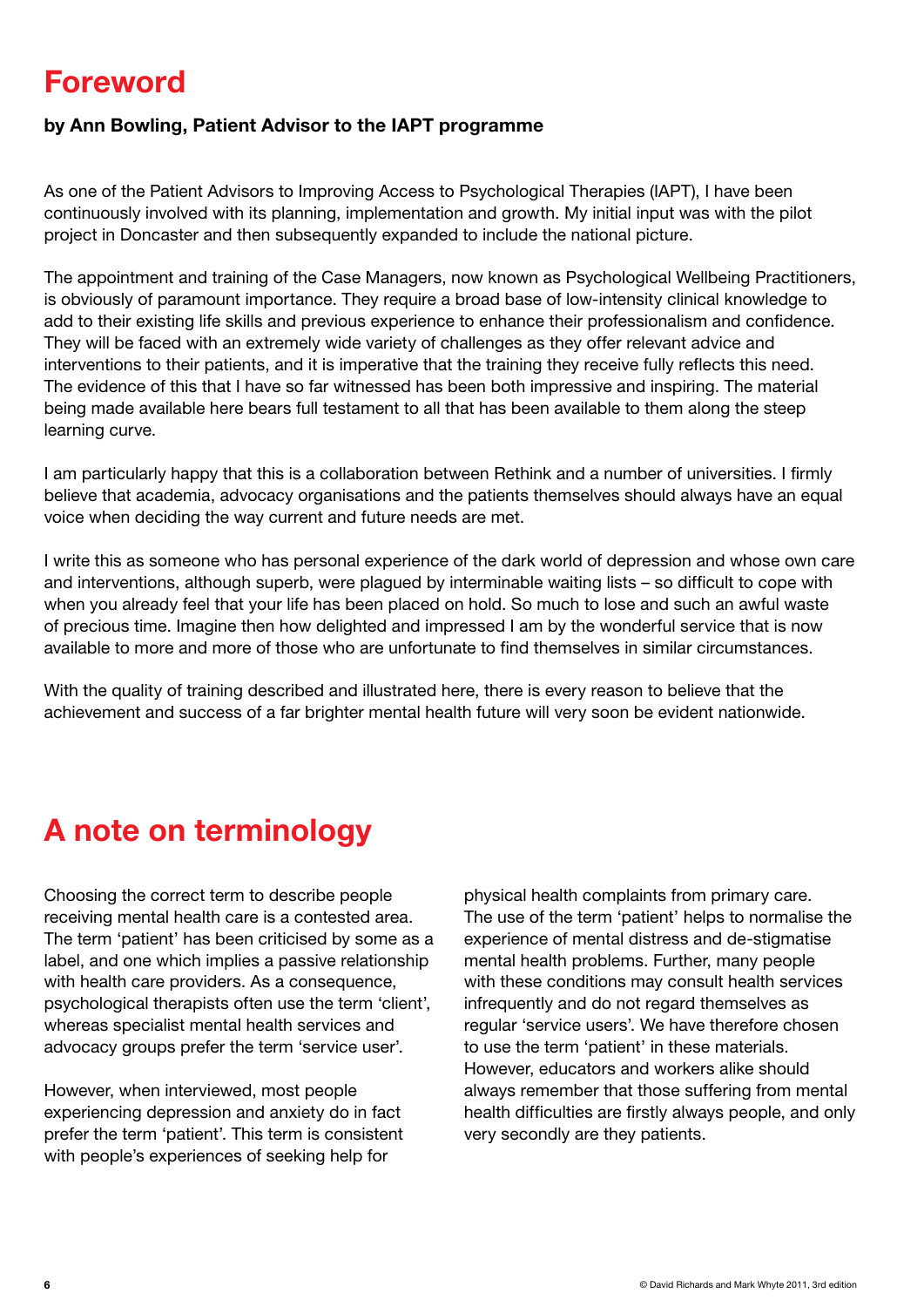## Introduction

## The low-intensity clinical method

Low-intensity clinical work requires skilled information gathering, information giving and shared decision-making. It also requires reporting and supervision by another suitably qualified mental health worker.

Any clinical encounter between patients and workers requires gathering information in a patientcentred manner – that is, in a way which fits with the beliefs and prior knowledge of patients – and arriving at a shared decision between patient and worker in as collaborative a manner as possible. This three-phase organisation of clinical encounters runs throughout the low-intensity course. Information gathering, information giving and shared decision-making require a mix of 'common' and 'specific' factors skills. Common factors describes the interpersonal communication techniques which are present in any effective interview between a patient and a mental health worker. In contrast, specific factors refers to the technique-specific component of treatment associated with a particular clinical intervention such as cognitive restructuring, behavioural activation or exposure.

The term 'low intensity' is a catch-all phrase which describes several dimensions of treatment. Lowintensity treatment is more convenient to patients in that it can be seen as a 'lower dose' of treatment techniques, often represents less support from a mental health worker in terms of duration or frequency of contact, and is often delivered in non-traditional ways such as by telephone or using the internet. In treatment, psychological wellbeing practitioners and their patients will behave much the same as in high-intensity therapy. However, low-intensity work is qualitatively different to highintensity therapy, requiring different competences (Holford, 2008; Pilling and Roth, 2007).

The low-intensity psychological therapies in these materials are based on cognitive behavioural therapy (CBT). Research shows that CBT is more effective when delivered in a low-intensity format compared to other types of treatment (Gellatly et al, 2007; Hirai and Clum, 2006).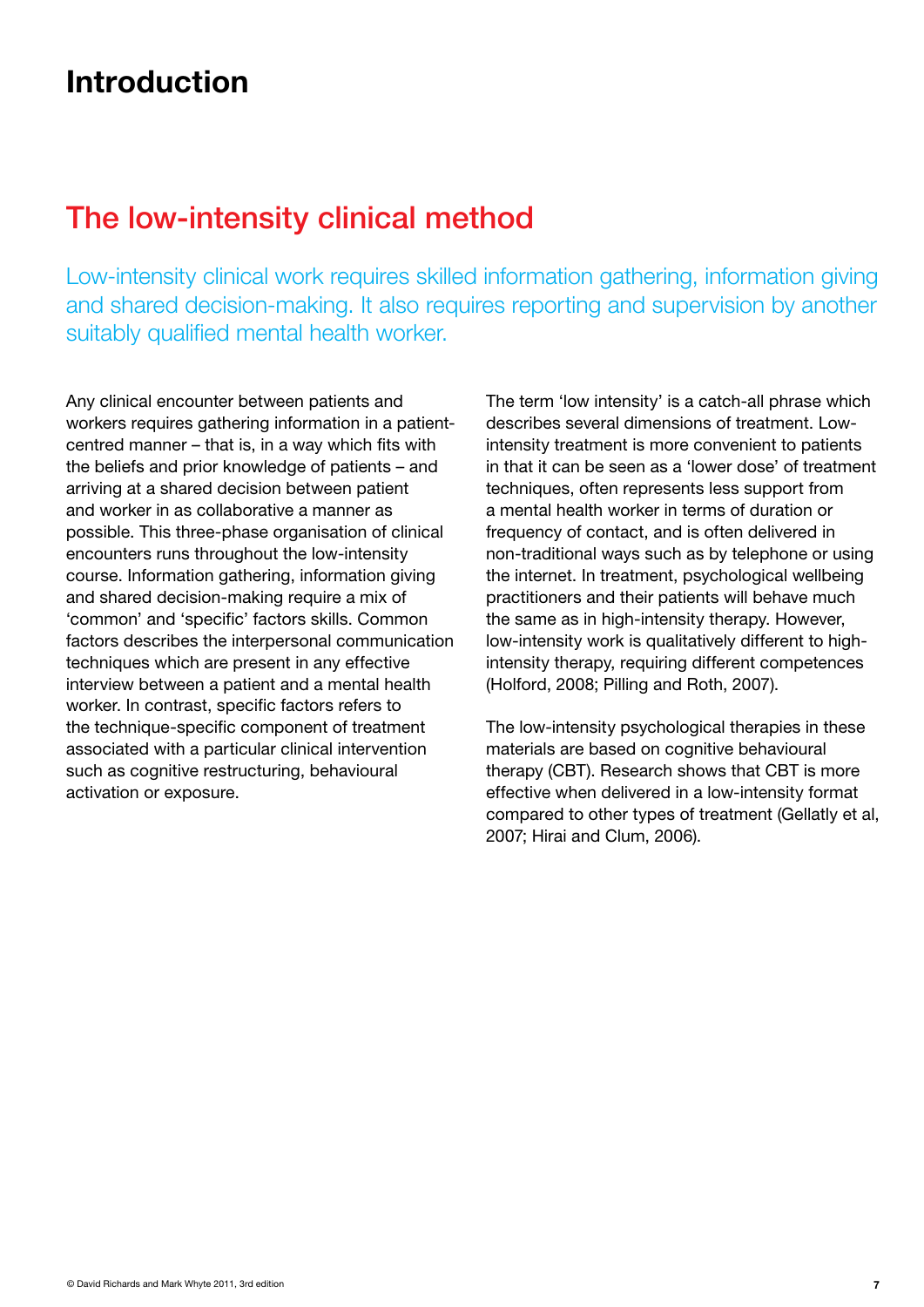## Introduction

## How to use these materials

Many of you will be undertaking the approved course of study recommended by the Department of Health's Improving Access to Psychological Therapies (IAPT) workforce team. Your teachers will be taking you through the course with clearly defined learning outcomes and assessments. Course teachers will have access to an educator support pack with similar DVD and written materials. You should tailor your practice to fit in with the exercises undertaken in the classroom.

The clinical method of low-intensity working runs throughout the whole course and is structured as follows:

- Information gathering
- Information giving
- Shared decision making
- Low-intensity treatment interventions
- Values, policy, culture and diversity
- Supervision for low-intensity working

As a student psychological wellbeing practitioner you should use the accompanying materials to develop common and specific factors skills. The materials are presented as written sheets and DVD film clips. Both of these are structured to enable you to develop your skills in information gathering, information giving and shared decision-making.

Much of the material is practical and skills based rather than theoretical. The film clips in particular allow you to observe the required competences in detail. The written materials are brief, and you should supplement them by additional reading from the references section at the end of this booklet.

## **F** Film clips

Film clips show psychological wellbeing practitioners using common factors (communication) skills and specific factors (clinical) skills to gather information, give information and come to shared decisions with patients. Other clips show how psychological wellbeing practitioners support patients to use low-intensity treatments.

We suggest that you should base your practice on what you see in the film clips and associated written material. You should watch the clips and practise the competences they demonstrate, using the written materials and your further reading to structure your practice. It is important to remember that the film clips are merely examples and are not intended to represent all the wide possible varieties of clinical encounters. As you become more skilled and practised you will be able to apply the common and specific skills in a wider variety of clinical situations.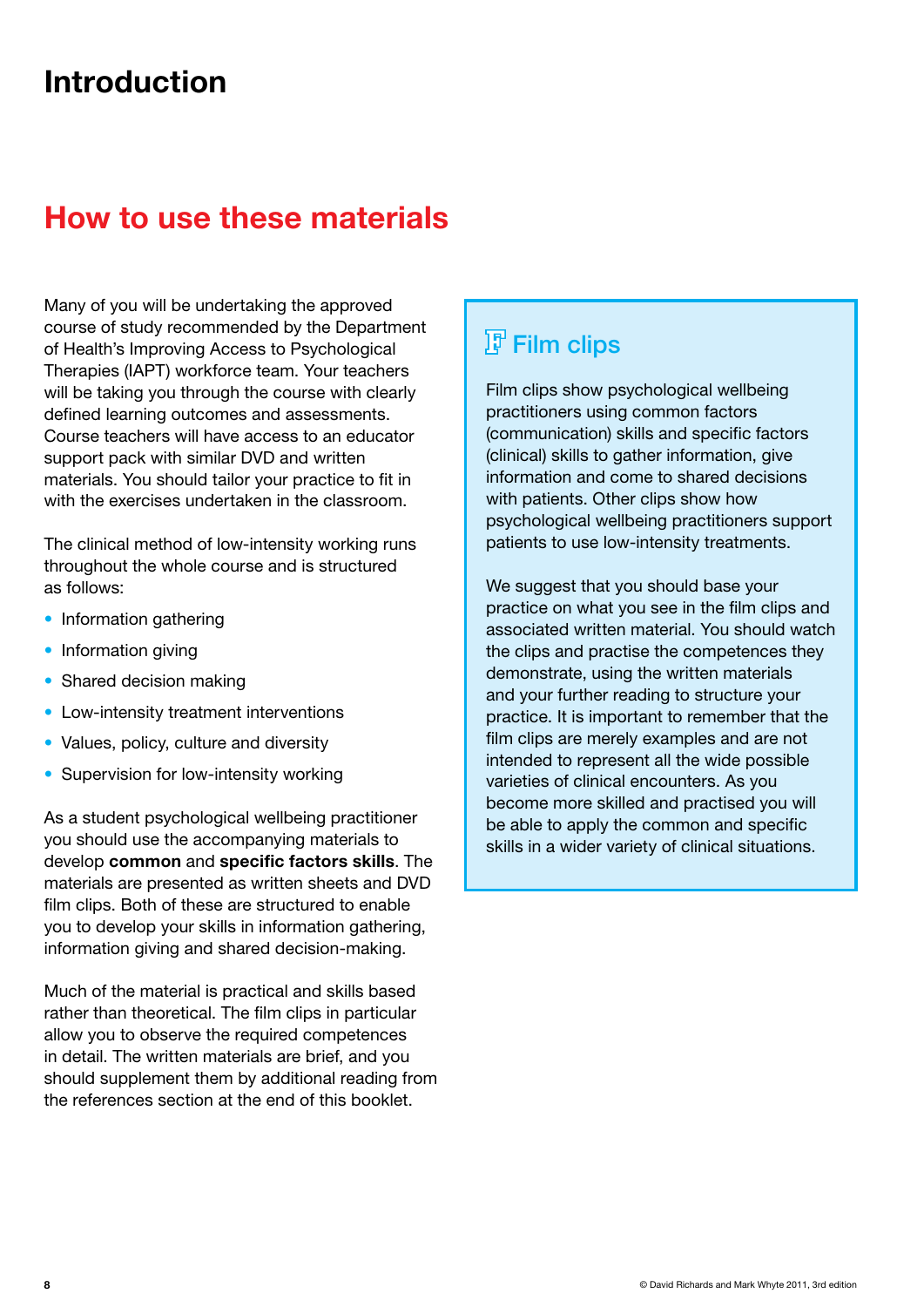## Information gathering

The method of gathering information used in this course is known as 'patientcentred interviewing'. It is designed to identify the patient's symptom profile in a way which acknowledges the patient as a unique individual. Patient-centred interviewing accepts that a patient is an 'expert by experience' and uses the patient's own knowledge and experience of distress to guide the assessment.

The process of patient-centred interviewing enables practitioner and patient to share power, negotiate the best treatment programme, work in an alliance and personalise effective intervention strategies. This type of interview increases the chances of building a good therapeutic alliance. Properly established, developed and maintained, such an alliance will reap dividends in terms of effective helping.

### Common factors

As a psychological wellbeing practitioner you should quickly establish the expectation that you and the patient can work together in a trusting and warm relationship; make very explicit your intentions to negotiate what the contacts between you and the patient are intended to achieve; motivate the patient to feel committed; and generate hope so that patients believe that they can be helped through contact with you. Key common factors skills are listed opposite. You should consult the Suggested reading list for full descriptions of these competences.

### Key common factors skills

### Clear introduction

### Establishment of relevant expertise

### Positive, non-judgemental attitude

### Non-verbal competences:

- Eye contact.
- Facial expression.
- Posture.
- Seating arrangements.

### Verbal competences:

- Paraphrasing.
- Reflection.
- Empathy.
- Summarising.
- Factually accurate and realistic reassurance.

## **F** Film clips

The following film clips illustrate examples of common factors competences:

- Gathering information 1
- Gathering information 2
- Gathering information 3
- Cognitive restructuring
- Behavioural activation 2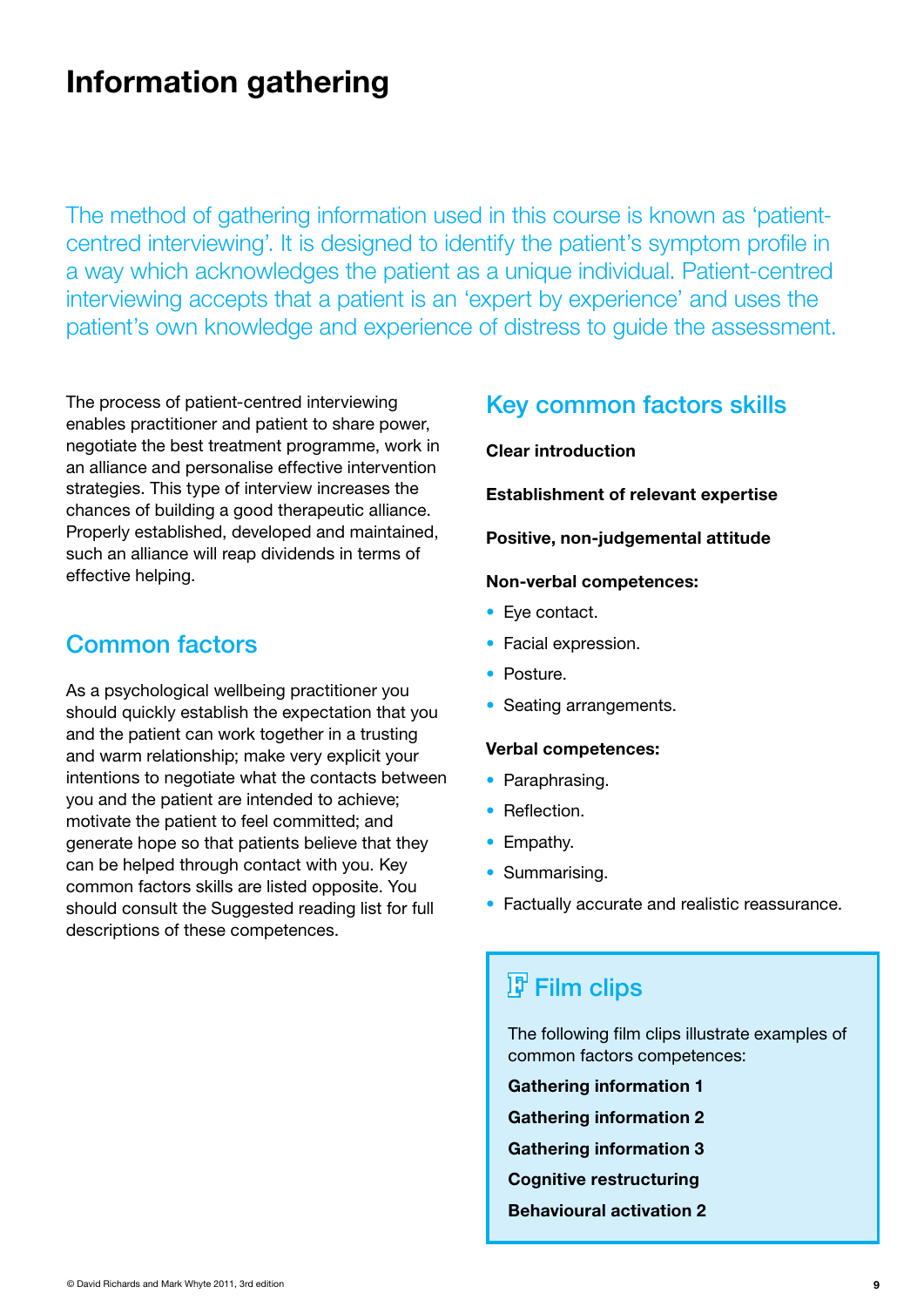## Questioning skills

Effective questioning is critical both for finding out where the patient's problems lie and for putting some structure to their difficulties. Asking questions is a skilled therapeutic behaviour which will enhance your therapeutic relationship.

### **Funnelling**

You should always ask questions in a clear, single and non-leading way. You should also use a technique called funnelling, represented in **Figure 1.** Funnelling is the essential technique for eliciting information in a patient-centred manner and you should use it many times throughout an interview. Funnelling places the patient's account at the centre of the interview, in contrast with an interrogational style where questions are asked in a predetermined format and order. Funnelling has the unique ability to provide both structure and patientcentredness to any interview.

### Open questions

Funnelling starts with a general open question which opens up the interview to the patient, for example: "What problems are you experiencing that have led you to seek help?" or "What is your main difficulty at the moment?" Next, you should ask specific open questions in order to find out more about the topic introduced by the patient, for example: "Can you tell me a bit more about your low mood?" In this way you encourage patients to talk in more detail about topics which they themselves have chosen.

In response to general open questions, patients may outline a range of distressing symptoms and the impact these have. You should treat each area of information as a separate funnel. Once you have clarified and clinched detail in one area, you can return to another specific open question to repeat the funnelling process in another identified area.

### Closed questions

You are likely to use several specific open questions but at some point you must ask some closed questions to clinch details. Closed questions such as "How often do these panic attacks happen?" or "How often do you wake during the night?" result in specific answers to questioning around the problem selected by the patient. When used appropriately, closed questions are good for developing the therapeutic alliance by demonstrating that you have expertise in the area of difficulty being described by the patient. However, you must be careful not to use too many closed questions early in the interview, as this restricts the patient-centredness of the interaction.

### Figure 1: Funnelling

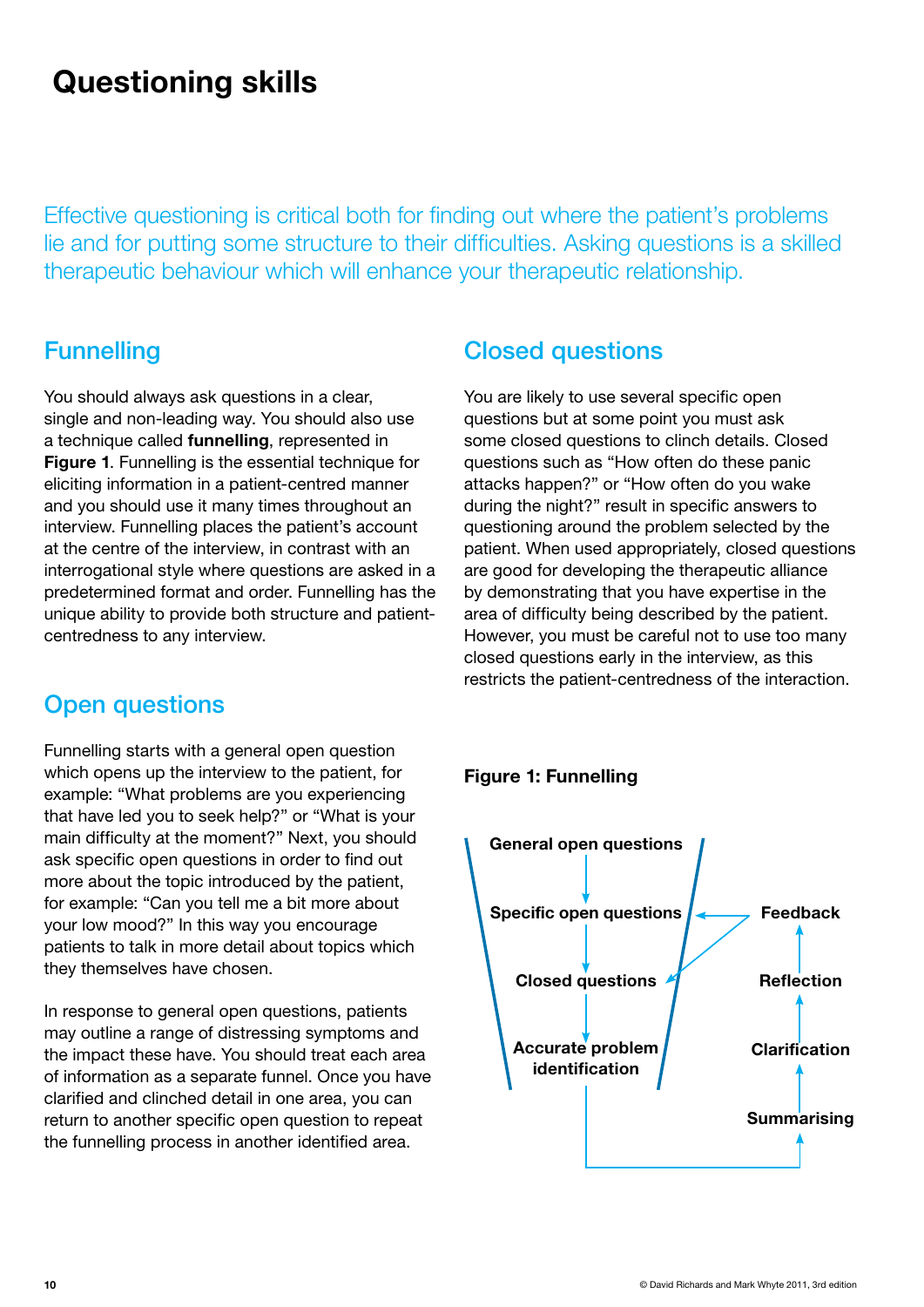## Questioning skills

### The content of questions

Listed below are the specific questions which you should use to get a full picture of a patient's difficulties during an initial appointment. These questions are also listed in the example initial interview schedule in the next section. Remember that questions should always be asked within the funnelling procedure and should be asked flexibly, not in the rigid order presented below.

### 4 'Ws'

- What is the problem?
- Where does the problem happen?
- With whom is the problem better or worse?
- When does the problem happen?

What regularly **triggers** the problem off?

### What are the:

- Autonomic phenomena?
- Behavioural phenomena?
- Cognitive phenomena?

What impact does the problem have on work, domestic activity, social leisure, private leisure and intimate and family relationships?

Is the patient at any risk of suicide, harm or neglect to themselves or others or at risk from others?

### Other important issues

- When did the problem start?
- What has made the problem better or worse since it started?
- Has the patient had any previous episodes, and how have they been treated?
- Is the patient receiving any current treatment for these problems?
- What is the extent of any drug and alcohol use?
- Why has the patient sought help now?
- What does the **patient want** from seeking help?
- Is there any other important information that has not been covered?

## **F** Film clips

The following film clips illustrate examples of patient-centred question competences including funnelling and the use of the specific questions listed above:

Gathering information 1 Gathering information 2 Employment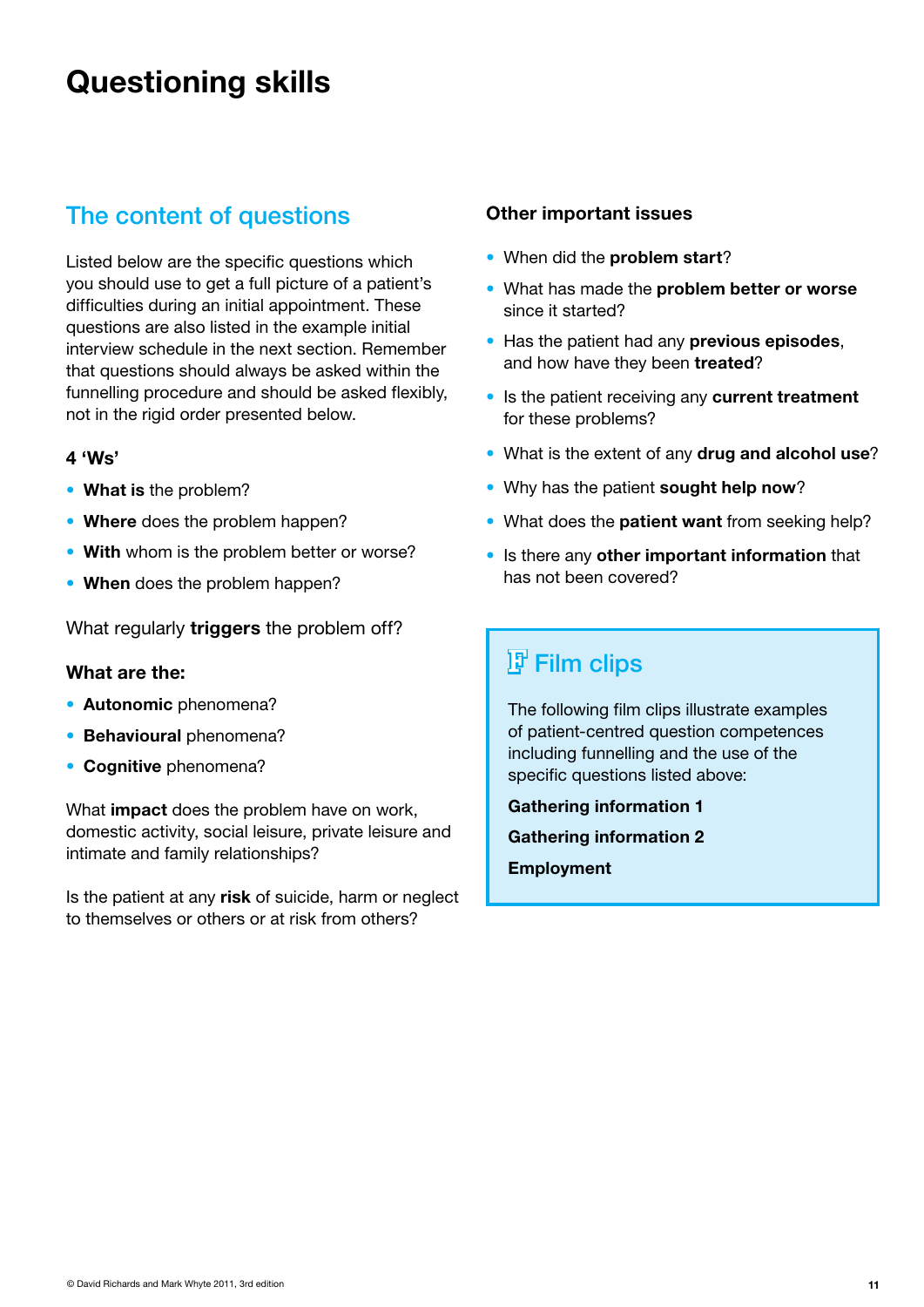## Collecting routine outcome measures

A key part of your responsibilities as a psychological wellbeing practitioner is to collect standard measures such as the PHQ9, GAD7, Work and Social Adjustment Scale or one of the family of CORE measures. These are used to assess a patient's progress along a number of health and social dimensions. Collecting routine measures is central to the evaluation of the Improving Access to Psychological Therapies initiative. The NHS Information Standards Board has specified an IAPT 'Information Standard' which can be accessed through www.iapt.nhs.uk. A number of these measures should be used in every contact session, whilst several others should be used at the first and last contacts and sporadically in between.

### Administering the measures

Administering each of these measures is done in a similar way, whichever measure is being used and in whatever session. If possible, patients should have a copy of the measure in front of them to help them answer the questions. For sessional measures, tell the patient you will be running through this questionnaire each time you talk to each other. This is in order to give you both a measure of the patient's progress over the time that you will be helping them. For other measures, let patients know the frequency of administration. The following form of words is helpful:

"I would like to ask you some standard questions from a questionnaire. I will ask you about a series of common symptoms of [*subject of measure*].

Could you tell me if you have been feeling these symptoms during [*frequency written on top of measure – for example in the PHQ9 and GAD7 the frequency is the last two weeks*]: [*describe variable choices for example in the PHQ9 and GAD7 the choices are: Not at all; Several days; More than half the days; or Nearly every day*]."

- Run through the questions in order.
- Quickly add up the score.
- Give the patient feedback on what the score means. For example, the PHQ9 measures how severe their depression is. Always give this feedback to the patient. Be honest with the scoring and ask, "How does this fit for you?" in terms of the way the patient is currently feeling.
- In the first interview, scores on most measures are likely to be high. Remind the patient that this is a baseline to measure their progress against.
- Make sure you hand out spare copies of measures to the patient to help with any subsequent contacts, particularly if these are likely to be on the telephone.

## **F** Film clips

The following film clips illustrate examples of psychological wellbeing practitioners administering measures:

### Gathering information 3

Supervision 1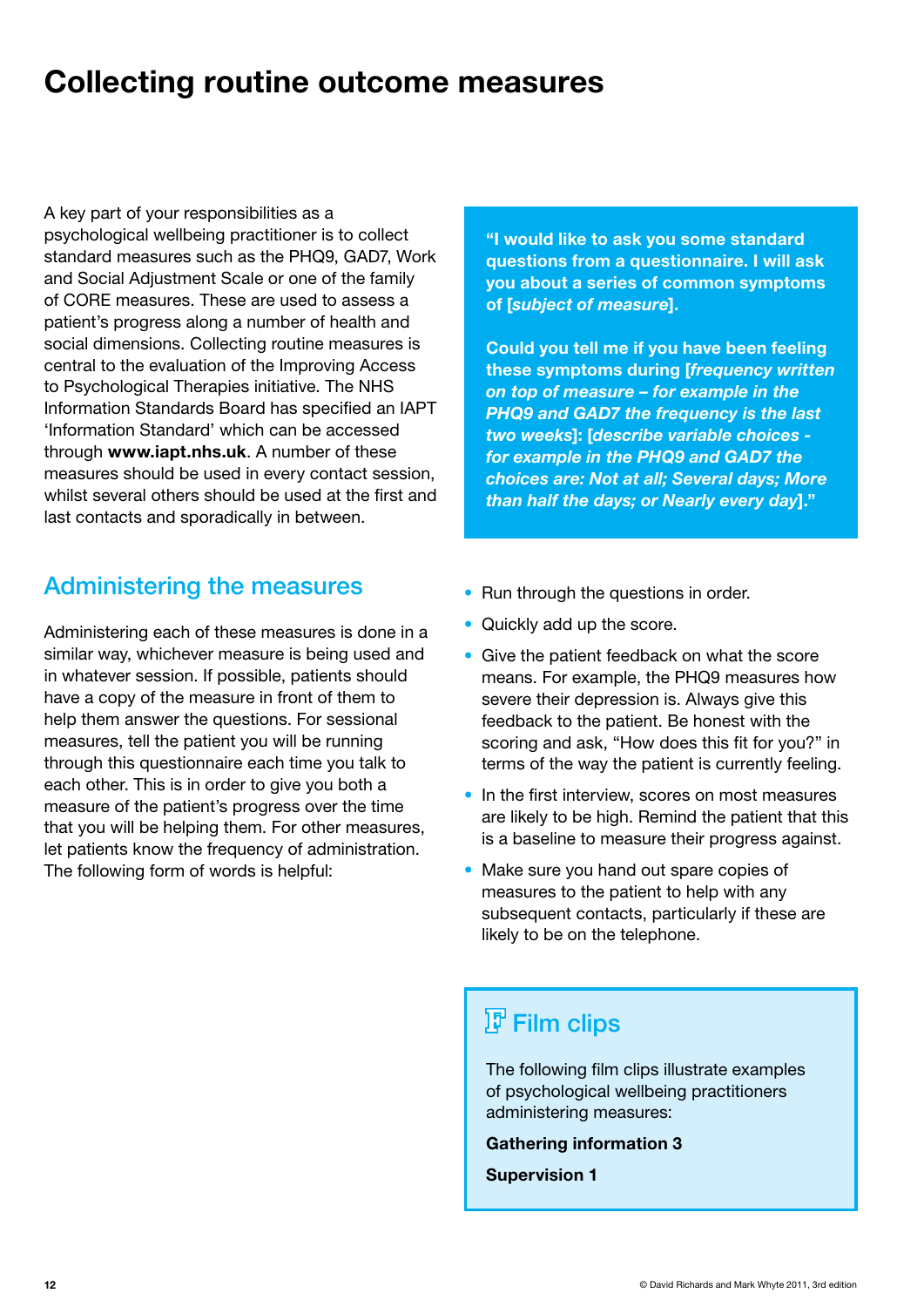## Initial information gathering

Each interview in a low-intensity programme takes the form of three sections: information gathering, information giving and shared decision-making.

The following interview schedule **I**1 is used to gather information at the first contact between a psychological wellbeing practitioner and a patient. The objectives of the interview are to find out the main difficulties being experienced by a patient, assess the patient's level of risk, determine the patient's attitudes to his/her difficulties, and come to a shared understanding of their problem.

### The interview process

You will use a well-tried question schedule, but it is important that this is used in a non-dogmatic, patient-centred and flexible manner. The key skill is to ensure that information is gathered using a funnelling technique (see Figure 1 in Questioning Skills) whereby general open questions are followed by specific open and then closed questions. This process of funnelling will be used many times in an information gathering interview as patients divulge information about their problems. In contrast, checklist-driven interviews are the antithesis of patient-centredness.

Along the right hand border of the schedule are 'empathy dots'. Many therapists and workers use these as memory joggers to remind them to use statements of empathy at regular times in the interview.

### Completing the interview

Following successful information gathering, you will generally complete the interview by agreeing a problem statement, identifying some patientcentred goals and giving information about treatment options. These options depend on what problem the patient has identified and on what resources are available locally. They may include recovery programmes for depression and/ or anxiety; medication support; exercise; stepups to cognitive behaviour therapy; computerised cognitive behaviour therapy; support groups; and signposting to other services including employment programmes.

### Shared decision-making

Although shared decisions can be made at the initial contact, many patients will prefer to read written information about these choices before making a decision. In that case, the main focus of your next contact becomes supporting patients to decide which approach to treatment suits them best through a process of collaborative, informed, shared decision-making.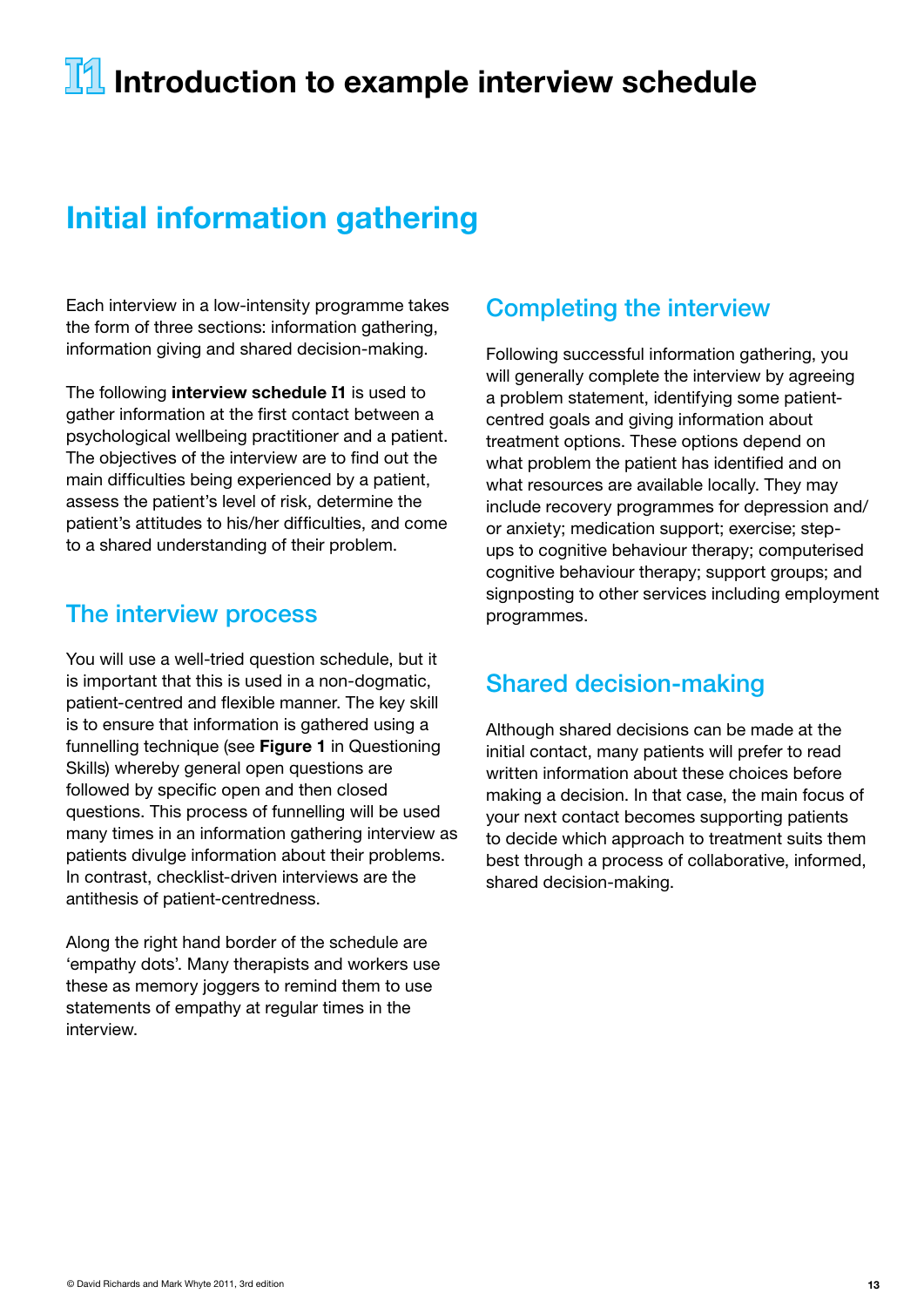## **I1** Example interview schedule

|                                                                                                                                                                                                                                                                                                                                                                                                               | <b>Empathy dots</b> |
|---------------------------------------------------------------------------------------------------------------------------------------------------------------------------------------------------------------------------------------------------------------------------------------------------------------------------------------------------------------------------------------------------------------|---------------------|
| 4 'Ws'<br>• What is the problem?<br>• Where does the problem occur?<br>• With whom is the problem better or worse?<br>• When does the problem happen?                                                                                                                                                                                                                                                         |                     |
| <b>Triggers (antecedents)</b><br>• Specific examples of situations and other stimuli that trigger the problem<br>in the here and now<br>• Past examples of triggers                                                                                                                                                                                                                                           |                     |
| <b>Autonomic</b> (physiological) aspects of the problem                                                                                                                                                                                                                                                                                                                                                       |                     |
| <b>Behavioural</b> aspects of the problem                                                                                                                                                                                                                                                                                                                                                                     |                     |
| <b>Cognitive aspects of the problem</b>                                                                                                                                                                                                                                                                                                                                                                       |                     |
| <b>Impact</b> (consequence) of the problem<br>• Work, home management, social leisure, private leisure, family life<br>and intimate relationships                                                                                                                                                                                                                                                             |                     |
| <b>Assessment of risk</b><br>• Intent: suicidal thoughts<br>• Plans: specific action plans<br>• Actions: current / past; access to the means<br>• Prevention: social network, services<br>• Risk to others<br>• Neglect of self or others                                                                                                                                                                     |                     |
| <b>Routine outcome measures</b><br>• IAPT minimum data set including at least PHQ9 and GAD7                                                                                                                                                                                                                                                                                                                   |                     |
| <b>Other important issues</b><br>• Onset and maintenance<br>Modifying factors<br>• Why does the patient want help now<br>• Patient expectations and goals<br>• Past episodes and treatments<br>• Drugs and alcohol<br>• Current medication and attitude to this<br>• Other treatment being provided<br>• Anything else that has not been covered in the assessment that is relevant<br>from both perspectives |                     |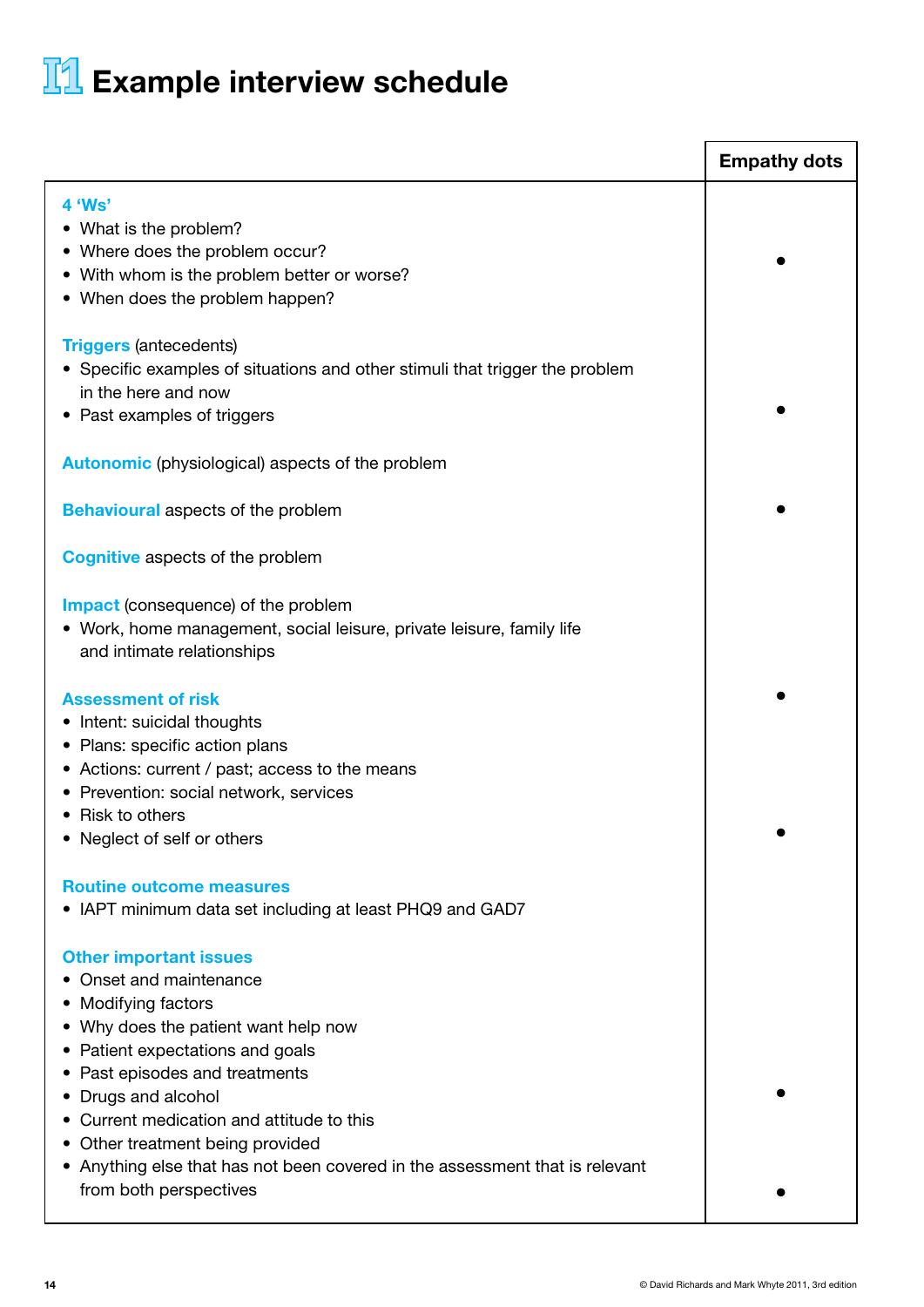## Summarising the information gathered

The information gathering process provides you and the patient with a patientcentred structure to their distressing symptoms. As you complete the information gathering aspect of an initial contact interview, you need to move on to the information giving and shared decision-making aspects of the contact. To do this you need a bridge. Stating the problem and setting goals provides this bridge.

### Problem statements

### A problem statement has three functions:

- It draws a line underneath the information gathering section of the interview and allows you to move the interview on.
- It allows you to model shared decision-making and shift the culture of the interview from one of fact-finding by you to one of collaboration between you and the patient.
- It provides a reference point for future contacts between you and the patient and can be checked in subsequent sessions to determine whether the problems identified in the initial session are still current.

The process of drawing up one or more problem statements should be collaborative, using information gathered in the previous information gathering section of the interview.

### There are three elements to a problem statement:

- Trigger what provokes the problem, including the context of situations, time and other people if appropriate.
- Problem a description of the problem including autonomic, behavioural and cognitive elements.
- Impact the consequences of the problem for the patient.

The problem statement should be written in the patient's own words. For example,

### Figure 2



This statement neatly summaries the patient's problem (behavioural avoidance, physical anxiety and catastrophic thoughts) in terms of contextual triggers (when leaving home alone) and the impact it is having (become housebound). Importantly, it is written in the first person and in the patient's own words.

Another example might be:

### Figure 3

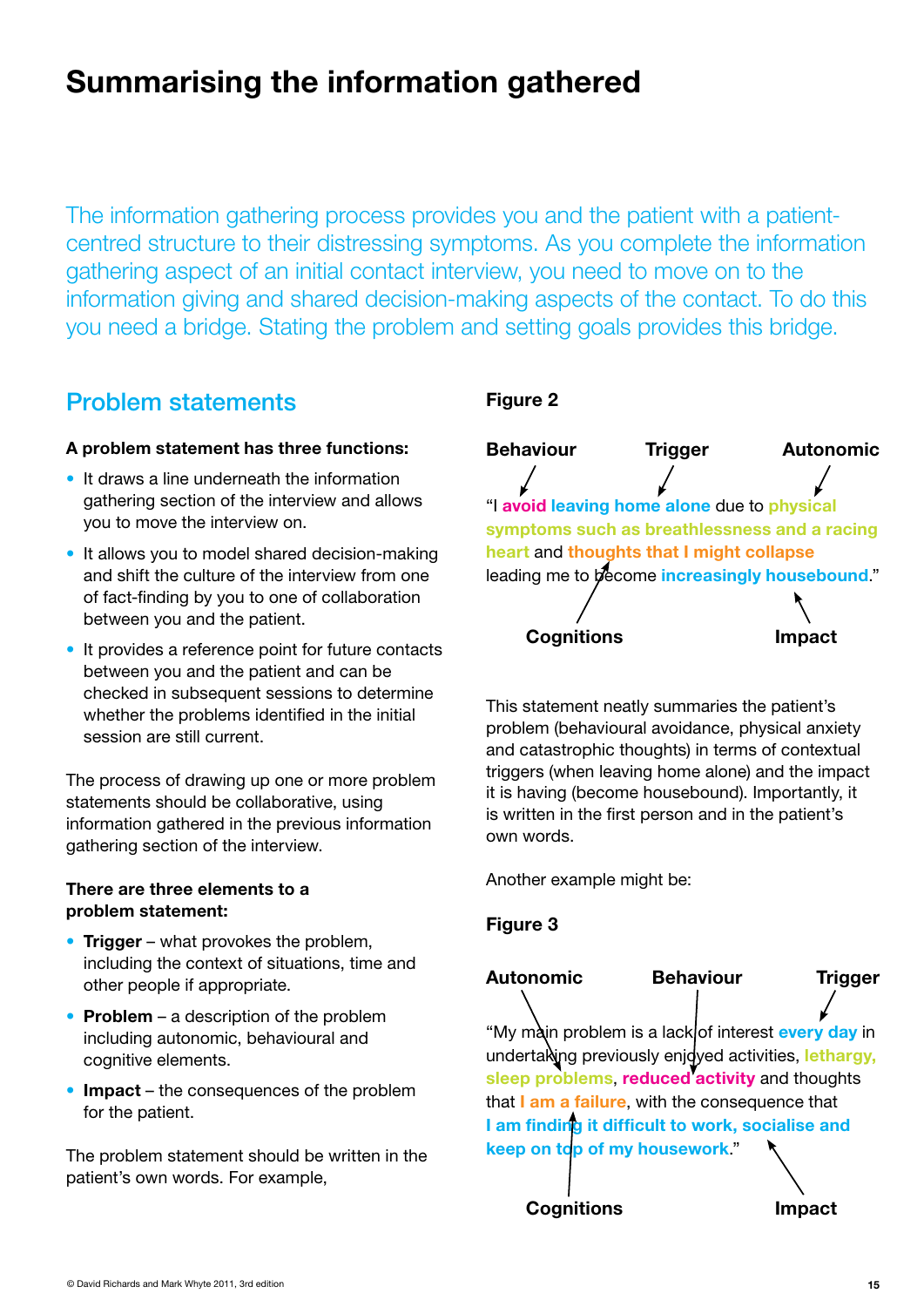This summary includes, in the patient's own words, his or her problem in terms of autonomic symptoms (poor sleep and lethargy), behavioural symptoms (reduced activity), thoughts (a failure). This patient feels down all the time so there are no specific contextual triggers other than 'every day', and the impact is difficulty in working, socialising and doing housework.

### Setting goals

Goals are medium-term aspirations, not short-term achievements, and are derived from the problem statement. Towards the end of the information gathering you should have asked what the patient would like from seeking help. Very often people will say things like, 'to be happy again' or 'to feel better'. Collaborative goal-setting is a process by which you can ask a patient to identify indicators of feeling better; these are often things that the person is not doing at the moment. For example, in the first problem statement above, a good goal will be focused around avoidance and becoming increasingly housebound: 'To be able to visit my sister using the bus three times a week, travelling alone and without fear of collapse.'

The goal is specific, includes an indicator of the problem being reduced, has some important context (alone, without fear of collapse) and incorporates frequency. It is achievable, specific and written in the patient's own words.

A goal associated with the second problem above might be: 'To be able to cook a meal for myself daily.' Another one could be: 'To remain at work all day and do my job without thinking that I am a failure.'

In these cases you will have helped the patient translate a vague desire to 'feel better' into something explicit, realistic, concrete and achievable. Behavioural goals are usually the most effective, because they are easy to demonstrate or measure: 'go for a meal once a week with friends' is a much clearer goal than 'do normal things again'.

## **F** Film clips

The following film clip illustrates an example of a psychological wellbeing practitioner developing a collaborative problem statement with a patient: Problem statement.

### Information gathering in subsequent sessions

Each time you speak to a patient, your contact should build on the previous one, continuing the conversation between you and the patient. Continuation sessions are generally short unless the patient's state has deteriorated markedly.

After you have introduced yourself you should:

- Feed back the problem statement you have previously agreed.
- Ascertain from the patient that this is still an accurate reflection of their difficulties. If not, clarify and adjust the summary with the patient.
- Assess risk this is an essential part of **ALL** interviews and can be approached in the following way:

"Last time we talked, I mentioned that sometimes when people are depressed they can feel so despondent that they feel like taking their own lives. You said that [insert summary of last risk assessment]. Can you tell me if there has been any change in this?"

- Gather information and review the patient's understanding of any information materials that were given out in the previous sessions.
- Gather information and review the patient's understanding of the agreed treatment programme, including medication.
- Gather information and review the progress of any therapeutic activities which had been planned at the last contact session, including reviewing any diaries or worksheets.

This process is also detailed in the example initial **I**2 Example interview schedule: subsequent contacts in the next section.

## **F** Film clips

The following film clips illustrate examples of psychological wellbeing practitioners gathering information in subsequent clinical sessions:

Behavioural activation 2 Telephone working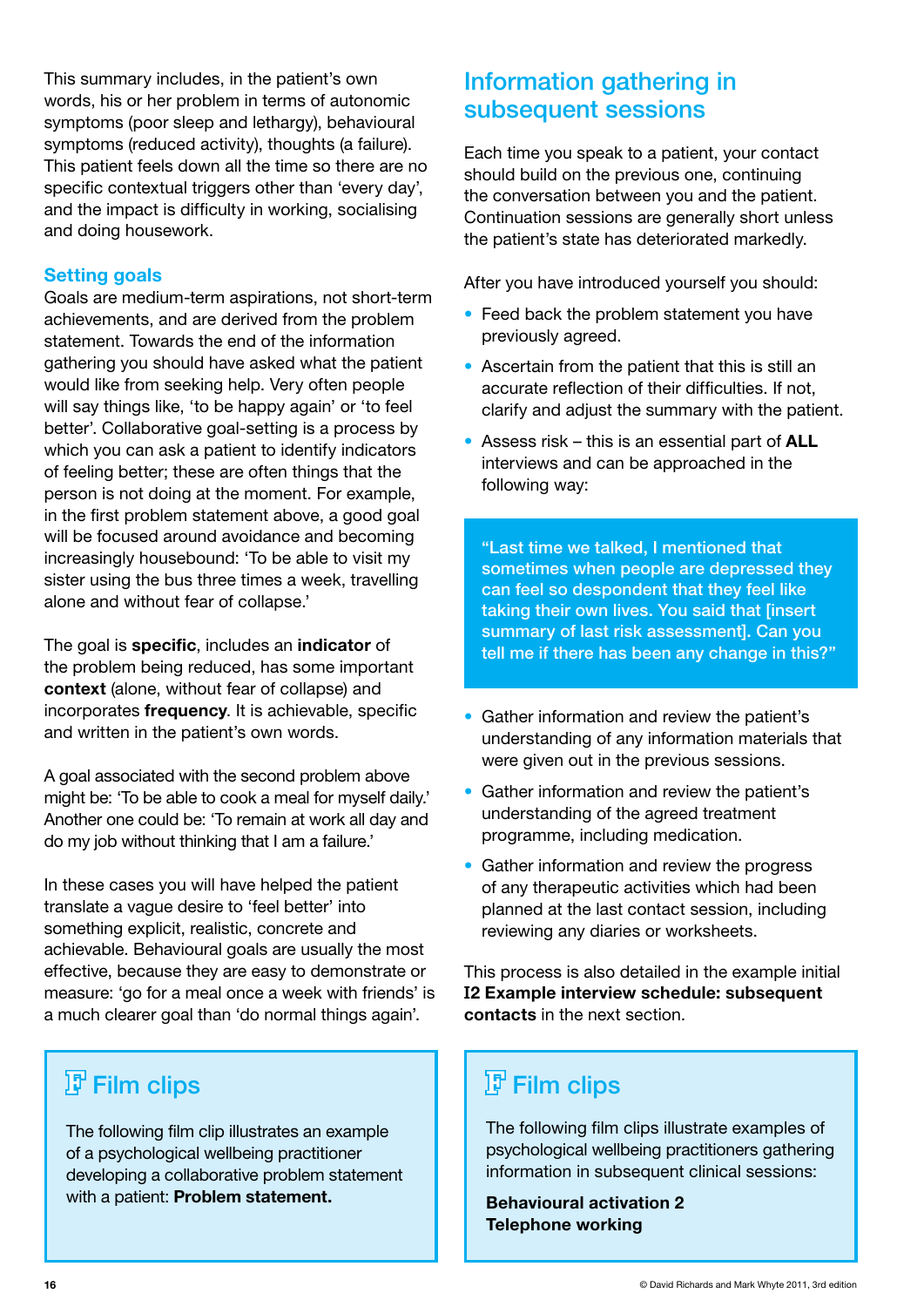## **IZ** Introduction to example interview schedule: subsequent contacts

Each interview in a low-intensity programme takes the form of three sections: information gathering, information giving and shared decision-making. Each lowintensity contact should build on the previous one, continuing the conversation between you and the patient.

The following interview schedule **I**2 is a structure used to implement low-intensity treatment including medication support and low-intensity psychological therapy.

### The objectives of the interview are:

- To ensure that the shared understanding between you and the patient is maintained.
- To ensure the patient's level of risk is managed.
- To provide information to the patient on their mental health problem and the treatment choices available to them.
- To determine the patient's attitudes to the various treatment choices.
- To come to a shared decision about how to progress with a therapeutic plan.

Along the right-hand border of the schedule are 'empathy dots'. Many therapists and workers use these as memory joggers to remind them to use verbal empathic statements at regular times in the interview.

Following successful information gathering, information giving and shared decision-making, you will generally spend most of the interview supporting patients to use an evidence-based low-intensity treatment.

### Options vary locally and may include:

- Recovery programmes for depression and / or anxiety.
- Medication support.
- Exercise.
- Step-ups to cognitive behaviour therapy.
- Computerised cognitive behaviour therapy.
- Support groups.
- Signposting to other services including employment programmes.

Most options require patients to complete worksheets and diaries. These are completed towards the end of sessions and usually include actively scheduled activities. Alternatively, you and your patient may decide that signposting to other services is all that is required. Whatever the option(s) chosen, the level of subsequent support you provide should be decided collaboratively with patients, and confirmed or changed via supervision.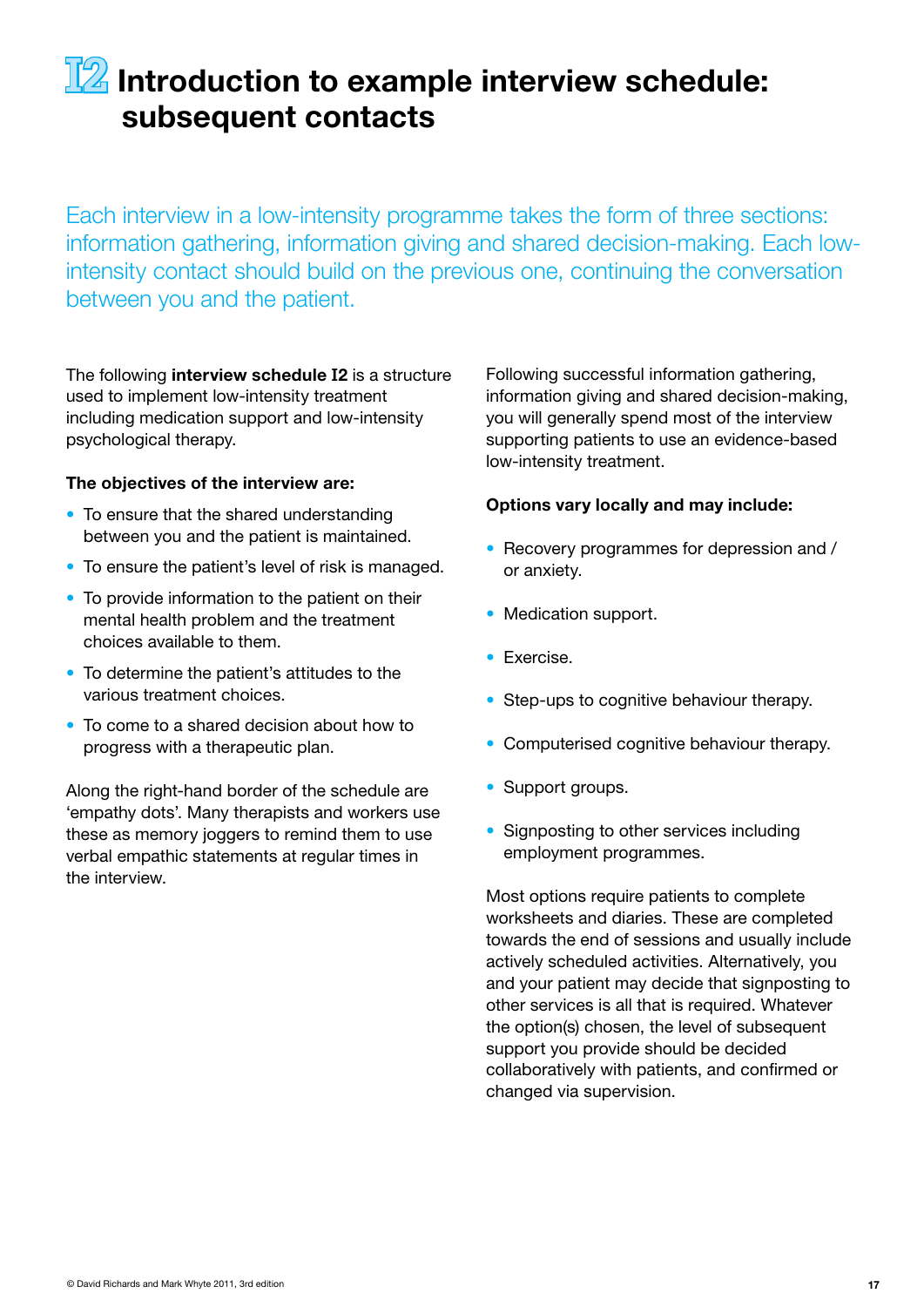## **I2** Example interview schedule: subsequent contacts

|                                                                                                                                                                                                                                                                                           | <b>Empathy dots</b> |
|-------------------------------------------------------------------------------------------------------------------------------------------------------------------------------------------------------------------------------------------------------------------------------------------|---------------------|
| <b>Information gathering</b><br>• Feedback of previous problem summary statement<br>• Checking that problem statement is an accurate reflection of patient's difficulties<br>• Further funneled information gathering if necessary<br>• Clarification and adjustment of problem statement |                     |
| <b>Assessment of risk</b><br>• Feedback of previous risk assessment<br>• Checking that risk assessment is still accurate<br>• If any change re-assess:<br>intent: suicidal thoughts<br>plans: specific action plans<br>actions: current / past; access to the means                       |                     |
| prevention: social network, services<br>risk to others<br>neglect of self or others                                                                                                                                                                                                       |                     |
| <b>Routine outcome measures</b><br>• IAPT sessional minimum data set including at least PHQ9 and GAD7                                                                                                                                                                                     |                     |
| <b>Information review</b><br>• Understanding of information given previously:<br>mental health condition information<br>medication information<br>low-intensity psychological therapies information                                                                                       |                     |
| <b>Medication review</b><br>• Concordance behaviour<br>• Benefit assessment<br>• Unwanted effects assessment                                                                                                                                                                              |                     |
| • Attitude to medication concordance                                                                                                                                                                                                                                                      |                     |
| Low-intensity psychological therapy review<br>• Understanding of options discussed<br>• Review of treatment exercise implementation<br>• Review of diaries and worksheets                                                                                                                 |                     |
| <b>Shared decision-making</b><br>• Choices discussed<br>• Options selected                                                                                                                                                                                                                |                     |
| • Treatment continued revised or initiated<br>• Diaries and worksheets organised<br><b>Ending</b>                                                                                                                                                                                         |                     |
| • Session summarised<br>• Next steps agreed and understood                                                                                                                                                                                                                                |                     |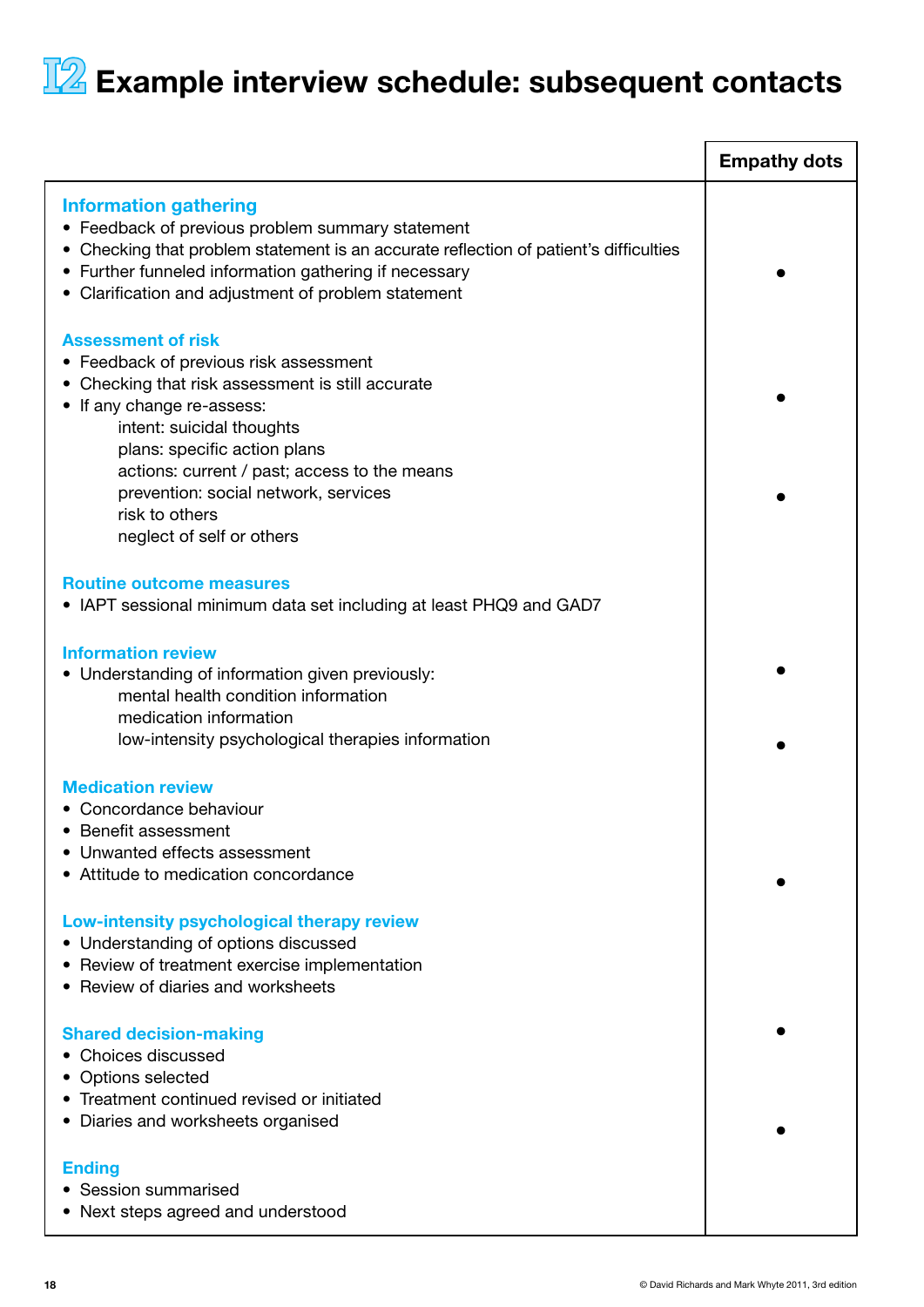**IS** Telephone interviews

The telephone can be a valuable tool for delivering psychological and pharmacological interventions in low-intensity working within a stepped care framework. The NICE Guideline on Depression states that "The provision of telephone support... informed by clear treatment protocols, should be considered for all patients, in particular for the monitoring of anitdepressant medication regimes" (NICE 2007 p.32).

### Advantages of telephone intervention

Using the telephone to deliver low-intensity interventions is flexible in that patients can be rung at times which suit them and not just between the hours of 9am-5pm. Telephone contacts can save patients time and money, as they don't have to travel to appointments or arrange child care during faceto-face appointments. Telephone working is not dependent on location and patients can be rung at home or elsewhere (at work for example in a lunch break) as most people now have mobile phones. For IAPT services it is also efficient in saving travelling time for staff. With the use of hands-free headsets, you can also enter data on to IT systems such as PC-MIS whilst talking to your patients.

Another advantage of the telephone is that some patients, particularly those with depression, may not attend face-to-face appointments precisely because their symptoms (low mood, lack of energy, etc.) make it difficult for them to keep appointments. Assertively maintaining contact with patients dramatically improves treatment concordance and adherence to therapeutic activities. This is far better than merely recording such people as 'Did not attend' or even discharging them.

In general, you are recommended to conduct the initial assessment interview face-to-face and then follow up with telephone support. For any patients who are uncomfortable with telephone working, or where there may be good clinical reasons for seeing them in person, you should offer face-toface interviews instead. The experience of the IAPT National Demonstration Site in Doncaster suggests that only a small minority of patients are unwilling to receive support via the telephone.

### The evidence for telephone working

Many mental health workers express initial reservations about using the phone for lowintensity psychological interventions (Richards et al, 2006). However, there is evidence that it is generally popular with patients (Car & Sheikh, 2003) who have few such reservations (Richards et al, 2006). A recent report demonstrated high levels of satisfaction with a telephone helpline service for people with breast cancer (Dean & Scanlon, 2007). Furthermore, there is strong evidence that telephone support and telehealth care improves outcomes and patient satisfaction in patients taking antidepressant medication (Hunkeler et al, 2000 and Simon et al, 2004) when care is organised through collaborative care (Gilbody et al, 2007).

### Preparing for telephone work

At the initial face-to-face interview you can prepare patients for telephone working. Any self-help and information materials can be given to patients in this interview, as can copies of measures such as the PHQ9 and GAD7. This ensures that patients have the right information in front of them when subsequently talking to you on the phone. In the face-to-face interview you should also discuss how to maintain confidentiality on the phone. It's important to check who might answer the patient's phone at home, and whether any such persons are aware that the patient is receiving help; what you should say to avoid getting into difficult situations; and if it is acceptable for you to leave a message on an answering machine.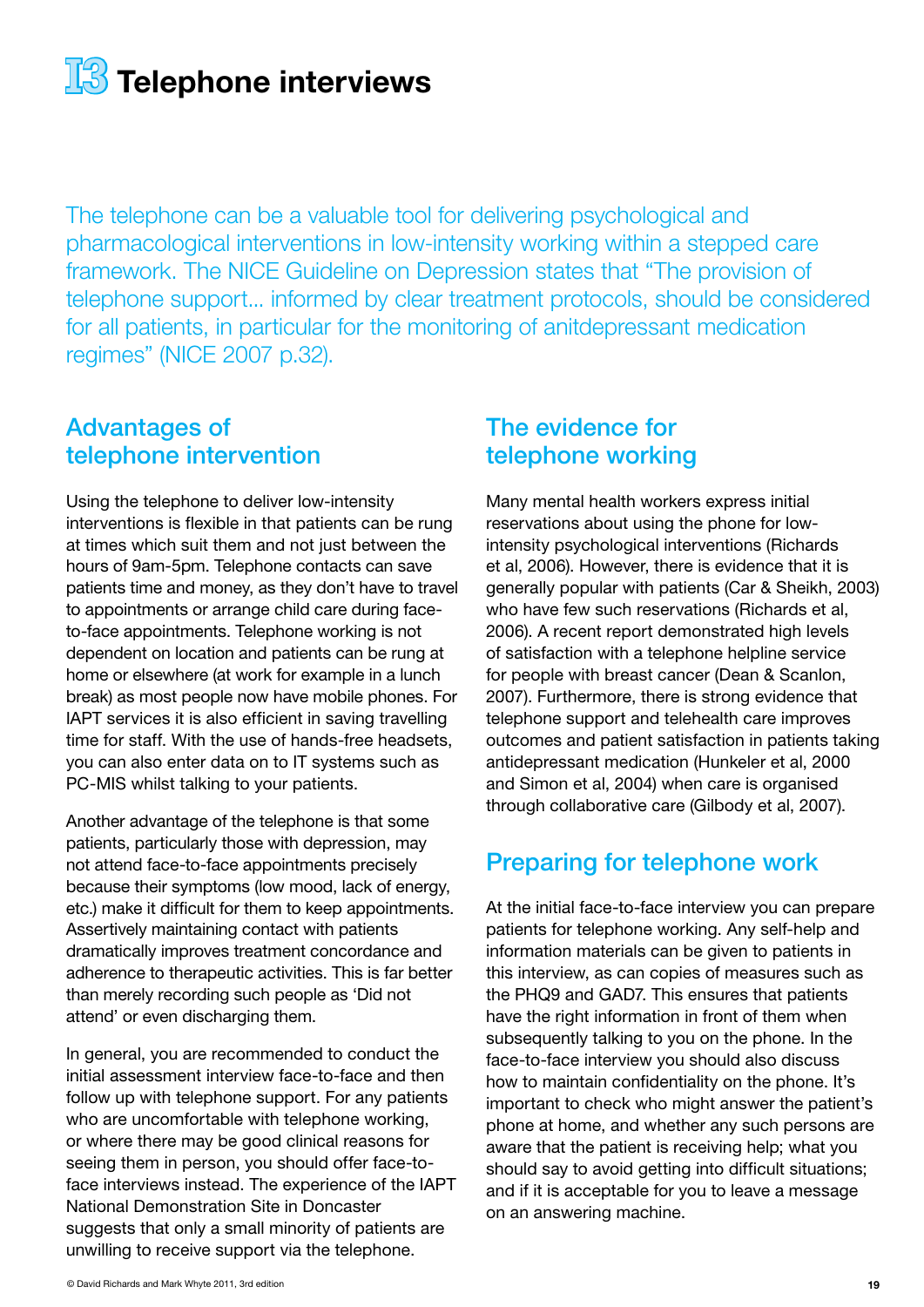

**I3** Telephone interviews

### How does telephone working differ from face-to-face contact?

The main and obvious difference is that neither party can see each other and therefore you need to compensate for the lack of non-verbal communication. You need to pay particular attention to the patient's tone of voice and try to pick up on the emotions being experienced. Where you would use nods and smiles in a faceto-face interview, make sure to use verbal prompts. The verbal skills of paraphrasing, summarising, reflecting and clarifying and of being empathic – important in all interviews – become even more crucial in telephone working. Patients may need time to respond to questions and information, so you should be willing to tolerate short silences.

### The structure of telephone interviews

It is very important to stress that telephone interviews follow an identical structure to faceto-face interviews. At each contact you will be gathering information, giving information and coming to a shared decision with the patient regarding the next steps or action to be taken. You should begin the call exactly as they would a faceto-face appointment – by introducing yourself fully in terms of your name and organisation. Given that you do not have the advantage of facial recognition, it is vital to check that you are speaking to the right person. Although most telephone contacts will be scheduled such like face-to-face appointments, it is usually a good idea just to check to see if it is still convenient to speak, together with agreeing the duration and agenda for the interview.

At the beginning of the conversation, it is important to check that the patient has any materials required in front of them. Base the format for the call around the protocols of the chosen clinical approaches used (e.g. medication support, behavioural activation, problem solving, etc.). Information giving should be done in 'bite size' chunks, and it is useful to get the patient to summarise their understanding of any information given.

End the telephone interview by recapping on any agreed action and asking the patient to feedback their understanding and inviting them to ask any questions. It is usually a good idea to ask the patient to write down any agreed actions. Then agree the arrangements for the next telephone contact and any additional materials which are required to be posted out.

### How can you develop your telephone skills?

You can develop and practise your skill in telephone interviews by undertaking role-play scenarios in which you and the 'patient' (role-played by an educator or other student) sit back-to-back so that you can learn how to compensate for the absence of visual cues. Educators will need to develop scenarios and briefs for both the worker and the person role-playing the patient so that both parties know what has happened in previous interviews.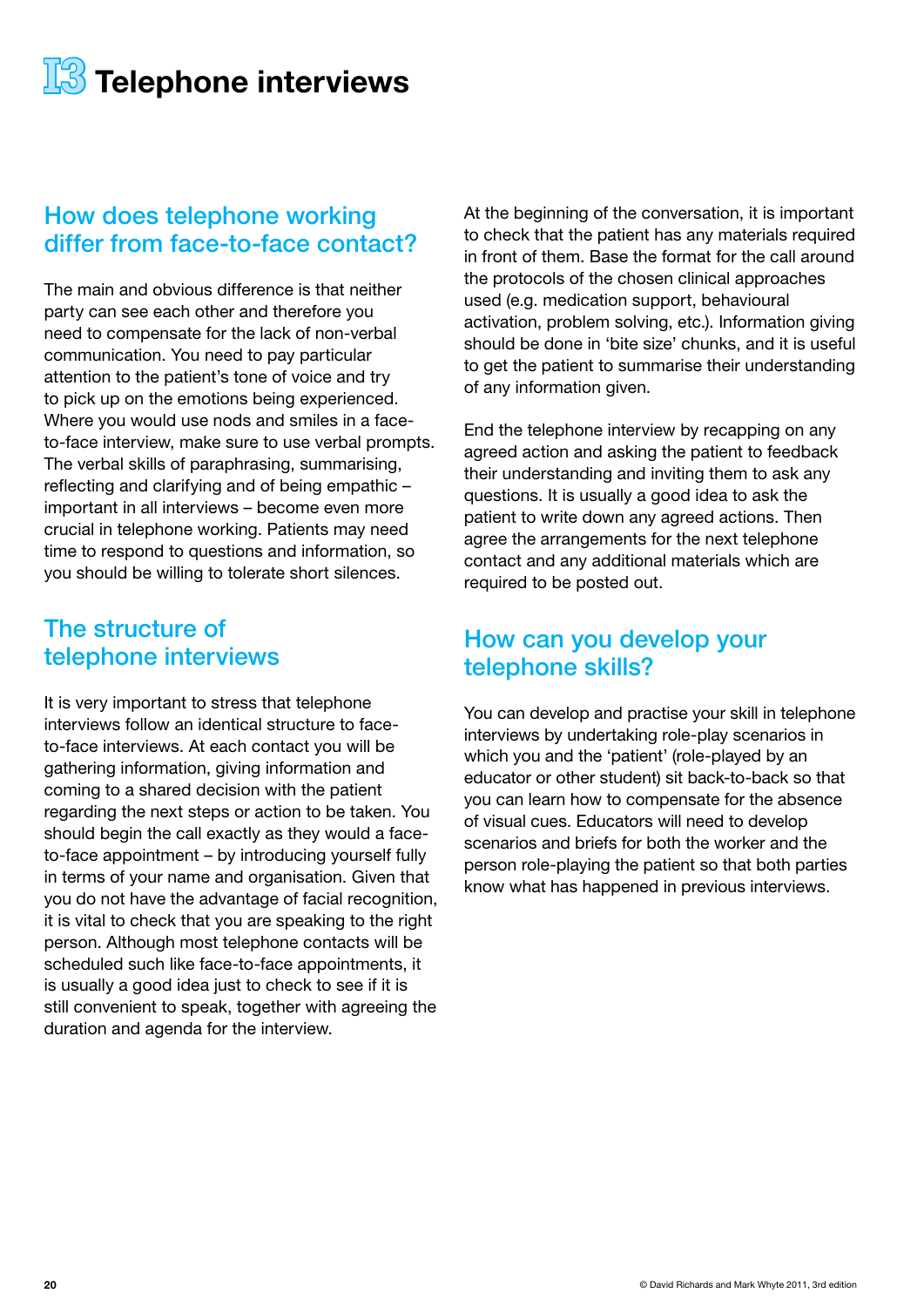## **I3** How to conduct a telephone interview

### Before the phone call:

- Any self-help and information materials can be given to patients face-to-face so that patients have these in front of them when subsequently talking to the worker on the phone.
- Discuss issues around confidentiality with the patient. Checking who might answer the patient's phone at home is important; whether any such persons are aware that the patient is receiving help; and what the worker should say to avoid getting into difficult situations.
- Check whether it is acceptable to the patient to leave a message on an answering machine.

### General points while on the phone

- Workers need to compensate for the lack of non-verbal communication. They need to pay particular attention to the patient's tone of voice and try to pick up on the emotions being experienced.
- Make sure to use verbal prompts. The verbal skills of paraphrasing, summarising, reflecting and clarifying and of being empathic become even more crucial in telephone working.
- Patients may need time to respond to questions and information, so workers should be willing to tolerate short silences.

| The structure of telephone interviews | <b>Checklist</b>                                                                                                                                    |  |
|---------------------------------------|-----------------------------------------------------------------------------------------------------------------------------------------------------|--|
| 1.                                    | Workers <b>must</b> check that they are speaking to the right person.                                                                               |  |
| 2.                                    | Workers should begin the call exactly like a face-to-face appointment:<br>by introducing themselves fully in terms of name and organisation.        |  |
| 3.                                    | Check to see if it is still convenient to speak.                                                                                                    |  |
| 4.                                    | Agree the duration and agenda for the interview.                                                                                                    |  |
| 5.                                    | Check that the patient has all of the materials required in front of them.                                                                          |  |
| 6.                                    | Base the format of the call on the protocols of the chosen clinical approach<br>(medication support, problem solving, etc.).                        |  |
| 7.                                    | Give information in 'bite-sized' chunks and ask the patient to summarise their<br>understanding of any information given.                           |  |
| 8.                                    | End the interview by recapping on any agreed action, asking the patient to feed<br>back their understanding and inviting them to ask any questions. |  |
| 9.                                    | It is usually a good idea to ask the patient to write down any agreed actions.                                                                      |  |
|                                       | 10. Arrangements should then be agreed for the next telephone contact and any<br>additional materials which are required posted out.                |  |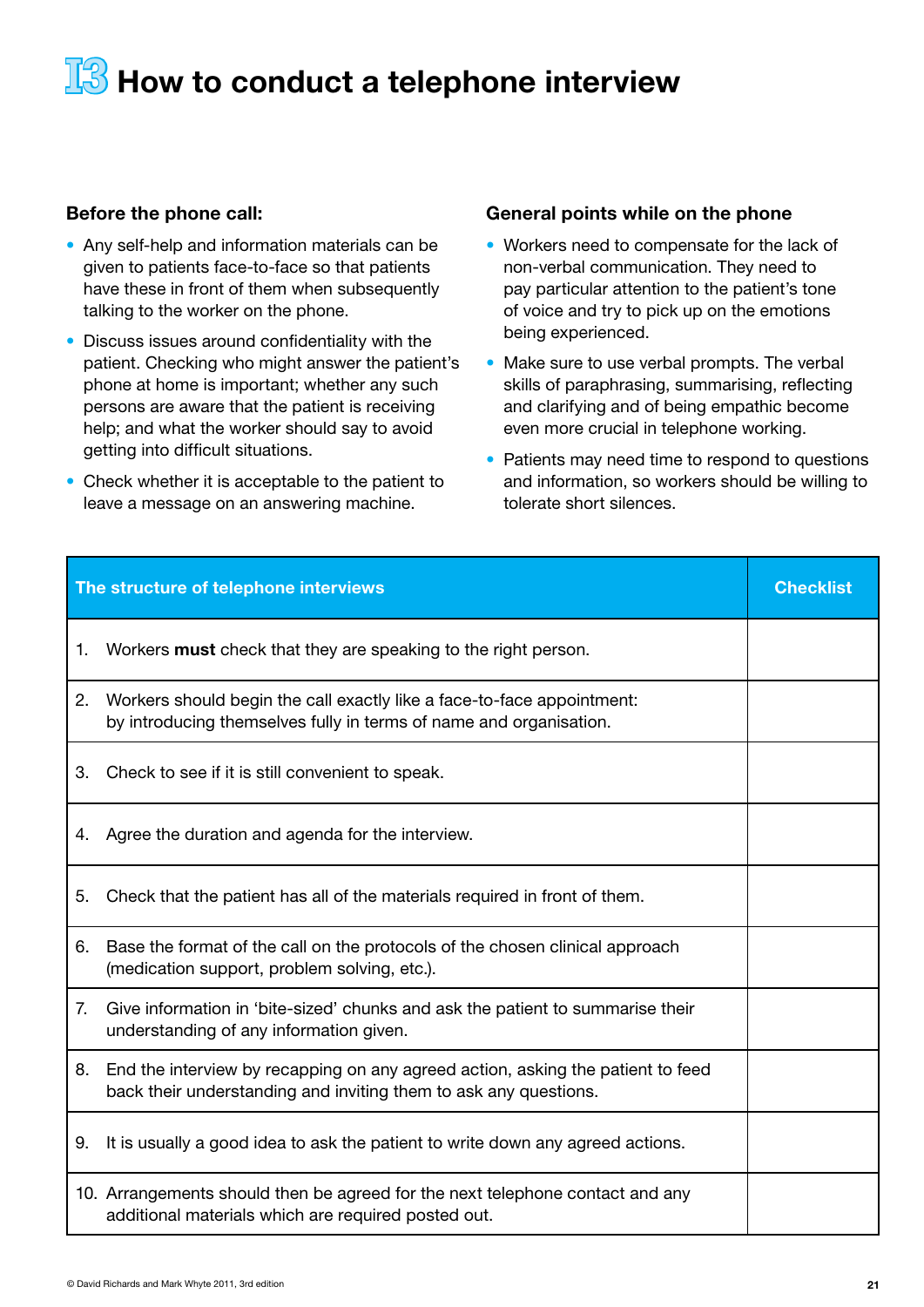## Information giving

Working as a psychological wellbeing practitioner often requires you to give patients information. Any information you give is based on the understanding that whilst people are the best managers of their own mental health, they often lack accurate information and regular support. Unlike some other non-directive approaches to mental health care, low-intensity working requires workers to participate in an active dialogue with patients. Information giving is part of that dialogue.

Information is best given in a way which fits with the beliefs and prior knowledge of patients. Some patients may already know a great deal about their difficulties and methods of overcoming them, but they may be unable to implement therapeutic strategies without support. It is your job to discover what patients already know and to tailor the information you give them according to this knowledge.

As with information gathering, the level of information giving will vary from session to session. It is likely that in the early contact sessions you will give more information than in later stages. Nonetheless, information giving may be required at all stages to help patients take decisions about their treatment. For example, where a patient is considering stopping taking antidepressants before the prescribed term is up, you will need to give information on how antidepressants work, including the rate of relapse, to help the patient make an informed decision. Low-intensity psychological therapy information is also likely to be given in more detail during the early contact sessions.

Most information giving should be supported by written materials or other forms of material where literacy or language is a barrier to understanding.

### Five types of information you should give:

- What you as a psychological wellbeing practitioner will do.
- Details of the patient's emotional or diagnostic condition.
- Details of pharmacological treatments.
- Details of psychological treatments.
- Other options available to the patient.

### What you will do

Following is an example of an information leaflet of the sort which you could give to patients to explain what your role is and how you will discharge it. The main points are that you should explain what you can do, how often you will do it and how you will do it. As ever, in information giving, verbal information should be supplemented by written materials.

### Information about mental health

You should ensure that you give patients evidence based and accurate information about their mental health difficulties. There are many good sources for this: many service user and consumer advocacy organisations produce very helpful summaries of mental health problems and their treatment, written in an accessible manner. The key is to ensure that the information you provide is appropriate to the shared definition of the difficulties that you and the patient have agreed.

### Pharmacological treatments

Medication is recommended for some mental health difficulties. There are many sources of information about medication for patients in general use; most mental health service user and advocacy organisations such as Rethink, MIND and the Mental Health Foundation provide clear leaflets and booklets. For detailed information, psychological wellbeing practitioners should consult the British National Formulary (www.bnf.org) and Steven Bazire's authoritative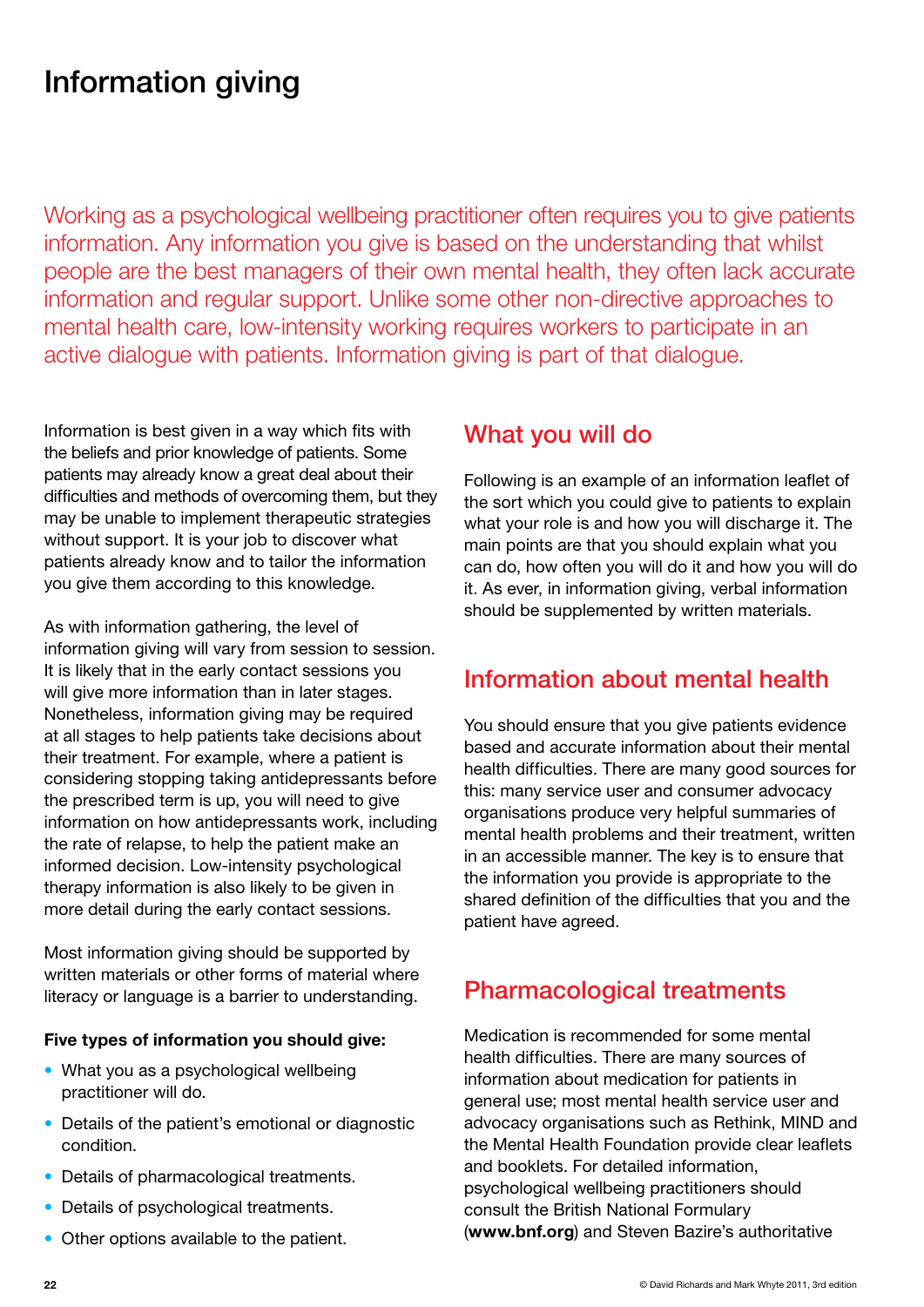### Help from your mental health worker

As part of this service, your mental health worker, who has had special training in helping people with anxiety and depression, will support you during the next few months. S/he will do this in several different ways:

- Contact you by telephone at regular intervals and at a time arranged between you and her / him.
- Explain about your symptoms and give you information, including leaflets and booklets to read and details of where to get other information.
- Plan an individual programme of psychological support and self-help activities with you to help you overcome many of your symptoms.
- Work closely with your GP and anyone else involved in your care and treatment.
- Regularly review your progress through discussion with you and using standard questionnaires.
- Help you make the best use of any medication that your GP has prescribed by giving you information on the medicine, including information on any possible side effects.
- Review the progress of your treatment regularly and discuss further options which are available from the service at this point. These may include further treatment, monitoring appointments or an information package to prevent relapse.

Please do not be afraid to ask your mental health worker any questions about your care. S/he will try to answer your queries as best s/he can and if necessary will seek advice from colleagues and supervisors.

book (referenced in the sources section of this learning outcome) and the associated web based materials at the 'Choice and Medication' website (http://choiceandmedication.org/cms), accessible directly through many NHS Trust websites.

### Psychological treatments

These learning support materials contain a number of short descriptions of effective psychological treatments including behavioural activation, cognitive restructuring, exposure and problem solving. Many clinical services have developed information leaflets or use readily available information such as the 'Northumberland' leaflets (available from http://www.ntw.nhs.uk/pic/) or materials from self-help books. You should ensure that any information you present is accurate, easy to read and backed up by written material.

### Other options available

There are many community-based resources available to patients, including services run by voluntary and statutory sector organisations such as the Citizens Advice Bureau and Pathways to Work. Computerised cognitive behavioural therapy (CCBT) programmes are also available. You should ensure that you present accurate information about appropriate choices available in your area for patients with mental health problems and tailor this information to the particular identified needs of individual patients you are working with. The process of information giving is also detailed in the example initial interview schedule for subsequent contacts in the next section.

## **F** Film Clips

The following film clips illustrate examples of psychological wellbeing practitioners giving information to patients: Gathering information 1, Gathering information 2, Medication, Exposure.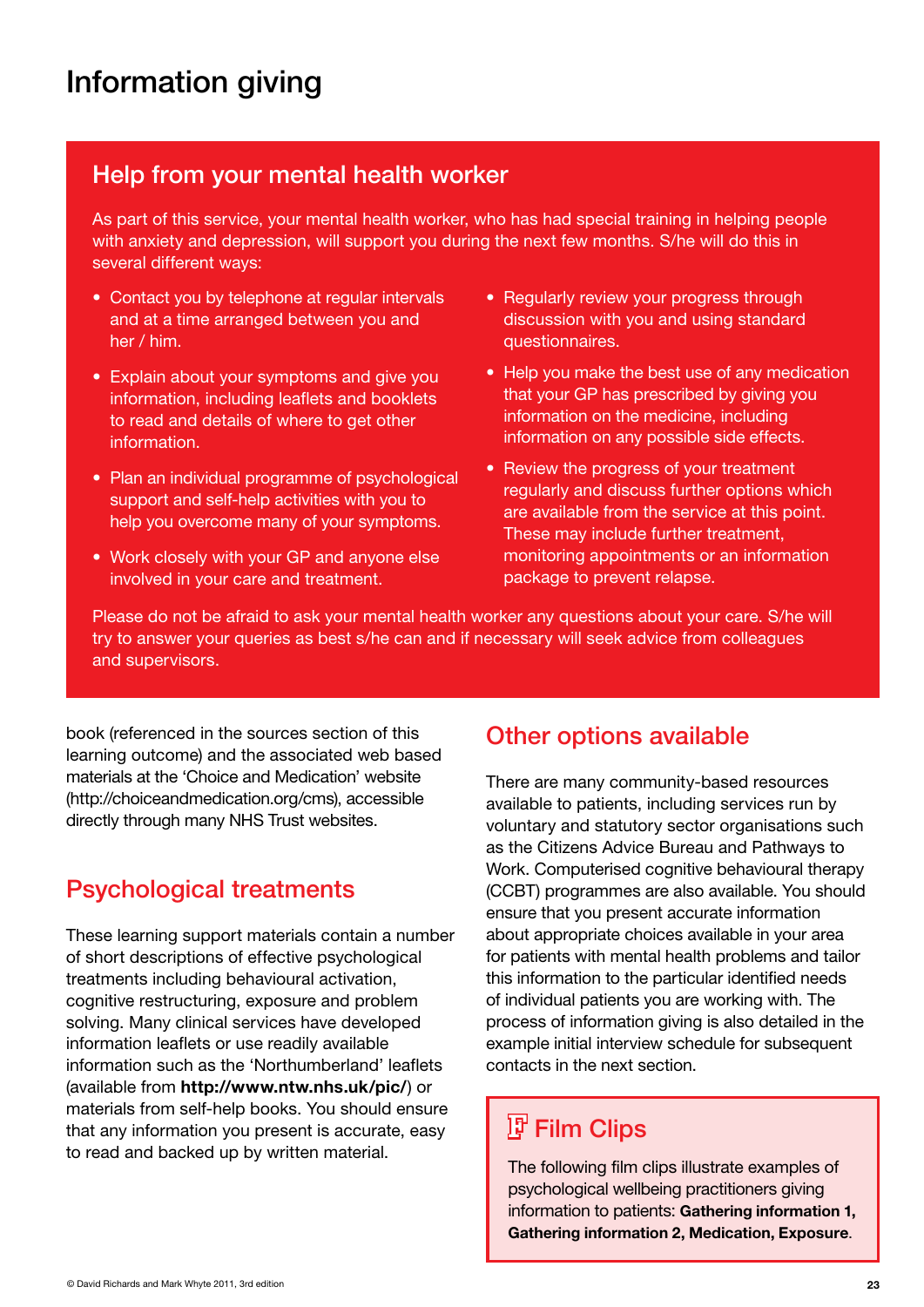## Shared decision-making

Shared decision-making is the process by which patients are brought to enact informed decisions about their therapeutic programme. Shared decision-making means that you must help patients come to informed decisions, make choices and decide how to implement their own treatment. Even taking medication requires patients to take action with the aim of producing a positive therapeutic outcome. Psychological therapies place an even greater burden on patients and require much positive activity from them.

Non-collaborative prescription of therapeutic activity – telling the patient what to do – is inappropriate for low-intensity treatment. Both parties have a stake in the outcome of the decisions made. The process of negotiation naturally follows on from information gathering and information giving. You should present choices, help patients weigh up the pros and cons of the various options, and come to a shared decision about which strategy to implement. In all stages of this process, the key is to collaborate and come to a truly informed and shared decision.

### The content of shared decision making will be focused on:

- How contacts between you and patients will be managed.
- How the patient will proceed with any pharmacological treatment.
- How the patient will proceed with any psychological treatment.
- How the patient will proceed with any other options available to them.

### Each of these areas requires you to negotiate:

- What you and the patient will do.
- How you will do it.
- Where you will do it.
- When you will do it.
- If anyone else will be involved.

### Making decisions about further contact

Both you and patients have limits to your availability. Patients may have employment and childcare commitments. You may be limited to certain working hours. You need to negotiate how often you will contact the patient, when this will happen, how this will happen (face-to-face or on the phone), where it will happen and if anyone else will be involved in further contacts.

### The next stages in any pharmacological treatment

Once you are satisfied that a patient has all the information required to make a decision about medication, you should clarify what they have decided to do in an explicit and detailed manner. Time, dose and frequency of any medication should be noted and agreed. You should give information on medication to assist them in their decision making. At all times you should respect decisions made by patients. If the patient's informed decision is not to take medication, or to stop taking it, you should suggest that the patient makes an appointment to see their GP to discuss this further. Where appropriate, you should ensure that medication remains on the agenda for future discussions in subsequent contacts.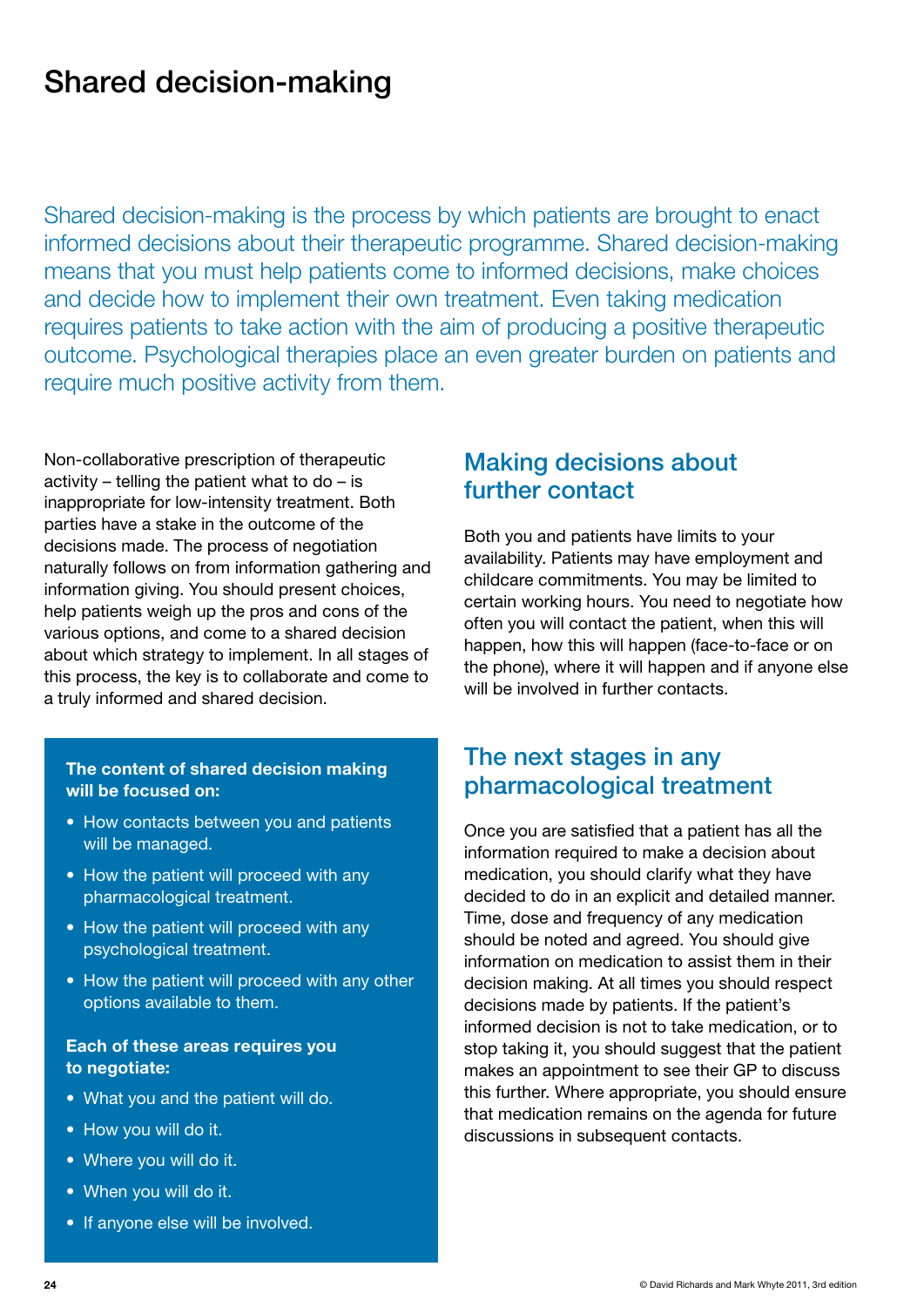## Shared decision-making

### The next stages in any psychological treatment

In many cases, you will be taking an active role in supporting patients to use low-intensity psychological treatments. It is very important to ensure that the patient understands why that treatment is appropriate, and how it is supposed to work, before deciding to start that treatment. You will ensure this understanding by giving accurate information and discussing the matter to arrive at an informed shared decision. Appropriate choices should be presented and discussed.

Many patients will look to you, as the expert mental health worker, to give them some guidance. In doing so, you must always act responsibly and in the patient's best interest. As a psychological wellbeing practitioner, you have experience and training in the methods that work for certain problems. Whilst it is impossible to predict completely how any individual will respond to a particular treatment, you should direct patients to those options which are evidence based and promise the greatest chance of recovery.

Once the patient makes a choice, you should support their decision by undertaking the practical steps in the implementation of their chosen strategy. These steps are given in the support materials in this pack (see Low-intensity treatments, pp26-48). You should improve your knowledge of these strategies by reading from the reference materials. Most low-intensity psychological treatments require patients to undertake exercises in their own time. You will review the progress of these activities at the beginning of each subsequent contact session. Therefore, you should be very explicit in agreeing what patients will do, how they will do it, where they will do it, when they will do it and if anyone else will be involved.

## **F** Film Clips

The following film clips illustrate examples of psychological wellbeing practitioners coming to shared decisions with patients:

Gathering information 1 Gathering information 2 **Medication** Exposure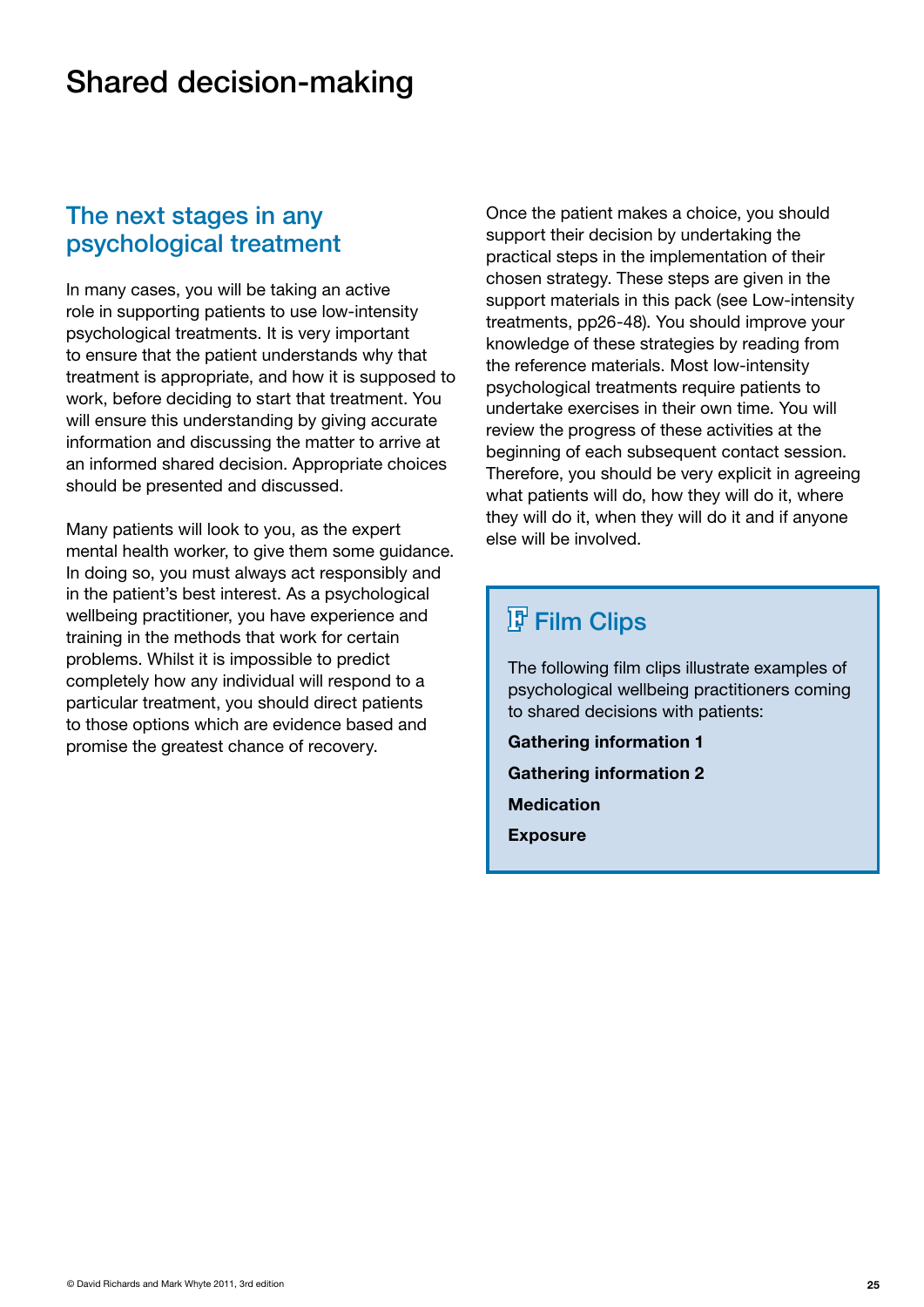## Low-intensity treatment interventions

Psychological wellbeing practitioners should support patients to implement a range of low-intensity treatments. These are the 'specific factors' of low-intensity working, as opposed to the 'common factors' of alliance building, interpersonal communication and patient-centred questioning.

In the next few pages you will find short explanatory notes on:

| <b>Clinical procedure</b>  | Page number |
|----------------------------|-------------|
| C1 Behavioural activation  | 27          |
| C2 Cognitive restructuring | 32          |
| C3 Medication support      | 36          |
| C4 Exposure therapy        | 38          |
| C5 Problem solving         | 41          |
| C6 Managing panic          | 43          |
| C7 Sleep hygiene           | 47          |

This list is not exhaustive but represents the core clinical interventions you will use with patients. You should read from the Suggested reading to further your knowledge. You should also watch the DVD film clips of these interventions. There are also other film clips in the CD-ROMs attached to the Myles and Rushforth (2007) resource book.

## **F** Film Clips The following film clips illustrate examples of psychological wellbeing practitioners using a range of low-intensity interventions in clinical sessions: Gathering information 1 Behavioural activation 1 Behavioural activation 2 Cognitive restructuring Exposure **Medication**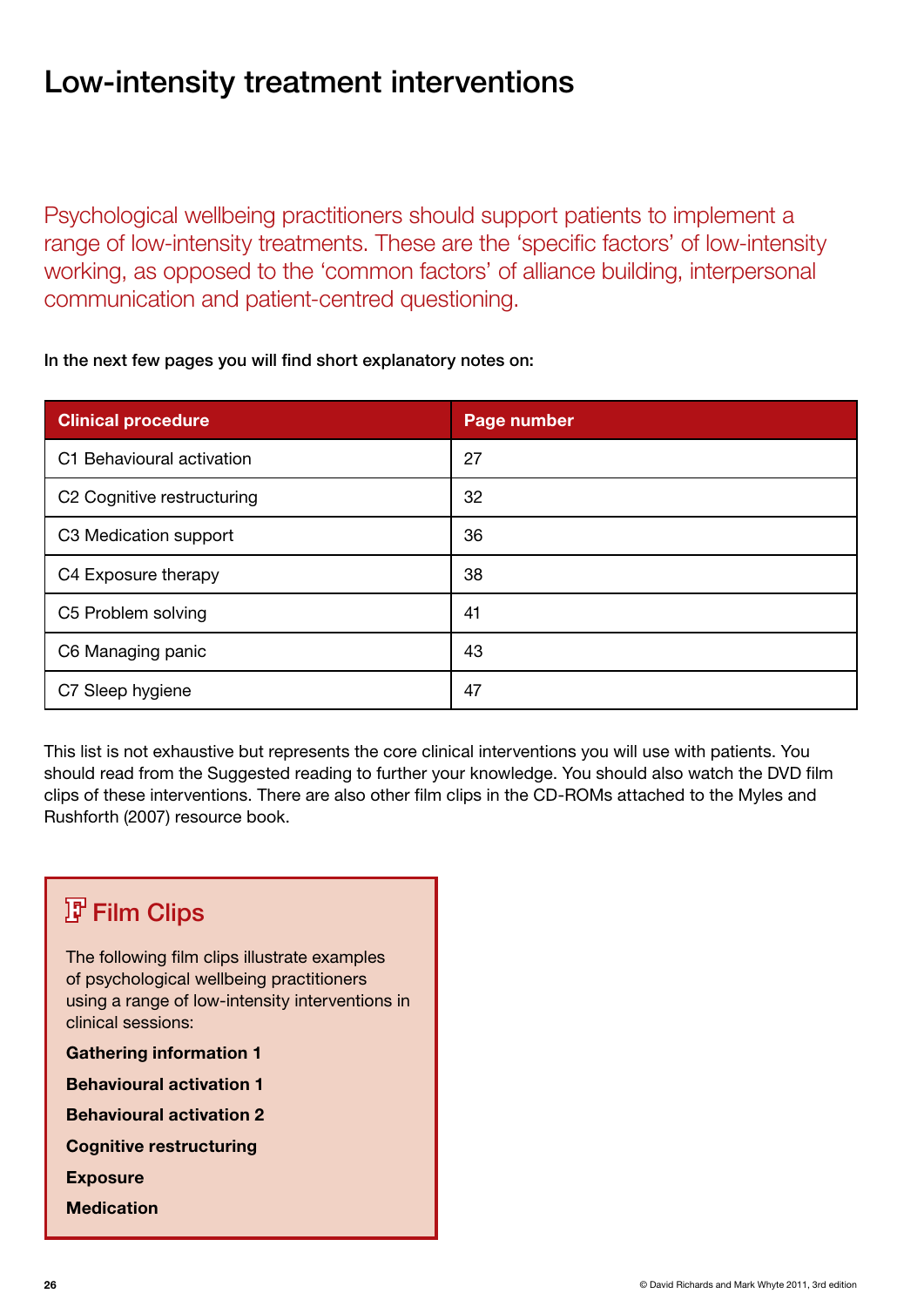## **C1** Behavioural activation

Behavioural activation is an effective treatment for depression, in either low or high-intensity formats. It is effective because it targets the role of avoidance in depression. It is focused on activities to help patients re-establish daily routines, increase pleasurable activities and address important necessary issues.

### How does behavioural activation work?

When people are depressed they feel physically unwell, have negative thoughts and change the way they behave. People who are depressed reduce the frequency and type of their usual behaviours. They commonly stop going out with others, reduce interactions with friends, work colleagues and family, and make little effort to do things they may have previously enjoyed. By avoiding effort, people experience relief from burdensome activity, which leads to more avoiding of effort. Avoidance is, therefore, negatively reinforced, i.e. the frequency of avoidance increases.

As people avoid, they also reduce their opportunity for social and personal activities which bring them pleasure and achievement. They experience less positive reinforcement for these activities and thus these activities reduce further. Depression is, therefore, a vicious circle of negatively reinforced avoidance and reduced opportunity for positive reinforcement. Both these forces lead to reductions in usual activity for people who are depressed.

- Some of the things people avoid are just routine activities such as cleaning the house, doing the ironing, washing up. Other routines are disrupted such as the time they go to bed or get up, when they eat and how they cook for themselves. These are the important life routines that make people comfortable in their surroundings.
- Other activities that get disrupted are things people do for pleasure such as seeing friends, enjoying a day out with families or playing games with children. These are the things that often make people feel well.

• A third area where people avoid activities is in important necessary things such as paying bills or confronting difficult situations at work. These are activities which are important and if neglected may lead to an adverse consequence.

### The stages of behavioural activation

The following protocol for BA is drawn from a clinical trial of depression management in the UK (Richards et al, 2008). It was developed from the clinical methods described by Martell et al (2001) and Hopko et al (2003). Further explanation is given in Chapter 12 of Callaghan et al (2008) and in Bennett-Levy et al (2010).

### Step 1: Explaining behavioural activation

Psychological wellbeing practitioners should give patients a full and comprehensive rationale for behavioural activation, including reference to the interaction of physiological, behavioural and cognitive emotional symptoms, the role of avoidance in maintaining low mood and the idea of routine, pleasurable and necessary activities. Sometimes it is a good idea to supplement this explanation by filling in a Behavioural activation diary to provide an accurate baseline to evaluate change.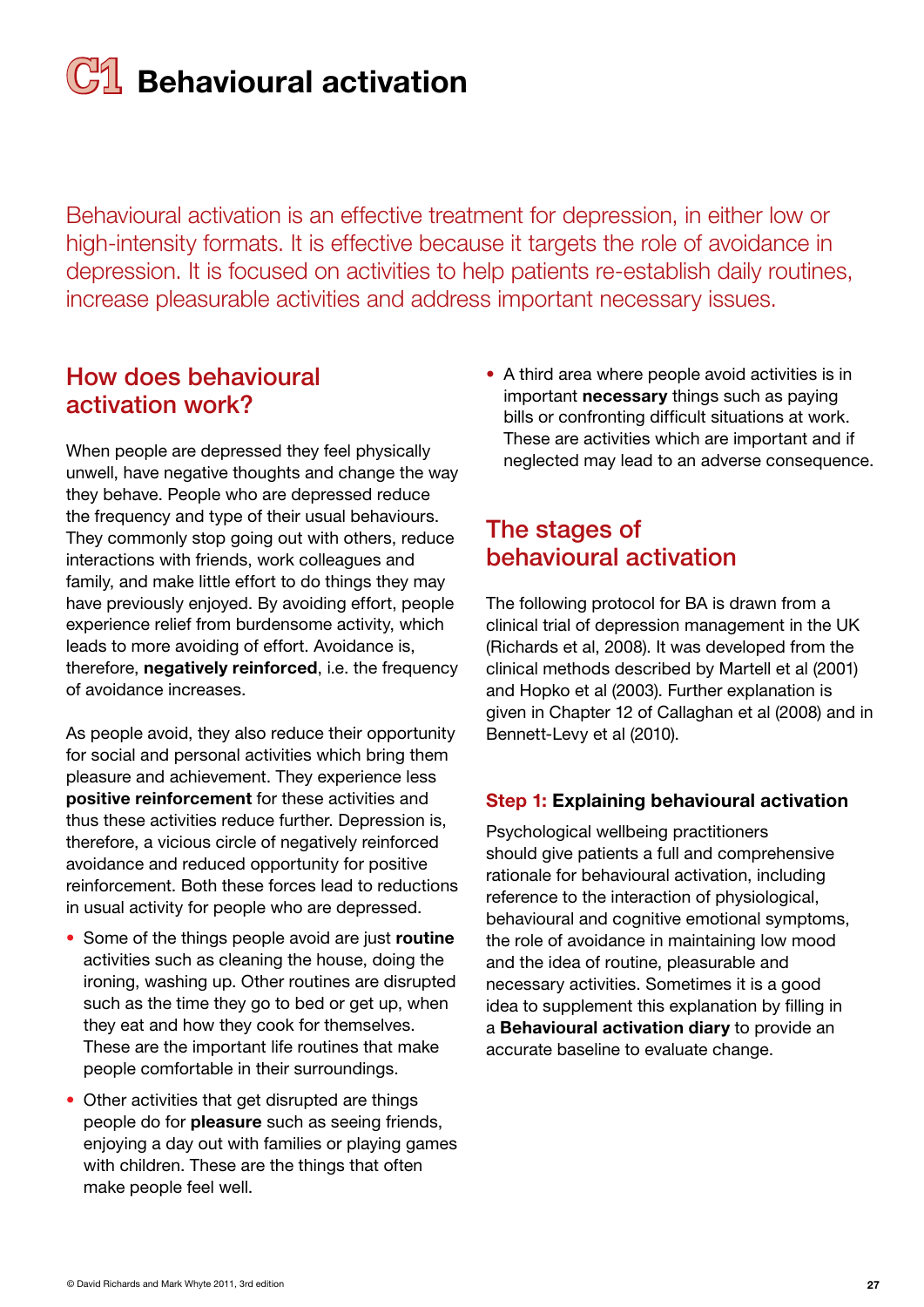**C11** Behavioural activation

### Step 2: Identifying routine, pleasurable and necessary activities

Patients should identify routine, pleasurable and necessary activities – things that they would like to do but have usually stopped doing since they became depressed. The worksheet Behavioural activation 1 is used to gather this information.

### Step 3: Making a hierarchy of routine, pleasurable and necessary activities

Using the worksheet Behavioural activation 2, patients should organise the activities in Behavioural activation 1 into a hierarchy of difficulty – most difficult, medium difficulty, easiest. Patients should include some of each type of routine, pleasurable and necessary activity in each section of Behavioural activation 2.

### Step 4: Planning some routine, pleasurable and necessary activities

Psychological wellbeing practitioners should help patients to schedule some avoided activities into their week, using a blank diary (Behavioural activation diary) to specify a mixture of routine, pleasurable and necessary activities. These should be initially identified from near the bottom of their list in **Behavioural activation 2.** Activities should be detailed precisely: what, where, when, and who with. Small and regular activities are better in the early stages.

### Step 5: Implementing behavioural activation exercises

Patients should undertake the planned activities written down in the diary. The principle of grading activities and using a mixture of routine, pleasurable and necessary actions should be followed. Patients should record in the same diary if they accomplished the planned activity.

### Step 6: Reviewing progress

Psychological wellbeing practitioners should review Behavioural activation diaries during subsequent clinical contacts, so enabling patients to reflect on their programme, receive feedback on progress and problem-solve any difficulties experienced in implementation. Psychological wellbeing practitioners should be flexible as patients may make sporadic progress and activities may not go as planned. Shared decisions between psychological wellbeing practitioners and patients should be based on this review and further exercises planned.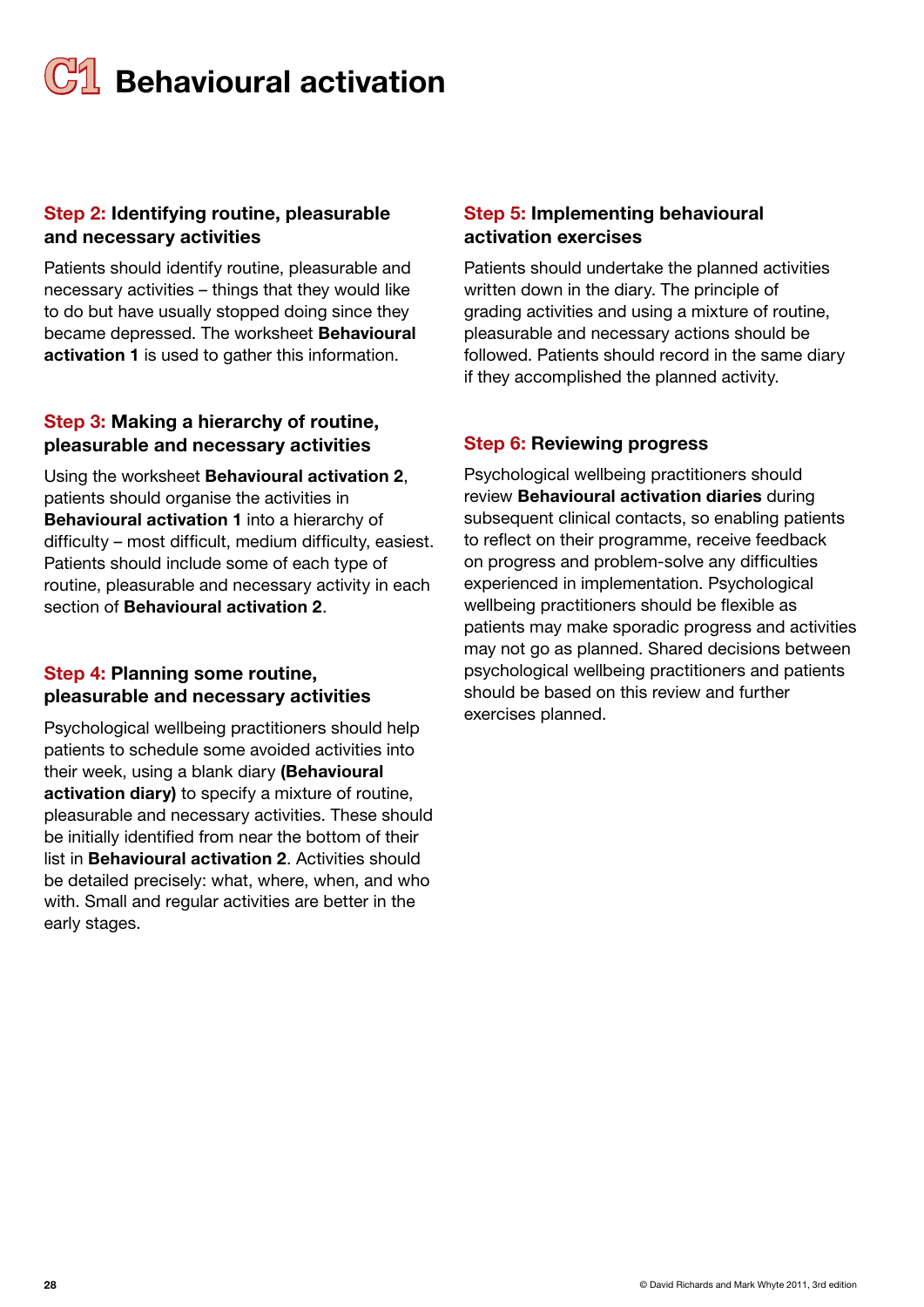

List some routine activities here: e.g. washing up, cleaning the house

List some pleasurable activities here: e.g. going out with friends or family

List some necessary activities here: e.g. paying bills, dealing with difficult situations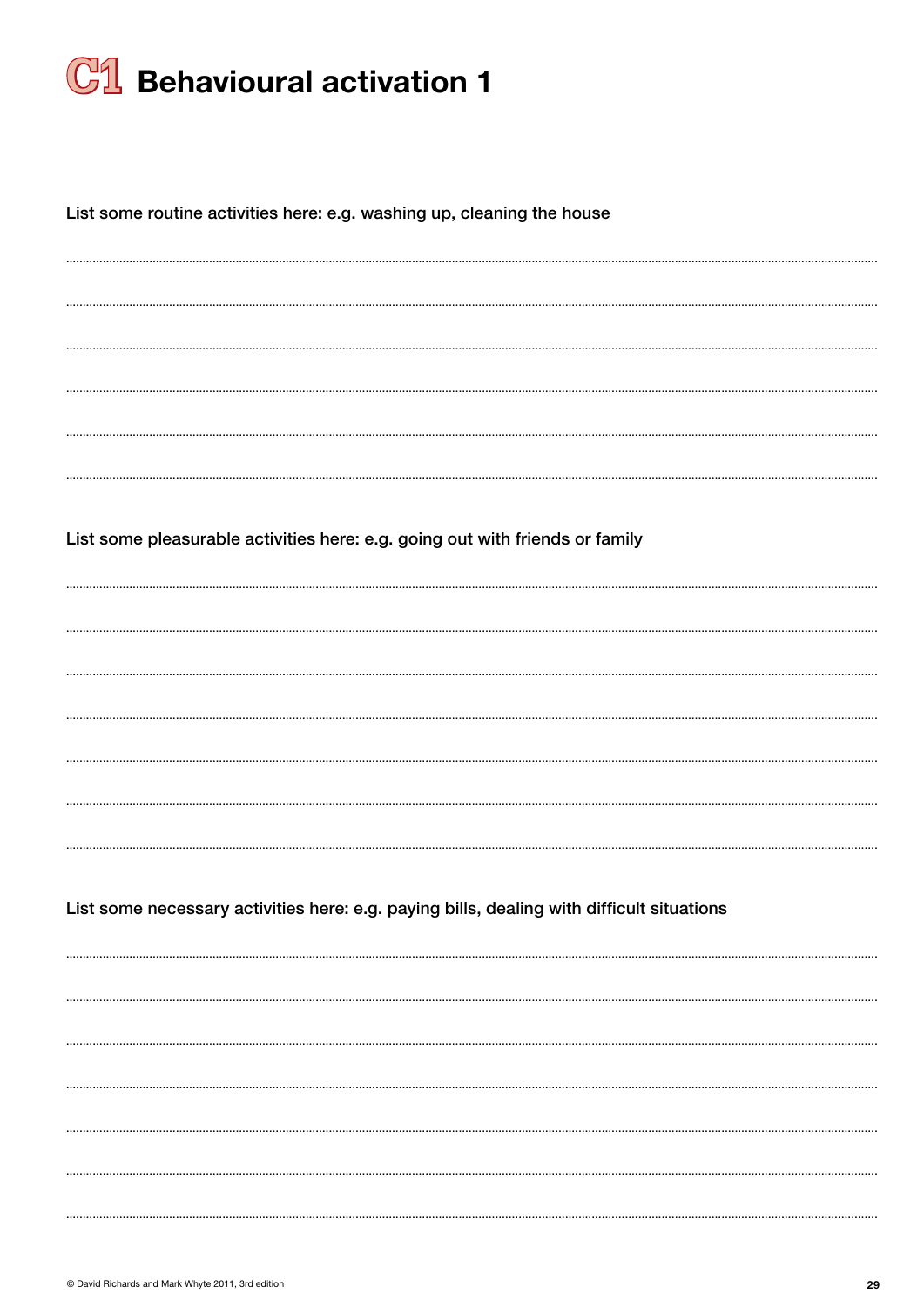

Put your lists in order of difficulty, mixing up the different routine, pleasurable and necessary activities.

| The most difficult       |
|--------------------------|
| <b>Medium difficulty</b> |
| The easiest              |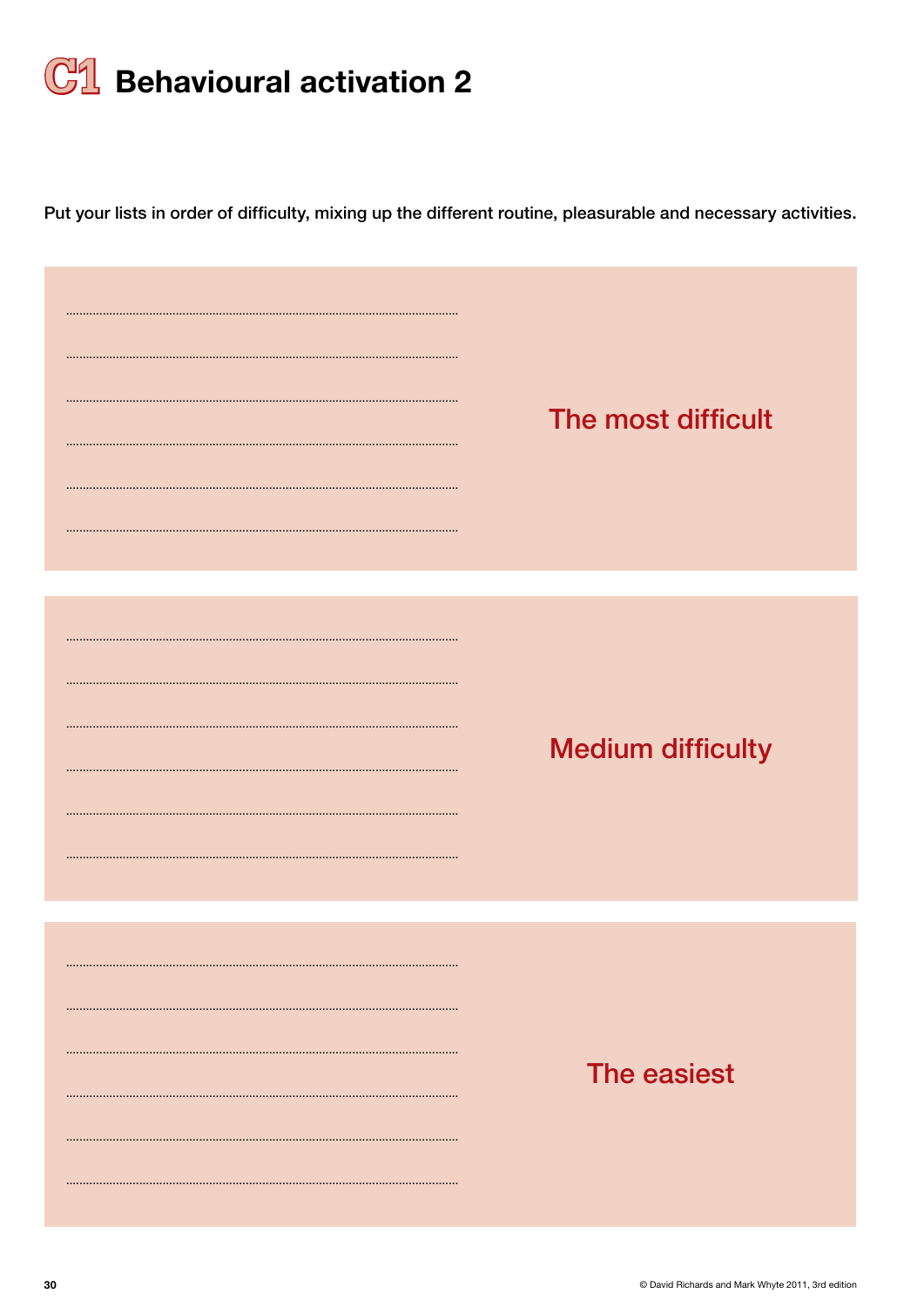## **C1** Behavioural activation diary

|           |       | <b>Monday</b> | Tuesday | Wednesday | Thursday | Friday | Saturday | Sunday |
|-----------|-------|---------------|---------|-----------|----------|--------|----------|--------|
|           | What  |               |         |           |          |        |          |        |
|           | Where |               |         |           |          |        |          |        |
|           | When  |               |         |           |          |        |          |        |
|           | Who   |               |         |           |          |        |          |        |
| Morning   | What  |               |         |           |          |        |          |        |
|           | Where |               |         |           |          |        |          |        |
|           | When  |               |         |           |          |        |          |        |
|           | Who   |               |         |           |          |        |          |        |
|           | What  |               |         |           |          |        |          |        |
|           | Where |               |         |           |          |        |          |        |
|           | When  |               |         |           |          |        |          |        |
|           | Who   |               |         |           |          |        |          |        |
| Afternoon | What  |               |         |           |          |        |          |        |
|           | Where |               |         |           |          |        |          |        |
|           | When  |               |         |           |          |        |          |        |
|           | Who   |               |         |           |          |        |          |        |
|           | What  |               |         |           |          |        |          |        |
| Evening   | Where |               |         |           |          |        |          |        |
|           | When  |               |         |           |          |        |          |        |
|           | Who   |               |         |           |          |        |          |        |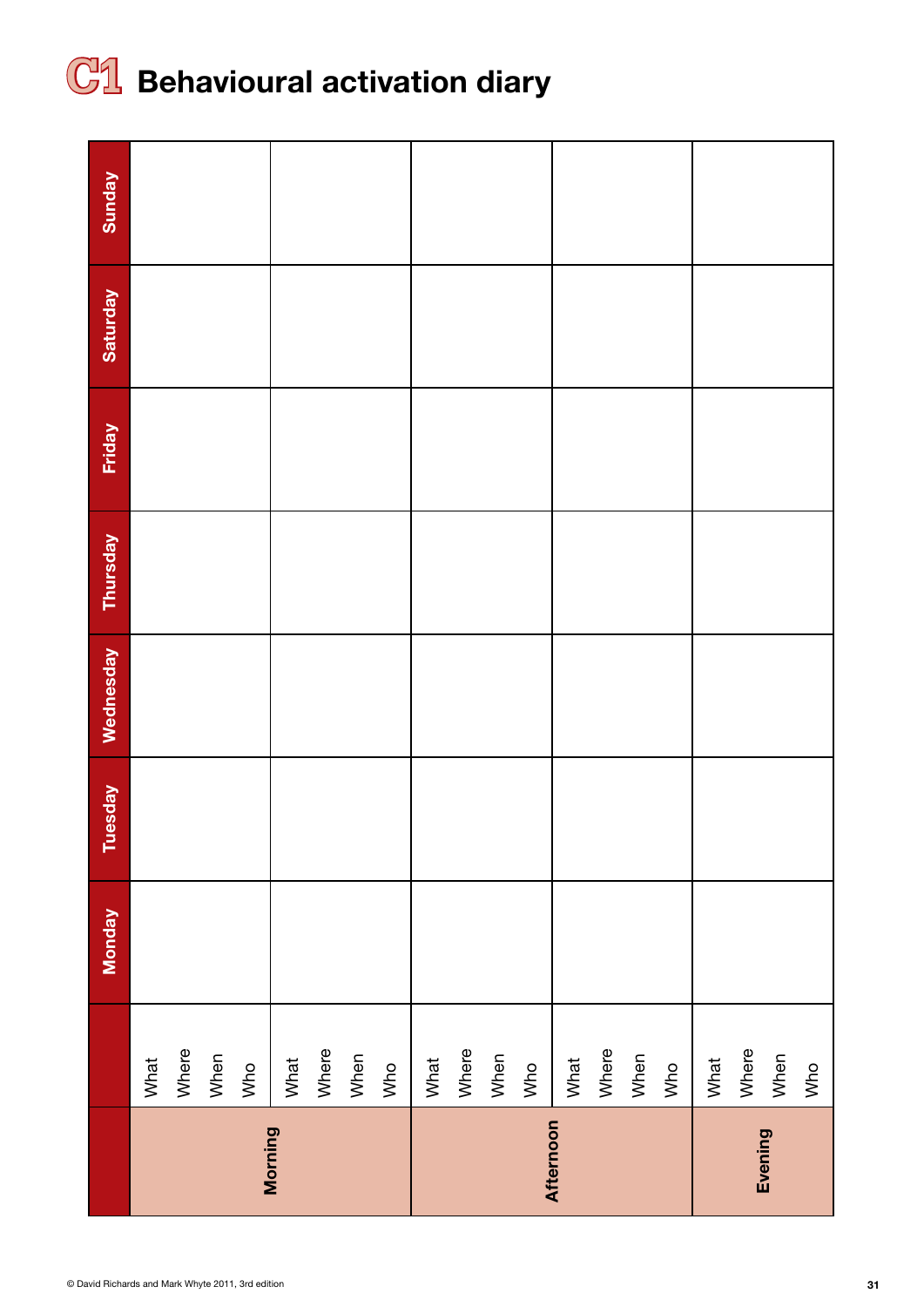**C2** Cognitive restructuring

A major component of any emotional state is the thinking that accompanies the physical and behavioural symptoms. Most thoughts are automatic and many of these are 'unhelpful'. Key features are that these thoughts are automatic, seem believable and real at the time they appear, and are the kind of thoughts that would upset anybody. These thoughts act powerfully to maintain mood states. Cognitive restructuring is a way of changing unhelpful thoughts by identifying, examining and challenging them.

### The stages of cognitive restructuring

Cognitive restructuring comes in three stages. Firstly, people need to identify their thoughts, particularly the exact content of their unhelpful thoughts. The key thoughts are those most congruent with someone's emotional state, so called 'hot thoughts'. Secondly, people examine their thoughts more objectively. This often requires people to collect 'evidence' as to how accurate their thoughts really are and come up with alternative evidence against their thoughts. The final stage is to reconsider thoughts in the light of the new evidence that has been collected – for and against. The thoughts are then reappraised, reevaluated and alternative thoughts derived.

### Implementing cognitive restructuring

Psychological wellbeing practitioners can use cognitive restructuring as a low-intensity intervention by supporting patients in the use of diaries and worksheets. Some examples are given in this section of materials. The main tool is the thought record.

### Stage 1: Identification of thoughts

In order to identify their thoughts, patients should record a situation in which they felt in a certain emotional state and try to identify the emotion they felt at the time. They rate this emotion on a scale – usually from 0-100%. Patients then try and capture the exact thoughts that were in their mind when they felt this emotion and write these down in the thought record. In particular, the 'hot thought' is the one that needs to be worked on. Psychological wellbeing practitioners can help patients identify the 'hot thought' – i.e. the one which is most congruent with the emotion. The final aspect of stage 1 is for patients to rate their strength of belief in the thought, again from 0-100%.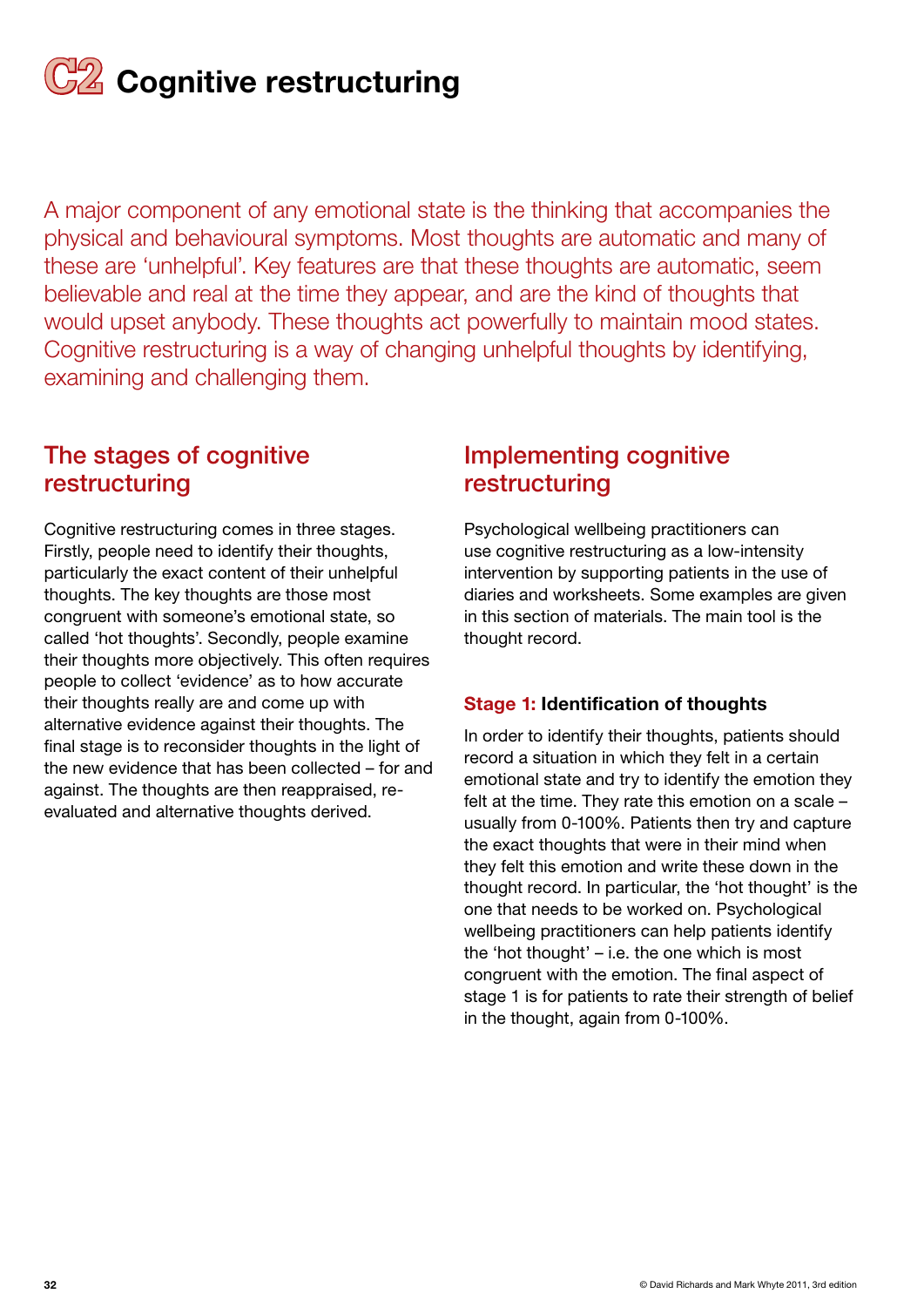## **C**2 Cognitive restructuring

### Stage 2: Looking for the evidence

Once the thoughts have been collected, patients should choose one to work on, ideally the hottest thought and one with a belief rating of at least 60%. The Evidence recording sheet is used to examine the evidence for and against the thought. Psychological wellbeing practitioners should help patients to write down the thought on top of the table, including the percentage belief rating. In the Evidence recording sheet, one column is labelled 'evidence for' and one is labelled 'evidence against'. Next, almost like the prosecution and defence counsel in a court, evidence for and against the truth of the thought is written down. People often find this quite difficult, particularly coming up with evidence that the thought is not true. Here are some questions which can be used by patients to help:

- If I were speaking to a friend with this thought, what would I say for and against it?
- How would someone else think about this?
- If I rate the belief in my thought as 75%, then there is 25% of the thought I do not believe to be true. What makes up that 25%?
- If I was not depressed, would I believe this thought?
- Is there another way of looking at this situation?

### Stage 3: Reconsidering thoughts

Once the Evidence recording sheet has been collected, patients need to reconsider their thoughts in light of the evidence. The idea is to come up with revised thoughts and consider if this changes their emotional feelings. In the fourth column of the Thought diary patients write down new thoughts and rate how much they believe them on a scale of 0-100%. In the final column they rate their feelings again using the same 0-100% scale. Psychological wellbeing practitioners should help patients to notice that by changing their thoughts, their mood also changes. This is the way cognitive restructuring works to change the way people feel.

### Points to remember

- Unhelpful thinking takes time to change. Often people need to challenge their thoughts several times before change takes place.
- It can be useful for patients to ask a friend they trust to help them look for evidence for and against unhelpful thoughts.
- Cognitive restructuring should be practised with other thoughts using Evidence recording sheets to judge them.
- As people become more expert in this they can be advised to try and catch the thoughts and judge them as they actually occur.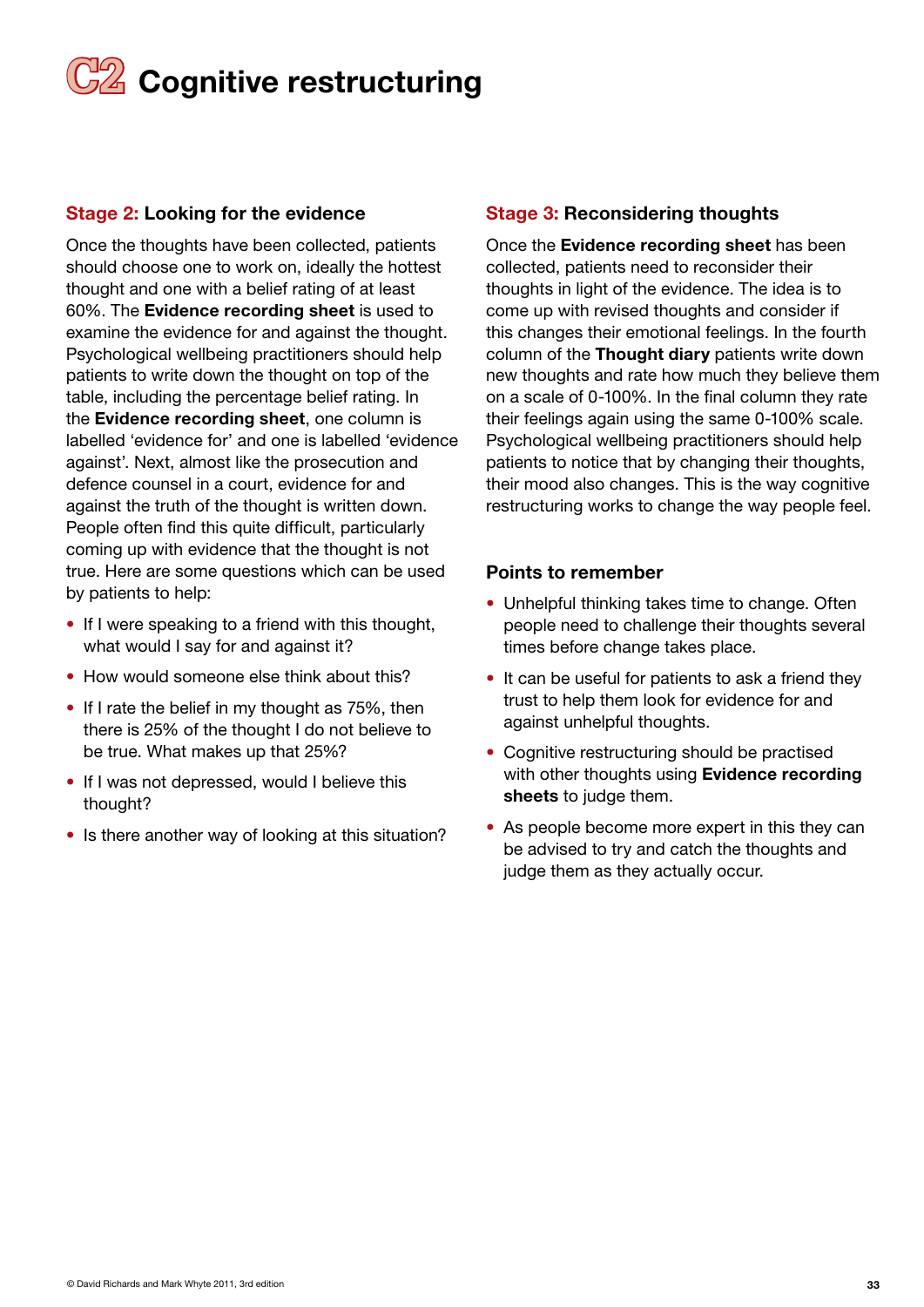

| <b>Situation</b> | <b>Feeling</b><br>Rate how bad it<br>was (0-100%) | <b>Thought</b><br>Rate how much<br>you believe this<br>thought (0-100%) | <b>Revised thought</b><br>Rate how much<br>you believe this<br>thought (0 -100%) | <b>Feeling</b><br>How bad was it<br>$(0-100\%?)$ |
|------------------|---------------------------------------------------|-------------------------------------------------------------------------|----------------------------------------------------------------------------------|--------------------------------------------------|
|                  |                                                   |                                                                         |                                                                                  |                                                  |
|                  |                                                   |                                                                         |                                                                                  |                                                  |
|                  |                                                   |                                                                         |                                                                                  |                                                  |
|                  |                                                   |                                                                         |                                                                                  |                                                  |
|                  |                                                   |                                                                         |                                                                                  |                                                  |
|                  |                                                   |                                                                         |                                                                                  |                                                  |
|                  |                                                   |                                                                         |                                                                                  |                                                  |
|                  |                                                   |                                                                         |                                                                                  |                                                  |
|                  |                                                   |                                                                         |                                                                                  |                                                  |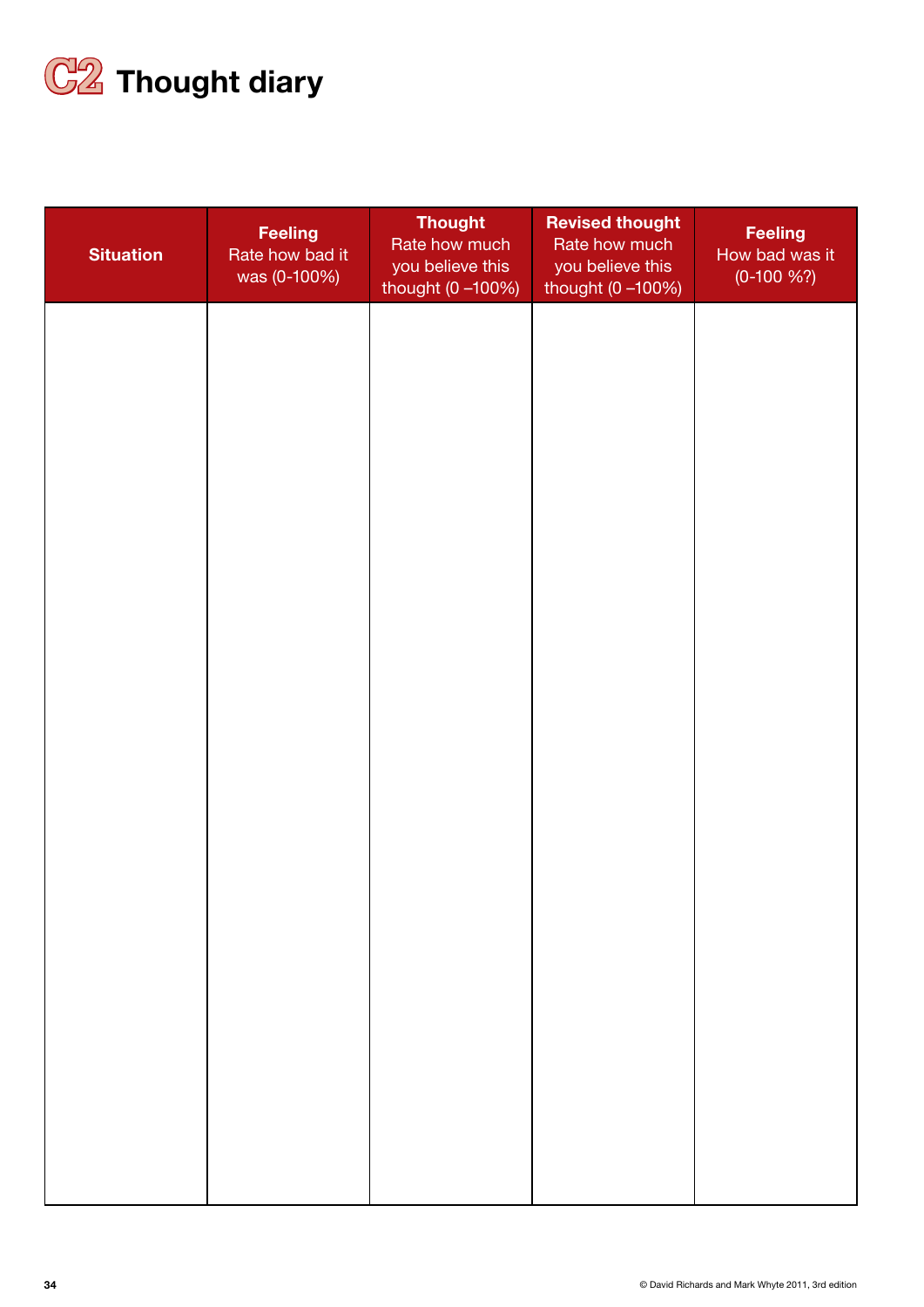

| <b>My thought</b> | My % belief      |
|-------------------|------------------|
|                   |                  |
|                   |                  |
| Evidence for      | Evidence against |
|                   |                  |
|                   |                  |
|                   |                  |
|                   |                  |
|                   |                  |
|                   |                  |
|                   |                  |
|                   |                  |
|                   |                  |
|                   |                  |
|                   |                  |
|                   |                  |
|                   |                  |
|                   |                  |
|                   |                  |
|                   |                  |
|                   |                  |
|                   |                  |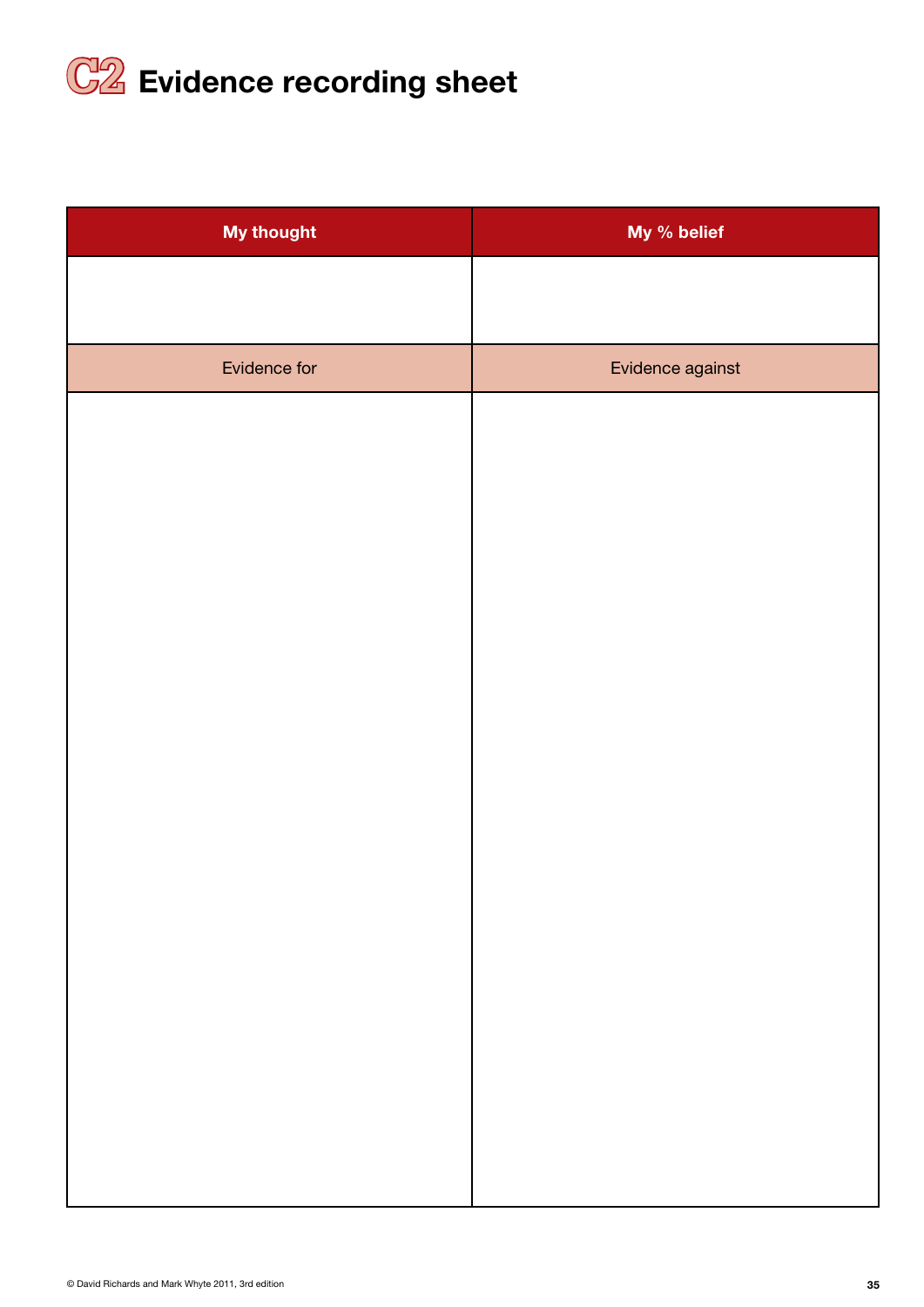

The goal of medication support by psychological wellbeing practitioners is to assist patients in making the best decision on medication use (mainly antidepressants) by:

- gathering information on patients' attitudes to medication, medication use, clinical outcomes, medication effects and side effects.
- giving information regarding appropriate use of medication.
- negotiating shared decisions on patients' medication usage.

Psychological wellbeing practitioners provide information and support patients' decision-making. They do not make independent decisions about prescribing (e.g. stopping medication, change in dosage). Mostly, psychological wellbeing practitioners support the patient in their decision to follow (or not) the medication recommendation made by the GP, providing information so that this decision is made in an informed manner. The only instance in which a psychological wellbeing practitioner should make a different direct recommendation to a patient on medication is if they identify possibly dangerous side effects. In these instances, workers must:

- advise the patient to temporarily discontinue medication.
- inform the GP of the possibility of dangerous side effects being present.
- strongly advise the patient to make an urgent appointment with their GP.
- discuss this with their supervisor as soon as possible.

Where a patient decides not to follow the prescription made by the GP, psychological wellbeing practitioners should ensure that the patient's decision is fully informed by information on the effects and side effects of medication. The pros and cons of their decision and alternative strategies should also be explored. Further discussions between the patient and the GP should be encouraged and non-pharmacological psychosocial support offered by the worker.

Where a psychological wellbeing practitioner is aware that a GP's prescription does not follow prescribing guidelines, this should be discussed with the worker's supervisor and a joint plan devised to assist the GP and the patient to make effective use of medication.

### Antidepressant medication

Antidepressants are prescribed by GPs to many patients with depression. Modern antidepressants from the Selective Serotonin Reuptake Inhibitor (SSRI) and Selective Noradrenalin Reuptake Inhibitor (SNRI) classes are now more widely used than earlier antidepressants such as the tricyclics. However, older tricyclic antidepressants are still prescribed where clinically indicated.

Patients may stop taking antidepressants completely or take less than the prescribed dose for a range of stated reasons. Here are some possibilities:

- 'ineffective / not-helpful'.
- 'no longer necessary'.
- 'side effects'.
- 'concerned about safety'.
- 'concerned about addiction'.
- 'believes not appropriate just a crutch'.
- 'family oppose it, others will find out'.
- 'forgot to renew prescription'.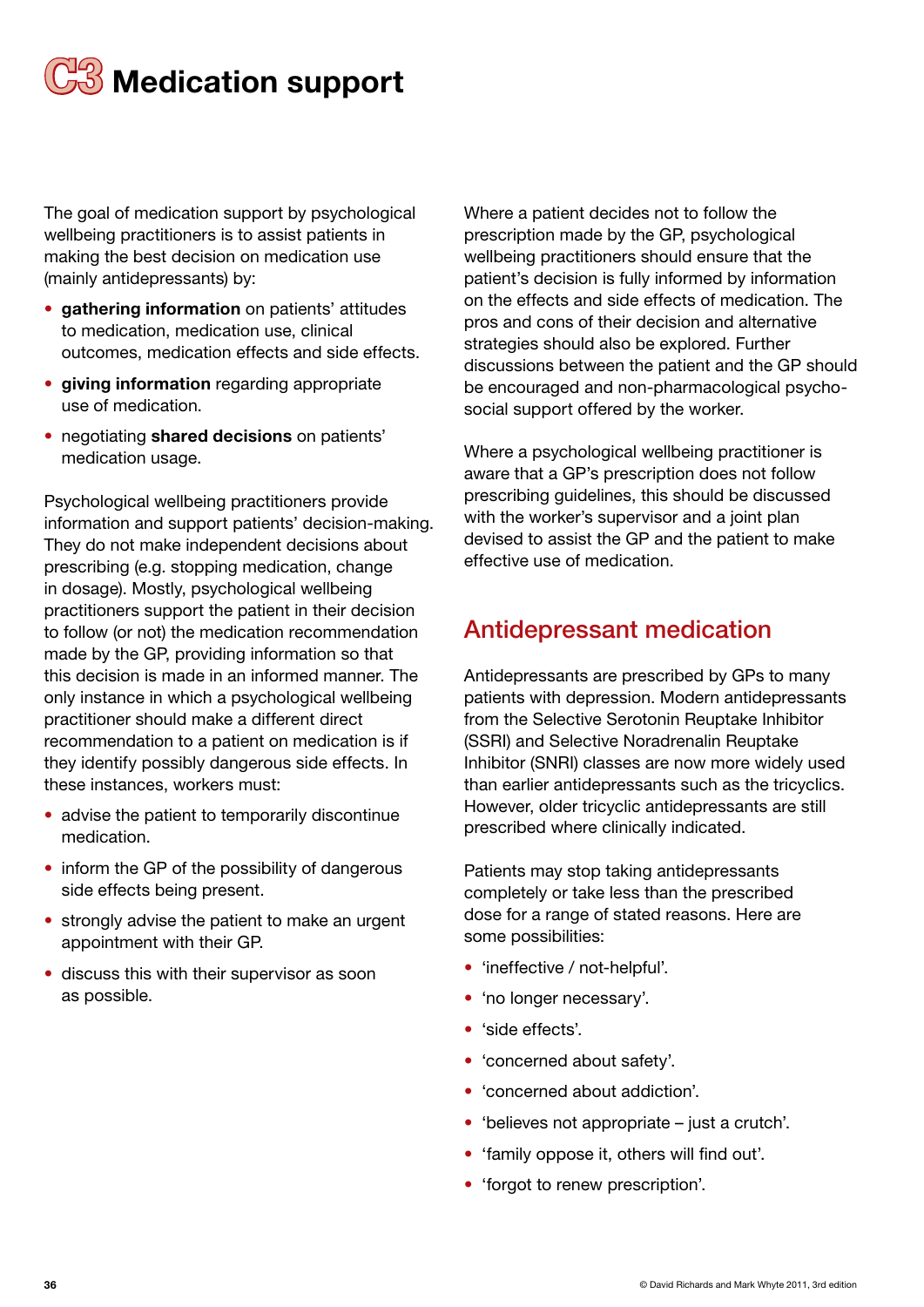

Many patients take antidepressants in a less than optimum manner because they have beliefs about addiction or mode of action. For example, it is necessary to take antidepressants for a number of weeks at a therapeutic dose before beneficial effects are observed. Unfortunately, unwanted and unpleasant side effects often appear before these beneficial effects, causing many patients to reconsider or stop taking their antidepressants. Other patients may take antidepressants sporadically when they are feeling particularly low, in the belief that they have an immediate effect.

Finally, antidepressants should be taken for six months following remission of symptoms. Many patients stop taking their medication before this period has elapsed, increasing their chances of relapse.

Psychological wellbeing practitioners should, always, therefore:

- Gather information on the true reasons for medication non-concordance.
- Give accurate information about antidepressants.
- Assist patients to arrive at a shared decision about what to do next.

There are many examples of information materials for patients in general use. Most mental health patient and advocacy organisations such as Rethink, MIND and the Mental Health Foundation provide clear leaflets and booklets.

For detailed information, psychological wellbeing practitioners should consult the British National Formulary (www.bnf.org) and Steven Bazire's authoritative book (referenced in Suggested reading) and the associated web based materials at the 'Choice and Medication' website (http:// choiceandmedication.org/cms), accessible directly through many NHS Trust websites.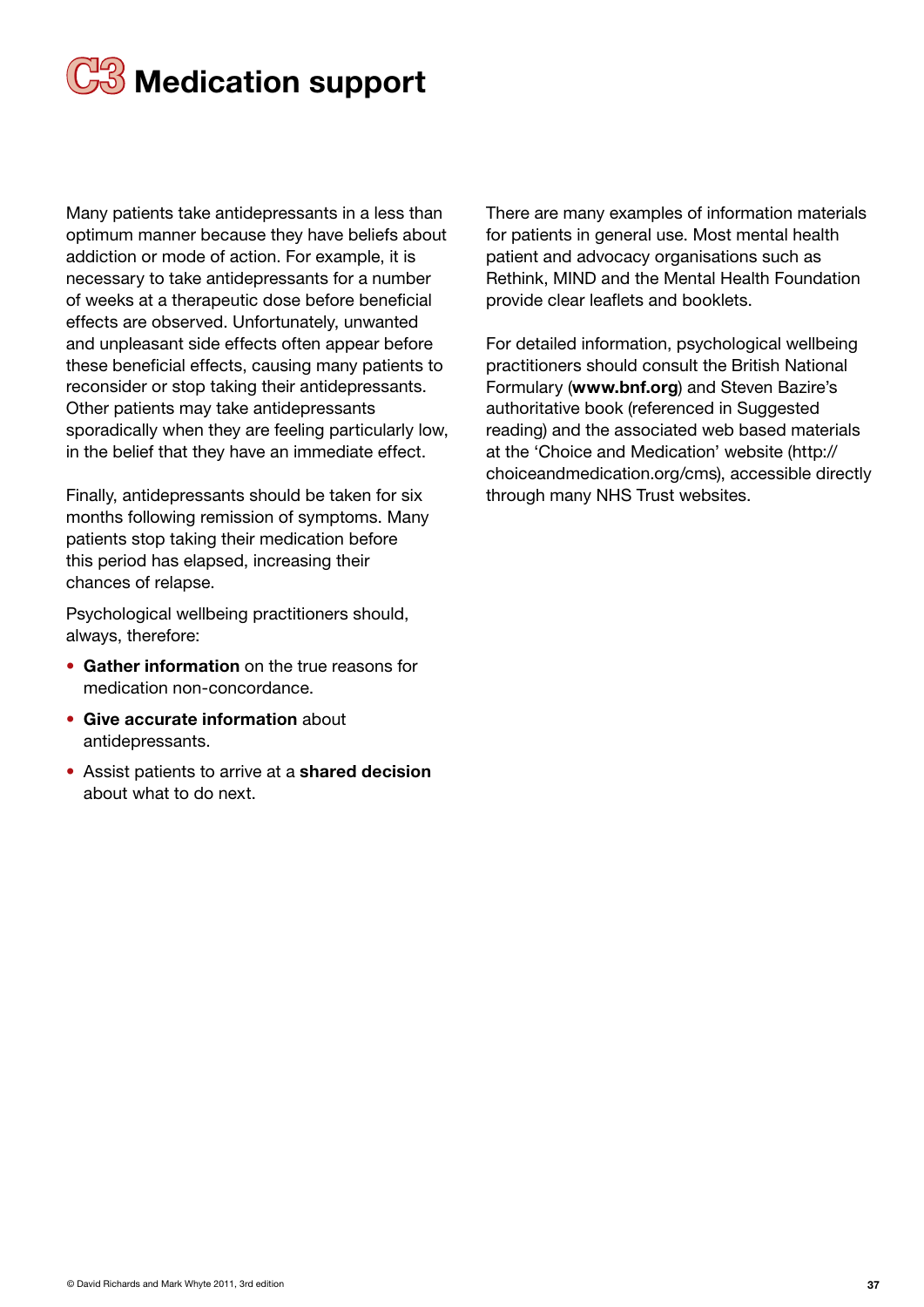

People will often try to avoid situations or objects they fear, and this avoidance does indeed successfully relieve anxiety. However, the more people avoid, the more they will continue to use it as a coping strategy. This leads to long-term difficulties as people find it more and more difficult to face their fears.

Exposure is the planned therapeutic confrontation to a feared situation, object or memory. It is a highly effective treatment for many anxiety disorders where behavioural avoidance is a key maintaining factor. Specific phobias, agoraphobia, social phobia, obsessive compulsive disorder and post-traumatic stress disorder all respond well to exposure treatment.

## How does exposure therapy work?

Exposure therapy works through a process known as habituation. This is the natural reduction in arousal that occurs when people allow themselves to remain in the presence of a feared situation or object for a prolonged period of time. Over time, anxiety reduces gradually whilst the person remains in contact with the feared stimulus.

This is very different from avoidance. In avoidance, arousal reduces sharply but only when the person escapes from the feared situation or object. The problem with escape and avoidance is that the fear remains. The next time a person comes across their feared stimulus, their arousal levels will be the same as before. In exposure, habituation means that subsequent exposure sessions provoke less anxiety than previously. The graph below represents the difference.

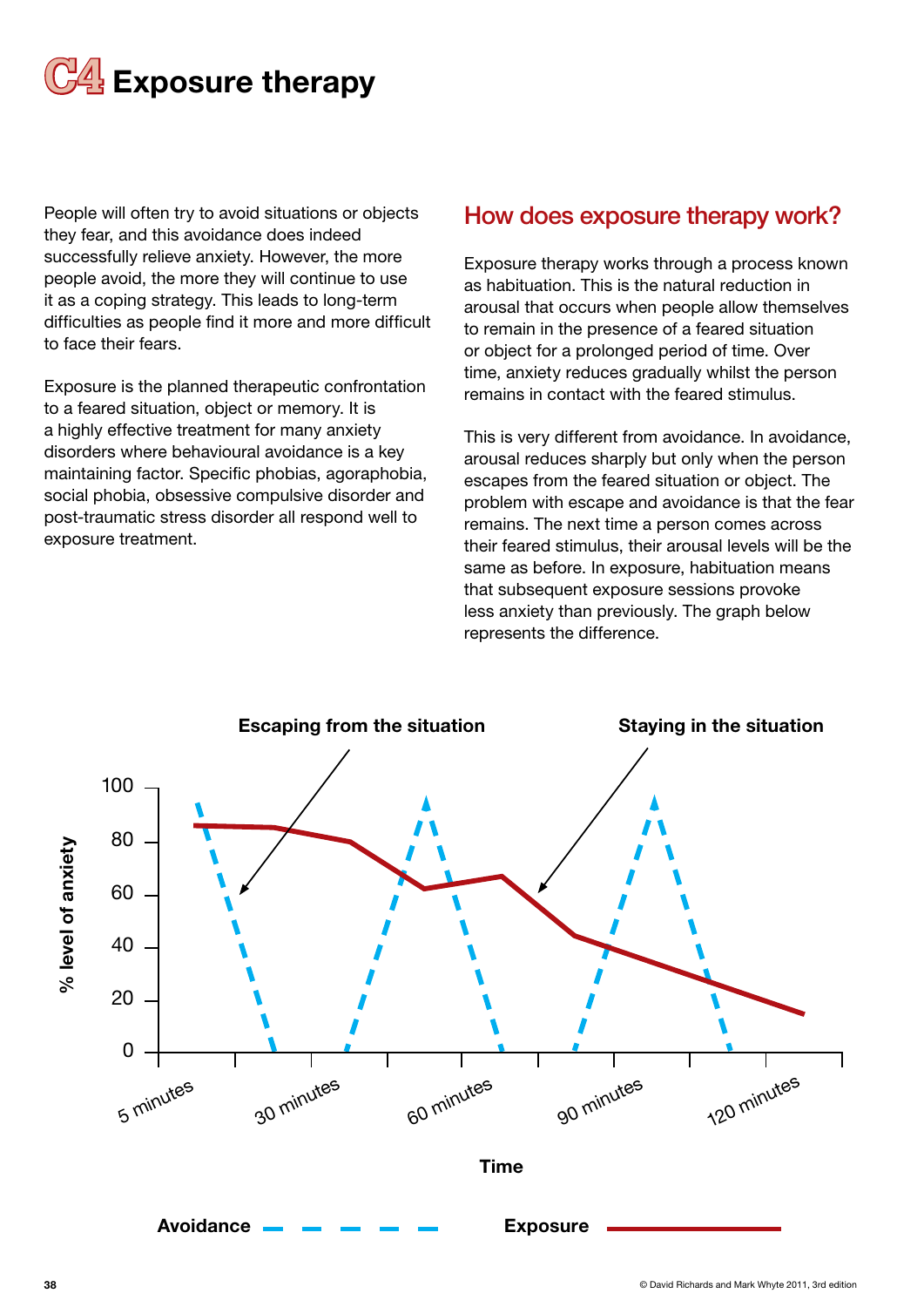**C4** Exposure therapy

#### There are four conditions necessary for effective exposure treatment:

#### Grading

Overcoming fear is best achieved by a gradual confrontation with feared stimuli – the objects or situations which are avoided. This **does not** mean that exposure sessions should be shortened as a form of grading. The nature of the stimuli should be graded, for example by using photographs rather than real objects in the early stages of treatment.

#### Prolonged

Exposure must be prolonged if it is to be effective. There has to be sufficient time for arousal levels to reduce in the presence of the feared object or situation. Typically exposure sessions should last for between one to two hours or until anxiety has reduced by at least 50%.

#### Repeated

Additional exposure is necessary to cement improvement. The optimum number of repetitions should be balanced by the physical demands of feeling regularly fearful. Four or five prolonged repetitions weekly are usually manageable.

#### Without distraction

To experience a reduction in anxiety, people must feel some fear at first in order to experience and thus learn that fear reduces naturally in the presence of the feared object or situation.

## Implementing exposure

The first step is for psychological wellbeing practitioners to help patients compose a list of fearful objects or situations, ranking them in a hierarchy from the least anxiety provoking to the most feared one. Patients then start exposure with activities from the lower part of the list and practice these until they experience habituation. They then use the list to structure further exposure, picking objects or situations which are more fearful. Patients should always remember to remain in the presence of their feared situation or object until they experience a reduction in arousal.

Diary records are essential both to schedule activities and for psychological wellbeing practitioners to review progress. An example diary sheet is given next. The rating scales are helpful for patients and psychological wellbeing practitioners to monitor arousal levels and check for habituation. Psychological wellbeing practitioners should encourage and support patients during exposure and help them problem solve any difficulties experienced during their exposure exercises.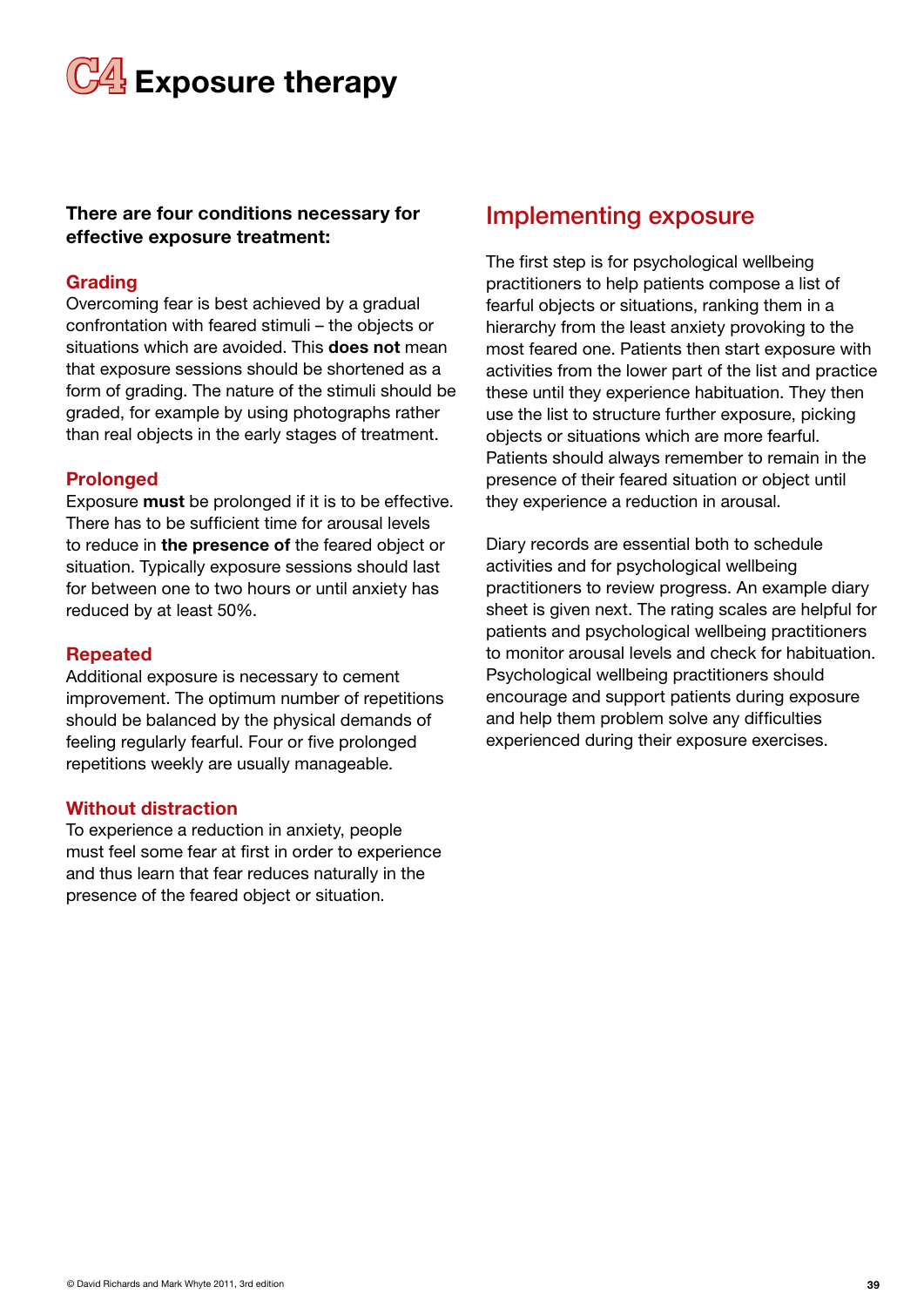| exercise and at the end of it. Please add any comments you want to discuss with your mental health worker or anyone who is supporting you.<br>Fill in the details of the exercises you undertake, making sure you use the rating scale below before you start the exercise, at the beginning of the<br><b>Duration</b><br>S2<br>Exercise<br>exercise<br>Before<br>8g<br>exercise<br>Start of<br><b>Rating</b><br>exercise<br>End of<br><b>25</b> | $\bullet$ |  |  | Date and<br>Time |  |
|--------------------------------------------------------------------------------------------------------------------------------------------------------------------------------------------------------------------------------------------------------------------------------------------------------------------------------------------------------------------------------------------------------------------------------------------------|-----------|--|--|------------------|--|
|                                                                                                                                                                                                                                                                                                                                                                                                                                                  |           |  |  |                  |  |
|                                                                                                                                                                                                                                                                                                                                                                                                                                                  |           |  |  |                  |  |
|                                                                                                                                                                                                                                                                                                                                                                                                                                                  |           |  |  |                  |  |
|                                                                                                                                                                                                                                                                                                                                                                                                                                                  |           |  |  | <b>Comments</b>  |  |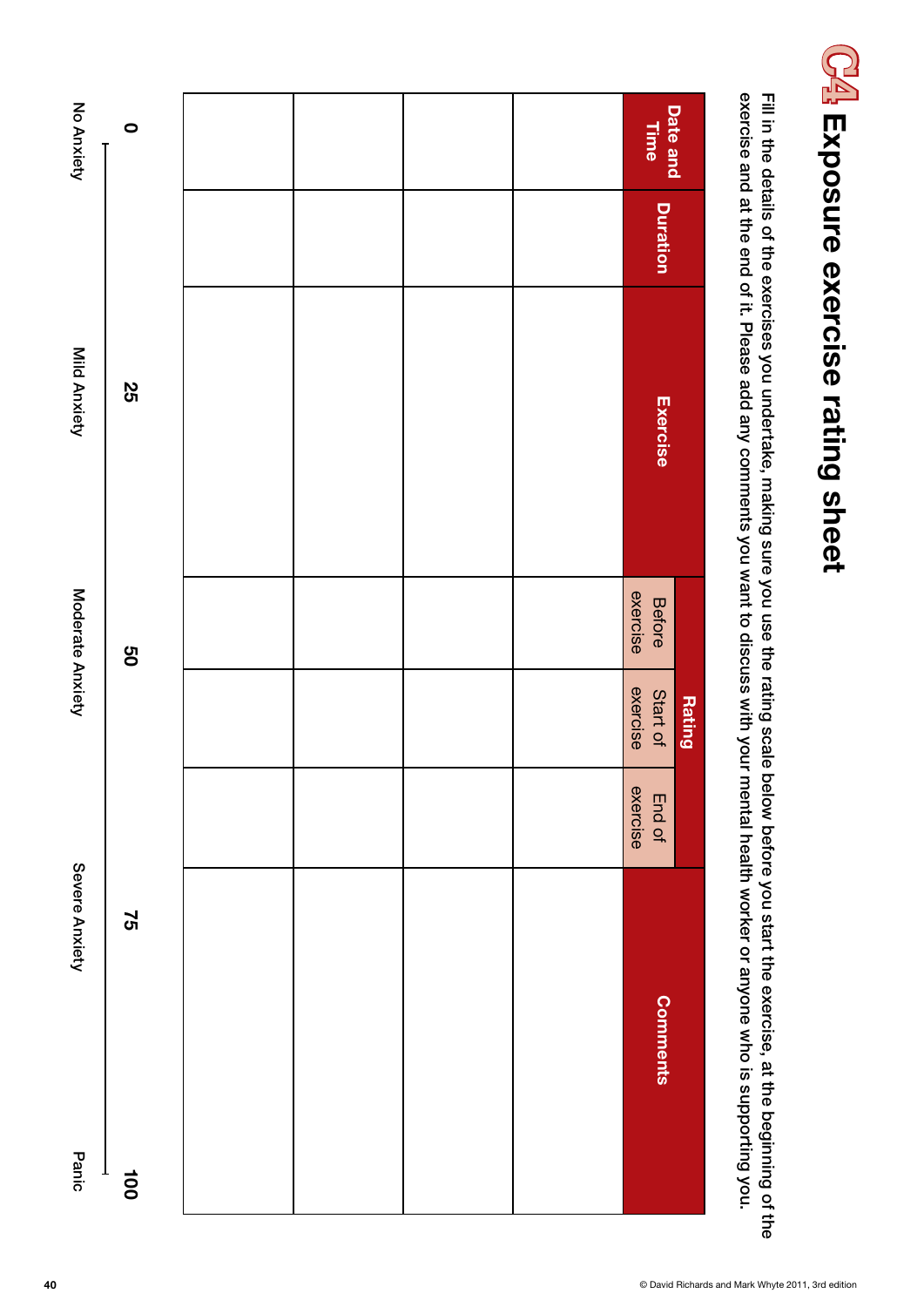

Problem solving is an evidence-based low-intensity intervention which patients can use when their problems appear initially too big to solve. It is a practical approach which works by helping patients take a step back from their problems and consider what solutions might actually exist. It takes a systematic and step by step approach to what might seem overwhelming difficulties.

## Implementing problem solving

Problem solving can be divided into seven steps. Use the following worksheet C5.

#### Stage 1: Identify the problem

Psychological wellbeing practitioners can help patients to identify the problem as clearly and precisely as possible. Each problem should be broken down into its constituent parts, for example, a financial problem can be broken down into the components of debt, income and expenditure.

#### Stage 2: Identify the solution

As many potential solutions as possible need to be identified. At this stage, nothing is rejected, no matter how apparently ridiculous solutions may seem. Staged solutions can be generated to different components of the problem identified in stage 1.

#### Stage 3: Analyse strengths and weaknesses

Each potential solution is subjected to an analysis of its strengths and weaknesses, to assess the main advantages and disadvantages of each solution. Advantages and disadvantages can refer to likelihood of success, possibility of implementation, resources needed, etc.

#### Stage 4: Select a solution

A solution is chosen based on the analysis in stage 3. Attention to resources available to implement the solution is important here since choosing a solution which has no chance of implementation will only lead to failure.

#### Stage 5: Plan implementation

Many solutions require careful planning. Steps should be outlined and resources listed. The steps should be specific, linked and realistic. Psychological wellbeing practitioners should use the 'Four Ws' – what, where, when, with whom – to help patients plan the implementation plan.

#### Stage 6: Implementation

Patients implement the plan identified in stage 5. Record of implementation should be recorded in a simple diary.

#### Stage 7: Review

The advantage of problem solving is that alternative options always exist. Psychological wellbeing practitioners should gather information on the progress of the plan, preferably by reviewing the diary. If the solution has worked, continued implementation or moving onto another problem is indicated. If not, another solution should be chosen.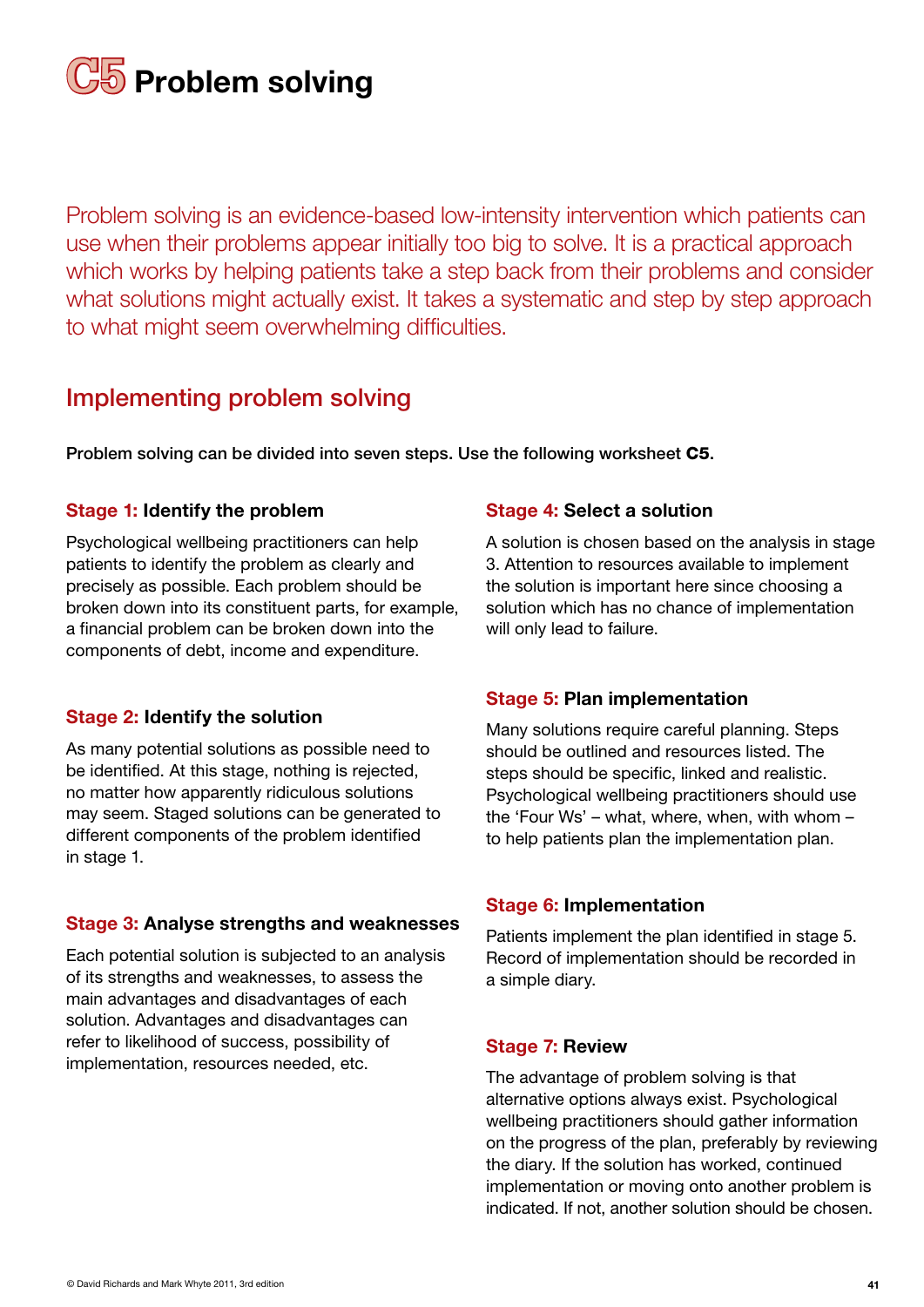

**Problem identification** (write your problem here)

Solution identification (write down as many different solutions as possible- use additional sheets if necessary)

Strengths and weaknesses analysis

(write down the advantages and disadvantages of each solution here – use additional sheets if necessary)

Solution selection (choose one solution)

Implementation plan

(write down the steps you will take to apply your chosen solution – use additional sheets if necessary)

Implementation (keep a separate diary of how you do)

**Review** (write down how the plan went)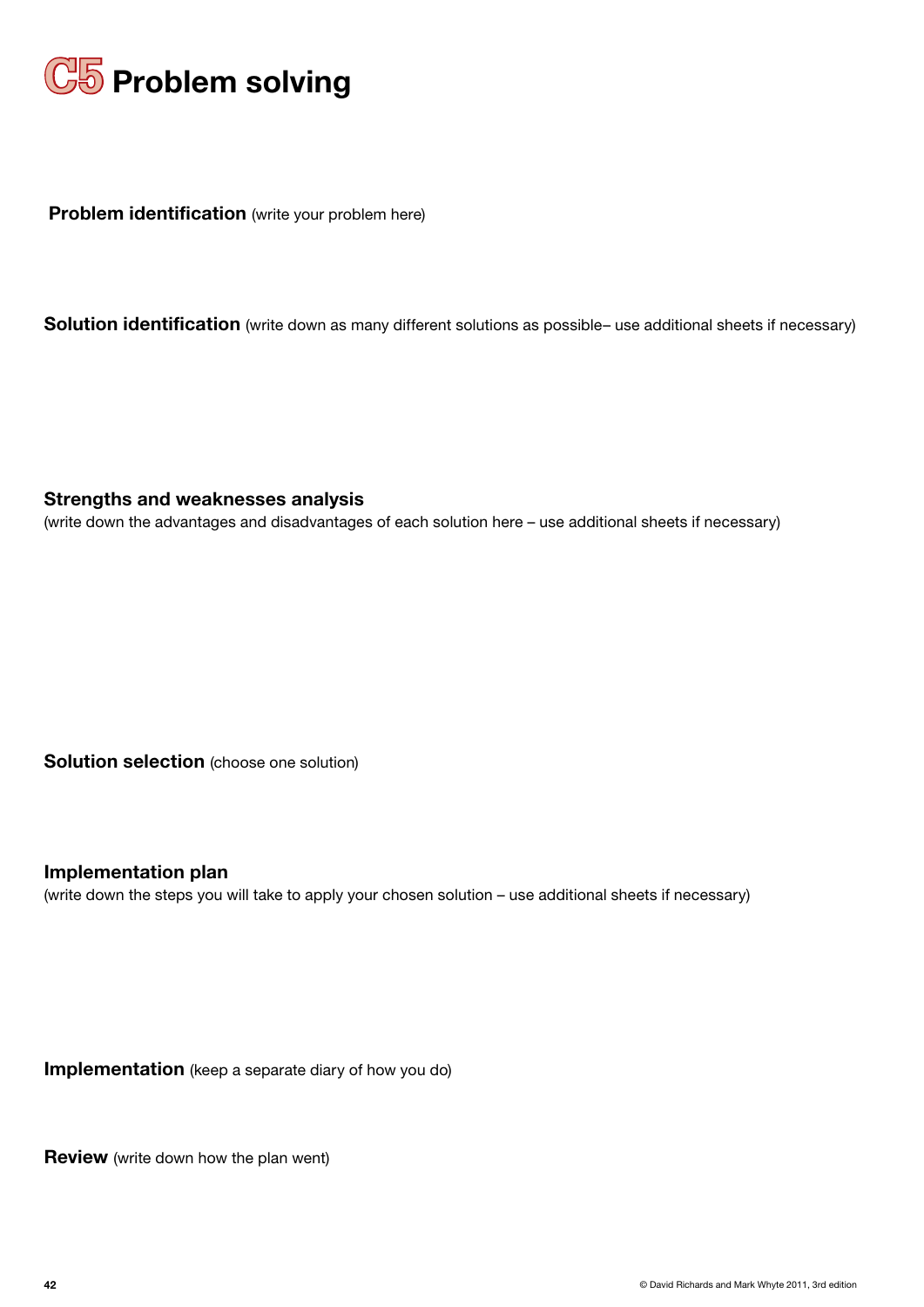

## What is panic disorder?

Panic disorder is a common presenting problem in primary care with a prevalence rate of approximately 7 per 1000 population. It is important to distinguish between panic attacks and panic disorder. Panic attacks are very common and can be distressing. The DSM IV criteria (APA 1994) for a panic attack are:

A discrete period of intense fear or discomfort, in which four (or more) of the following symptoms developed abruptly and reached a peak within 10 minutes:

- Palpitations, pounding heart, or accelerated heart rate.
- Sweating.
- Trembling or shaking.
- Sensations of shortness of breath or smothering.
- Feeling of choking.
- Chest pain or discomfort.
- Nausea or abdominal distress.
- Feeling dizzy, unsteady, lightheaded or faint.
- Derealisation (feelings of unreality) or depersonalisation (being detached from oneself).
- Fear of losing control or going crazy.
- Fear of dying.
- Parathesias (numbness or tingling sensations).
- Chills or hot flushes.

Panic disorder occurs when people have recurrent or unexpected panic attacks and they become concerned about having further attacks, and the consequences of these and what the panic attacks mean. There is significant behaviour change – usually comprising avoidance or attempts to prevent attacks happening. Panic disorder is defined relative to the presence or absence of agoraphobia. Panic disorder with agoraphobia occurs when patients associate their panic attacks with particular situations or places.

These situations are avoided or endured with marked distress. Sometimes patients can enter these situations only in the presence of someone else supporting them. In other cases, patients do not associate their panic attacks with particular situations and say that their attacks 'come out of the blue'. This is panic disorder without agoraphobia.

## What are the key features of panic disorder and what maintains the problem?

Essentially, patients with panic disorder view the normal symptoms of acute anxiety in a catastrophic manner. The distressing symptoms which occur in panic are misinterpreted as indications of an impending physical or mental disaster. Typical feared consequences might include "I'll collapse", "I'm going mad", "I'll have a heart attack". These frightening thoughts generate anxiety, of course, and tend to make the physical symptoms worse, thus fuelling the vicious cycle of panic.

A number of behaviours serve to maintain the problem once it is established. Patients often become hypervigilant for any bodily cues which might indicate to them an impending panic attack. Such hypervigilance often involves the misinterpretation of normal bodily symptoms and fuels the anxiety further. Patients often engage in a range of 'safety behaviours' designed to prevent their feared consequence. Avoidance of situations leads to short-term reductions in anxiety, making it more likely that patients will continue to avoid.

In the longer term this means that trigger situations become ever more frightening and patients never learn that their feared consequence doesn't occur. Other subtle forms of avoidance might involve carrying certain objects (e.g. water or medication) or having to be with certain people to enter particular situations. Again, these safety behaviours serve to maintain the problem.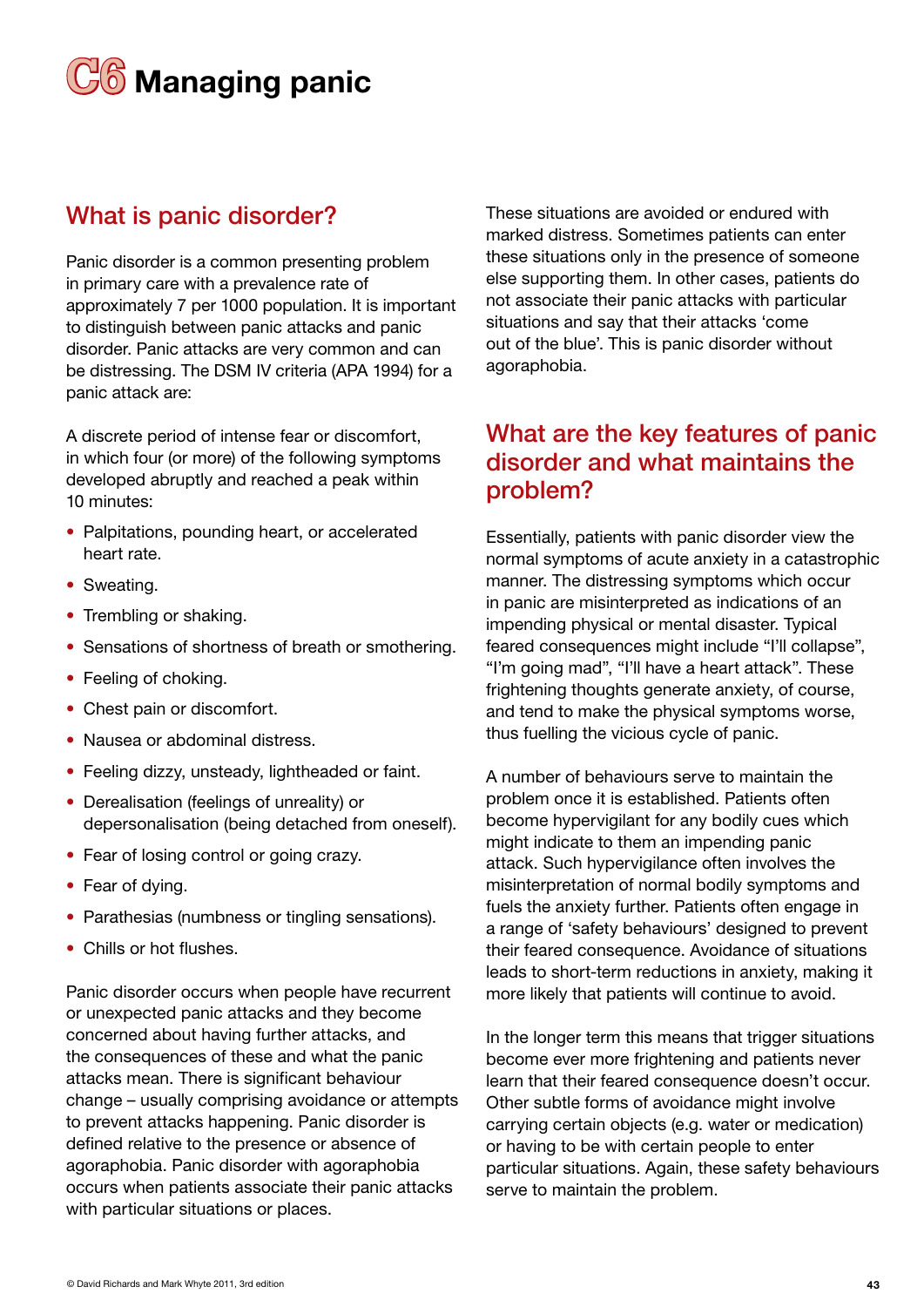# **C6** Managing panic

## Steps in the low-intensity treatment of panic disorder

#### 1. Assessment and information gathering

Psychological wellbeing practitioners need to gather detailed and individualised information about the symptoms of the patient's panic attacks and what they did. Clinically, a good technique is to ask the patient to recall a recent incident of panic as patients tend to have good recollection of what was a very frightening event. Questions should elicit:

- What physical and mental symptoms the patient experienced.
- What they thought was happening and their interpretation of the symptoms.
- How they felt.
- What they did probe for safety behaviours.

The patient should be asked whether this incident was typical of what they experience during a panic attack. Further information and monitoring data can be gleaned through the use of a Panic diary (see sample at the end of this section). The first five columns can be used initially to ascertain the situation, the intensity of the panic, the physical symptoms they experienced, what they thought was happening and what they then did.

#### 2. Information giving

Patients need to learn about the nature of anxiety symptoms and the 'fight-flight' response. This can be achieved by a variety of means- verbal explanation or by giving reading materials and selfhelp leaflets (see Suggested reading for details). Once they can begin to re-conceptualise the symptoms as those of anxiety rather than anything more sinister then their sense of panic should reduce. Often, psycho-education alone can have a major impact in panic patients.

There are also some very brief exercises which patients can be encouraged to undertake to illustrate that hypervigilance and focusing on their bodies can be unhelpful. For example, asking patients to focus on their breathing or their pulse for a few minutes can make them more anxious and illustrate the link between focusing on their bodily symptoms and anxiety.

Workers need to give patients information about the range of possible treatment interventions in order to promote choice and engagement in treatment. Each of the treatment options should be accompanied by clear rationales.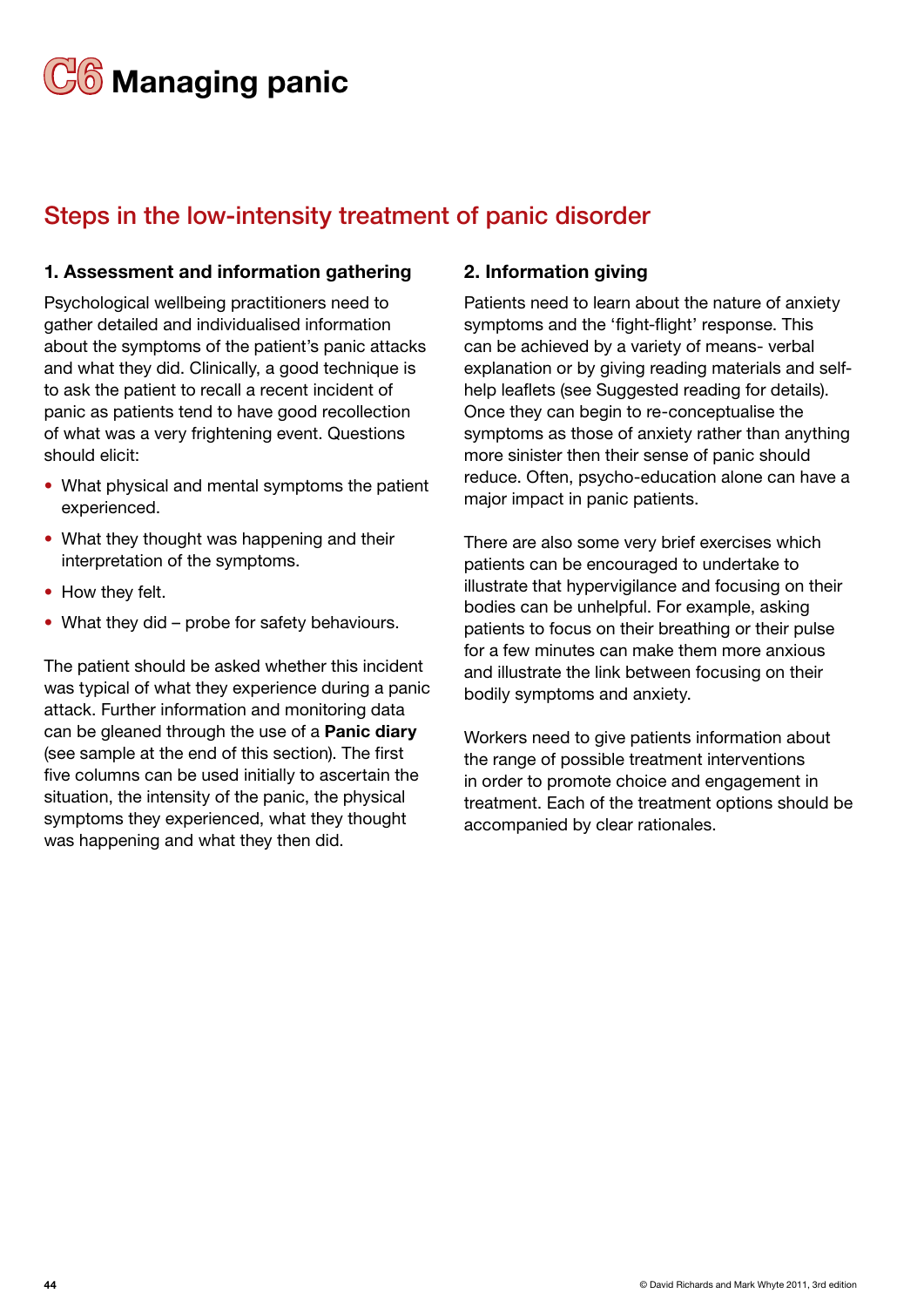

#### 3. Low-intensity treatment options

If patients are avoiding situations or are using safety behaviours in order to cope when entering particular situations they can be given a rationale for graded exposure to help them overcome their avoidance. (see C4, Exposure). Typically, exposure would work by facing the feared situations until habituation occurs and this can be graded by developing a hierarchy of feared situations and then gradually working up this hierarchy whilst eliminating safety behaviours.

Cognitive restructuring (see C2) can also be used to help patients respond to their catastrophic thoughts about what their symptoms mean. As they learn more about normal anxiety mechanisms it should be possible to help them reattribute different explanations to their symptoms. As they learn how to do this, the final column of the Panic diary can be used to identify alternative (noncatastrophic) explanations of what is happening that patients can use to challenge their frightening thoughts when experiencing panic.

Patients can also use behavioural experiments to test out their predictions of what might happen if they face the feared situation. This can be a powerful form of experiential learning. Sometimes, symptom induction experiments can be used to create the symptoms typically experienced in a panic attack and for patients to learn that their feared consequence doesn't occur (see Wells 1997 Chapter 5 for some tips on these).

Some self-help materials on the treatment of panic advocate teaching patients breathing control or relaxation techniques. Caution needs to be exercised here. Whilst it may be useful for a patient to understand that hyperventilation makes their symptoms worse and that healthy breathing might be helpful, it is important that workers do not reinforce the idea that the patient's anxiety symptoms are dangerous and that patients need to use relaxation techniques or breathing control in order to overcome their problem. To do so runs the risk of workers inadvertently encouraging patients to adopt more safety behaviours.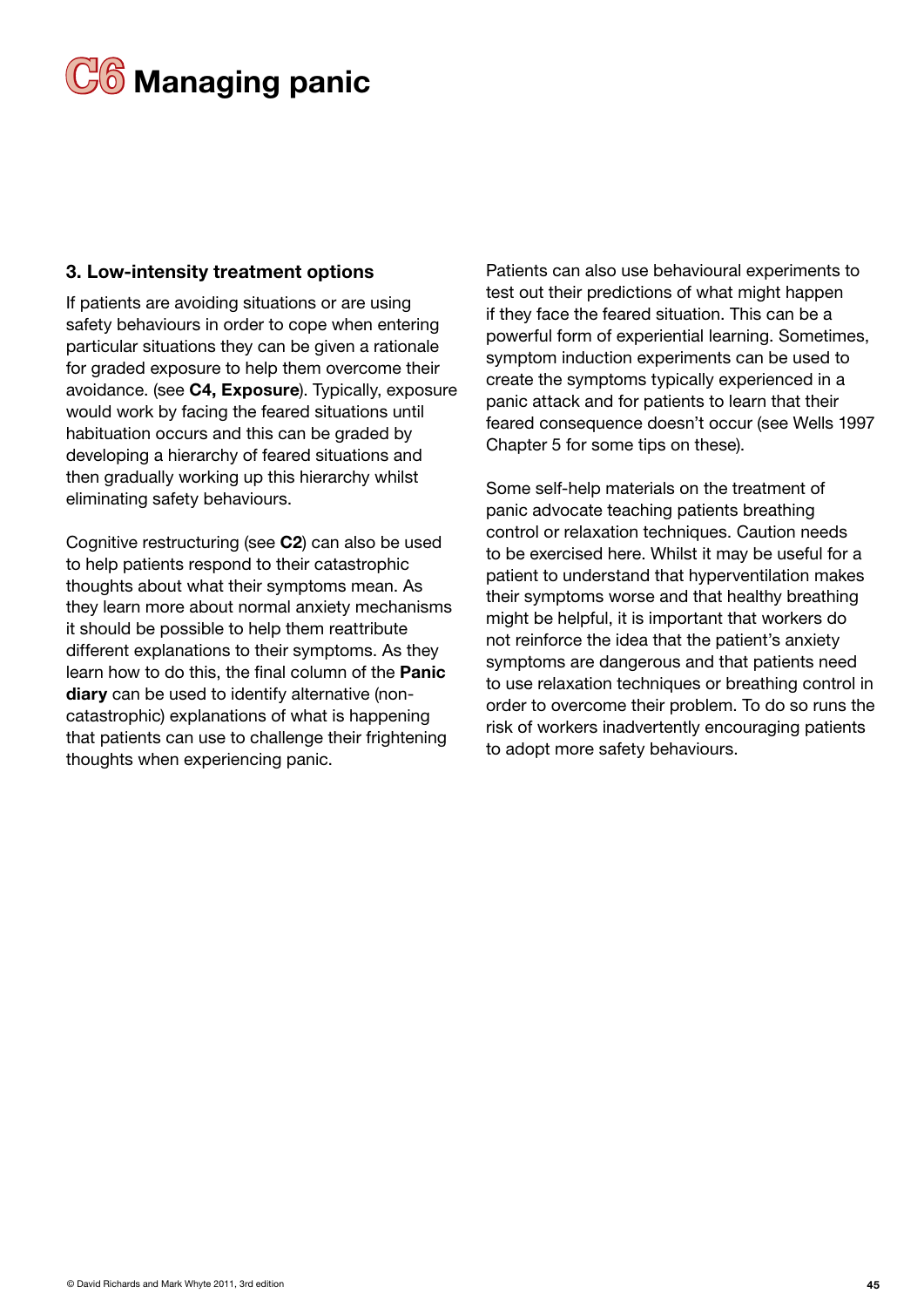

| Date and situation<br>Where, when,<br>with whom                                                                              |  |  |
|------------------------------------------------------------------------------------------------------------------------------|--|--|
| Intensity of panic<br>Rate from 0 - 100                                                                                      |  |  |
| <b>Physical symptoms</b><br>List                                                                                             |  |  |
| What did I think the symptoms<br>meant? Rate your belief in<br>these thoughts<br><b>Feared consequences</b><br>from 0 - 100% |  |  |
| <b>Behaviour<br/>What did I do?</b>                                                                                          |  |  |
| explanation for<br>suuptoms<br><b>Alternative</b>                                                                            |  |  |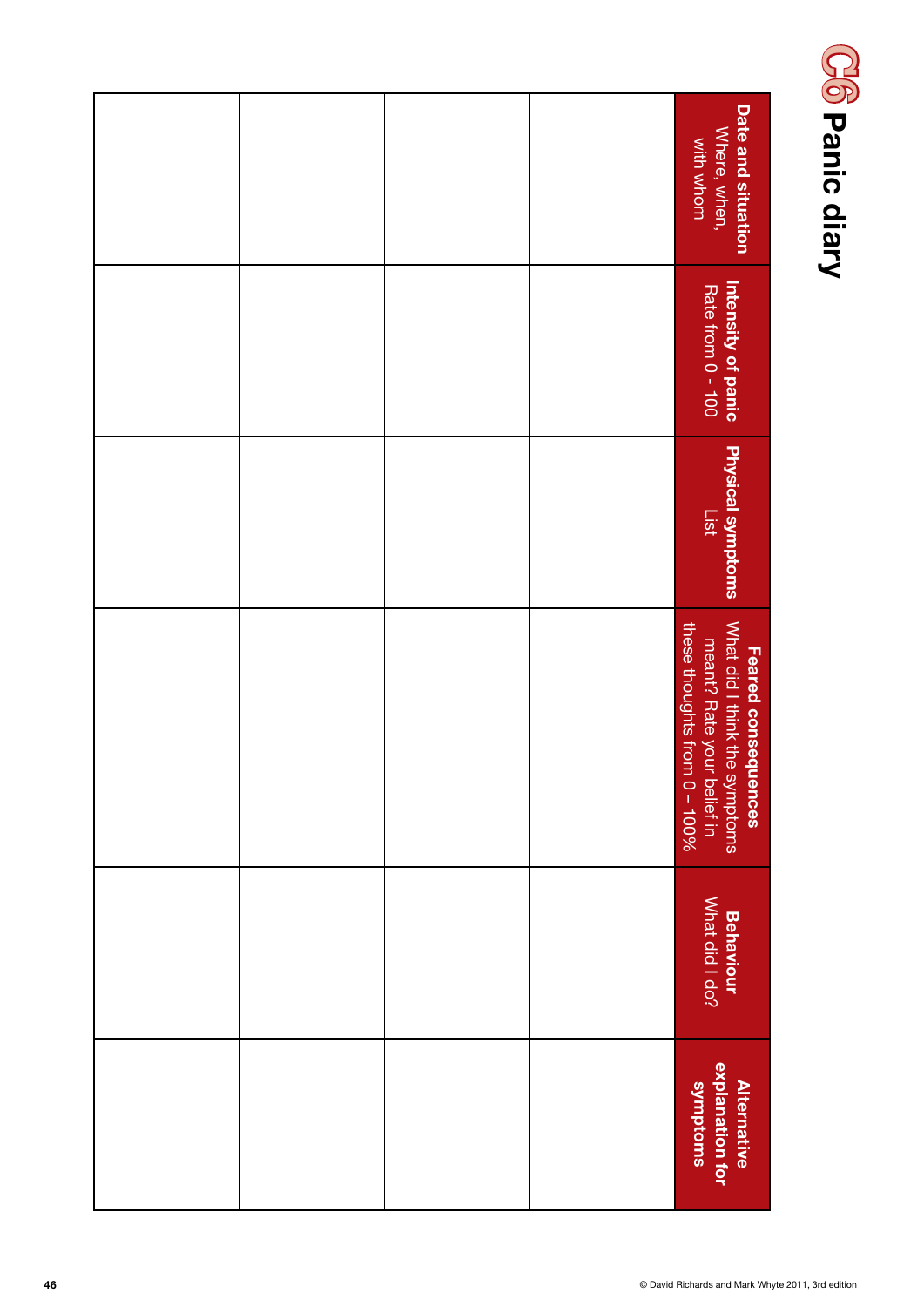

Sleep hygiene involves the practice of following guidelines to promote more restful and effective sleep, to increase daytime alertness and to overcome problems with sleeping at night. Sleep problems are a common feature of anxiety and depression and providing patients with information about sleep hygiene is an important part of the role of psychological wellbeing practitioners.

## Steps involved in promoting sleep hygiene

#### Step 1: Establish the nature of the patient's sleep difficulties

Gather information about the nature of the patient's concerns about sleep. These may include any of the following:

- Getting off to sleep.
- Staying asleep.
- Waking too early.
- Fitful sleep.
- Not feeling refreshed after sleep.
- Worrying about sleep

Elicit the detail of the patient's patterns of sleep. When do they go to bed? How long do they sleep for? What do they do prior to bed? What do they do if they wake up? Do they sleep or nap during the day? What is their level of daytime activity and exercise?

Asking patients to keep a sleep diary can provide useful baseline information and help establish patterns. People may be worrying about their sleep but actually getting enough.

#### Step 2: Provide information about normal sleep and the nature of sleep problems

There are no set rules about how much sleep people need – it varies from person to person. Whilst seven to eight hours sleep may be typical, some people need more and some less. Sleep patterns vary with age, with older people often needing less sleep than younger adults. Sleep is affected by the amount of physical activity people engage in.

Sleep problems may be caused by a number of factors:

- Medical problems such as pain or arthritis.
- Emotional problems such as stress. anxiety and depression.
- Certain medicines.
- Bladder problems, often affected by ageing
- Drug and alcohol use.
- Environmental factors such as a noisy, light or uncomfortable bedroom.

In anxiety and stress people often report difficulty in getting off to sleep. Sleep is often fitful and people wake feeling un-refreshed. In depression, early-morning waking is often a problem as well as difficulty getting off to sleep. People who are depressed are often less active during the day but, because they lack energy, they may be tempted to sleep during the day, which makes it difficult to sleep well at night (see section C1 Behavioural activation).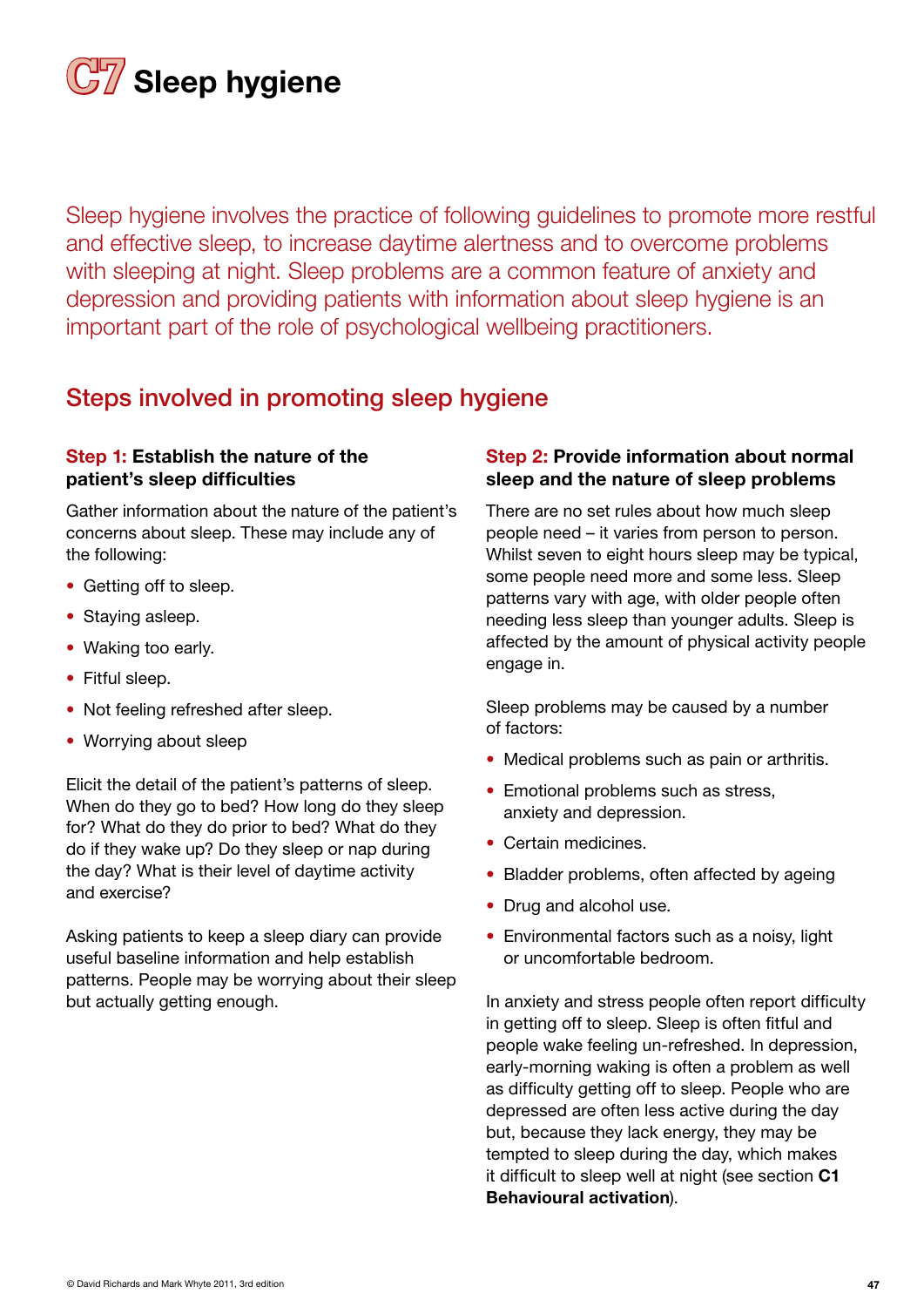

#### Step 3: Provide information on sleep hygiene and encouraging patients to establish regular sleep routines

Psychological wellbeing practitioners should try to problem solve sleep difficulties with patients, having ascertained the nature of their difficulties. The following tips are generally regarded as good advice on sleep hygiene:

- Try to establish a pattern of going to bed at the same time and arising at a set time each day.
- Avoid sleeping during the day but, if naps are taken, ensure that they are short.
- Exercise during the day, preferably outdoors, promotes sleep.
- If people have become inactive, gradually building up activity levels will help.
- Limit the use of stimulants such as nicotine and caffeine in the evening prior to bed.
- Avoid excessive alcohol as its soporific effects tend to be short lived.
- Try to ensure that the bedroom is quiet, cool and dark and that the mattress is comfy.
- Limit stimulating activities in the hour or so before bedtime.
- Avoid going to bed too hungry or too full.
- Try to do things which feel relaxing prior to bed, e.g. having a bath, taking a milky drink, listening to relaxing music.
- Try to avoid worrying about getting enough sleep – encourage patients to think of other things such as relaxing or pleasurable activities. Trying to command ourselves to go to sleep is counter-productive.
- If people haven't got off to sleep after half an hour or so, encourage them to get up, go to a different room and participate in a quiet activity until they feel sleepy and then return to bed.

#### Step 4: Monitor the effects of the above

Continuing to use sleep diaries can provide useful feedback on progress. Discuss any problems and try to establish any triggers for good or bad nights.

## Sources of useful information

Newcastle, North Tyneside and Northumberland Mental Health NHS Trust. 2002. Sleep problems: a self-help guide. Newcastle: NTW NHS Trust.

University of Maryland Sleep Disorders Centre http://www.umm.edu/sleep/sleep\_hyg.html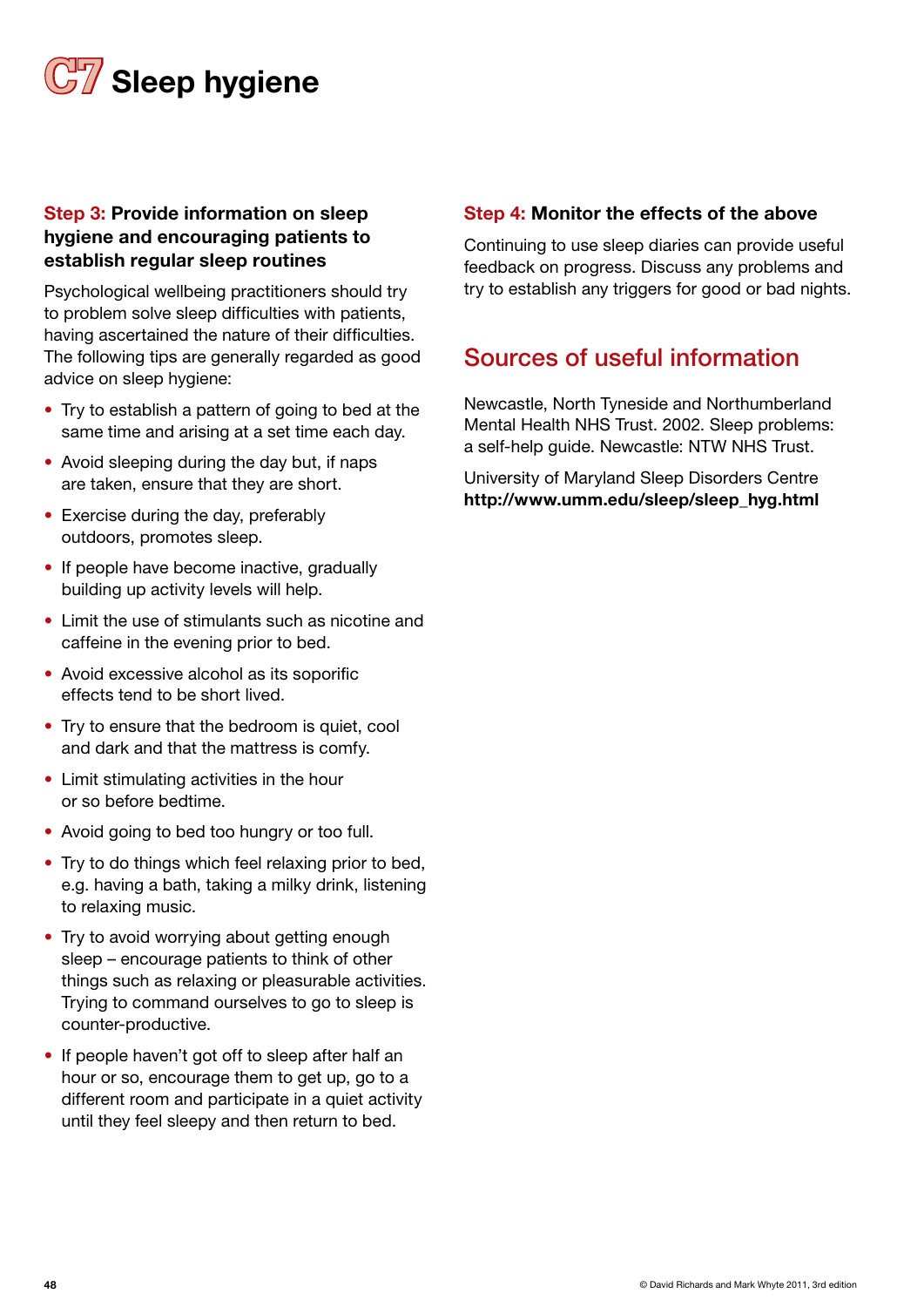## Values, policy, culture and diversity

UK society is now a very diverse one: the people living in this country represent a range of cultures which hold a wide range of personal, family, social and spiritual values. You will be working with people from these very diverse communities served by your local facilities.

Providing mental health care to people from widely diverse social groups requires knowledge, sensitivity and skill. These aspects of the IAPT course are assessed in a practical clinical planning scenario where you will be required to demonstrate skills in preparing for the care of people with a variety of needs from a variety of diverse groups. This will be accompanied by a 1,000-word write-up of the plan. There is also an exam, and you will need to successfully complete three practice outcomes to show how you have effectively engaged people from a range of social and cultural groups in low-intensity treatments. Where appropriate, you will also need to display competence in the use of face-to-face and telephone translation services for people whose first language is not English.

You must be able to demonstrate knowledge of, commitment to and practical skills in implementing a non-discriminatory, recovery-orientated values base to mental health care. To do this you should have a comprehensive knowledge of the diversity and social inclusion agenda. You should be able to display how your work reflects a commitment to an inclusive, recovery-orientated set of values which respects diversity and multi-culturalism.

As well as respecting differences in race and culture, you should demonstrate respect for and the value of individual differences in age, sexuality, disability, gender and spirituality. You should be able to demonstrate understanding of how different groups in society construct and interpret their experiences of mental health. You should demonstrate how this understanding will impact on your information gathering, information giving and shared decision-making when planning treatments for service users with different identities and characteristics.

One specific example of sensitivity towards diversity is in the use of translation services for people whose command of spoken and written English requires their use. Translation services are generally provided through PCT and mental health provider arrangements. You must be able to demonstrate how you will assess the need for, access and use translation services.

Physical and sensory difficulties may also make it difficult for some patients to access and use mental health services. You should take into account any physical and sensory difficulties people may experience in accessing services, and how you make provision in your work to ameliorate these. This will include you showing how you are aware of the difficulties people with different physical and sensory abilities may experience in daily life, how this may impact on their mental health and how it may form a barrier to accessing mental health care.

An important aspect of any mental health work is the issue of power in professional / patient relationships. You will need to demonstrate an understanding of the literature on power in professional / patient relationships and show how you take steps in your clinical practice to reduce any potential for negative impact this may have. You should be able to critically analyse the nature of professional / patient relationships, taking into account how such concepts might facilitate or impede a patient's ability to engage with and implement a low-intensity treatment programme.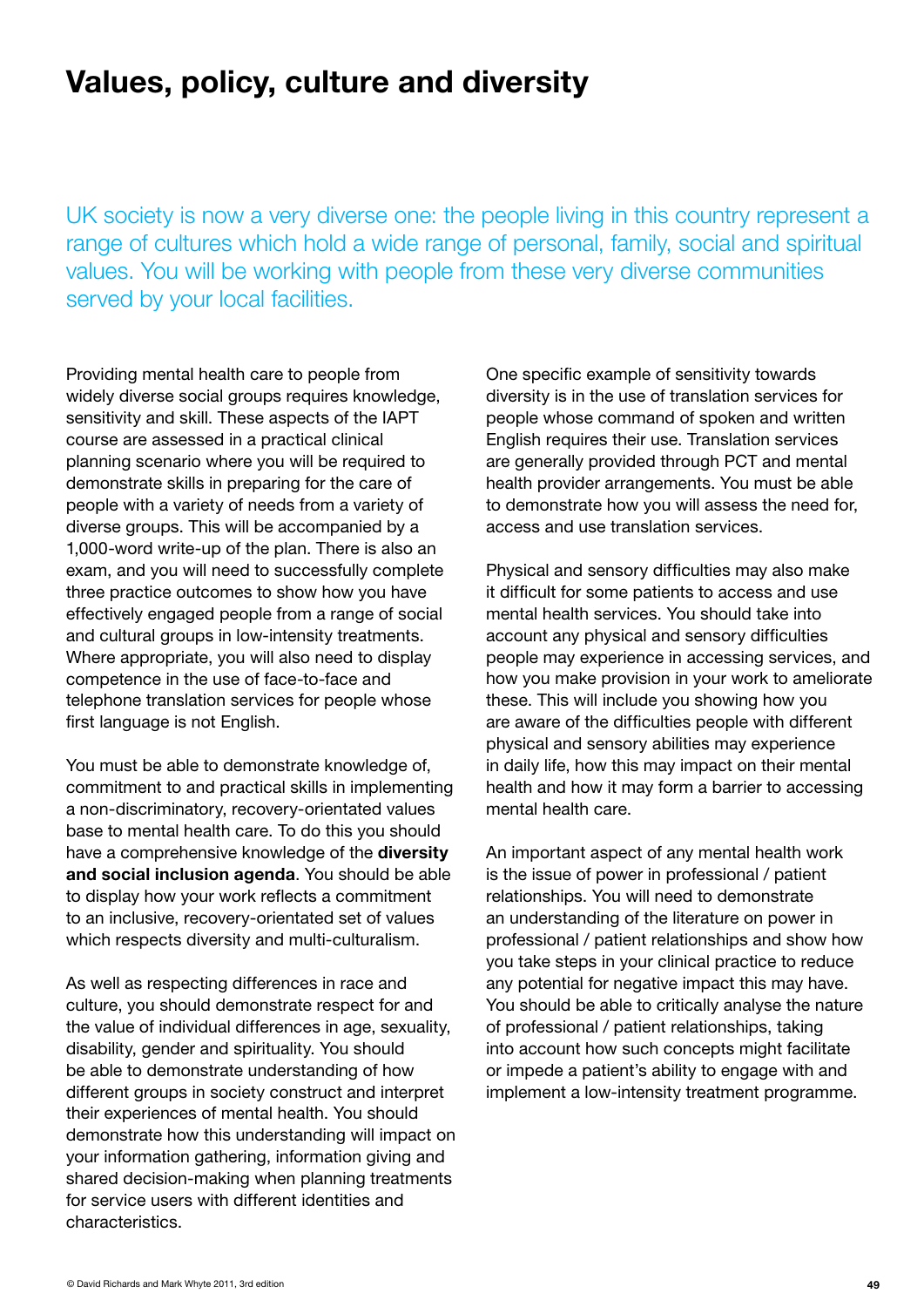## Values, policy, culture and diversity

To sum up, these aspects of your work require you to understand and take action to address diversity and equal opportunities in your clinical practice. You should demonstrate how you implement a commitment to equal opportunities for all, and how you will work to encourage all people's active participation in care and treatment. Overall, you should demonstrate this in the way in which you approach your work, your planning of treatment and your clinical practice. You should use the principles of patient-centred practice to show how you promote people's active engagement when information gathering, information giving and especially shared decision-making at all stages of their low-intensity clinical practice.

Most of the supporting material in this area is written material. The Myles and Rushforth (2007) book has useful background and some video materials.

## **F** Film clips

The following film clips illustrate psychological wellbeing practitioners seeking confirmation of patients' cultural norms to aid in treatment planning:

Treatment planning 1

Treatment planning 2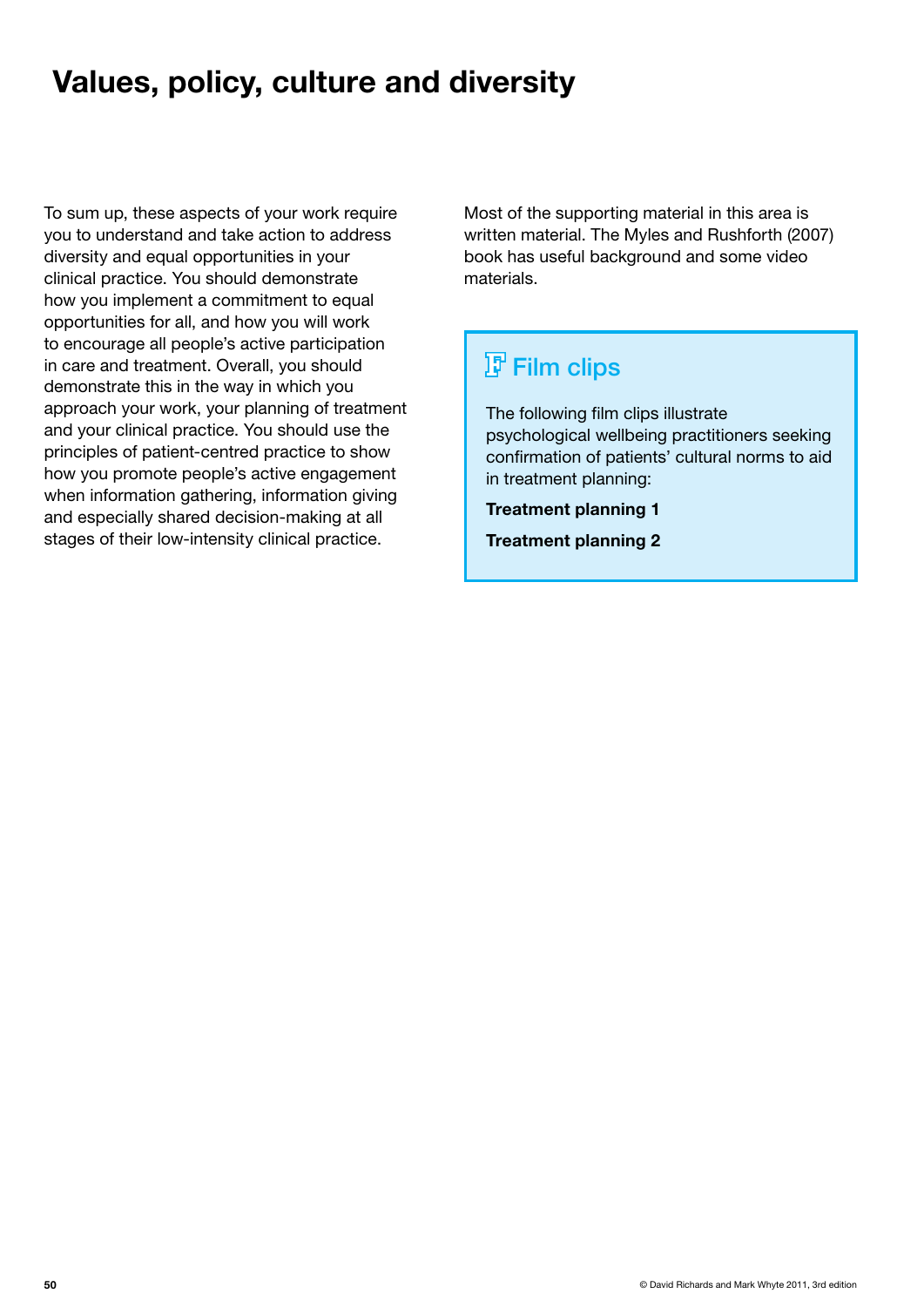## Supervision for low-intensity working

Low-intensity treatment is based on procedures developed in clinical trials to establish the effectiveness of the different types of treatment. One of the most important functions of supervision is to ensure that you, as a psychological wellbeing practitioner, deliver treatments which follow as closely as possible the evidence-based procedures.

Low-intensity supervision is organised to account for the high case loads that you will carry. All supervision requires discussion between you and your supervisor about patients' clinical presentations, safety and progress, and about the process and techniques you are using. Supervision also assists you in developing your skills by identifying your learning needs.

#### Clinical case management supervision is

normally carried out weekly. This type of supervision is essential, since in high-volume working environments it is easy for cases to 'slip through the net' and never be discussed. Supervision is best facilitated by automated IT-based case management systems such as PC-MIS (www.pcmis.co.uk) . Clinical case management supervision is undertaken at regular (usually weekly), timetabled intervals, rather than at your request. Discussions in clinical case management supervision always include your presentations of patients at predetermined stages in their care pathway and/or who have particular clinical characteristics. This type of supervision has been shown to be linked to better patient outcomes in a collaborative care system (Bower et al, 2006).

Your supervisor(s) should be familiar with lowintensity work, ideally having delivered low-intensity treatments themselves. Currently, psychological wellbeing practitioners tend to be supervised by CBT therapists from high-intensity steps.

However, more experienced psychological wellbeing practitioners with specific training in supervision should be able to take on a supervisor role. Clinical case management supervision is carefully structured to enable efficient support and shared decision – making by you and your supervisor(s). A large number of cases will usually be discussed in any one supervision session.

## Selecting your cases for supervision

You will usually start supervision with an overall discussion of your full case load numbers, to enable your supervisor to assess your ability to manage your case load. Following this first stage, the following principles should guide the selection of cases:

Any new patients on your case load.

All patients on your case load should be discussed regularly, and certainly no less than at four-weekly intervals.

Any of your patients with risk levels above a predetermined threshold.

All of your patients whose scores on clinical measures are above a predetermined threshold.

All of your patients whose appointments are overdue or whom you have not contacted recently.

Any patient for whom you wish further support or advice.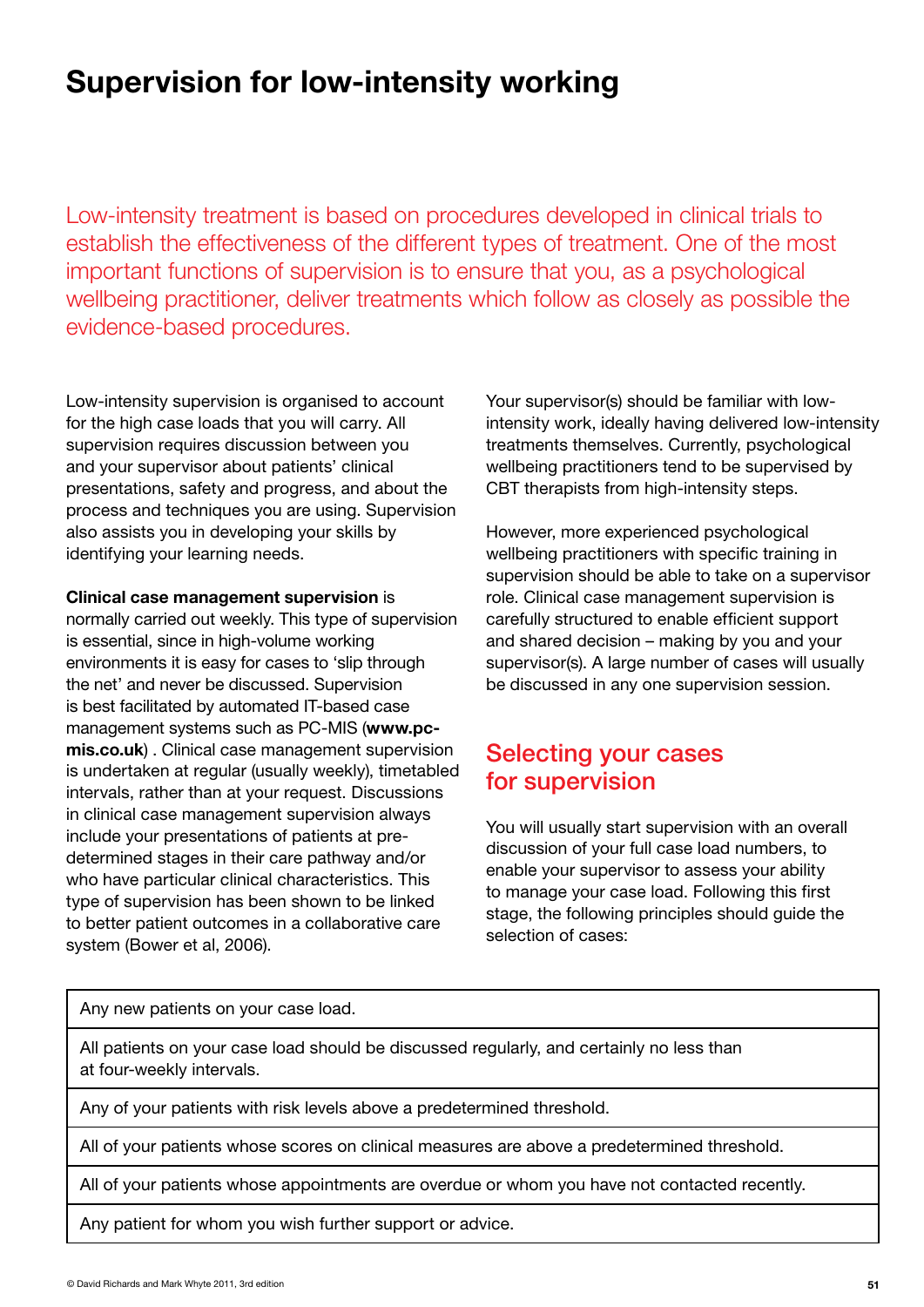## Supervision for low-intensity working

## Presenting cases

You should be able to present demographic, clinical, process and outcome information succinctly and accurately. Preparation is key, as is good note-keeping. As well as automatically detecting patients who require supervisory review, IT-mediated supervision systems make the process of rapid review of notes, outcome measures, risk and clinical activity far more efficient.

In clinical case management supervision, you would normally present the following information for all new cases. This is information you will have gathered during your first contact appointment with patients:

- Gender.
- Age.
- Main problem statement.
- Level of risk.
- Onset and duration of current problem.
- Previous episodes.
- Past treatment.
- Current scores on clinical measures.
- Any co-morbidity issues.
- Any cultural, language or disability considerations.
- Employment status.
- Current treatment from GP or other workers.
- Low-intensity treatment plan.
- Low-intensity action already initiated.

In addition, where supervision is concerned with patients being reviewed at pre-determined intervals (for example every four weeks), where risk level causes concern or where outcome measures remain high, it is helpful if you also present an episode treatment summary which includes:

- Intervention summary.
- Number of contacts.
- Duration of contacts.
- Patient progress report including patients' engagement with and response to low-intensity treatment.
- Risk management plan.
- Scores on sessional clinical outcome measures.
- Alternative low-intensity treatments available and suggestions for alternative treatments where necessary, for example stepping up to high-intensity treatment.

Where patients' appointments are overdue, if patients have not attended scheduled contacts (including telephone appointments) or have 'dropped out' of treatment, the following information is also useful:

• Number of attempts made to contact the patient including telephone calls, time of calls, letters and other contact attempts

Following each discussion of an individual patient, supervisors need to record their agreed action. It is generally better to have the supervisor enter the agreed plan, then sign and date the record. Certain IT-mediated supervision systems such as PC-MIS can automatically stamp the date and a supervisor's signature onto the record. You should ensure this is done and follow the advice recorded.

## Assessment

You will be assessed on your ability to organise and present clinical information and how you reflect on your supervisor's advice and guidance.

## **F** Film clips

The following film clips illustrate how psychological wellbeing practitioners present information and use supervision:

- Supervision 1
- Supervision 2
- Supervision 3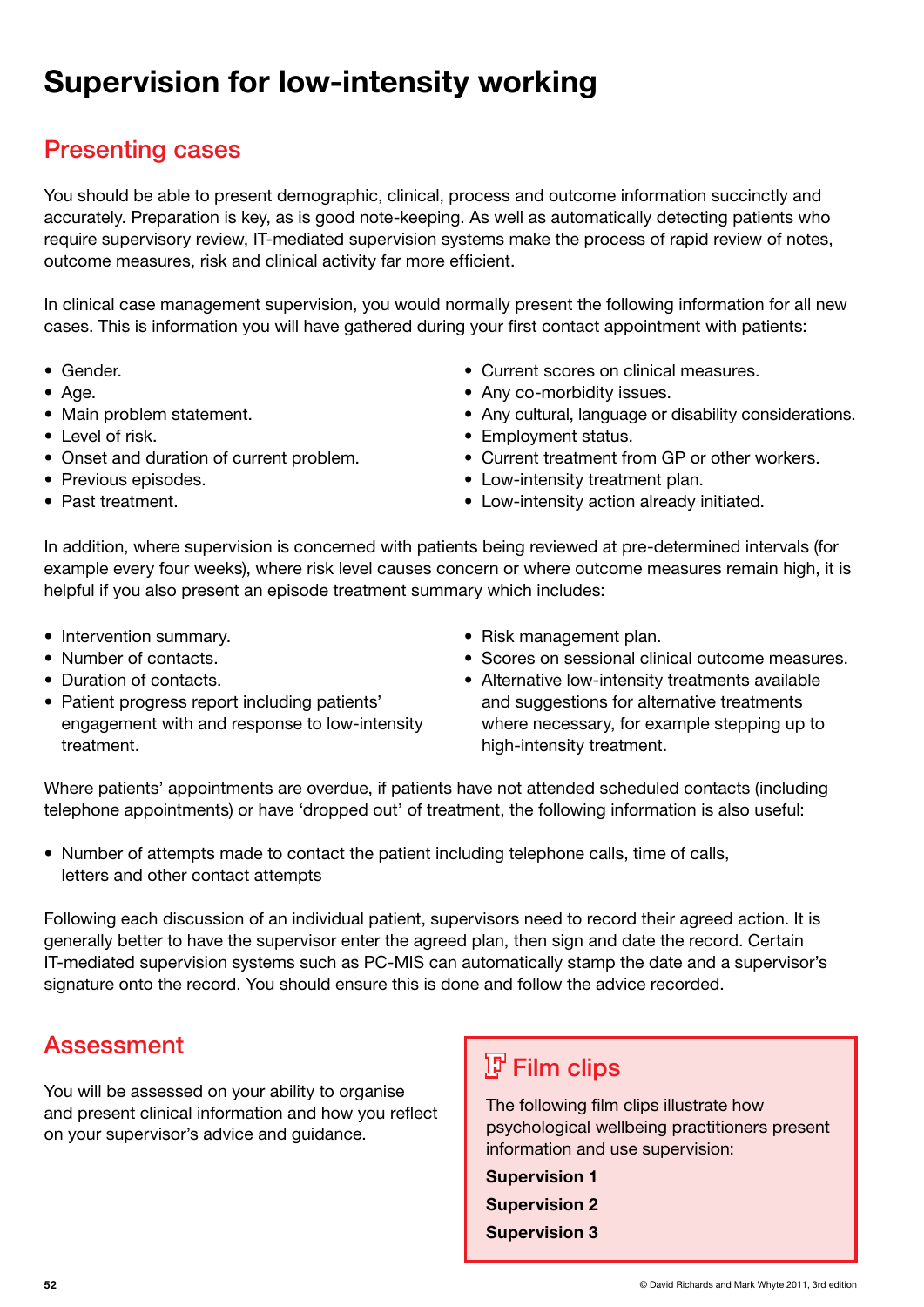# **C8** Checklist for low-intensity supervision

| Number of patients on case load          |  |
|------------------------------------------|--|
| Number of patients requiring supervision |  |

| 1. All Patients requiring supervision                     |  |  |  |  |  |
|-----------------------------------------------------------|--|--|--|--|--|
| Gender, age                                               |  |  |  |  |  |
| Main problem statement                                    |  |  |  |  |  |
| Level of risk                                             |  |  |  |  |  |
| Onset and duration of current problem                     |  |  |  |  |  |
| Previous episodes, past treatment                         |  |  |  |  |  |
| Current scores on clinical measures (at least PHQ9, GAD7) |  |  |  |  |  |
| Co-morbidity issues                                       |  |  |  |  |  |
| Cultural, language or disability considerations           |  |  |  |  |  |
| <b>Employment status</b>                                  |  |  |  |  |  |
| Treatment from GP or other workers                        |  |  |  |  |  |
| Low-intensity treatment plan                              |  |  |  |  |  |
| Low-intensity action already initiated                    |  |  |  |  |  |

| 2. Patients for scheduled review, risk review or where outcome measures remain high |  |  |  |  |  |
|-------------------------------------------------------------------------------------|--|--|--|--|--|
| Summary of case as above in section 1                                               |  |  |  |  |  |
| Reason for supervision (scheduled review point, high scores, risk level)            |  |  |  |  |  |
| Intervention summary                                                                |  |  |  |  |  |
| Number and duration of contacts                                                     |  |  |  |  |  |
| Patient engagement with low-intensity treatment                                     |  |  |  |  |  |
| Patient response to low-intensity treatment                                         |  |  |  |  |  |
| Scores on sessional clinical outcome measures                                       |  |  |  |  |  |
| Low-intensity treatment plan                                                        |  |  |  |  |  |
| Alternative treatment plan including stepping up to high-intensity treatment        |  |  |  |  |  |

| 3. Patients overdue, not attended or 'dropped out' |  |
|----------------------------------------------------|--|
| Summary of case as above in section 1              |  |
| Reason for supervision                             |  |
| Summary of progress before non-contact             |  |
| Number of attempts made to contact the patient     |  |
| Number and methods of contact attempted            |  |
| Time of any telephone calls                        |  |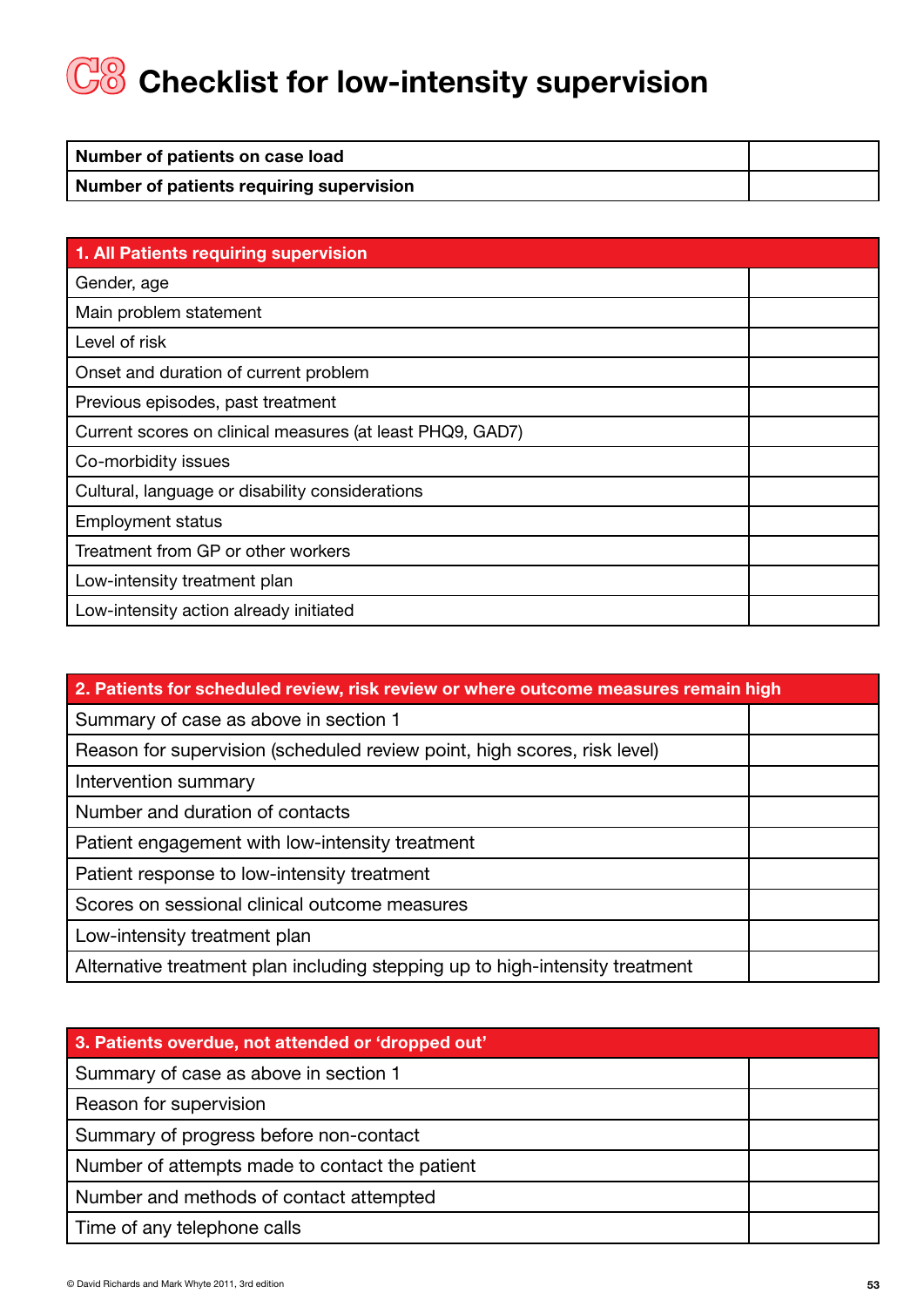## Suggested reading and resources

Abbott, P. & Wallace, C., eds., 1990. The sociology of the caring professions. London: Falmer Press.

Adam, S., Emmerson, C., Frayne, C. & Goodman, A., 2006. Early quantitative evidence on the impact of the Pathways to Work pilots: a report of research carried out by the Institute of Fiscal Studies on behalf of the Department for Work and Pensions. Department of Work and Pensions Research Report No 354.

American Psychiatric Association, 1994. The diagnostic and statistical manual of mental disorders (DSM) IV, 4th ed. Washington DC.: American Psychiatric Association.

Appleby, L., 2004. The national health service framework for mental health – five years on. London: Department of Health Publications.

Bazire, S., 2003. Psychotropic drug directory 2003/2004: the professionals' pocket handbook and aide memoire. Salisbury: Fivepin Publishing.

Bennett-Levy, J., Richards, D.A. & Farrand, P., et al., eds., 2010. The Oxford Guide to Low Intensity CBT Interventions. Oxford: Oxford University Press.

Bhugra, D. & Bahl, V., 1999. Ethnicity: an agenda for mental health. London: Royal College of Psychiatrists/Gaskell.

Black, C., 2008. Working for a healthier tomorrow. London: TSO. Available at http://www.workingforhealth. gov.uk/documents/working-for-a-healthier-tomorrowtagged.pdf

BMA & RPS. British national formulary. London: British Medical Association and Royal Pharmaceutical Society of Great Britain.

Bower, P. & Gilbody, S., 2005. Managing common mental health disorders in primary care: conceptual models and evidence base. British Medical Journal, 330, p839-842.

Cahill, J., Barkham, M., Hardy, G. et al., 2006. A review and critical analysis of studies assessing the nature and quality of therapist/patient interactions in treatment of patients with mental health problems http://www.ncchta.org/project/1556.asp

Car, J. & Sheikh, A., 2003. Telephone consultations. British Medical Journal, 326, p966-969.

CCAWI website, www.lincoln.ac.uk/ccawi/publications/ Ten%20Essential%20Shared%20Capabilities.pdf

Centre for Reviews and Dissemination. Database of Abstracts of Reviews of Effects (DARE). http://www. york.ac.uk/inst/crd/crddatabases.htm#DARE

Chambless, D. & Hollon, S., 1998. Defining empirically supported therapies. Journal of Consulting and Clinical Psychology, 66, p7-18.

Clark, D.M., Layard, R., Smithies, R., Richards, D.A., Suckling, R., and Wright, B., 2009. Improving access to psychological therapy: initial evaluation of two UK demonstration sites. Behaviour Research and Therapy 47, 910-920.

Cobb, A., 2006. Managing for mental health: the Mind employers resource pack. London: Mind.

Cochrane Collaboration. http://www.cochrane.org.

Copeland, M., 2005. Wellness recovery action plan (WRAP). Liverpool: Sefton Recovery Group.

CSIP, 2006. Primary care services for depression: a guide to best practice, appendix 4: asking about risk. Hyde: Care Services Improvement Partnership.

Dean, A. & Scanlon, K., 2007. Telephone helpline to support people with breast cancer. Nursing Times 103:42, p.30-33.

Department of Health, 1999. National service framework for mental health: Modern standards and service models. London: Department of Health.

Department of Health, 2000. The NHS plan: a plan for investment, a plan for reform. London, Department of Health.

Department of Health, 2002. A sign of the times: Modernising mental health services for people who are deaf. London: HMSO.

Department of Health, 2005. Delivering race equality in mental health care: a summary. London: Department of Health.

Department of Health, 2007. Positive steps: supporting race equality in mental healthcare. London: Department of Health.

Egan, G., 2001. The skilled helper: a systematic approach to effective helping, 7th ed. California: Brooks / Cole.

Egger, M., Smith, G. & Altman, D. 2001. Systematic reviews in health care: meta-analysis in context. London: BMJ Publications.

Ekers, D, Richards, D and Gilbody S. (2008). A Meta Analysis of Randomized Trials of Behavioural Treatment of Depression. /Psychological Medicine/, 38: 611-623.

Ethnicity online: Useful web resources and good practice guidelines at www.ethnicityonline.net/resources.htm.

Gask, L., Lester, H., Kendrick, A. & Peveler, R., eds., 2008. Handbook of primary care mental health. London: Gaskell Publishing (in press).

Gellatly, J., et al., 2007. What makes self-help interventions effective in the management of depressive symptoms? Meta-analysis and meta-regression. Psychological Medicine, 37, p1217-1228.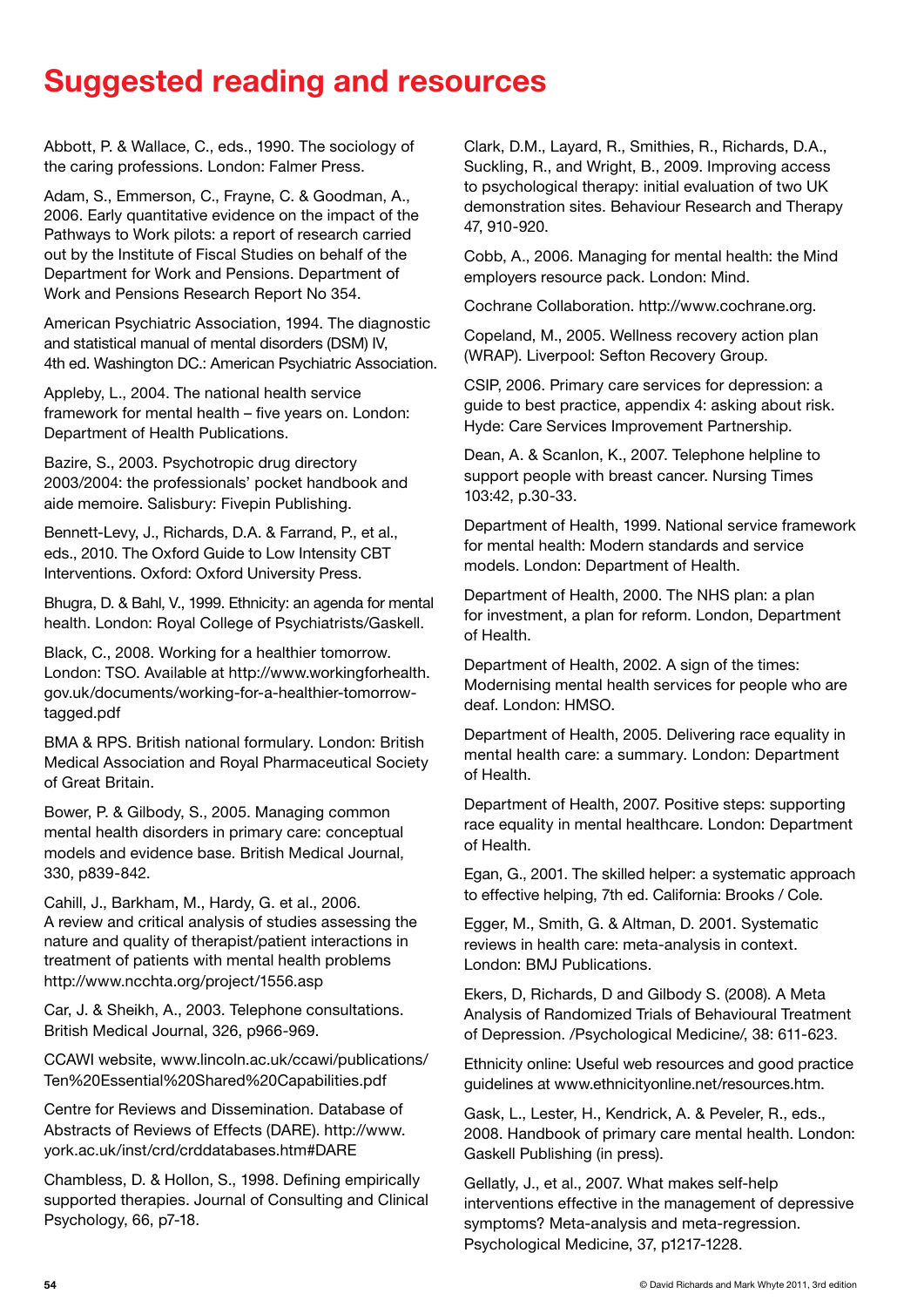Gilbert, P., 2000. Overcoming depression. London: Constable Robinson.

Gilbody, S. & Bower, P., et al., 2006. Collaborative care for depression in primary care: making sense of a complex intervention: systematic review and metaregression. British Journal of Psychiatry, 189, p484-493.

Goldberg, D. & Huxley, P., 1992. Common mental disorders: a biosocial model. London: Routledge.

Gray, P., 1999. Mental health in the workplace: tackling the effects of stress. London: The Mental Health Foundation.

Greenberger, D. & Padesky, C., 1995. Mind over mood: changing how you feel by changing the way you think. New York: The Guilford Press.

Heron, J., 2000. Helping the client: a creative practical guide, 5th ed.. London: Sage.

Hirai, M. & Clum, G., 2006. A meta-analytic study of self-help interventions for anxiety problems. Behavior Therapy, 37 (2), p99-111.

HM Government Office for Disability Issues at www.officefordisability.gov.uk/

Holford, E., 2008. Improving access to psychological therapy: the Doncaster demonstration site organisational model – commentary. Clinical Psychology Forum, 181, p22-24.

Hopko D., Lejuez C., Ruggiaro K.& Eifert G., 2003. Contemporary behavioural activation treatments for depression: procedures, principles and progress. Clinical Psychology Review, 23, p. 699–717.

Hunkeler, E., Katon, W., Tang, L. et al., 2006. Long term outcomes from the IMPACT randomised trial for depressed elderly patients in primary care. British Medical Journal, 332, p259-263.

Hunkeler, E., Meresman, J., et al., 2000. Efficacy of nurse telehealth care and peer support in augmenting treatment of depression in primary care. Archives of Family Medicine, 9, p700-708.

IAPT minimum data set. www.iapt.nhs.uk/2009/03/ improving-access-to-psychological-therapies-keyperformance-indicators-and-technical-guidance-2009/

IAPT website, www.iapt.nhs.uk

Katon, W., Von Korff, M., et al., 1999. Stepped collaborative care for primary care patients with persistent symptoms of depression: a randomized trial. Archives of General Psychiatry, 56, p1109-1115.

Kennerley, H., 1997. Overcoming anxiety. London: Constable Robinson.

Khan, K., ter Riet, G., Glanville, J., Sowden, A. et al., eds., 2001. Undertaking systematic reviews of research on effectiveness: CRD's guidance for those carrying out or commissioning reviews. Report 4, 2nd ed.. York: Centre for Reviews and Dissemination, University of York. Available from http://www.york.ac.uk/inst/crd/systematic\_ reviews\_book.htm

Kroenke, K., Spitzer R. & Williams, J., 2001. The PHQ9: validity of a brief depression severity measure. Journal of General Internal Medicine, 16, p606–613.

Layard, R., 2006. The depression report. London: London School of Economics.

Lester, H. & Glasby, J., 2006. Mental health policy and practice. Basingstoke: Palgrave Macmillan.

Lovell, K. & Richards, D., 2008. A recovery programme for depression. London: Rethink.

Martell C., Addis M. & Jacobson N., 2001. Depression in Context. Strategies for Guided Action. Norton: New York.

Mead, N. & Bower, P., 2000. Patient-centredness: a conceptual framework and review of the empirical literature. Social Science and Medicine, 51:7, p1087-1110.

Mead, N. & Bower, P., 2002. Patient-centred consultations and outcomes in primary care: a review of the literature. Patient Education and Counseling, 48, p51-61.

MIND Factsheet on Lesbians, gay men, bisexuals and mental health at http://www.mind.org.uk/help/people\_ groups\_and\_communities/lesbians\_gay\_men\_and\_ bisexuals and mental health

Myles, P. & Rushforth, D., 2007. A complete guide to primary care mental health. London: Robinson.

National Center for Cultural Competence (US) at http:// www11.georgetown.edu/research/gucchd/nccc/index.html

National Institute for Clinical Excellence, 2005. Posttraumatic stress disorder (PTSD): the management of PTSD in adults and children in primary and secondary care. London: National Institute for Clinical Excellence.

National Institute for Clinical Excellence, 2006. Obsessive-compulsive disorder: core interventions in the treatment of obsessive-compulsive disorder and body dysmorphic disorder. London: National Institute for Clinical Excellence.

Generalised anxiety disorder and panic disorder (with or without agoraphobia) in adults Management in primary, secondary and community care. London: National Institute for Clinical Excellence.

National Institute for Clinical Excellence, 2009. Depression in Adults (update), Depression: the treatment and management of depression in adults. London: National Institute for Clinical Excellence.

National Institute for Mental Health in England and Department of Health, 2003. Inside/Outside: improving mental health services for black and minority ethnic communities in England. London: HMSO.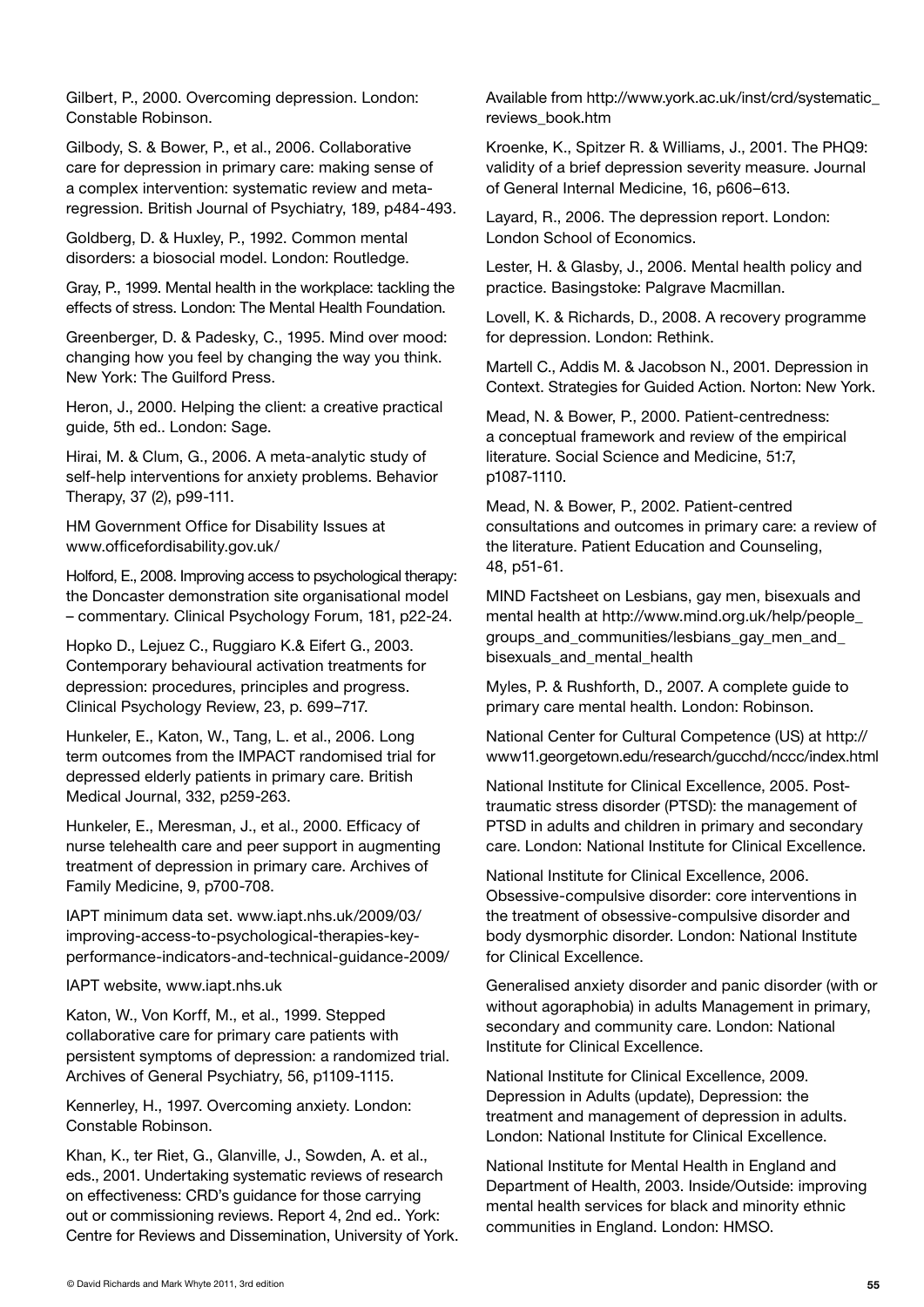Newell, R. & Gournay, K., 2000. Mental health nursing: an evidence-based approach. Oxford: Elsevier Health Services.

NIMHE National Workforce Programme, 2008. Medicines management: everybody's business. A guide for service users, carers and health and social care practitioners. York: NIMHE.

Norcoss, J., 2002. Psychotherapy relationships that work: therapist contributions and responsiveness to patients. Oxford: Oxford University Press.

Norfolk, T., Birdi, K. & Walsh, D., 2007. The role of empathy in establishing rapport in the consultation: a new model. Medical Education, 41, p690–697.

O'Hagan, K., 2001. Cultural competence in the caring professions. London: Jessica Kingsley.

Pilgrim, D. & Rogers, A., 2005. Sociology of mental health, 3rd ed. Maidenhead: The Open University Press.

Prior, P., 1999. Gender and mental health. Basingstoke: Macmillan.

Pullen, I. & Loudon, J., 2006. Improving standards in clinical record-keeping. Advances in Psychiatric Treatment, 12, p280–286.

Raistrick, H. & Richards, D., 2006. Designing primary care mental health services. Hyde: Care Services Improvement Partnership.

Repper, J. & Perkins, R., 2003. Social inclusion and recovery. London: Bailliere Tindall.

Rethink, 2005. A report on the work of the recovery learning sites and other recovery-orientated activities and its incorporation into The Rethink Plan 2004-08. London: Rethink.

Rethink webpage on recovery at www.rethink.org/recovery

Richards, D.A. and Borglin, G. (2011). Implementation of Psychological Therapies for Anxiety and Depression in Routine Practice: Two Year Prospective Cohort Study. Journal of Affective Disorders 10.1016/j.jad.2011.03.024.

Richards, D. et al., 2008. Collaborative care for depression in UK primary care: a randomized controlled trial. Psychological Medicine, 38, p279-287.

Richards, D., Lankshear, A., Fletcher, J., Rogers, A. et al., 2006. Developing a UK protocol for collaborative care: a qualitative study. General Hospital Psychiatry, 28, p296-305.

Richards, D. & Suckling, R., 2008. Improving access to psychological therapy: The Doncaster demonstration site organisational model. Clinical Psychology Forum, 181, p9-16.

Richards, D.A. and Suckling, R., 2009. Improving Access to Psychological Therapies (IAPT): Phase IV Prospective Cohort Study. British Journal of Clinical Psychology, 48, 377–396.

Rogers, A. & Pilgrim, D., 2003. Mental health and inequality. Basingstoke: Palgrave Macmillan.

Roth, A. & Pilling, S., 2007. The competences required to deliver effective cognitive and behavioural therapy for people with depression and with anxiety disorders. London: Department of Health.

Royal National Institute for Blind at www.rnib.org.uk

Ryan, T. & Pritchard, J., eds., 2004. Good practice in adult mental health. London: Jessica Kingsley.

Sainsbury Centre for Mental Health, 2003. On our own terms: users and survivors of mental health services working together for support and change. London: SCMH.

Salkovskis, P., 2002. Empirically grounded clinical interventions: cognitive behavioural therapy progresses through a multi-dimensional approach to clinical science. Behavioural and Cognitive Psychotherapy, 30, p3–9.

Silverman, J., Kurtz, S. & Draper, J., 2005. Skills for communicating with patients, 2nd ed. Oxford: Radcliffe Publishing.

Simon, G., 2006. Collaborative care for depression. BMJ, 332, p249-250.

Simon, G., Ludman, E., Tutty, S., Operskalski, B. et al., 2004 Telephone psychotherapy and telephone care management for primary care patients starting antidepressant medication: a randomized controlled trial. Journal of the American Medical Association, 292, p935-942.

Spitzer, R., Kroenke, K., Williams, J., et al., 2006. A brief measure for assessing generalized anxiety disorder: the GAD-7. Archives of Internal Medicine, 166, p1092-1097.

Stokes, G., 2000. Mental health problems in older people in Bailey, D. (ed.). At the core of mental health: key issues for practitioners, managers and mental health trainers. Brighton: Pavilion Publishing Ltd, pp80-128.

Thornicroft, G., 2006. Shunned: discrimination against people with mental illness. Oxford: Oxford University Press.

Von Korff, M. & Goldberg, D., 2001. Improving outcomes in depression. BMJ, 323, p948-949.

Westbrook, D., Kennerley, H. & Kirk, J., 2007. An introduction to cognitive behaviour therapy: skills and applications. Michigan: Sage.

Williams, C., 2003. Overcoming anxiety: a five areas approach. London: Arnold.

Williams, C.J., 2006. Overcoming Depression and low mood: A Five Areas Approach Second Edition. London: Hodder Arnold

World Health Organization, 1992. ICD-10 Classification of mental and behavioural disorders: clinical descriptions and diagnostic guidelines. Geneva: World Health Organization.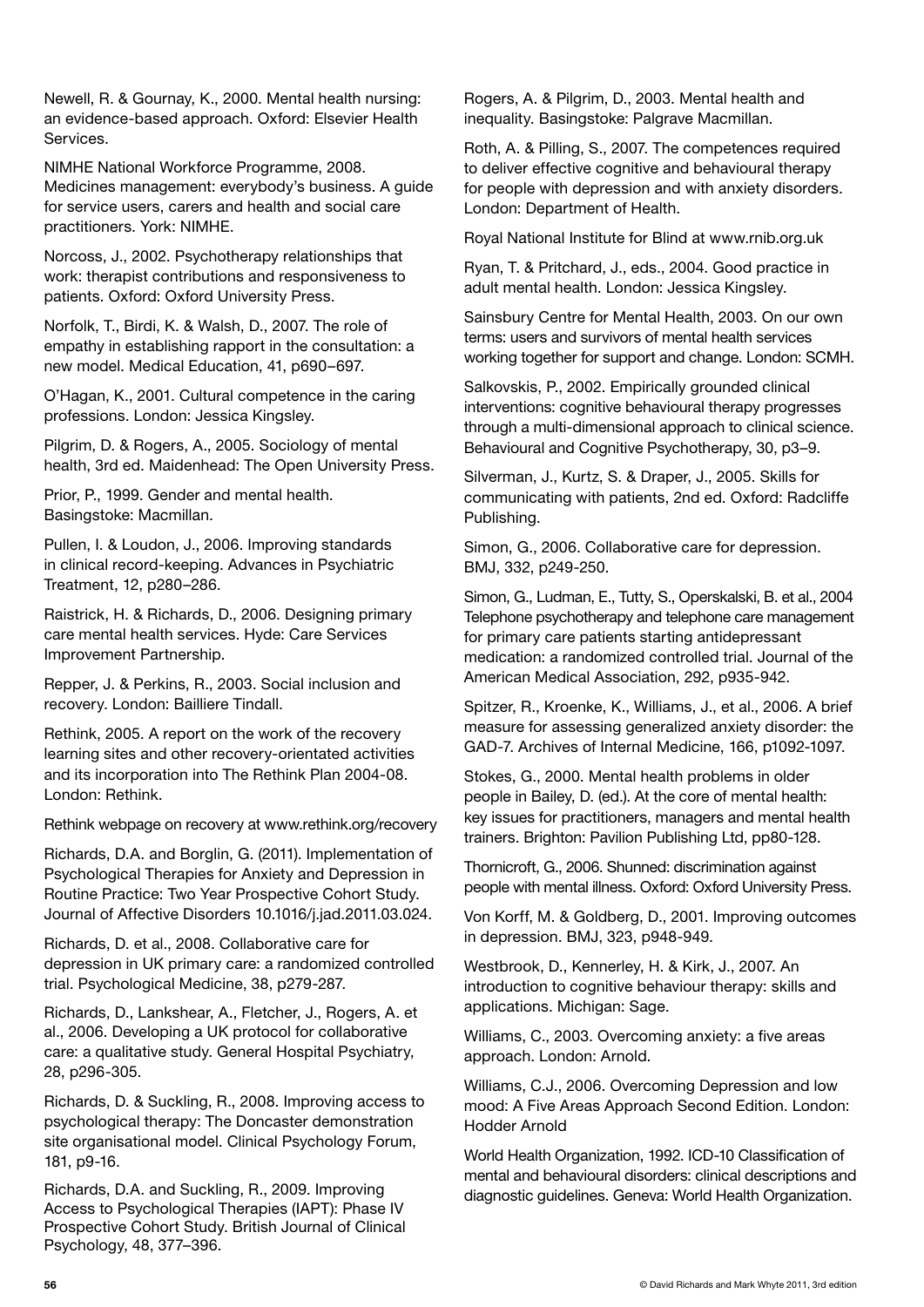# Appendix.

© David Richards and Mark Whyte 2011, 3rd edition 57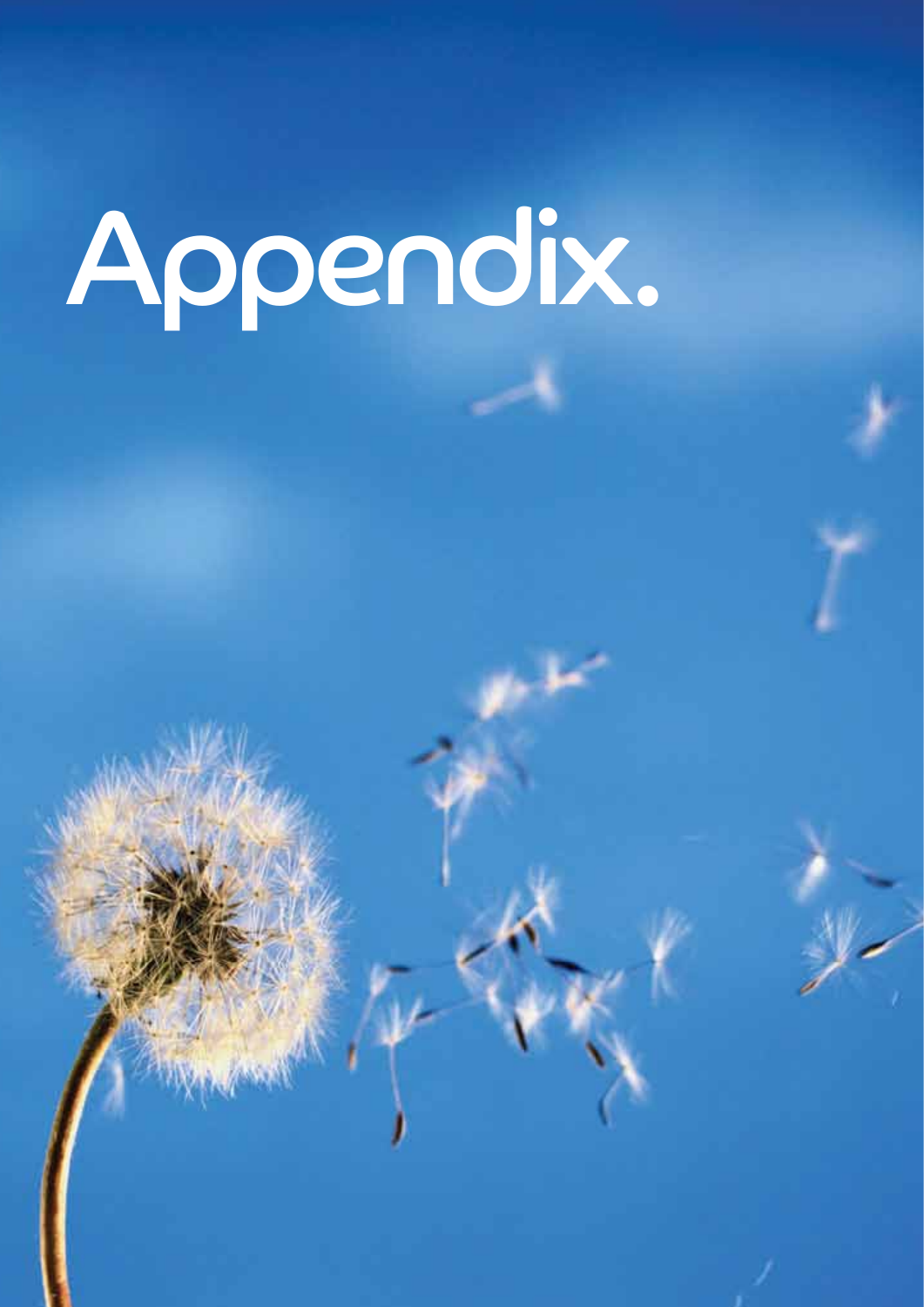## Recognition, Module 1: engagement and assessment of patients with common mental health problems

## Aims of module

Psychological wellbeing practitioners delivering low intensity interventions assess and support people with common mental health problems in the self-management of their recovery. To do so, they must be able to undertake a patient-centred interview which identifies both the person's main difficulties and areas where the person wishes to see change and / or recovery, and which makes an accurate assessment of the risk the person poses to self or others. Psychological wellbeing practitioners need to be able to engage patients and establish a therapeutic alliance while gathering information to begin assisting the patient to choose and plan a collaborative treatment programme. They must have knowledge of mental health disorders and the evidence-based therapeutic options available, and be able to communicate this knowledge in a clear and unambiguous way so that people can make informed treatment choices. This module will, therefore, equip workers with a good understanding of the incidence, prevalence and presentation of common mental health problems, and of evidencebased treatment choices.

Skills teaching will develop workers' core 'common factors' competences of active listening, engagement, alliance building, patient-centred information gathering, information giving and shared decision making.

## Learning outcomes

1. Demonstrate knowledge, understanding and critical awareness of concepts of mental health and mental illness, diagnostic category systems in mental health and a range of social, medical and psychological explanatory models.

2. Demonstrate knowledge of and competence in using 'common factors' to engage patients, gather information, build therapeutic alliances, manage the emotional content of sessions and grasp the patient's perspective or world view.

3. Demonstrate knowledge of and competence in patient-centred information gathering to arrive at a succinct and collaborative definition of the patient's main mental health difficulties and the impact these have on their daily living.

4. Demonstrate knowledge of and competence in recognising patterns of symptoms consistent with diagnostic categories of mental disorder from a patient-centred interview.

5. Demonstrate knowledge of and competence in recognition and accurate assessment of the risk posed by patients to themselves or others.

6. Demonstrate knowledge of and competence in the use of standardised symptom assessment tools and other psychometric instruments to aid problem recognition and definition and subsequent decision making.

7. Demonstrate knowledge of and competence in giving evidence-based information about treatment choices and in making shared decisions with patients.

8. Demonstrate understanding of the patient's attitude to a range of mental health treatments, including prescribed medication and evidencebased psychological treatments.

9. Demonstrate competence in accurate recording of interviews and questionnaire assessments using paper and electronic record-keeping systems.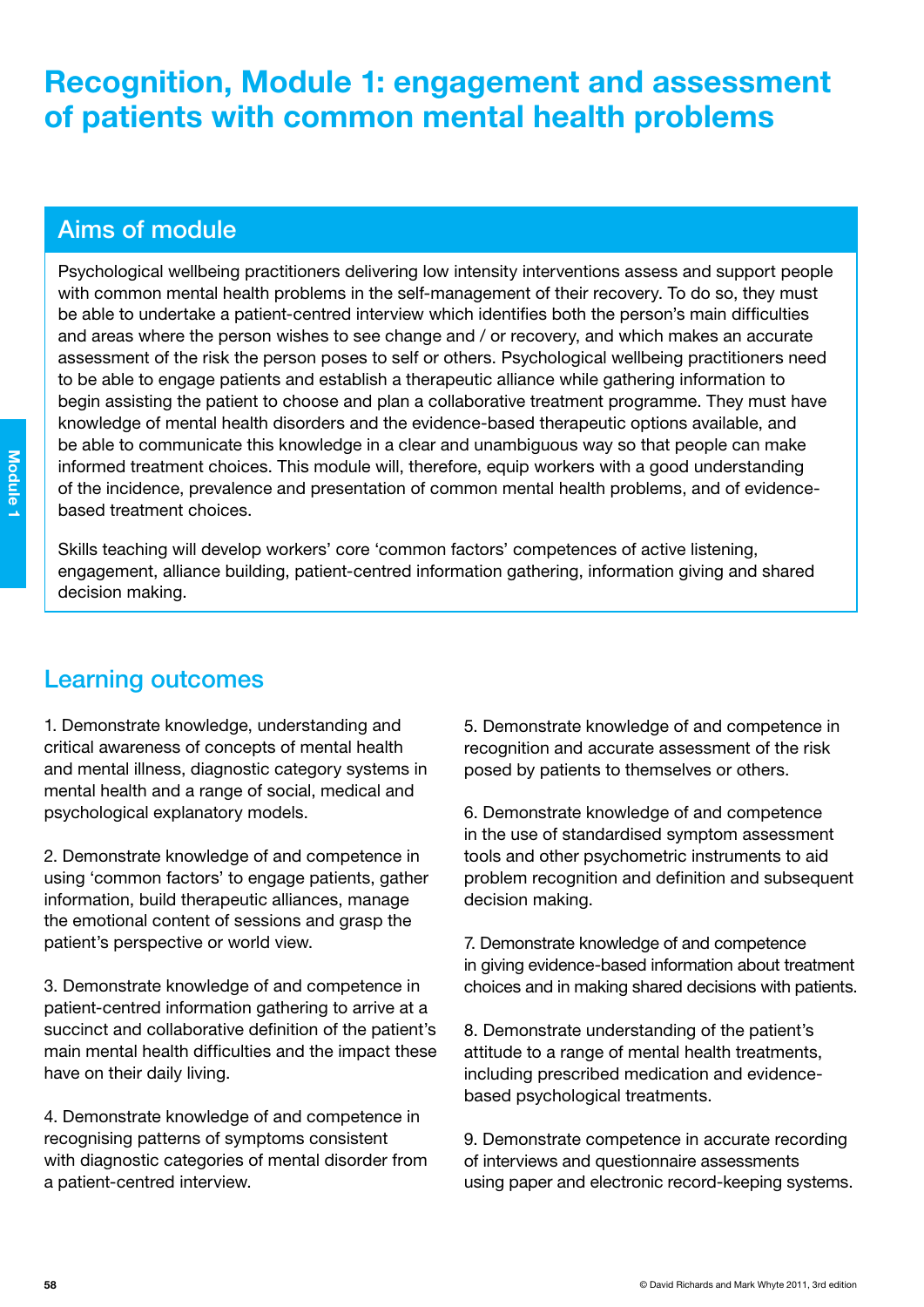## **Recognition**

| <b>Learning and teaching strategies</b> |                                                    |
|-----------------------------------------|----------------------------------------------------|
| <b>Knowledge</b>                        | <b>Skills</b>                                      |
| Lectures                                | Clinical simulation in small supervised groups     |
| <b>Seminars</b>                         | Supervised practice through direct patient contact |
| Discussion groups                       |                                                    |
| Guided reading                          |                                                    |
| Independent study                       |                                                    |

## Assessment strategies

A standardised role-play scenario where workers are required to demonstrate skills in engagement, information gathering, information giving and shared decision making. This will be filmed and assessed by teaching staff using a standardised assessment measure.

Workers must also provide a 1,000-word reflective commentary on their performance.

Both parts must be passed.

An exam to assess module knowledge against the learning outcomes.

Successful completion of the following practice outcomes:

- 1. Formulating and recording mental health care assessments appropriate to the identified needs of patients.
- 2. Demonstrating the common factors competences necessary to develop individualised therapeutic alliances that enable patients (and where appropriate their carers) to be purposefully involved in a partnership of care.

Knowledge assessments are at undergraduate and / or postgraduate level and assessed using percentage criteria. Skills based competency assessments are independent of academic level and must be achieved according to a pass / fail criterion.

## **Duration**

#### 11 weeks, 15 days in total, running parallel with module 2:

- Five days intensive skills practice undertaken in a one-week intensive workshop.
- One day per week for 10 weeks, half the time to be spent in class in theoretical teaching and clinical simulation, the other half in the workplace undertaking supervised practice.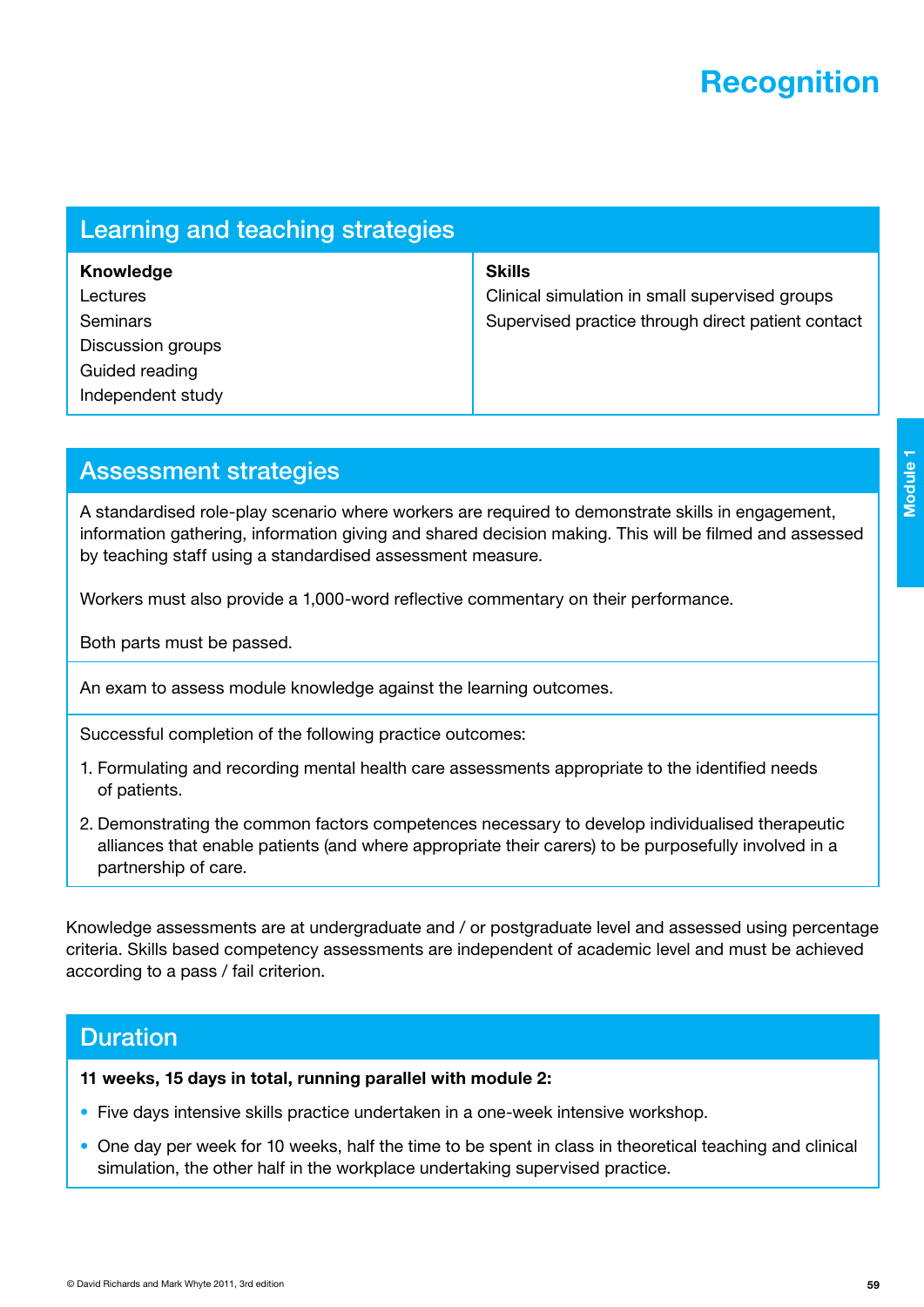## **Recognition**

## Further reading

American Psychiatric Association, 1994. The diagnostic and statistical manual of mental disorders (DSM) IV. 4th ed. Washington DC.: American Psychiatric Association.

Appleby, L., 2004. The national service framework for mental health – five years on. London: Department of Health Publications.

Bazire, S., 2003. Psychotropic drug directory 2003/2004: the professionals' pocket handbook and aide memoire. Salisbury: Fivepin Publishing.

Bennett-Levy, J., Richards, D.A. & Farrand, P., et al., eds., 2010. The Oxford Guide to Low Intensity CBT Interventions. Oxford: Oxford University Press.

BMA & RPS. 2008. British National Formulary. London: British Medical Association and Royal Pharmaceutical Society of Great Britain.

Care Services Improvement Partnership, 2006. Primary care services for depression – a guide to best practice, appendix 4: asking about risk. Hyde: Care Services Improvement Partnership.

Department of Health, 1999. National service framework for mental health: modern standards and service models. London: Department of Health.

Department of Health, 2000. The NHS Plan: A plan for investment, a plan for reform. London: Department of Health.

Egan, G., 2001. The skilled helper: a systematic approach to effective helping. 7th ed. California: Brooks / Cole.

Goldberg, D. & Huxley, P., 1992. Common mental disorders: a biosocial model. London: Routledge.

Gray, P. & Mellor-Clark, J. (eds.), 2007, CORE: A Decade of Development. CORE IMS: Rugby.

Heron, J., 2000. Helping the client: a creative practical guide. 5th ed. London: Sage.

IAPT minimum data set. www.iapt.nhs.uk/2009/03/ improving-access-to-psychological-therapies-keyperformance-indicators-and-technical-guidance-2009/

Kennerley, H., 1997. Overcoming anxiety. London: Constable Robinson.

Kroenke, K., Spitzer, R. & Williams, J., 2001. The PHQ–9: validity of a brief depression severity measure. Journal of General Internal Medicine, 16, p.606–613.

Layard, R., 2006. The depression report. London: London School of Economics.

Lovell, K. & Richards, D., 2008. A recovery programme for depression. London: Rethink.

Mead, N. & Bower, P., 2000. Patient-centredness: a conceptual framework and review of the empirical literature. Social Science and Medicine, 51, p.1087-1110.

Mead, N. & Bower, P., 2002. Patient-centred consultations and outcomes in primary care: a review of the literature. Patient Education and Counseling, 48, p.51-61.

Myles, P. & Rushforth, D., 2007. A complete guide to primary care mental health. London: Robinson.

Generalised anxiety disorder and panic disorder (with or without agoraphobia) in adults Management in primary, secondary and community care. London: National Institute for Clinical Excellence.

National Institute for Clinical Excellence, 2009. Depression in Adults (update), Depression: the treatment and management of depression in adults. London: National Institute for Clinical Excellence.

Newell, R. & Gournay, K., 2000. Mental health nursing: an evidence-based approach. Oxford: Elsevier Health Services.

Pilgrim, D. & Rogers, A., 2005. Sociology of mental health. 3rd ed. Maidenhead: The Open University Press.

Pullen, I. & Loudon, J., 2006. Improving standards in clinical record-keeping. Advances in Psychiatric Treatment, 12, p.280–286.

Raistrick, H. & Richards, D., 2006. Designing primary care mental health services. Hyde: Care Services Improvement Partnership.

Silverman, J., Kurtz, S. & Draper, J., 2005. Skills for communicating with patients. 2nd ed. Oxford: Radcliffe Publishing.

Spitzer, R. et al., 2006. A brief measure for assessing generalized anxiety disorder: the GAD-7. Archives of Internal Medicine, 166, p.1092-1097.

Westbrook, D., Kennerley, H. & Kirk, J., 2007. An introduction to cognitive behaviour therapy: skills and applications. Michigan: Sage.

Williams, C., 2003. Overcoming anxiety: a five areas approach. London: Arnold.

Williams, C.J., 2006. Overcoming Depression and low mood: A Five Areas Approach Second Edition. London: Hodder Arnold

World Health Organization, 1992. ICD-10 Classification of mental and behavioural disorders: clinical descriptions and diagnostic guidelines. Geneva: World Health Organization.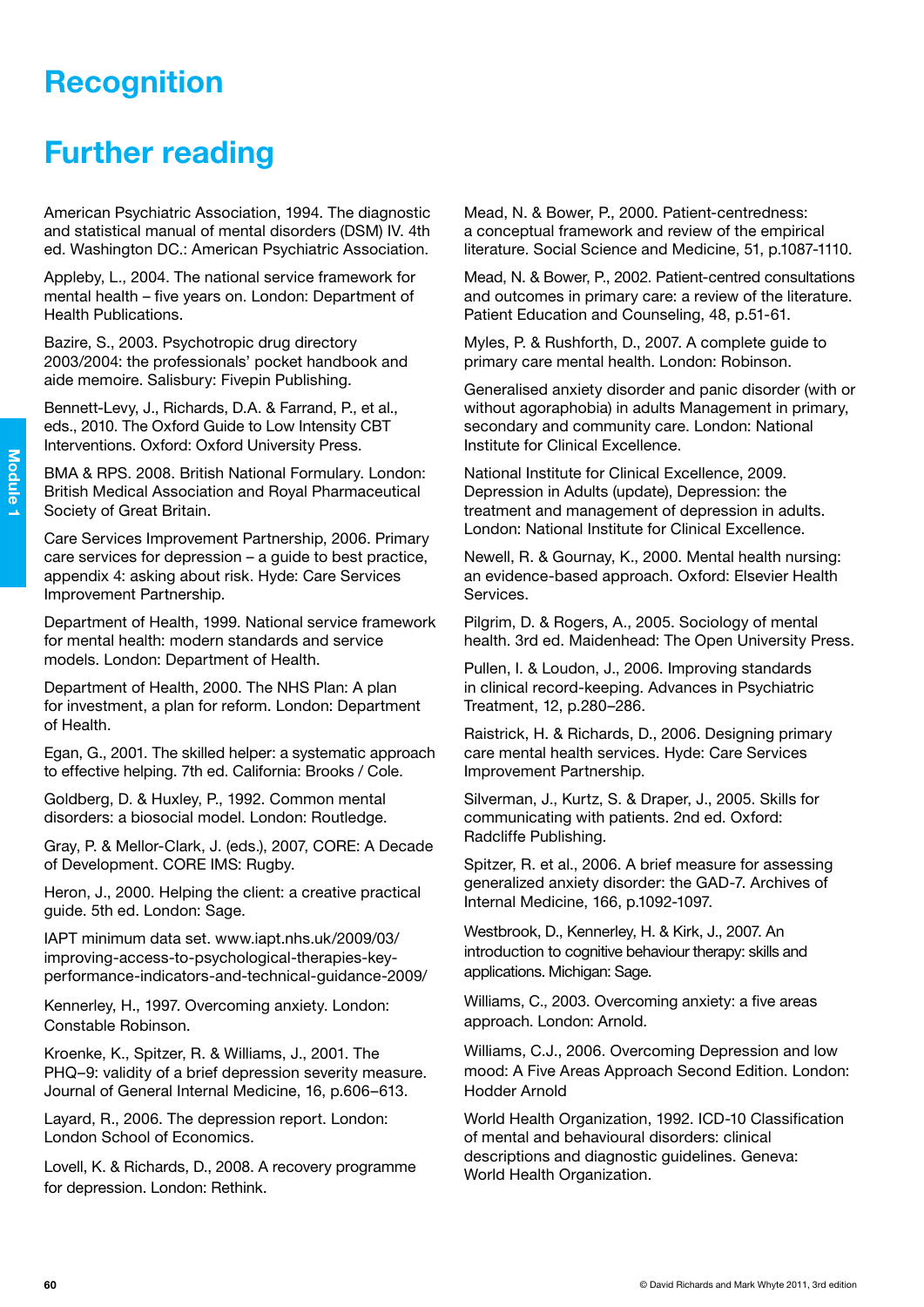# **A1** Patient-centred assessment

## How to use this assessment sheet

#### This assessment sheet is divided into four sections:

- 1. Introduction
- 2. Interpersonal skills
- 3. Information gathering
- 4. Information giving and shared decision making

Each section includes a number of competences which are specific and central to these four aspects of an initial patient-centred interview.

Each component of the assessment sheet is divided into three columns. Assessors should rate each competence according to observations made of the student's interview.

The right-hand column represents an aspect of the interview which was not conducted sufficiently well to be regarded as competent. The middle column should be ticked when students displayed the behaviours necessary but could have done more. The left-hand column is reserved for students who are fully competent in the relevant skill. Guidelines are given in each cell of the assessment sheet to assist assessors in making an objective judgement of competence.

The four sections are weighted: 10% for the introduction section, 30% for interpersonal skills, 40% for information gathering and 20% for information giving and shared decision making. Each section is rated from  $0 - 10$  and multiplied by the relevant weighting to give a final score. The assessment is marked as an overall pass / fail exercise.

The middle two sections MUST be passed independently – students cannot fail the interpersonal skills section and make up marks on the other three sections. The same applies to the information gathering section. A missing risk assessment leads to an automatic fail. The section ratings given should reflect the amalgamated ticks given in each cell, the majority of which would need to be in the left-hand or middle columns to constitute a pass. As competence ratings are dependent on multiple criteria, the overall percentage ratings are indicative only and used to give students feedback rather than indicate concrete competence performance differences between students.

It is best to use this assessment sheet on filmed clinical simulation interviews using actors with clear instructions on how to role play patients. This allows the scenarios being assessed to be consistent between students. Filming also allows double blind marking, external examiner scrutiny and an audit trail. Finally, filming allows students to observe their interview in order to write a reflective commentary on their own performance. The reflective commentary is subject to the examination regulations of the awarding body and is assessed accordingly.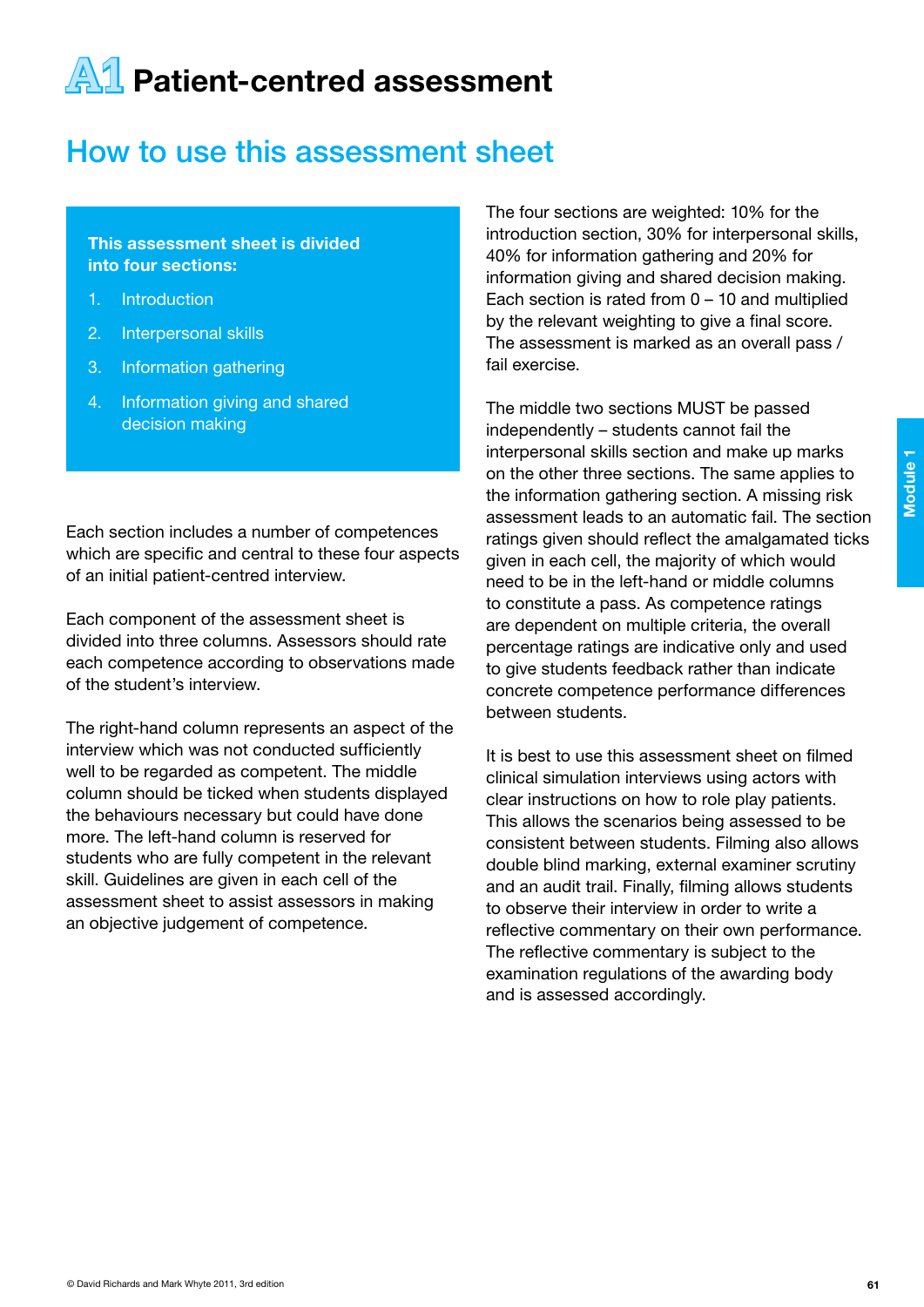

Participant Number: Date:

## Introduction to the Session – WEIGHTING 10%

|                                           | <b>Clear evidence</b><br>demonstrated                                                                                                                  | Some evidence<br>demonstrated                                             | <b>Not demonstrated</b>                                                 |
|-------------------------------------------|--------------------------------------------------------------------------------------------------------------------------------------------------------|---------------------------------------------------------------------------|-------------------------------------------------------------------------|
|                                           | (The worker fully<br>demonstrated the<br>criteria)                                                                                                     | (The worker<br>demonstrates part of<br>the skill or limited skill)        | (Not demonstrated)                                                      |
| <b>Introduces self</b><br>by name         | (Clearly states own<br>full name)                                                                                                                      | (States first name only)                                                  | (Does not introduce<br>or just uses role e.g.<br>"I am a case manager") |
| <b>Elicits patient's</b><br>full name     | (Finds out patient's full<br>name / preferred name)                                                                                                    | (Finds out part of name<br>e.g. first name)                               | (Fails to discover name<br>or ascertains later<br>during interview)     |
| <b>Role of the worker</b><br>made clear   | ("I am a mental health<br>worker, my job is")                                                                                                          | (Vague, e.g. "I work<br>here")                                            | (Does not state role)                                                   |
| Describes purpose/<br>agenda of interview | (Purpose stated e.g.<br>"I will be asking you to<br>tell me what your main<br>difficulties are, then we<br>will look at what we can<br>do about this") | (Vague statements<br>e.g. "I am going to<br>interview you")               | (No purpose stated)                                                     |
| Defines time scale<br>for the interview   | (Explicitly states time)<br>e.g. "we have 25<br>minutes")                                                                                              | (Vague statement about<br>time scale e.g. "we only<br>have a short time") | (Time not mentioned)                                                    |

|  |  |  | 0 1 2 3 4 5 6 7 8 9 10 |  |  |
|--|--|--|------------------------|--|--|
|  |  |  |                        |  |  |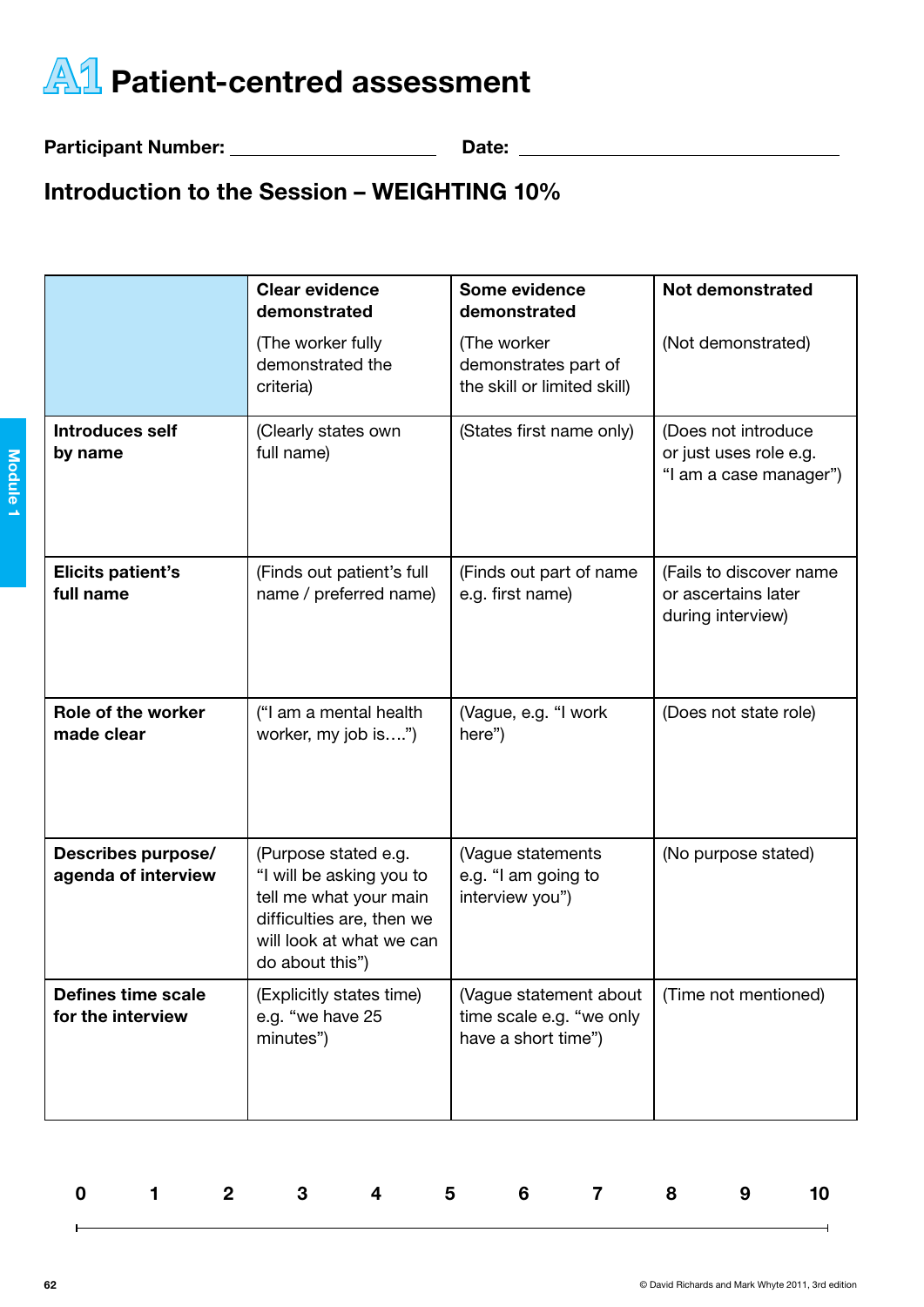

## Interpersonal skills – WEIGHTING 30%

|                                                                                                                         | <b>Clear evidence</b><br>demonstrated                       | Some evidence<br>demonstrated                                               | <b>Not demonstrated</b>                                    |
|-------------------------------------------------------------------------------------------------------------------------|-------------------------------------------------------------|-----------------------------------------------------------------------------|------------------------------------------------------------|
| Displays empathy by<br>verbal communication<br>skills e.g.                                                              | (More than one<br>occasion)                                 | (One occasion only)                                                         | (Not demonstrated)                                         |
| "I realise that this is very<br>distressing for you"                                                                    |                                                             |                                                                             |                                                            |
| Displays engagement<br>by non verbal cues e.g.<br>eye contact, posture,<br>nods, facial expression                      | (Displays all / most of<br>the time)                        | (Displays some / part of<br>the time)                                       | (Not demonstrated)                                         |
| Acknowledges the<br>problem by reflection e.g.                                                                          | (More than one<br>occasion)                                 | (One occasion)                                                              | (Not demonstrated)                                         |
| "so you felt that you<br>were having a heart<br>attack" or "so you felt<br>really anxious"                              |                                                             |                                                                             |                                                            |
| Acknowledges<br>the problem by<br>summarising e.g.                                                                      | (Two or more<br>occasions)                                  | (One occasion only)                                                         | (Not at all)                                               |
| "you have told me<br>your difficulties are<br>is that correct?"                                                         |                                                             |                                                                             |                                                            |
| Uses patient centred<br>interviewing and clear<br>information gathering                                                 | (Full elements of<br>process demonstrated<br>appropriately) | (Some evidence / not<br>all appropriate use, e.g.<br>general open questions | (Not demonstrated,<br>e.g. mainly closed<br>questioning or |
| Uses a funnelling<br>process to elicit patient<br>centred problem<br>identification by:                                 |                                                             | leading too quickly<br>to closed questions<br>without intervening<br>stage) | interrogative style)                                       |
| • General open<br>questions<br>• Specific open<br>questions<br>• Closed questions<br>• Summarising and<br>clarification |                                                             |                                                                             |                                                            |

|  |  | 0 1 2 3 4 5 6 7 8 9 10 |  |  |  |
|--|--|------------------------|--|--|--|
|  |  |                        |  |  |  |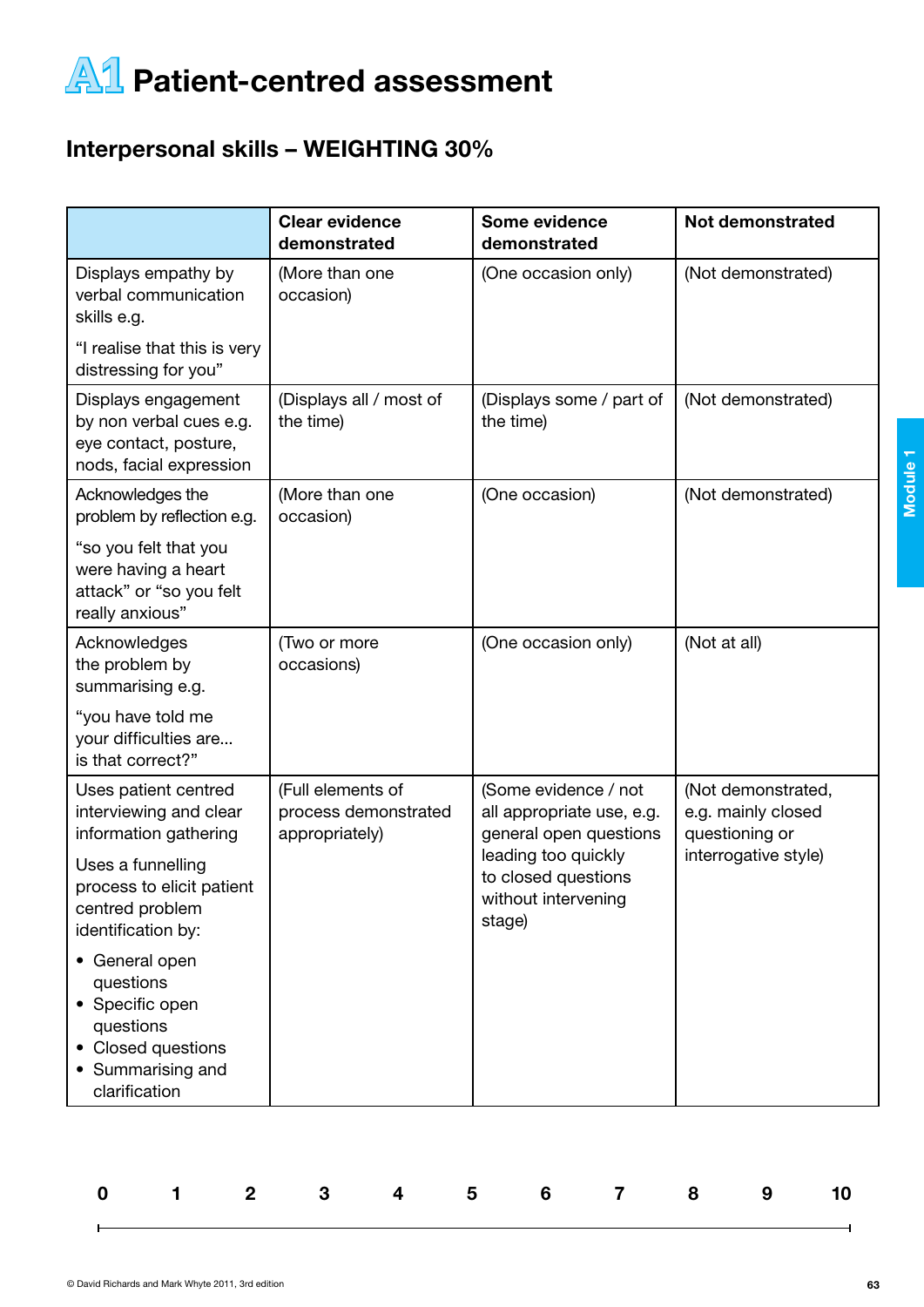

## Information gathering – WEIGHTING 40%

|                                                                                   | <b>Clear evidence</b><br>demonstrated                 | Some evidence<br>demonstrated                       | <b>Not demonstrated</b>          |
|-----------------------------------------------------------------------------------|-------------------------------------------------------|-----------------------------------------------------|----------------------------------|
| Uses four W's to<br>structure questions:                                          | (At least first three<br>evident)                     | (Two evident)                                       | (Zero or one evident)            |
| What is the problem                                                               |                                                       |                                                     |                                  |
| Where does the<br>problem occur                                                   |                                                       |                                                     |                                  |
| With whom is the<br>problem better or worse                                       |                                                       |                                                     |                                  |
| When does the<br>problem happen                                                   |                                                       |                                                     |                                  |
| Elicits autonomic<br>aspects of the problem                                       | (Asks specific questions<br>and follows answers       | (Asks vaguely and fails<br>to follow cues / or asks | (Does not obtain<br>information) |
| e.g. physiological<br>aspects of problem                                          | up to gain thorough<br>understanding)                 | specifically but fails to<br>obtain thorough info)  |                                  |
| Elicits behavioural<br>aspects of the problem                                     | (Asks specific questions<br>and follows answers       | (Asks vaguely and fails<br>to follow cues / or asks | (Does not obtain<br>information) |
| e.g. what is the patient<br>doing or not doing                                    | up to gain thorough<br>understanding)                 | specifically but fails to<br>obtain thorough info)  |                                  |
| Elicits cognitive aspects<br>of the problem                                       | (Asks specific<br>questions and follows               | (Asks vaguely and fails<br>to follow cues / or asks | (Does not obtain<br>information) |
| e.g. what is the patient<br>thinking - as internal<br>mental scripts or<br>images | through answers<br>to gain thorough<br>understanding) | specifically but fails to<br>obtain thorough info)  |                                  |
| Enquires about<br>'triggers'                                                      | (Specifically asks<br>about triggers)                 | (Vague in enquiry<br>or does not follow             | (No enquiry made)                |
| e.g. current trigger<br>specific examples of<br>past trigger                      |                                                       | up cues)                                            |                                  |
| <b>NOT THE PRESUMED</b><br><b>HISTORICAL CAUSE</b>                                |                                                       |                                                     |                                  |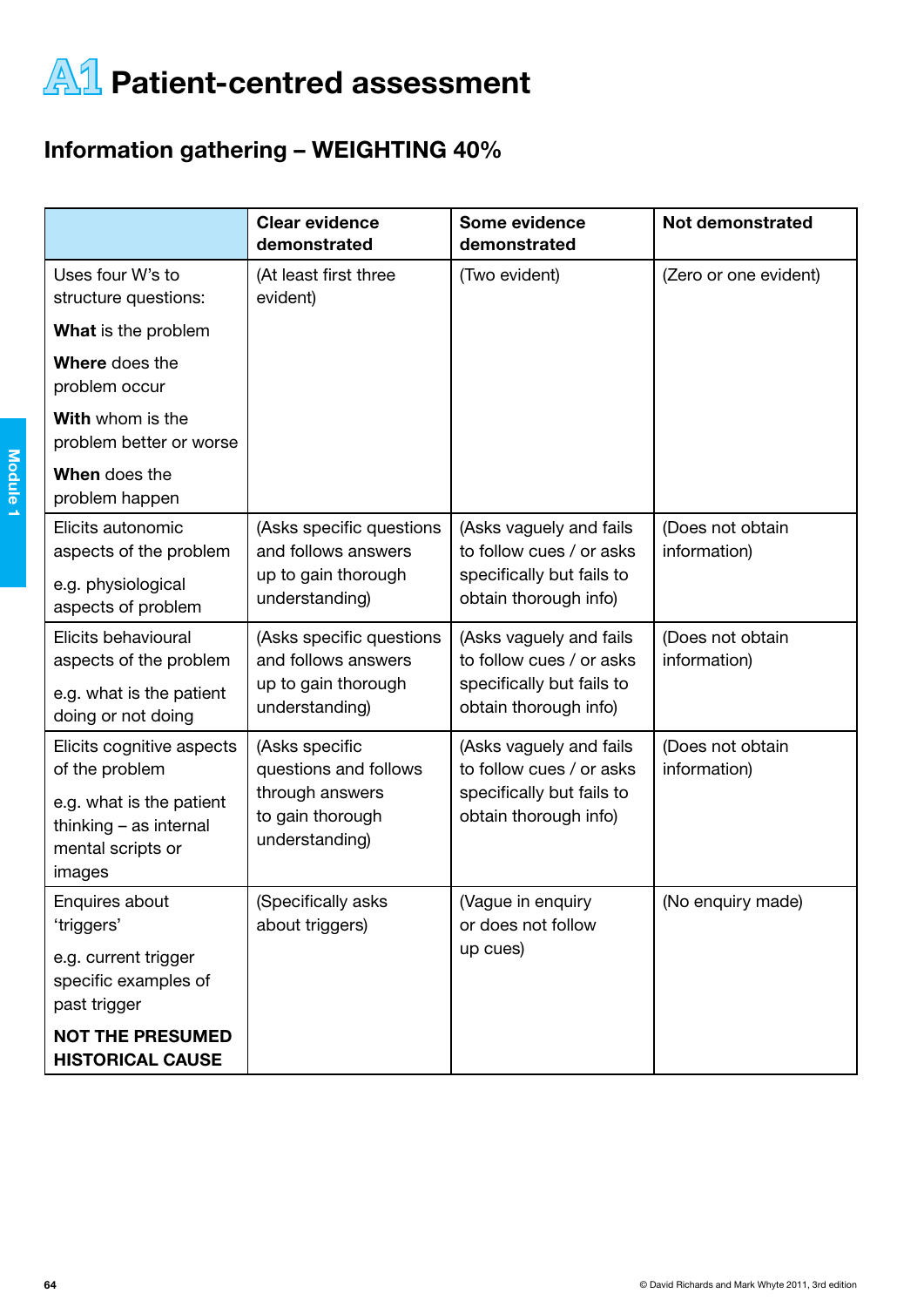

## Information gathering (continued) – WEIGHTING 40%

| Includes assessment<br>of risk<br><b>Intent: suicidal</b><br>thoughts<br><b>Plans: specific</b><br>action plans<br>Actions: current / past;<br>access to the means                                                                                                                                                                                                                                                | (Comprehensive risk<br>assessment appropriate<br>to risk level articulated<br>by patient)               | (Risk investigated but<br>limited in depth)                                                              | (No risk assessment<br>undertaken)<br><b>AUTOMATIC</b><br><b>FAIL</b> |
|-------------------------------------------------------------------------------------------------------------------------------------------------------------------------------------------------------------------------------------------------------------------------------------------------------------------------------------------------------------------------------------------------------------------|---------------------------------------------------------------------------------------------------------|----------------------------------------------------------------------------------------------------------|-----------------------------------------------------------------------|
| <b>Prevention: social</b><br>network, services                                                                                                                                                                                                                                                                                                                                                                    |                                                                                                         |                                                                                                          |                                                                       |
| Determines the<br>impact of the problem<br>on lifestyle                                                                                                                                                                                                                                                                                                                                                           | (Clearly enquires<br>including domestic,<br>work, social leisure,<br>private leisure and<br>family)     | (Vaguely or<br>incompletely enquires)                                                                    | (No enquiry made)                                                     |
| Use of routine<br>outcome measures                                                                                                                                                                                                                                                                                                                                                                                | (Uses at least one<br>clinical outcome<br>measure from the<br>minimum dataset and<br>feeds back result) | (Uses a Likert scale or<br>other means to assess<br>problem severity or<br>does not feed back<br>result) | (Does not use any<br>measures)                                        |
| Asks about other<br>important issues<br>such as modifying<br>factors, onset<br>and maintenance,<br>why do they want<br>help now, patient<br>expectations and<br>goals, past episodes<br>and treatments,<br>drugs and alcohol,<br>current medication<br>and attitude to this,<br>other treatment,<br>anything else that has<br>not been covered in<br>the assessment that<br>is relevant from both<br>perspectives | (Clearly enquires<br>including follow up<br>of important leads<br>from patient)                         | (Vaguely or<br>incompletely enquires)                                                                    | (No enquiry made)                                                     |

|  |  | 0 1 2 3 4 5 6 7 8 9 10 |  |  |  |
|--|--|------------------------|--|--|--|
|  |  |                        |  |  |  |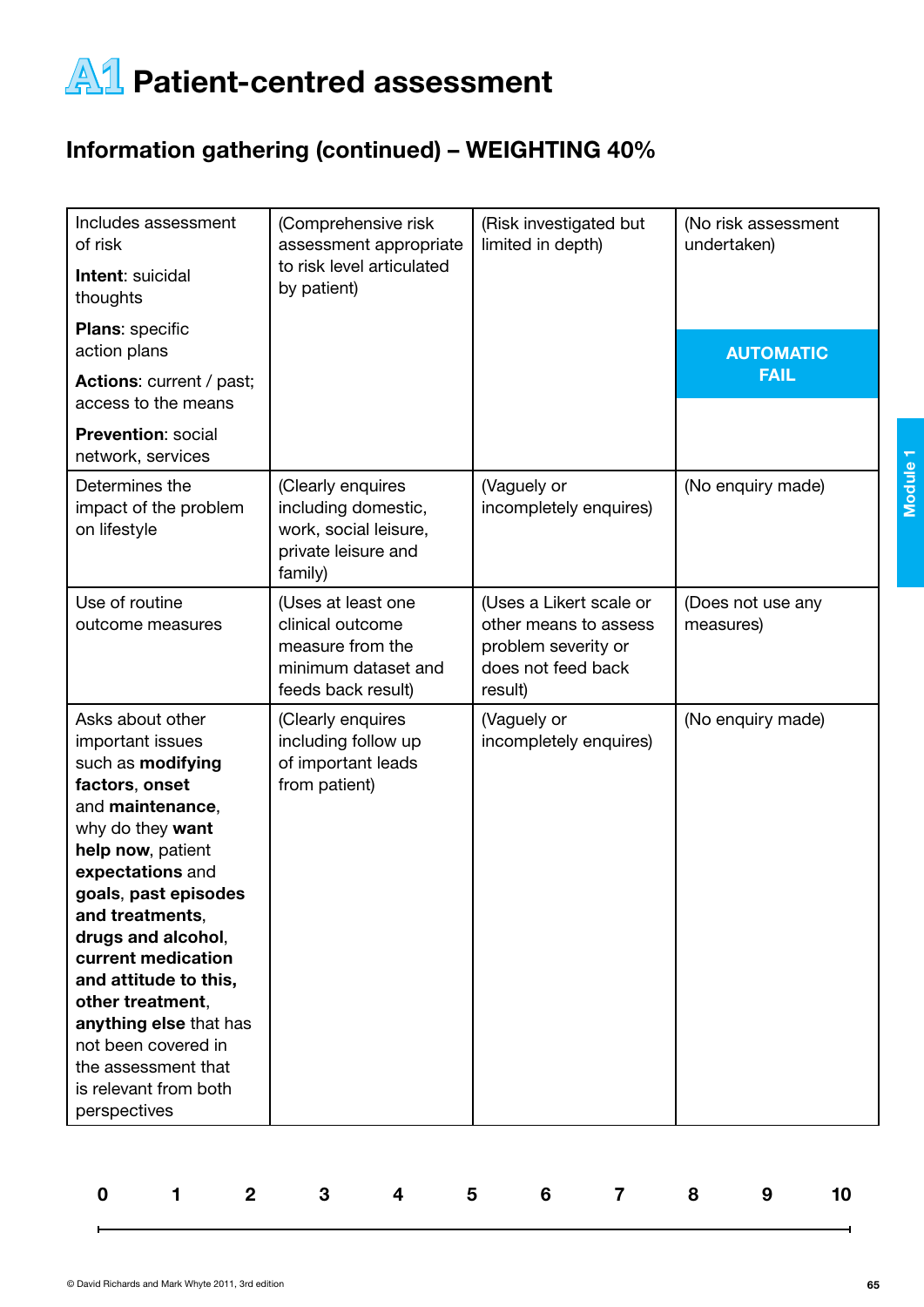

## Information giving and shared decision making – WEIGHTING 20%

|                                                                                                                                                                                                                                                                                                                                                                                                                                                  | <b>Clear evidence</b><br>demonstrated                                          | Some evidence<br>demonstrated                                | <b>Not demonstrated</b>                   |
|--------------------------------------------------------------------------------------------------------------------------------------------------------------------------------------------------------------------------------------------------------------------------------------------------------------------------------------------------------------------------------------------------------------------------------------------------|--------------------------------------------------------------------------------|--------------------------------------------------------------|-------------------------------------------|
| Summarises and<br>defines problem<br>Using the framework:<br>Four W's<br><b>ABC</b><br><b>Triggers</b><br>Impact<br>and in patient's<br>own words                                                                                                                                                                                                                                                                                                | (All used with<br>appropriate language in<br>patient's words)                  | (Some demonstrated<br>and / or in appropriate<br>language)   | (Vague / absent / poorly<br>demonstrated) |
| Seeks patient's<br>affirmation of problem<br>statement                                                                                                                                                                                                                                                                                                                                                                                           | (Gives opportunity to<br>revise statement)                                     | (Presents statement<br>but limited opportunity<br>to revise) | (Does not seek<br>patient's view)         |
| Agreed ending, which<br>should include the<br>information giving<br>and the presentation<br>of options for the<br>appropriate step.<br>For example, the<br>Recovery Programme<br>for Depression and /<br>or Anxiety; medication<br>support, exercise,<br>CBT, CCBT, support<br>groups, signposting to<br>other services.<br>At the very least,<br>this should include an<br>agreement on next<br>steps in terms of next<br>contact arrangements. | - Session summarised<br>- Next steps agreed<br>collaboratively<br>with patient | (Brief ending with<br>no collaborative<br>action plan)       | (None described)                          |

|  |  |  | 0 1 2 3 4 5 6 7 8 9 10 |  |  |
|--|--|--|------------------------|--|--|
|  |  |  |                        |  |  |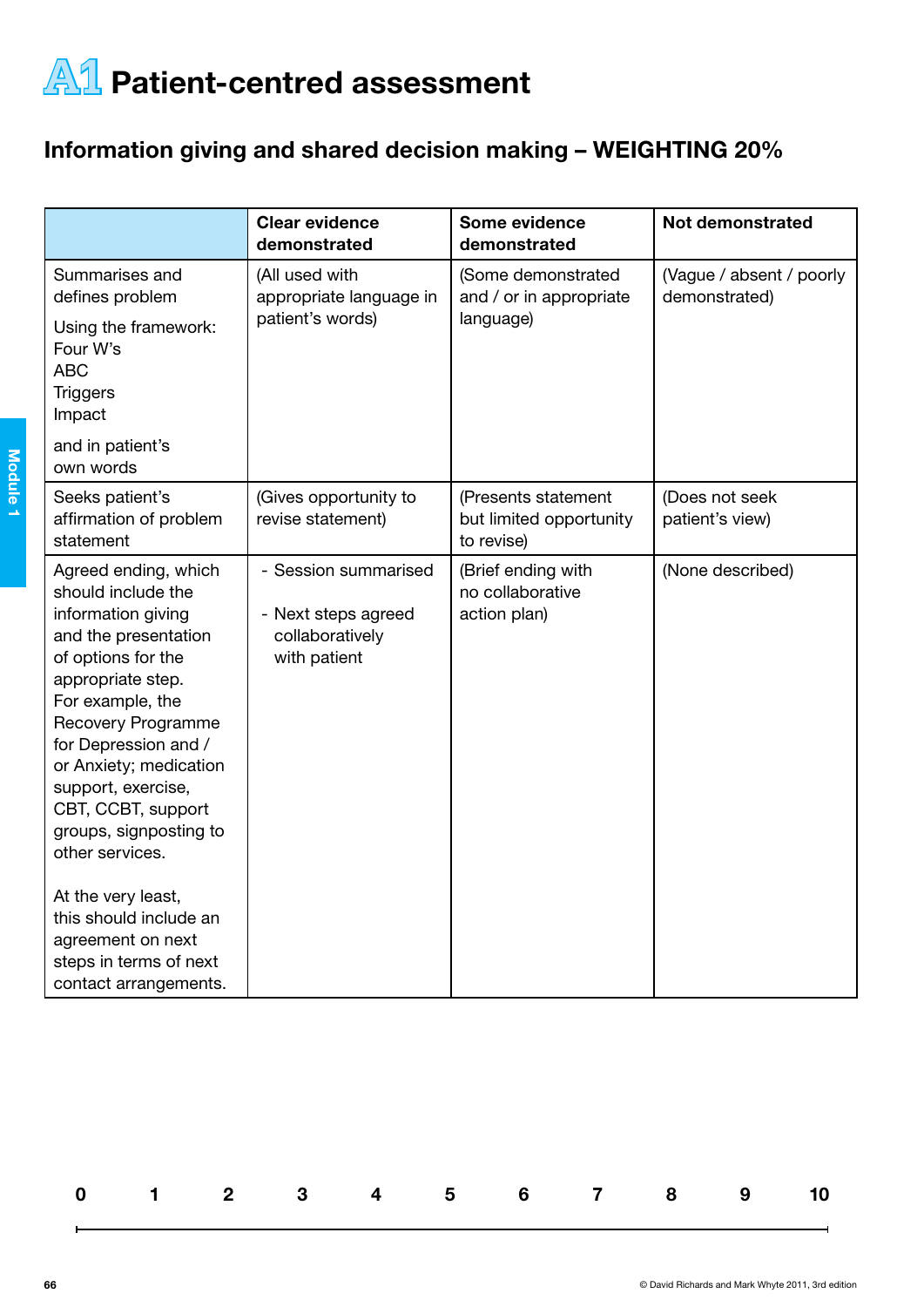## **A2** Markers' guidelines for reflective commentary on patient-centred assessment

(% aspect weightings given in brackets)

Students should receive a copy of the film clip of their clinical simulation assessment in order to prepare a commentary on their performance. This commentary forms part of the academic assessment for the module. Suggested marking schedules are given below.

#### Knowledge and understanding (25%)

Students should display knowledge and understanding of theories and concepts (relevant to the engagement and assessment of patients with common mental health problems), suitably integrated into their commentary.

## Structure and organisation (10%)

The commentary should be logically and systematically structured. It should be legible, error-free and presented in accordance with institution's guidelines.

## Application of theory to practice (25%)

Discussion of the student's practice performance should be substantiated with reference to particular skills and techniques, with a rationale for their use.

## Critical reflection (30%)

The commentary should be balanced, detailing what went well, what was learnt from the film clip, what would be done differently next time, and why. The critical reflection should be supported by reference to key concepts and theories.

## Use of source material (10%)

The commentary should be informed by reference to relevant source material, suitably acknowledged utilising the institution's accepted system of referencing.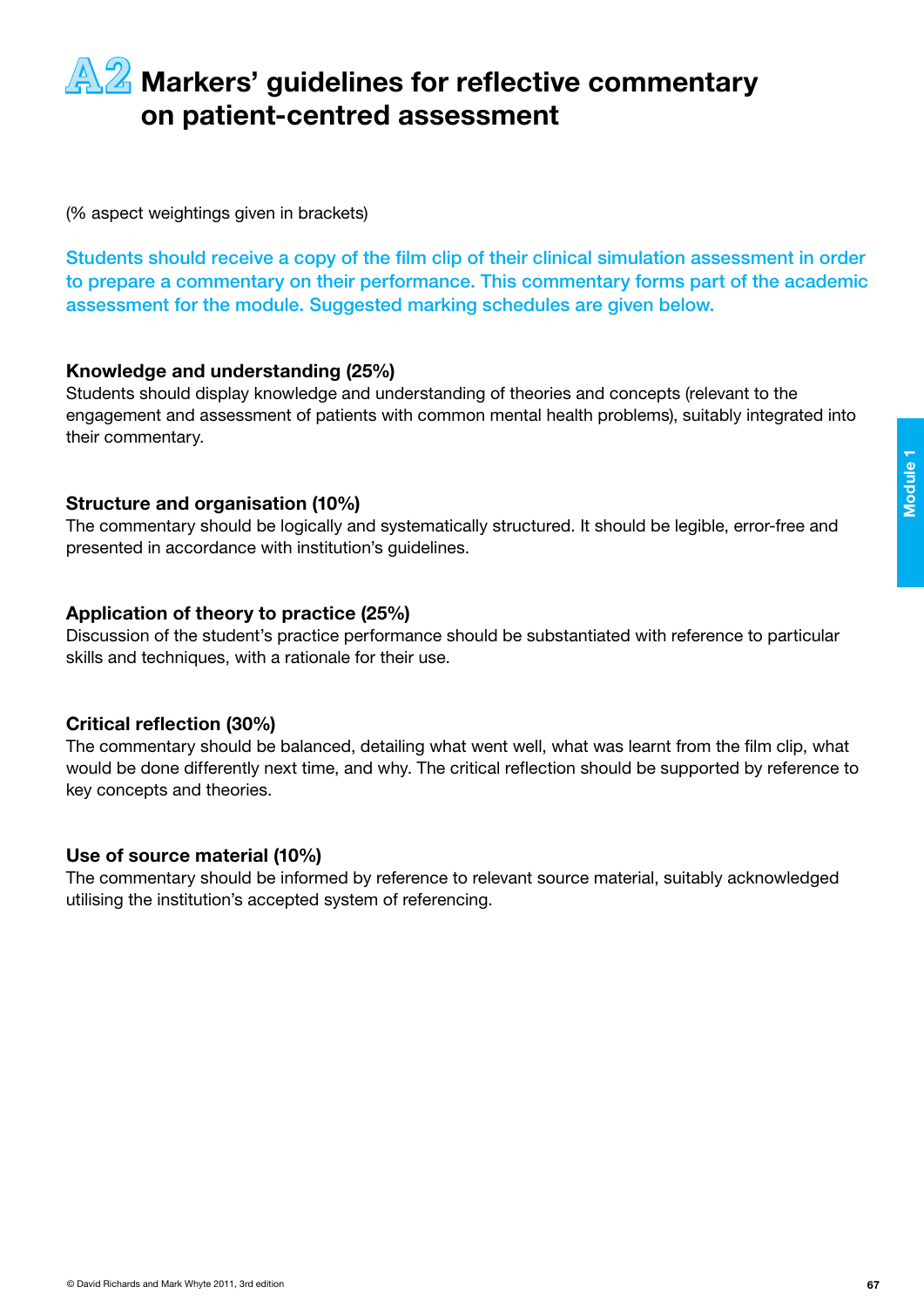## Recovery, Module 2: evidence-based low-intensity treatment for common mental health disorders

## Aims of module

Psychological wellbeing practitioners delivering low intensity interventions aid clinical improvement through the provision of information and support for evidence-based low-intensity psychological treatments and regularly used pharmacological treatments of common mental health problems. Lowintensity psychological treatments place a greater emphasis on patient self-management and are designed to be less burdensome to people undertaking them than traditional psychological treatments. Examples include guided self-help and computerised cognitive behavioural therapy (CCBT).

Support is specifically designed to enable patients to optimise their use of self-management recovery information and pharmacological treatments and may be delivered through face-to-face, telephone, email or other contact methods. Workers must also be able to manage any change in risk status. This module will, therefore, equip workers with a good understanding of the process of therapeutic support and the management of patients individually or in groups, and also support families, friends and carers. Skills teaching will develop workers' general and disorder-defined 'specific factors' competences in the delivery of CBT-based low-intensity treatment and in the support of medication concordance.

## Learning outcomes

1. Critically evaluate a range of evidence-based interventions and strategies to assist patients to manage their emotional distress and disturbance.

2. Demonstrate knowledge of and competence in developing and maintaining a therapeutic alliance with patients during their treatment programme, including dealing with issues and events that threaten the alliance.

3. Demonstrate competence in planning a collaborative low-intensity psychological and / or pharmacological treatment programme for common mental health problems, including managing the ending of contact.

4. Demonstrate in-depth understanding of, and competence in the use of, low-intensity, evidencebased psychological interventions for common mental health problems.

5. Demonstrate knowledge of and competence in low-intensity basic, intervention-specific, problem-specific and meta-CBT competences such as behavioural activation, exposure, CBTbased guided self-help, problem solving and the individualisation of CBT approaches.

6. Critically evaluate the role of case-management and stepped-care approaches to managing common mental health problems in primary care, including ongoing risk management appropriate to service protocols.

7. Demonstrate knowledge of and competence in supporting people with medication, in particular antidepressant medication, to help them optimise their use of pharmacological treatment and minimise any adverse effects.

8. Demonstrate competency in delivering lowintensity interventions using a range of methods including face-to-face, telephone and electronic communication.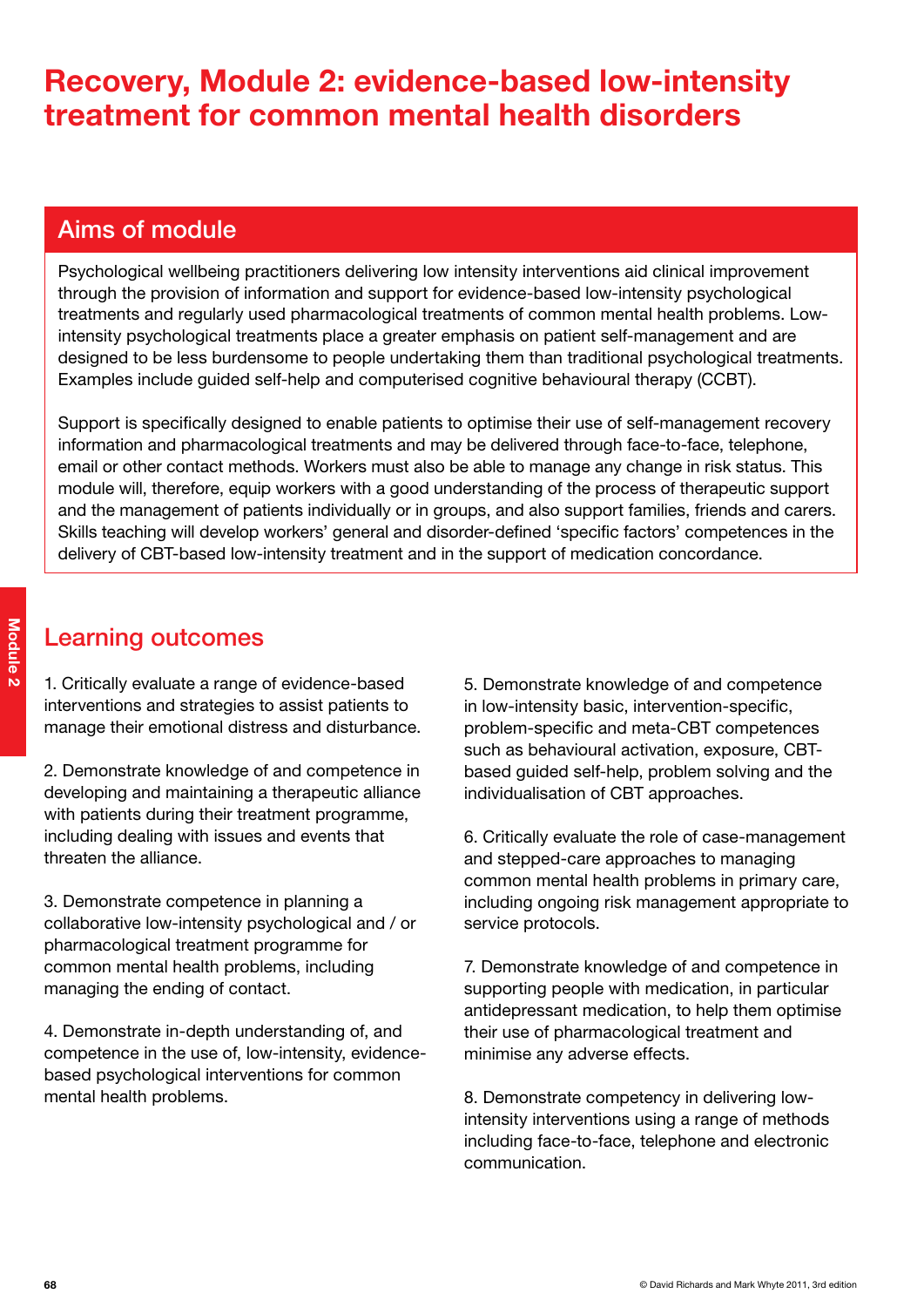

| Learning and teaching strategies |                                                    |  |  |  |  |
|----------------------------------|----------------------------------------------------|--|--|--|--|
| Knowledge                        | <b>Skills</b>                                      |  |  |  |  |
| Lectures                         | Clinical simulation in small supervised groups     |  |  |  |  |
| Seminars                         | Supervised practice through direct patient contact |  |  |  |  |
| Discussion groups                |                                                    |  |  |  |  |
| Guided reading                   |                                                    |  |  |  |  |
| Independent study                |                                                    |  |  |  |  |

## Assessment strategies

A standardised role-play scenario where workers are required to demonstrate skills in planning and implementing a low-intensity treatment programme. This will be videotaped and assessed by teaching staff using a standardised assessment measure.

Workers must also provide a 1,000-word reflective commentary on their performance.

Both parts must be passed.

An exam to assess module knowledge against the learning outcomes.

Successful completion of the following practice outcomes:

- 1. The identification and management of patients' emotional distress and disturbance through the use of interpersonal skills and evidence-based interventions.
- 2. Demonstrating the techniques necessary to develop and maintain individualised therapeutic alliances that enable patients (and where appropriate their carers) to be purposefully involved in a partnership of care.
- 3. High-quality case recording and systematic evaluation of the processes and outcomes of mental health interventions, adapting care on the basis of this evaluation.

Knowledge assessments are at undergraduate and / or postgraduate level and assessed using percentage criteria. Skills based competency assessments are independent of academic level and must be achieved according to a pass / fail criterion.

## **Duration**

10 days in total over 10 weeks, running parallel with module 1:

• One day per week for 10 weeks, half the time to be spent in class in theoretical teaching and clinical simulation, the other half in the workplace undertaking supervised practice.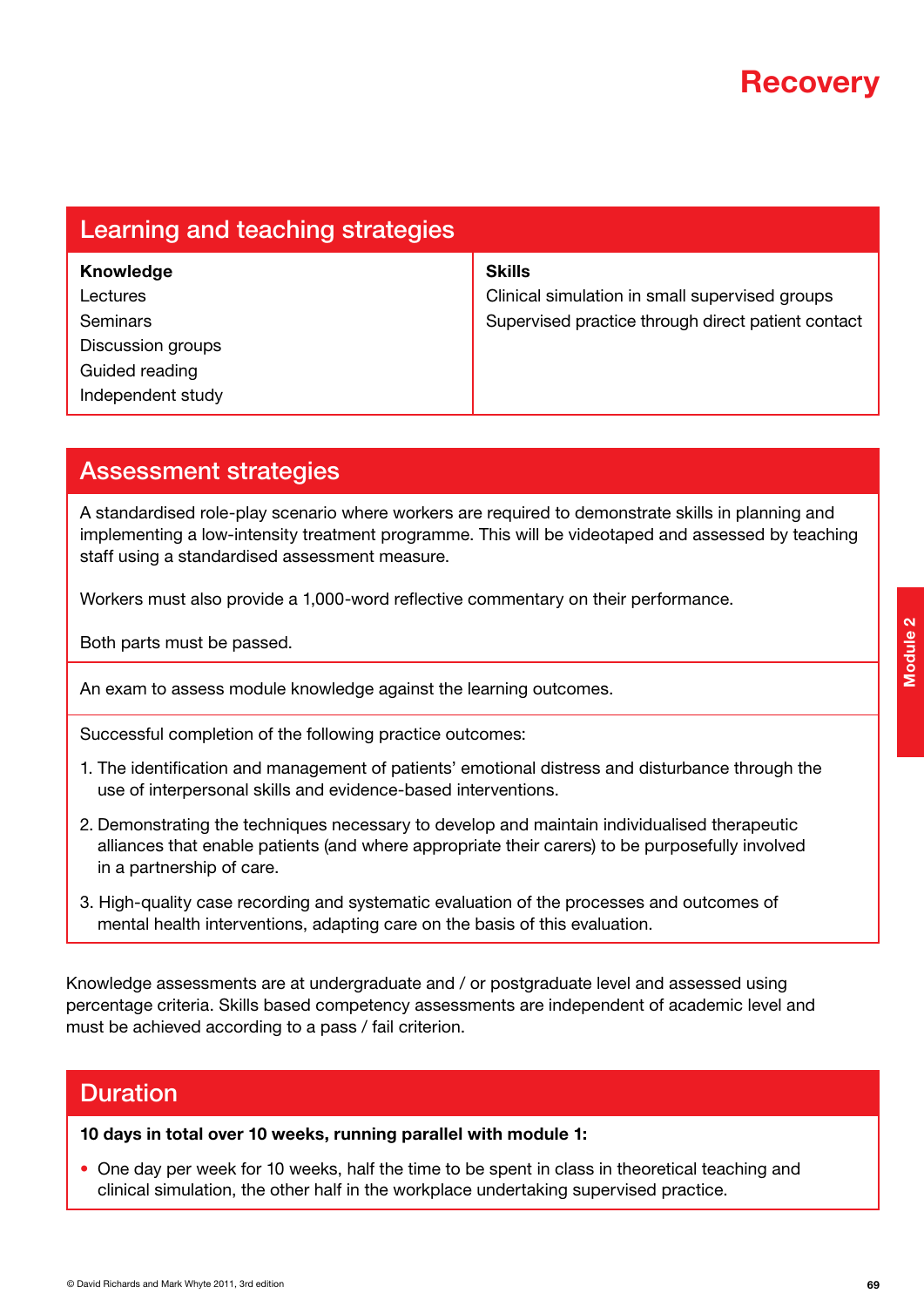## Further reading

Bazire, S., 2003. Psychotropic drug directory 2003/2004: the professionals' pocket handbook and aide memoire. Salisbury: Fivepin Publishing.

Bennett-Levy, J., Richards, D.A. & Farrand, P., et al., eds., 2010. The Oxford Guide to Low Intensity CBT Interventions. Oxford: Oxford University Press.

BMA and RPS. British National Formulary. 2008. London: British Medical Association and Royal Pharmaceutical Society of Great **Britain** 

Bower, P. & Gilbody, S., 2005. Managing common mental health disorders in primary care: conceptual models and evidence base. British Medical Journal, 330, p.839-842.

Cahill, J. et al., 2006. A review and critical analysis of studies assessing the nature and quality of therapist/patient interactions in treatment of patients with mental health problems. Final report to the National Co-ordinating Centre for Research Methodology. Available at: http://www.ncchta.org/project/1556.asp

Car, J. & Sheikh, A., 2003. Telephone consultations. British Medical Journal, 326, p.966-969.

Centre for Reviews and Dissemination. Database of abstracts of reviews of effects (DARE). http://www.york.ac.uk/inst/crd/ crddatabases.htm#DARE

Chambless, D. L. and Hollon, S. D. 1998. Defining Empirically Supported Therapies. Journal of Consulting and Clinical Psychology, 66, 7-18.

Egger, M., Smith, G. & Altman, D., 2001. Systematic reviews in health care: meta analysis in context. London: BMJ Publications.

Ekers, D, Richards, D and Gilbody S. (2008). A Meta Analysis of Randomized Trials of Behavioural Treatment of Depression. / Psychological Medicine/, 38: 611-623.

Gask, L., Lester, H., Kendrick, A. & Peveler, R. eds., 2008. Handbook of primary care mental health. London: Gaskell Publishing (in press).

Gilbert, P., 2000. Overcoming depression. London: Constable Robinson.

Gilbody, S. et al., 2006. Collaborative care for depression in primary care: making sense of a complex intervention: systematic review and meta-regression. British Journal of Psychiatry, 189, p.484-493.

Greenberger, D. & Padesky, C., 1995. Mind over mood: changing how you feel by changing the way you think. New York: The Guilford Press.

Hopko D., Lejuez C., Ruggiaro K.& Eifert G., 2003. Contemporary behavioural activation treatments for depression: procedures, principles and progress. Clinical Psychology Review, 23, p. 699–717.

Hunkeler, E. et al., 2000. Efficacy of nurse telehealth care and peer support in augmenting treatment of depression in primary care. Archives of Family Medicine, 9, p.700-708.

Hunkeler, E. et al., 2006. Long term outcomes from the IMPACT randomised trial for depressed elderly patients in primary care. British Medical Journal, 332, p.259-263.

Katon, W. et al., 1999. Stepped collaborative care for primary care patients with persistent symptoms of depression: a randomized trial. Archives of General Psychiatry, 56, p.1109-1115.

Khan, K. et. al. eds., 2001. Undertaking systematic reviews of research on effectiveness: CRD's guidance for those carrying out or commissioning reviews. Report 4 (2nd ed.), Centre for Reviews and Dissemination, University of York. Available from http://www.york. ac.uk/inst/crd/report4.htm.

Lovell, K. & Richards, D., 2008. A recovery programme for depression. London: Rethink.

Martell C., Addis M. & Jacobson N., 2001. Depression in Context. Strategies for Guided Action. Norton: New York.

Myles, P. & Rushforth, D., 2007. A complete guide to primary care mental health. London: Robinson.

Generalised anxiety disorder and panic disorder (with or without agoraphobia) in adults Management in primary, secondary and community care. London: National Institute for Clinical Excellence.

National Institute for Clinical Excellence, 2009. Depression in Adults (update), Depression: the treatment and management of depression in adults. London: National Institute for Clinical Excellence.

NIMHE National Workforce Programme, 2008. Medicines management: everybody's business. a guide for service users, carers and health and social care practitioners. York: NIMHE.

Norcoss, J., 2002. Psychotherapy relationships that work: therapist contributions and responsiveness to patients. Oxford: Oxford University Press.

Norfolk, T., Birdi, K. & Walsh, D., 2007. The role of empathy in establishing rapport in the consultation: a new model. Medical Education, 41, p.690–697.

Pilgrim, D. & Rogers, A., 2005. Sociology of mental health. 3rd edition. Maidenhead: The Open University Press.

Richards, D. et al., 2006. Developing a UK protocol for collaborative care: a qualitative study. General Hospital Psychiatry, 28, p.296-305.

Richards, D., 2008. Behavioural activation. In Callaghan et. al. (eds.) Mental health nursing skills in practice. Oxford: Oxford University Press. Ch.12.

Richards, D. et al., 2008. Collaborative care for depression in UK primary care: a randomized controlled trial. Psychological Medicine, 38, p.279-287.

Richards, D. & Suckling, R., 2008. Improving access to psychological therapy: the Doncaster demonstration site organisational model. Clinical Psychology Forum, 181, p.9-16.

Richards, D.A. and Suckling, R., 2009. Improving Access to Psychological Therapies (IAPT): Phase IV Prospective Cohort Study. British Journal of Clinical Psychology, 48, 377–396.

Roth, A. & Pilling, S., 2007. The competences required to deliver effective cognitive and behavioural therapy for people with depression and with anxiety disorders. London: Department of Health.

Salkovskis, P., 2002. Empirically grounded clinical interventions: cognitive behavioural therapy progresses through a multidimensional approach to clinical science. Behavioural and Cognitive Psychotherapy, 30, p.3–9.

Silverman, J., Kurtz, S. & Draper, J., 2005. Skills for communicating with patients. 2nd ed. Oxford: Radcliffe Publishing.

Simon, G. et. al., 2004. Telephone psychotherapy and telephone care management for primary care patients starting antidepressant treatment: a randomised controlled trial. Journal of the American Medical Association, 292, p.935-942.

Simon, G., 2006. Collaborative care for depression. BMJ, 332, p.249-250.

The Cochrane Collaboration. http://www.cochrane.org/

Von Korff, M. & Goldberg, D., 2001. Improving outcomes in depression. BMJ, 323, p.948-949.

Westbrook, D., Kennerley, H. & Kirk, J., 2007. An introduction to cognitive behaviour therapy: skills and applications. Michigan: Sage.

Williams, C., 2003.Overcoming anxiety: a five areas approach. London: Arnold.

Williams, C.J., 2006. Overcoming Depression and low mood: A Five Areas Approach Second Edition. London: Hodder Arnold.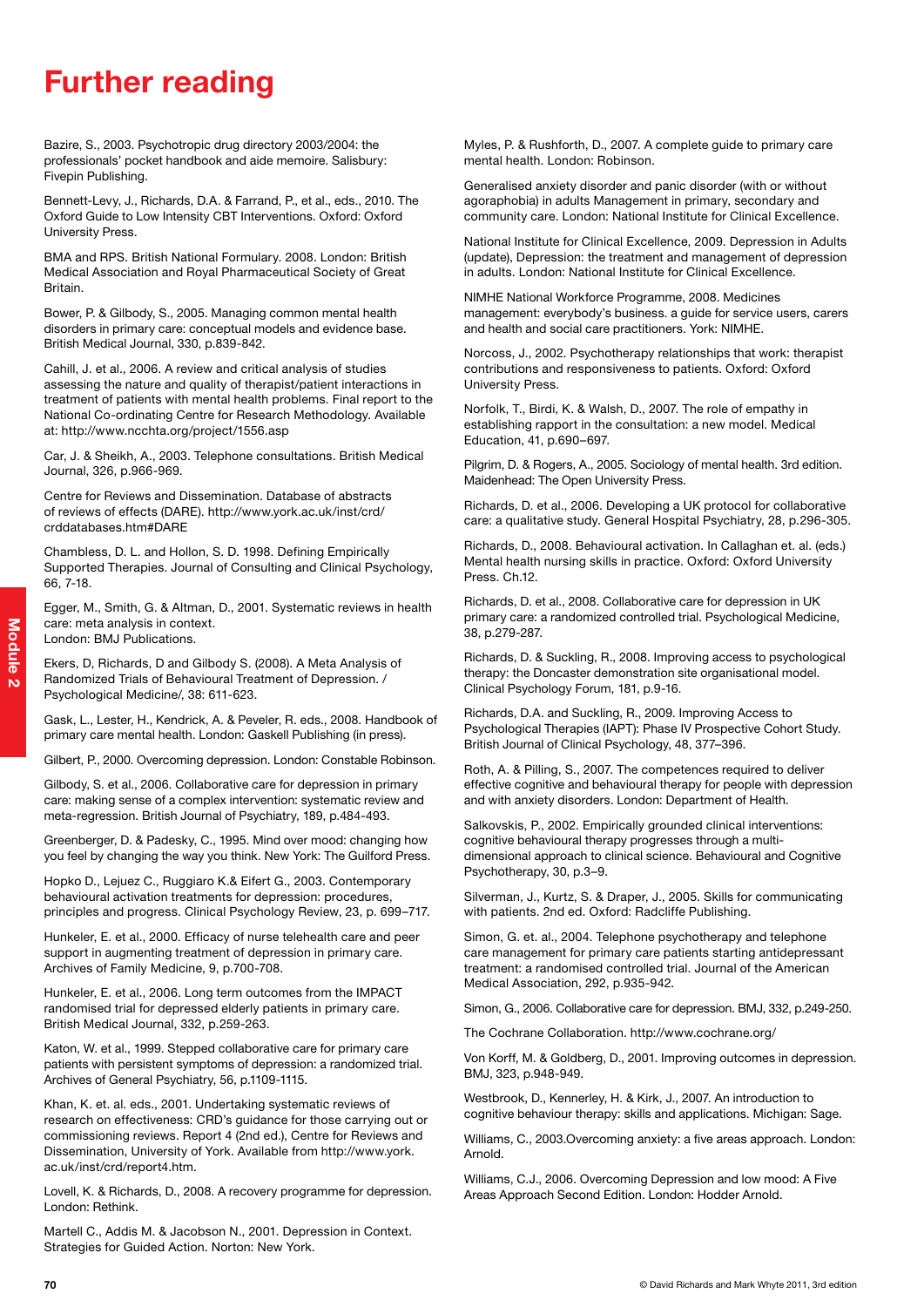# A3<sup>8</sup> Clinical simulation assessment

## How to use this assessment sheet

#### This assessment sheet is divided into six sections:

- 1. Introduction
- 2. Interpersonal skills
- 3. Information gathering
- 4. Information giving
- 5. Shared decision making
- 6. Ending

Each section includes a number of competences which are specific and central to these six aspects of a patient-centred interview, which is focussed on planning and implementing a low-intensity treatment programme.

Each component of the rating sheet is divided into three columns. Assessors should rate each competence according to observations made of the student's interview. The right-hand column represents an aspect of the interview which was not conducted sufficiently well to be regarded as competent. The middle column should be ticked when students display the behaviours necessary but could have done more. The left-hand column is reserved for students who are fully competent in the relevant skill. Guidelines are given in each cell of the rating sheet to assist assessors to make an objective judgement of competence.

The six sections are weighted: 10% for the introduction section, 20% for interpersonal skills, 20% for information gathering, 20% for information giving, 20% for shared decision making and 10% for the ending. Each section is rated from  $0 - 10$ and multiplied by the relevant weighting to give a final score. The assessment is marked as an overall pass / fail exercise.

The middle four sections MUST be passed independently – students cannot fail ANY of the sections on interpersonal skills, information gathering, information giving or shared decision making. A missing risk assessment leads to an automatic fail. The section ratings given should reflect the amalgamated ticks given in each cell, the majority of which would need to be in the lefthand or middle columns to constitute a pass. As competence ratings are dependent on multiple criteria, the overall percentage ratings are indicative only and used to give students' feedback rather than indicate concrete competence performance differences between students.

It is best to use this assessment sheet on filmed clinical simulation interviews using actors with clear instructions on how to role play patients. This allows the scenarios being assessed to be consistent between students. Filming also allows double blind marking, external examiner scrutiny and an audit trail. Finally, filming allows students to observe their interview in order to write a reflective commentary on their own performance. The reflective commentary is subject to the examination regulations of the awarding body and is assessed accordingly.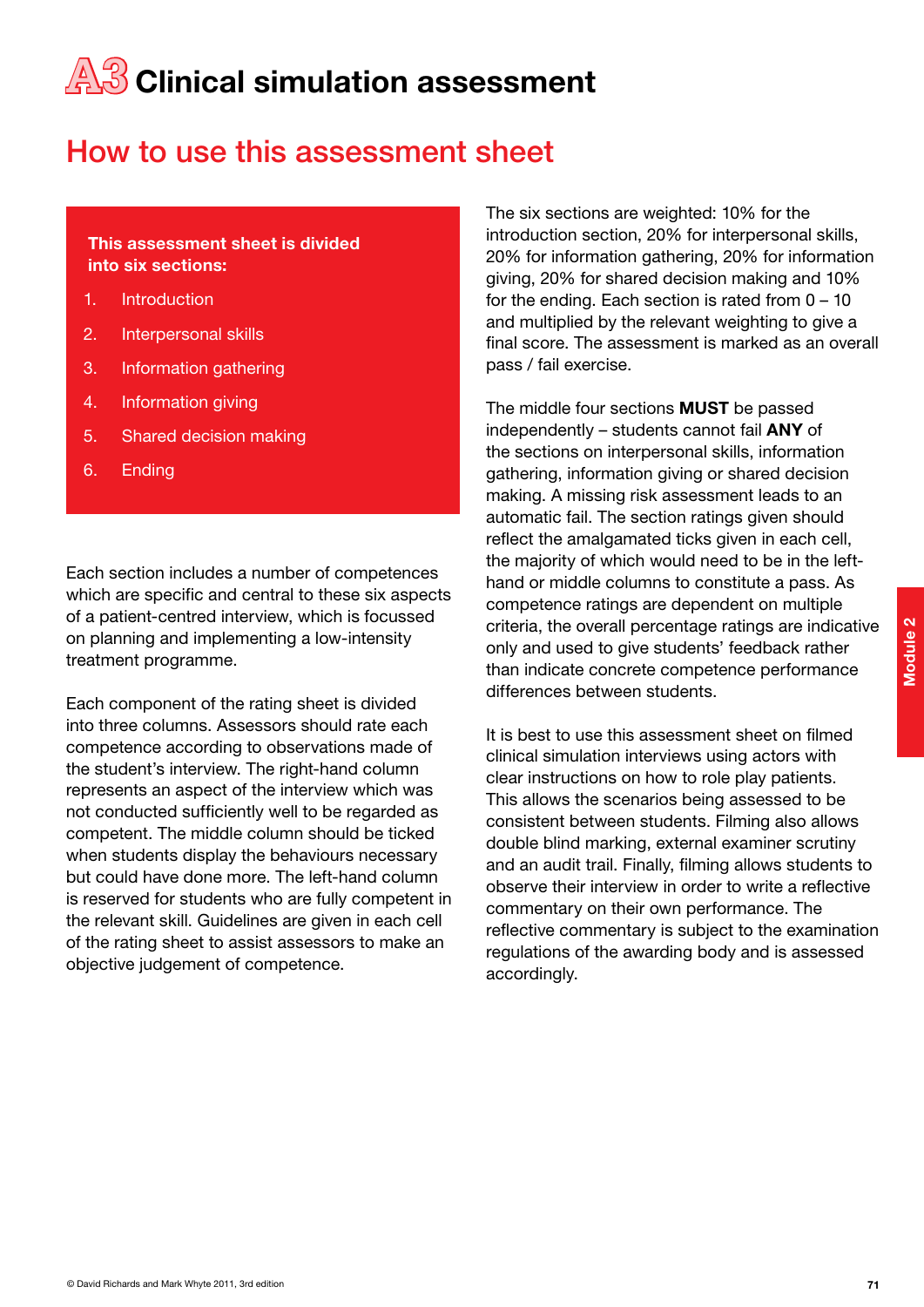## **A3** Clinical simulation assessment

Participant Number: Date:

## Introduction to the Session – WEIGHTING 10%

|                                            | <b>Clear evidence</b><br>demonstrated                                                                                                                                                                 | Some evidence<br>demonstrated                                             | <b>Not demonstrated</b>                                                                 |
|--------------------------------------------|-------------------------------------------------------------------------------------------------------------------------------------------------------------------------------------------------------|---------------------------------------------------------------------------|-----------------------------------------------------------------------------------------|
|                                            | (The worker fully<br>demonstrated the<br>criteria)                                                                                                                                                    | (The worker<br>demonstrates part of<br>the skill or limited skill)        | (Not demonstrated)                                                                      |
| Introduces self<br>by name                 | (Clearly states own<br>full name)                                                                                                                                                                     | (States first name only)                                                  | (Does not introduce<br>self or just uses role<br>e.g. "I am a mental<br>health worker") |
| <b>Checks patient's</b><br>full name       | (Ensures the worker is<br>speaking to the right<br>person by checking<br>patient's full name)                                                                                                         | (Uses patient's name<br>without checking<br>to whom they are<br>speaking) | (Fails to use or check<br>name or ascertains later<br>during interview)                 |
| <b>Role of the worker</b><br>reiterated    | ("As we discussed last<br>time, I am a mental<br>health worker, my job<br>is")                                                                                                                        | (Vague, e.g. "as you<br>know, I work here")                               | (Does not state role)                                                                   |
| Describes purpose /<br>agenda of interview | (Purpose stated e.g. "I<br>will be reviewing what<br>you told me the last time<br>we met and then we<br>will look in more detail<br>at what you can do to<br>help you overcome your<br>difficulties") | (Vague statements e.g.<br>"I am going to interview<br>you again today")   | (No purpose stated)                                                                     |
| Defines time scale<br>for the interview    | (Explicitly states time<br>e.g. "we have 25<br>minutes")                                                                                                                                              | (Vague statement about<br>time scale e.g. "we have<br>some time today")   | (Time not mentioned)                                                                    |
| 0<br>$\mathbf{2}$<br>1                     | 3<br>4                                                                                                                                                                                                | 5<br>6<br>7                                                               | 8<br>10<br>9                                                                            |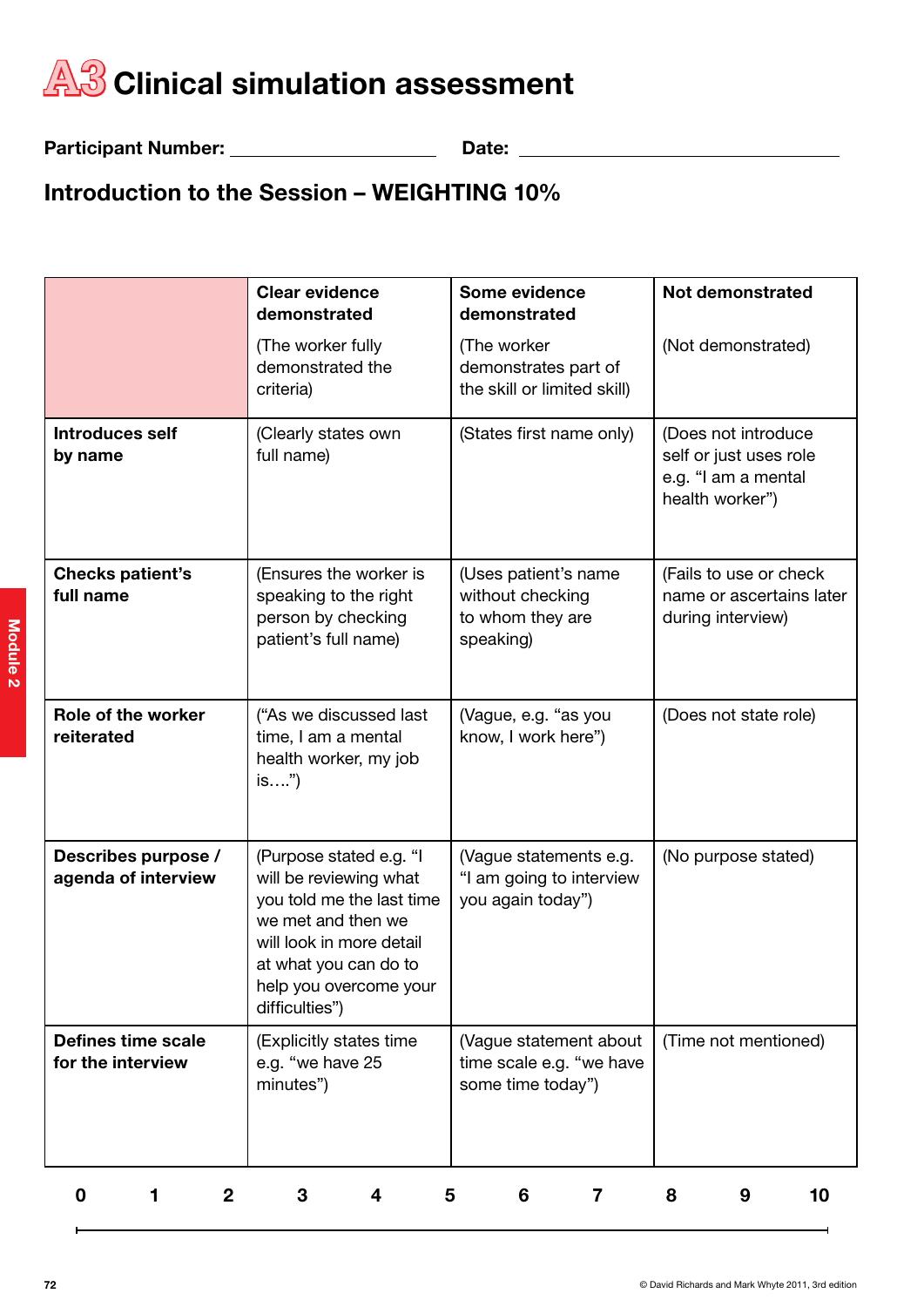

## Interpersonal skills – WEIGHTING 20%

|                                                                                                                                                                                                      | <b>Clear evidence</b><br>demonstrated                       | Some evidence<br>demonstrated                                      | Not demonstrated                                                |
|------------------------------------------------------------------------------------------------------------------------------------------------------------------------------------------------------|-------------------------------------------------------------|--------------------------------------------------------------------|-----------------------------------------------------------------|
| Displays empathy by<br>verbal communication<br>skills e.g.                                                                                                                                           | (More than one<br>occasion)                                 | (One occasion only)                                                | (Not demonstrated)                                              |
| "I realise that this is very<br>distressing for you"                                                                                                                                                 |                                                             |                                                                    |                                                                 |
| Displays engagement<br>by non verbal cues e.g.<br>eye contact, posture,<br>nods, facial expression                                                                                                   | (Displays all / most of<br>the time)                        | Displays some / part of<br>the time)                               | (Not demonstrated)                                              |
| Acknowledges the<br>problem by reflection,<br>e.g.                                                                                                                                                   | (More than one<br>occasion)                                 | (One occasion)                                                     | (Not demonstrated)                                              |
| "So you felt you were<br>having a heart attack"<br>or "So you felt really<br>anxious"                                                                                                                |                                                             |                                                                    |                                                                 |
| Acknowledges the<br>information given by<br>summarising, e.g.<br>"You have told me<br>your problem has<br>remained constant<br>with its main focus as<br>is that correct?"                           | (Two or more<br>occasions)                                  | (One occasion only)                                                | (Not at all)                                                    |
| Uses patient centred<br>interviewing and clear<br>information gathering                                                                                                                              | (Full elements of<br>process demonstrated<br>appropriately) | (Some evidence / not<br>all appropriate use,<br>e.g. imposition of | (Not demonstrated,<br>e.g. dismissal of patient<br>perspective) |
| Uses a funnelling<br>process to elicit patient<br>centred information by:<br>• General open<br>questions<br>• Specific open<br>questions<br>• Closed questions<br>• Summarising and<br>clarification |                                                             | worker understanding<br>without check-back<br>with patient)        |                                                                 |

|  |  | 0 1 2 3 4 5 6 7 8 9 10 |  |  |  |
|--|--|------------------------|--|--|--|
|  |  |                        |  |  |  |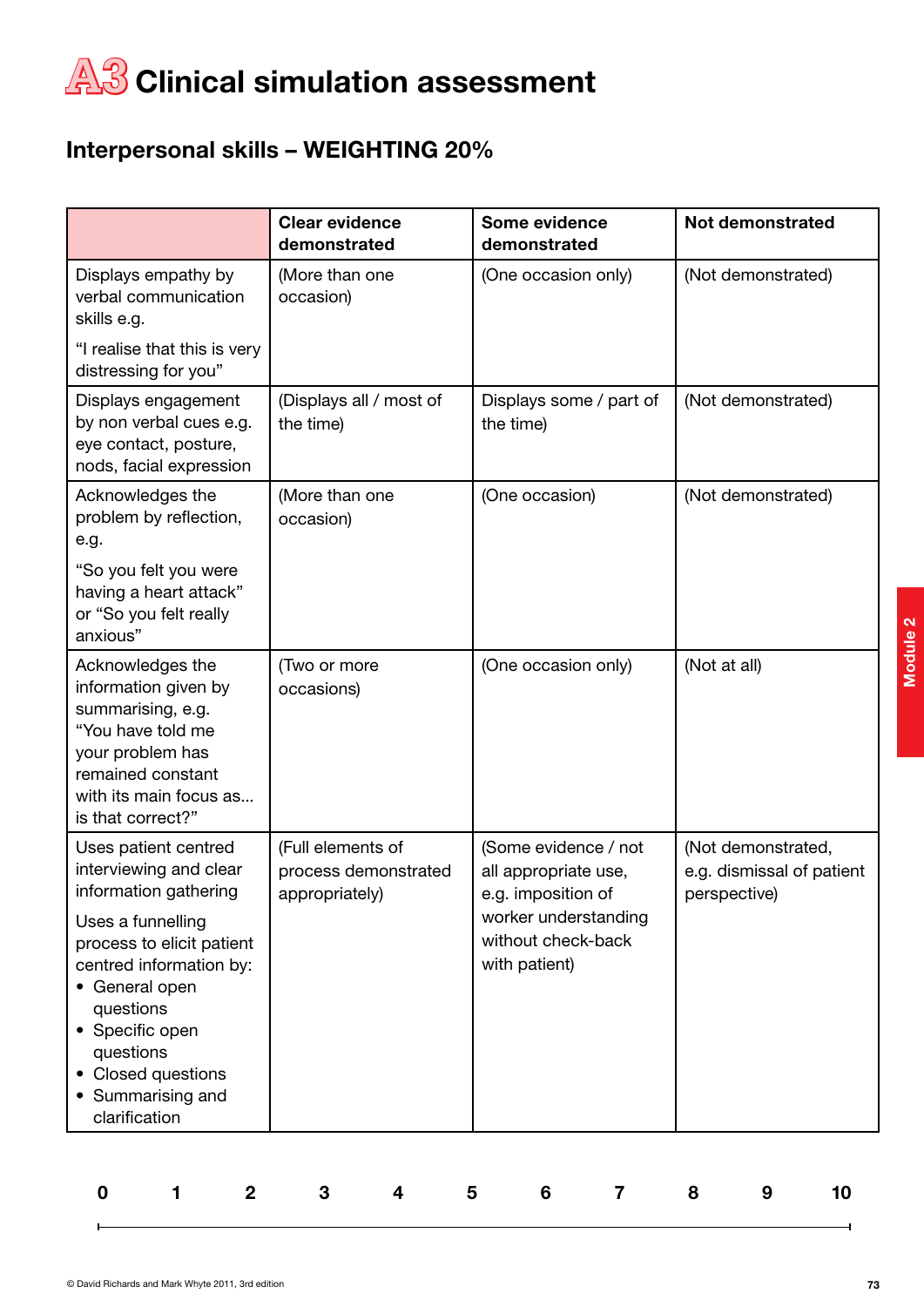

## Information gathering – WEIGHTING 20%

|                                                                                                                      | <b>Clear evidence</b><br>demonstrated                                                                                                             | Some evidence<br>demonstrated                                                                                                  | <b>Not demonstrated</b>            |
|----------------------------------------------------------------------------------------------------------------------|---------------------------------------------------------------------------------------------------------------------------------------------------|--------------------------------------------------------------------------------------------------------------------------------|------------------------------------|
| a) Reminds patient<br>about the main problem<br>statement agreed at the<br>last contact and                          | (Both evident in depth)                                                                                                                           | (One evident or both<br>superficially)                                                                                         | (None evident)                     |
| b) ascertains whether<br>there has been any<br>change since the last<br>contact                                      |                                                                                                                                                   |                                                                                                                                |                                    |
| Includes assessment<br>of risk, related to<br>information gathered at<br>the last contact and any<br>new information | (Comprehensive risk<br>assessment appropriate<br>to risk level articulated<br>by patient)                                                         | (Risk investigated but<br>limited in depth)                                                                                    | (No risk assessment<br>undertaken) |
| <b>Intent:</b> suicidal thoughts                                                                                     |                                                                                                                                                   |                                                                                                                                | <b>AUTOMATIC</b>                   |
| <b>Plans:</b> specific action<br>plans                                                                               |                                                                                                                                                   |                                                                                                                                | <b>FAIL</b>                        |
| Actions: current / past;<br>access to the means                                                                      |                                                                                                                                                   |                                                                                                                                |                                    |
| <b>Prevention: social</b><br>network, services                                                                       |                                                                                                                                                   |                                                                                                                                |                                    |
| Use of routine outcome<br>measures                                                                                   | (Uses at least one<br>clinical outcome<br>measure from the<br>minimum dataset<br>and feeds back result<br>related to this and<br>previous scores) | (Uses a Likert scale or<br>other means to assess<br>problem severity or<br>does not feed back<br>result)                       | (Does not use any<br>measures)     |
| Reviews patient's use<br>of other treatments,<br>including the effects<br>and unwanted effects of<br>medication      | (Clearly enquires<br>including follow up of<br>important leads from<br>patient)                                                                   | (Vaguely or<br>incompletely enquires)                                                                                          | (No enquiry made)                  |
| Reviews patient's use of<br>psychological treatment<br>agreed at previous<br>contact                                 | (Clearly enquires of<br>use, including depth<br>of understanding,<br>attitudes to treatment,<br>activities undertaken<br>and diaries completed)   | (Vaguely or<br>incompletely enquires;<br>does not use material<br>completed by patient<br>between contacts such<br>as diaries) | (No enquiry made)                  |

0 1 2 3 4 5 6 7 8 9 10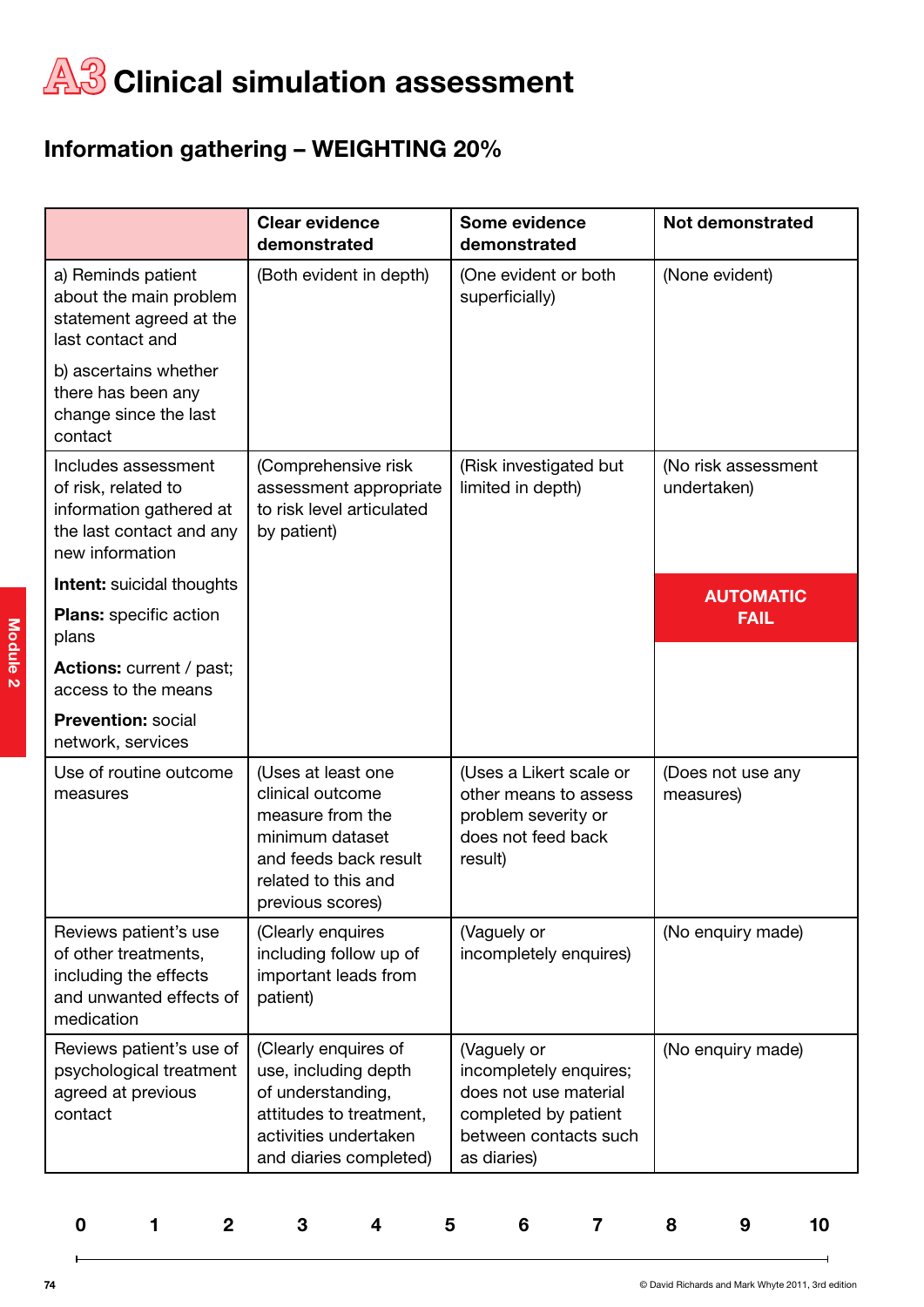# **A3** Clinical simulation assessment

## Information giving – WEIGHTING 20%

|                                                                                           | <b>Clear evidence</b><br>demonstrated                                                                                                                                                                                                                                                                                                                                                             | Some evidence<br>demonstrated                                                                                               | <b>Not demonstrated</b>                                              |
|-------------------------------------------------------------------------------------------|---------------------------------------------------------------------------------------------------------------------------------------------------------------------------------------------------------------------------------------------------------------------------------------------------------------------------------------------------------------------------------------------------|-----------------------------------------------------------------------------------------------------------------------------|----------------------------------------------------------------------|
| Discussion of<br>intervention options<br>with methods of<br>delivery where<br>appropriate | (More than one option<br>discussed or rationale<br>for previous intervention<br>reiterated and<br>understanding checked<br>with patient)                                                                                                                                                                                                                                                          | (Only one option<br>discussed or previously<br>selected intervention<br>re-introduced<br>without checking<br>understanding) | (No discussion of<br>options or previously<br>selected intervention) |
| Use of educational<br>material                                                            | (Material provided in<br>an accessible format<br>appropriate to the<br>patient's needs<br>Material used includes<br>information on the<br>patient's mental health<br>problems and the<br>choice of interventions<br>available<br>Material may include<br>psychological<br>information and /<br>or information on<br>medication<br>All material is<br>discussed interactively<br>with the patient) | (Little breadth or depth<br>to material presented<br>and small amount of<br>interaction around the<br>information)          | (No material presented<br>or material not<br>discussed at all)       |

|  |  |  |  | 0 1 2 3 4 5 6 7 8 9 10 |  |
|--|--|--|--|------------------------|--|
|  |  |  |  |                        |  |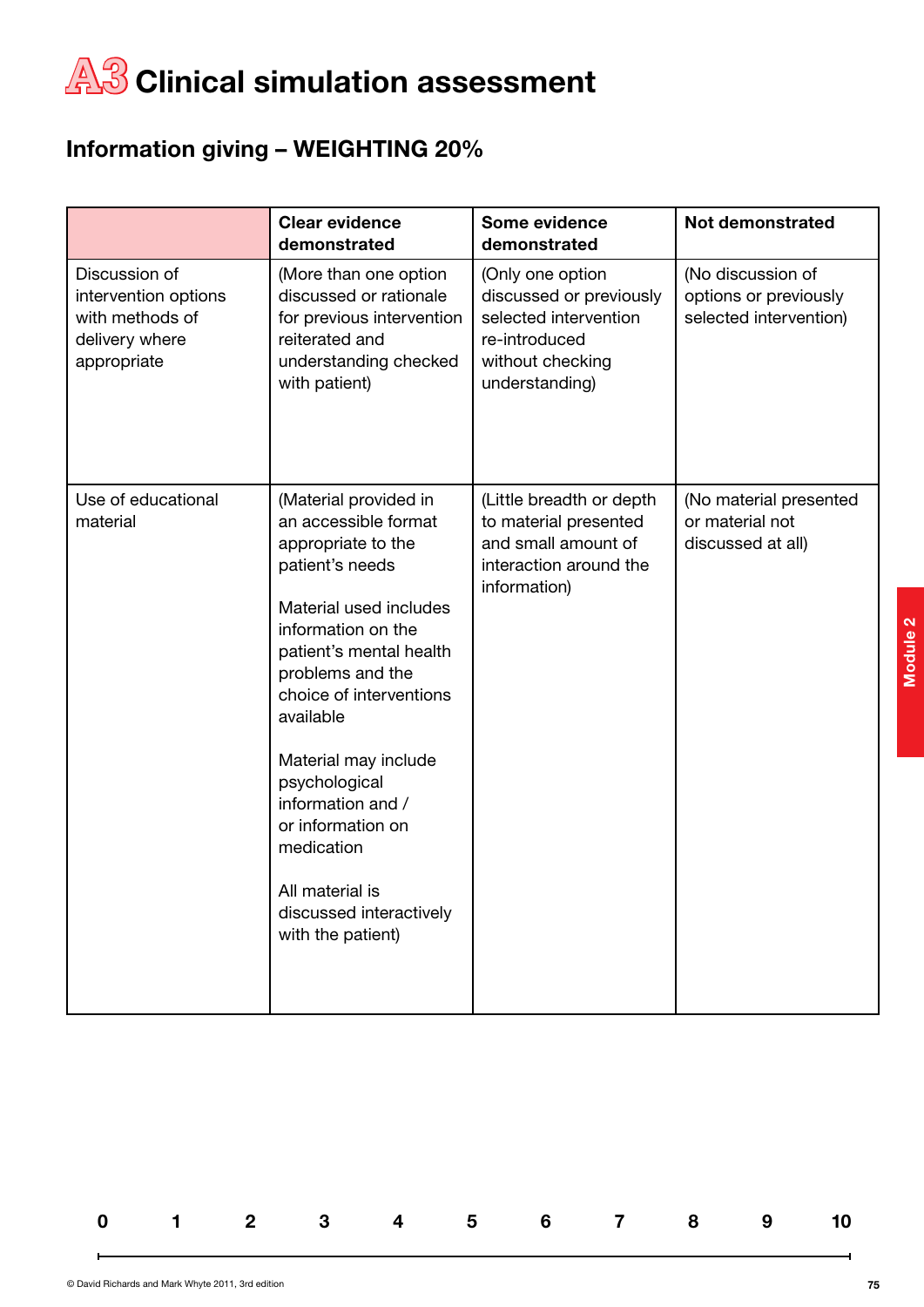# **A3** Clinical simulation assessment

## Shared decision making – WEIGHTING 20%

|                                                                                                  | <b>Clear evidence</b><br>demonstrated                                                                                                                               | Some evidence<br>demonstrated                                                                | <b>Not demonstrated</b>                                                       |
|--------------------------------------------------------------------------------------------------|---------------------------------------------------------------------------------------------------------------------------------------------------------------------|----------------------------------------------------------------------------------------------|-------------------------------------------------------------------------------|
| Action plans                                                                                     | (Collaborative action<br>plan arrived at. The<br>patient's understanding<br>and attitude towards<br>the plan is checked)                                            | (Action plan agreed but<br>no understanding or<br>attitude checked)                          | (Either no action plan or<br>plan imposed by worker<br>without collaboration) |
| Method of<br>implementation and<br>recording of action plan:<br>e.g. diaries or record<br>sheets | (Diaries or record<br>sheets discussed<br>interactively with<br>patient. Plan includes<br>a schedule of inter-<br>sessional activity by<br>patient and / or worker) | (Diaries or record<br>sheets given to patient<br>without planning any<br>scheduled activity) | (No diaries or record<br>sheets used)                                         |

|  |  | 0 1 2 3 4 5 6 7 8 9 10 |  |  |  |
|--|--|------------------------|--|--|--|
|  |  |                        |  |  |  |

## Ending – WEIGHTING 10%

|                    | <b>Clear evidence</b><br>demonstrated                                                                | Some evidence<br>demonstrated                                   | <b>Not demonstrated</b>                                     |
|--------------------|------------------------------------------------------------------------------------------------------|-----------------------------------------------------------------|-------------------------------------------------------------|
| Summary of session | (Worker summarises<br>the whole session and<br>seeks agreement from<br>patient)                      | (Brief summary and /<br>or no agreement from<br>patient sought) | (No summary)                                                |
| Next steps agreed  | (Collaborative<br>agreement of next<br>step with feedback<br>from patient to check<br>understanding) | (Next steps agreed<br>with no check of<br>understanding)        | (No next steps or very<br>vague decision for the<br>future) |

|  |  | 0 1 2 3 4 5 6 7 8 9 10 |  |  |  |
|--|--|------------------------|--|--|--|
|  |  |                        |  |  |  |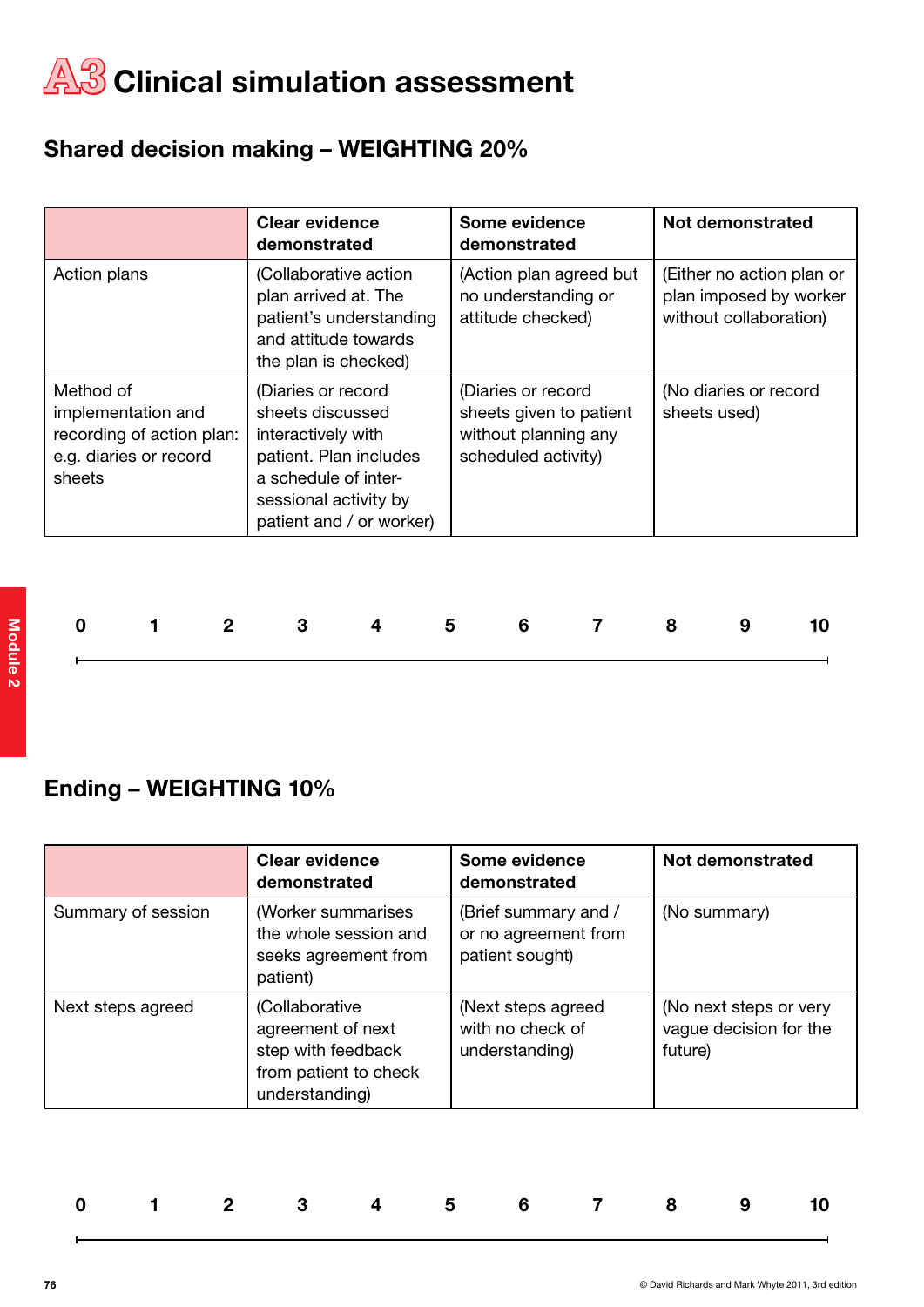# **A4** Markers' guidelines for reflective commentary on clinical simulation assessment

(% aspect weightings given in brackets)

Students should receive a copy of the film clip of their clinical simulation assessment in order to prepare a commentary on their performance. This commentary forms part of the academic assessment for the module. Suggested marking schedules are given below.

#### Knowledge and understanding (25%)

Students should display knowledge and understanding of theories and concepts (relevant to evidence-based low-intensity treatment for common mental health disorders), suitably integrated into their commentary.

#### Structure and organisation (10%)

The commentary should be logically and systematically structured. It should be legible, error-free and presented in accordance with institution's guidelines.

#### Application of theory to practice (25%)

Discussion of the student's practice performance should be substantiated with reference to particular skills and techniques, with a rationale for their use.

#### Critical reflection (30%)

The commentary should be balanced, detailing what went well, what was learnt from the film clip, what would be done differently next time, and why. The critical reflection should be supported by reference to key concepts and theories.

#### Use of source material (10%)

The commentary should be informed by reference to relevant source material, suitably acknowledged utilising the institution's accepted system of referencing.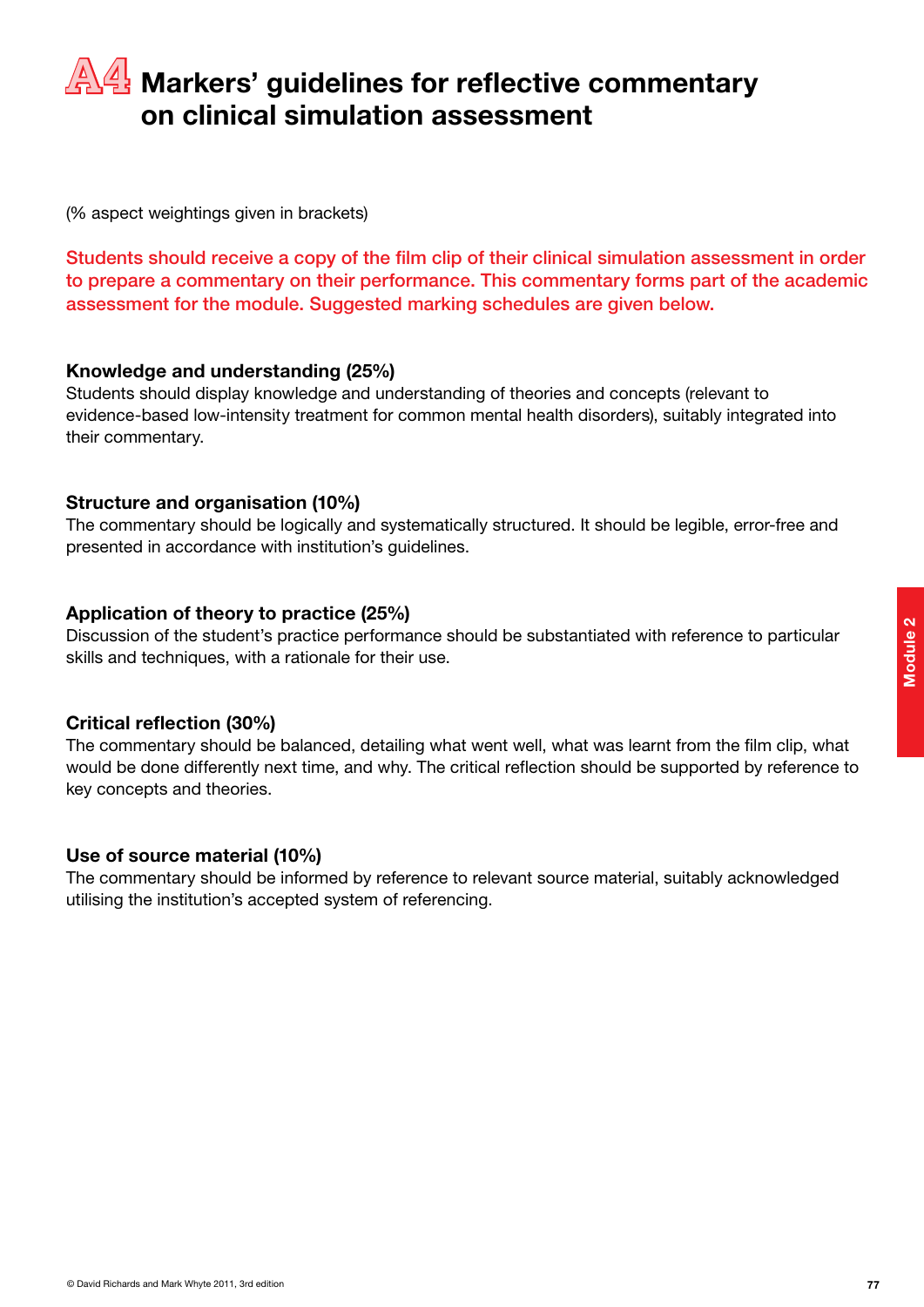### Aims of module

Psychological wellbeing practitioners delivering low intensity interventions must operate at all times from an inclusive values base which promotes recovery and recognises and respects diversity. Diversity encompasses the range of cultural norms, including personal, family, social and spiritual values, held by the diverse communities served by the service within which the worker is operating. Workers must respect and value individual differences in age, sexuality, disability, gender, spirituality, race and culture.

Workers must also take into account any physical and sensory difficulties people may experience in accessing services and make provision in their work to mitigate these. They must be able to respond to people's needs sensitively with regard to all aspects of diversity, and must demonstrate a commitment to equal opportunities for all and encourage people's active participation in every aspect of care and treatment. Workers must also demonstrate an understanding and awareness of the power issues in professional / patient relationships and take steps in their clinical practice to reduce any potential for negative impact these may have.

This module will, therefore, expose workers to the concepts of diversity, inclusion and multiculturalism and equip them with the necessary knowledge, attitudes and competences to operate in an inclusive values-driven service.

### Learning outcomes

1. Demonstrate knowledge of, commitment to and action based on a non-discriminatory, recoveryoriented values base to mental health care.

2. Demonstrate respect for individual differences in age, sexuality, disability, gender, spirituality, race and culture, and show that these differences are valued.

3. Demonstrate knowledge of and competence in responding to people's needs sensitively with regard to all aspects of diversity, including the use of translation services.

4. Take into account any physical and sensory difficulties patients may experience in accessing services and if required refer to appropriate services.

5. Demonstrate knowledge of and a commitment to equal opportunities for all and encourage people's active participation in every aspect of care and treatment.

6. Demonstrate awareness and understanding of the power issues in professional / patient relationships.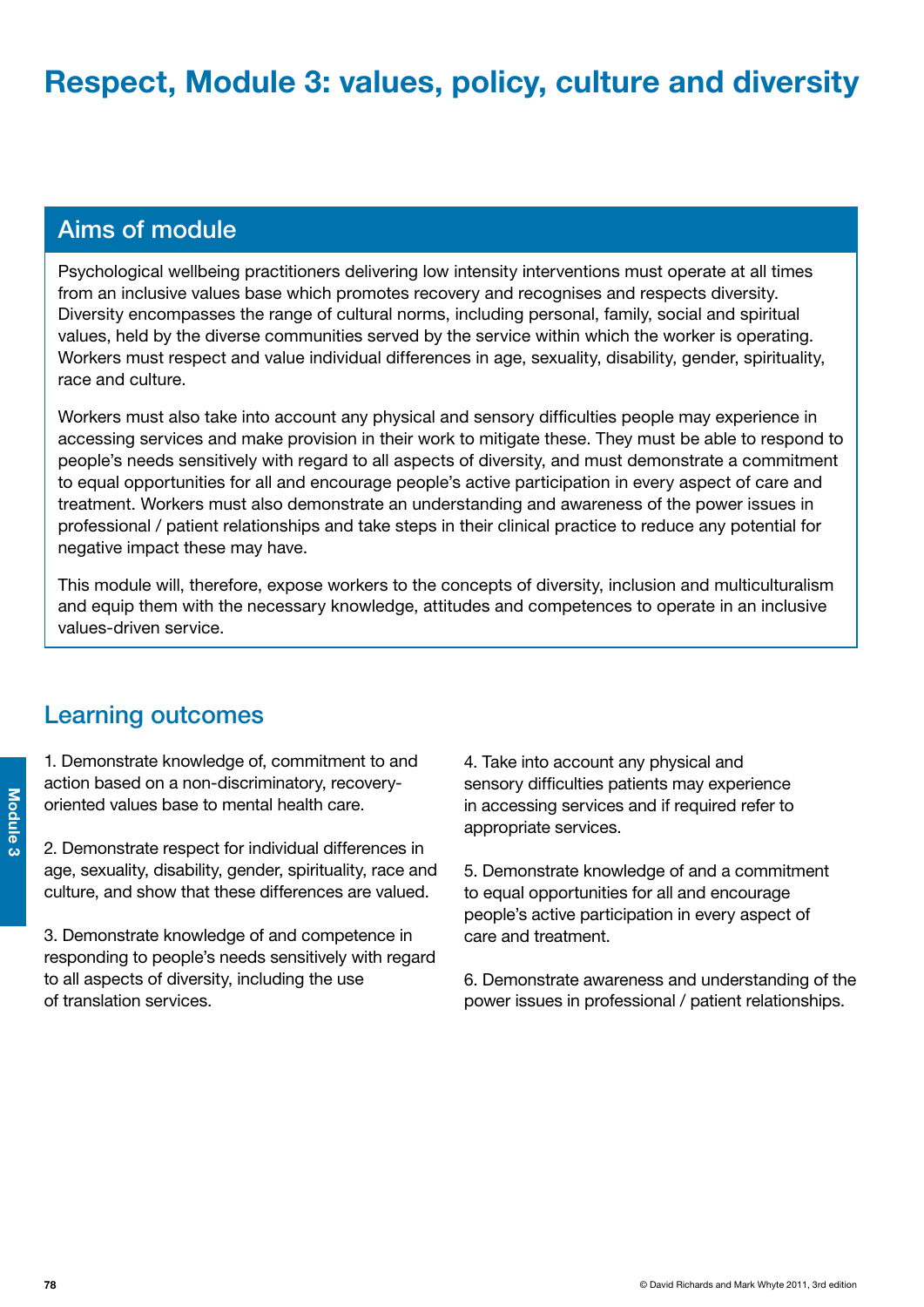## **Respect**

| Learning and teaching strategies |                                                    |
|----------------------------------|----------------------------------------------------|
| <b>Knowledge</b>                 | <b>Skills</b>                                      |
| Lectures                         | Clinical simulation in small supervised groups     |
| Seminars                         | Supervised practice through direct patient contact |
| Discussion groups                |                                                    |
| Guided reading                   |                                                    |
| Independent study                |                                                    |

### Assessment strategies

A practical clinical planning scenario where workers are required to demonstrate skills in preparing for the care of people with a variety of needs from a variety of diverse groups, and produce a 1,000-word write-up of the plan.

An exam to assess module knowledge against the learning outcomes.

Successful completion of the following practice outcomes:

- 1. The effective engagement of people from a range of social and cultural groups in low-intensity treatments.
- 2. Demonstrating the ability to engage with groups representing diverse cultural communities in order to improve the worker's knowledge and understanding of different cultural values.
- 3. Where appropriate, displaying competence in the use of face-to-face and telephone translation services for people whose first language is not English.

Knowledge assessments are at undergraduate and / or postgraduate level and assessed using percentage criteria. Skills based competency assessments are independent of academic level and must be achieved according to a pass / fail criterion.

### Duration

10 days in total over 10 weeks, running parallel with module 4:

• One day per week for 10 weeks, half the time to be spent in class in theoretical teaching and clinical simulation, the other half in the workplace undertaking supervised practice.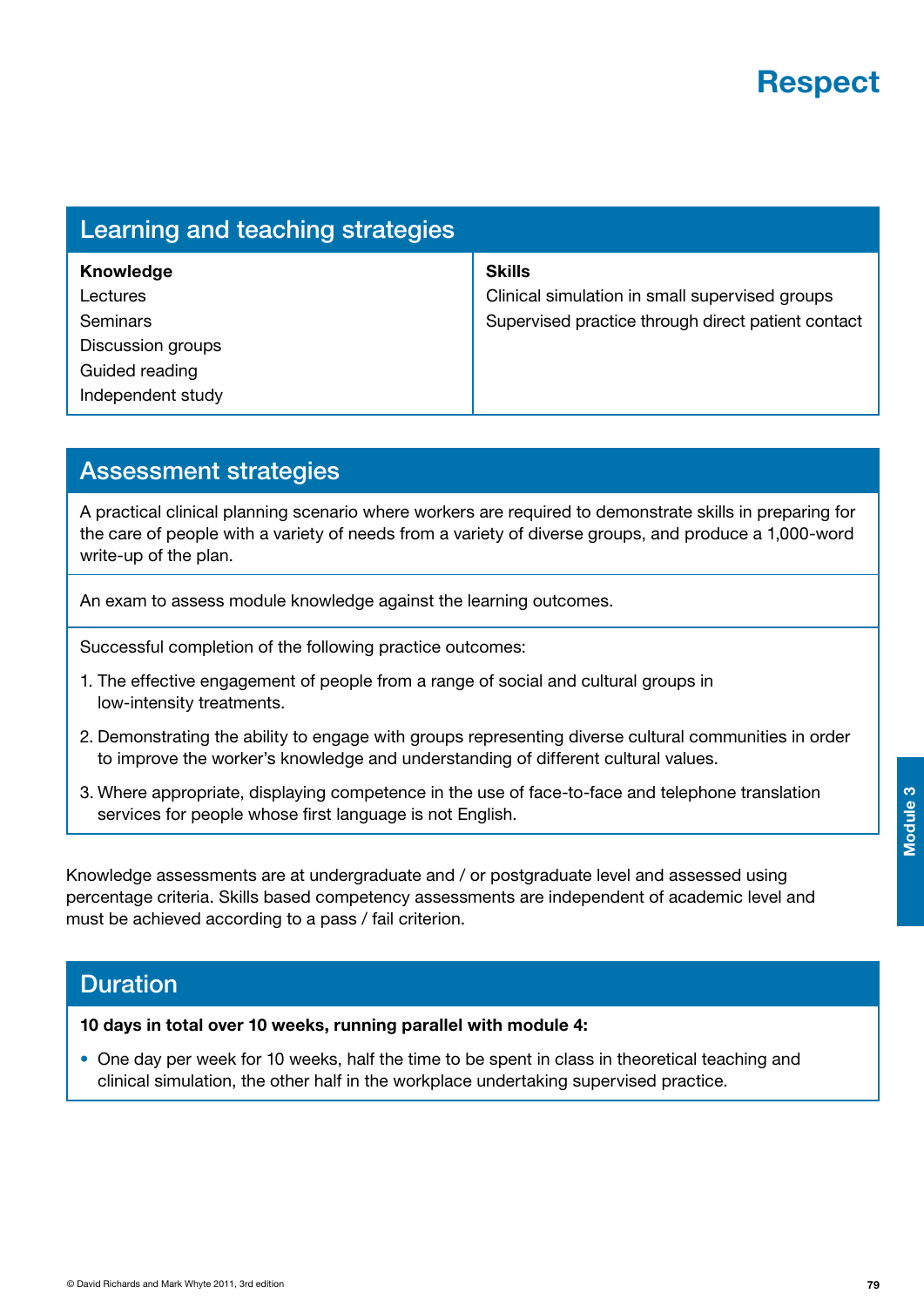# **Respect**

## Further reading

Abbott, P. & Wallace, C. eds., 1990. The sociology of the caring professions. London: Falmer Press.

Bennett-Levy, J., Richards, D.A. & Farrand, P., et al., eds., 2010. The Oxford Guide to Low Intensity CBT Interventions. Oxford: Oxford University Press.

Bhugra, D. & Bahl, V., 1999. Ethnicity: an agenda for mental health. London: Royal College of Psychiatrists/Gaskell.

Cahill, J. et al., 2006. A review and critical analysis of studies assessing the nature and quality of therapist/ patient interactions in treatment of patients with mental health problems http://www.ncchta.org/project/1556.asp

CCAWI website, www.lincoln.ac.uk/ccawi/publications/ Ten%20Essential%20Shared%20Capabilities.pdf

Copeland, M., 2005. Wellness recovery action plan (WRAP). Liverpool: Sefton Recovery Group.

Department of Health, 2002. A sign of the times: modernising mental health services for people who are deaf. London: HMSO.

Department of Health, 2005. Delivering race equality in mental health care: a summary. London: Department of Health.

Department of Health, 2007. Positive steps: supporting race equality in mental healthcare. London: Department of Health.

Ethnicity Online. Useful web resources and good practice guidelines at www.ethnicityonline.net/ resources.htm

HM Government Office for Disability Issues at www.officefordisability.gov.uk/

IAPT website, http://www.iapt.nhs.uk

Lester, H. & Glasby, J., 2006. Mental health policy and practice. Basingstoke: Palgrave Macmillan, Chapters 2, 3, 8 & 9.

MIND Factsheet on Lesbians, gay men, bisexuals and mental health at http://www.mind.org.uk/help/people\_ groups\_and\_communities/lesbians\_gay\_men\_and\_ bisexuals\_and\_mental\_health

Mead, N. & Bower, P., 2000. Patient-centredness: a conceptual framework and review of the empirical literature. Social Science and Medicine 51(7), p.1087-1110.

Mead, N. & Bower, P., 2002. Patient-centred consultations and outcomes in primary care: a review of the literature. Patient Education and Counseling, 48, p.51-61.

Myles, P. & Rushforth, D., 2007. A complete guide to primary care mental health. London: Robinson.

Myles, P. & Rushforth, D., 2007. A complete guide to primary care mental health. London: Robinson.

National Center for Cultural Competence (US) at http:// www11.georgetown.edu/research/gucchd/nccc/index.html

National Institute for Mental Health in England & Department of Health, 2003. Inside/Outside-improving mental health services for black and minority ethnic communities in England. London: HMSO.

Norcoss, J., 2002. Psychotherapy relationships that work: therapist contributions and responsiveness to patients. Oxford: Oxford University Press.

O'Hagan, K., 2001. Cultural competence in the caring professions. London: Jessica Kingsley.

Pilgrim, D. & Rogers, A., 1999. A sociology of mental health and illness. Buckingham: Open University Press.

Prior, P., 1999. Gender and mental health. Basingstoke: Macmillan.

Repper, J. & Perkins, R., 2003. Social inclusion and recovery. London: Bailliere Tindall.

Rethink webpage on recovery at www.rethink.org/recovery

Rethink, 2005. A report on the work of the recovery learning sites and other recovery-orientated activities and its incorporation into The Rethink Plan 2004-08. London: Rethink.

Rogers, A. & Pilgrim, D., 2003. Mental health and inequality. Basingstoke: Palgrave Macmillan.

Royal National Institute for the Blind at www.rnib.org.uk

Ryan, T. & Pritchard, J. eds., 2004. Good practice in adult mental health. London: Jessica Kingsley.

Silverman, J., Kurtz, S. & Draper, J., 2005. Skills for communicating with patients. 2nd edition. Oxford: Radcliffe Publishing.

Stokes, G., 2000. Mental health problems in older people. In Bailey, D. (ed.) At the core of mental health: key issues for practitioners, managers and mental health trainers. Brighton: Pavilion Publishing Ltd, p.80-128.

Thornicroft, G., 2006. Shunned: discrimination against people with mental illness. Oxford: OUP.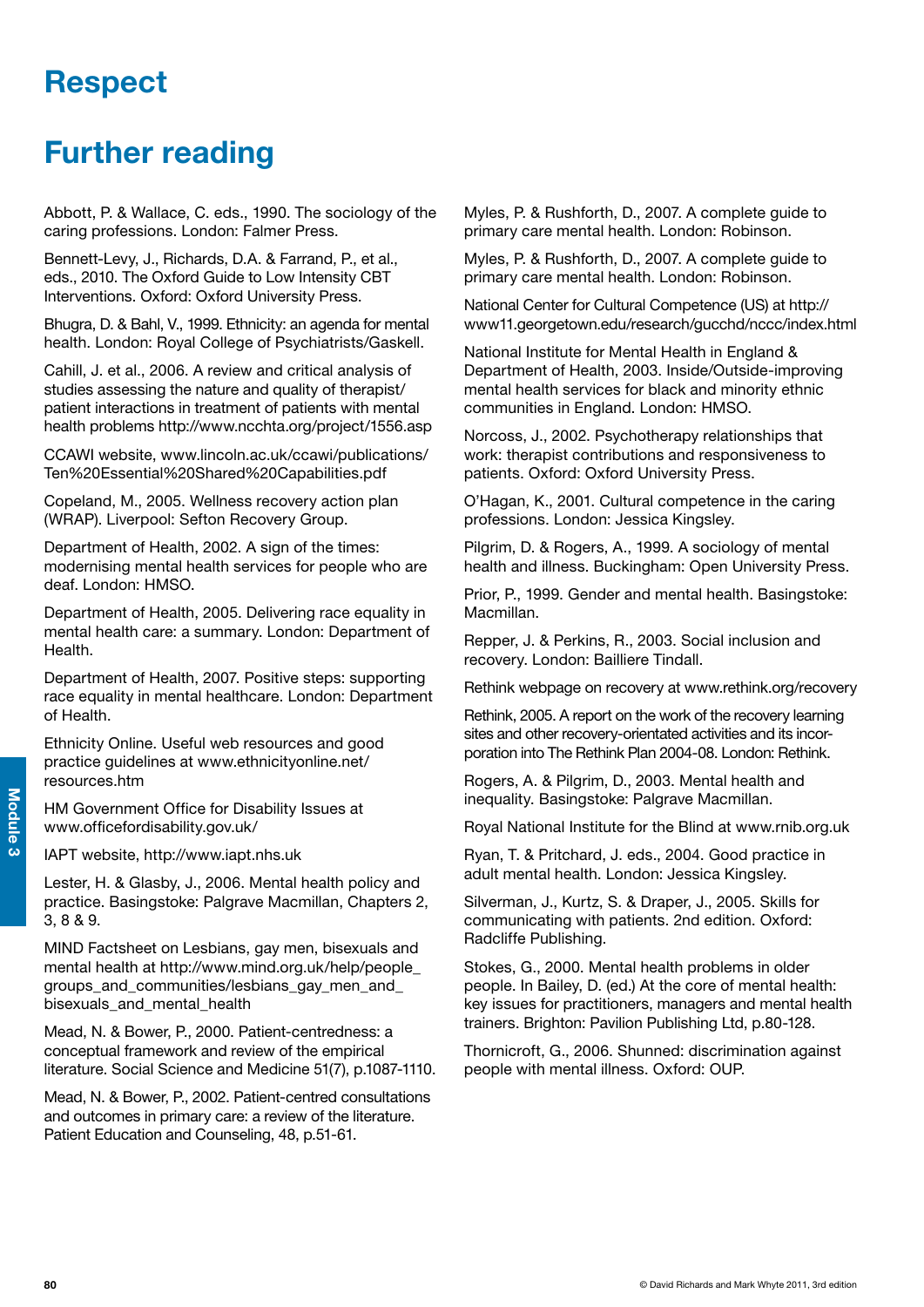# **A5** Clinical planning with a patient from a diverse social and cultural background

### Clinical component

The student is required to identify a patient on their case load who represents some form of diversity in terms of the range of cultural norms including personal, family, social and spiritual values held by the communities within which the student is operating. This could, for example, be a patient from a black or minority ethnic community, a patient with a disability, or an older person. The student is required to document how they ensured that the initial assessment was sensitive to the patient's needs. The student should demonstrate that they have negotiated a collaborative treatment plan with the patient (and, where appropriate, involved any carers or supporters of the patient) and identify how the treatment plan has been adapted to take account of the patient's background and needs.

This work should be presented to the student's teachers and peers in the form of a clinical case presentation.

|                                             | <b>Comments</b>                                                                                                                                                                                                               | <b>Marks Awarded</b> |
|---------------------------------------------|-------------------------------------------------------------------------------------------------------------------------------------------------------------------------------------------------------------------------------|----------------------|
| Knowledge and understanding (55%)           | E.g. respect, competence and<br>commitment to meeting people's<br>needs sensitively with regard to<br>all aspects of non-discriminatory,<br>recovery orientated values and<br>equal opportunities.                            | /55                  |
| Structure, organisation and<br>timing (10%) | E.g. beginning, middle, end.<br>Intro, objectives covered / not<br>covered, timing.                                                                                                                                           | /10                  |
| Use of audio-visual aids (10%)              | E.g. use, clarity and number of<br>slides, use and clarity of handouts.                                                                                                                                                       | /10                  |
| Delivery (15%)                              | E.g. balance of slide and<br>audience facing behaviours,<br>supplementation of slide<br>information with verbal information,<br>clarity and calmness of delivery<br>with just occasional faltering,<br>response to questions. | /15                  |
| Use of source material (10%)                | E.g. breadth and depth of<br>sources, inclusion of sources in<br>the slides and handouts and as<br>a bibliography.                                                                                                            | /10                  |
| <b>TOTAL</b>                                |                                                                                                                                                                                                                               | /100                 |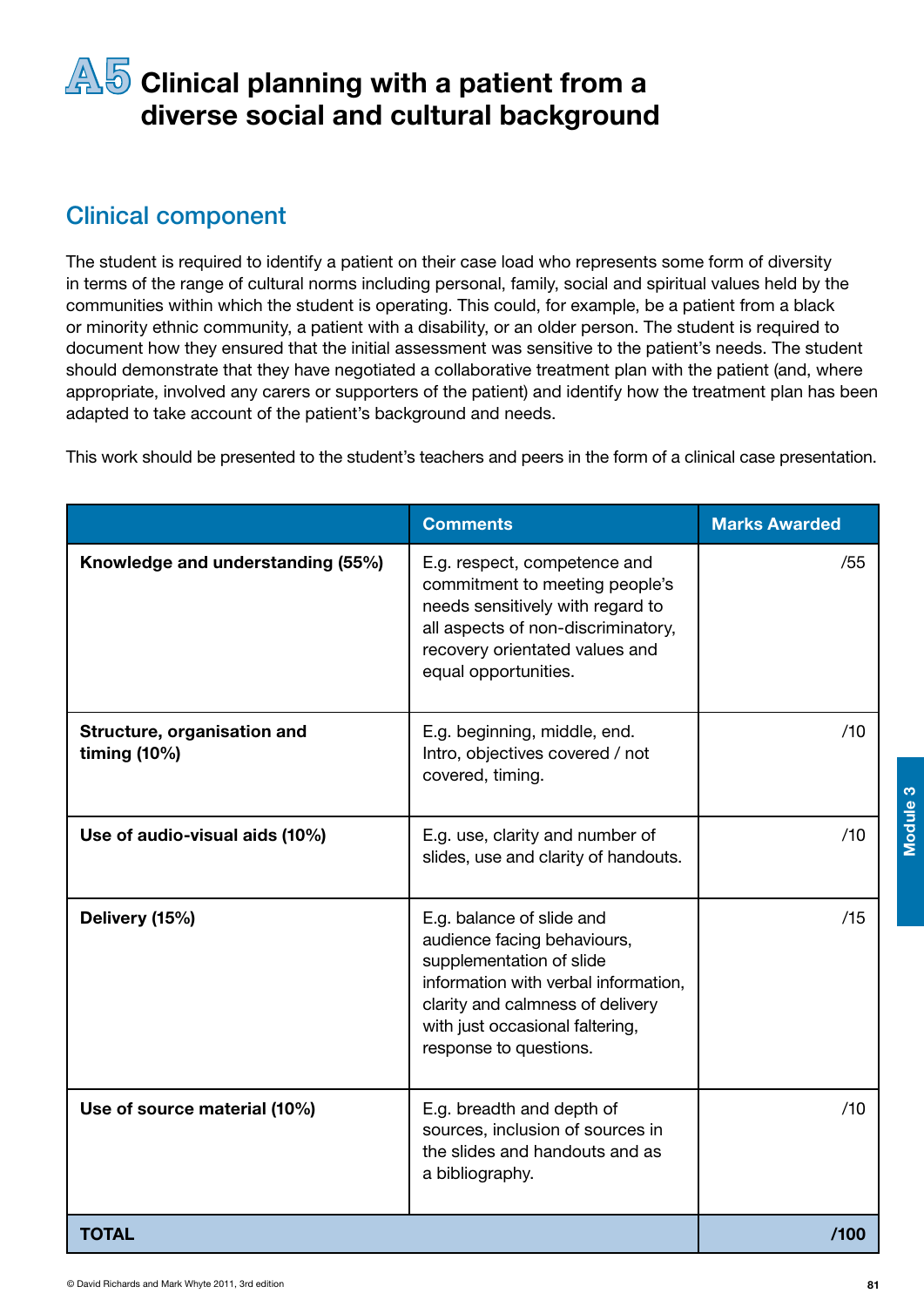

## **A6** Markers' guidelines for reflective commentary on the clinical planning exercise with a patient from a diverse social and cultural background

#### Academic component

The worker is required to complete a 1000 word reflective commentary on their conduct of the initial assessment and subsequent treatment plan.

Institutions might wish to produce their own marking grid for this assignment utilising their own in-house criteria. The following provides a possible template for the assignment with indicative percentages of the marks in various categories.

#### Knowledge and understanding (25%)

The student should demonstrate good understanding of the principles of patient-centred assessment and collaborative treatment planning. They should display knowledge of how to ensure that assessment and treatment planning are sensitive to a range of patient needs.

#### Structure and organisation (10%)

The commentary should be logically and systematically structured. It should be well written and error-free and presented in accordance with the institution's guidelines.

#### Application of theory to practice (25%)

Discussion of the student's practice performance should be supported by reference to the literature on the skills involved in patient-centred assessment and collaborative treatment planning and with rationales for how these might be adapted to meet a range of diverse patient needs.

#### Critical reflection (30%)

The commentary should be analytical in nature and should document what went well and why and identify any areas for improvement saying how and why these might be achieved. The analysis should make reference to key concepts and theories.

#### Use of source material (10%)

The commentary should be supported by a good depth and breadth of source material, referenced in accordance with the institution's guidelines on referencing.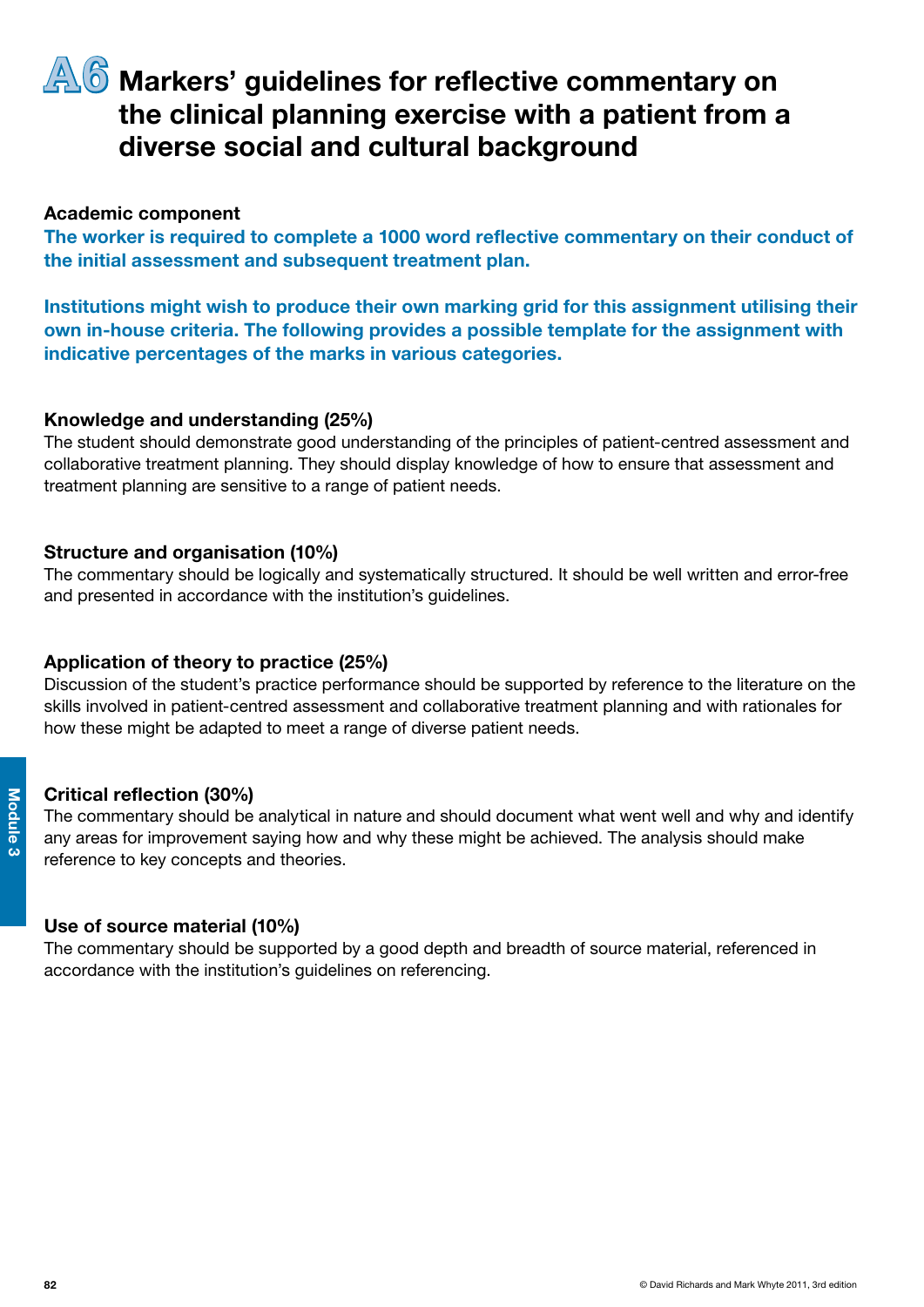

Module 3 Module 3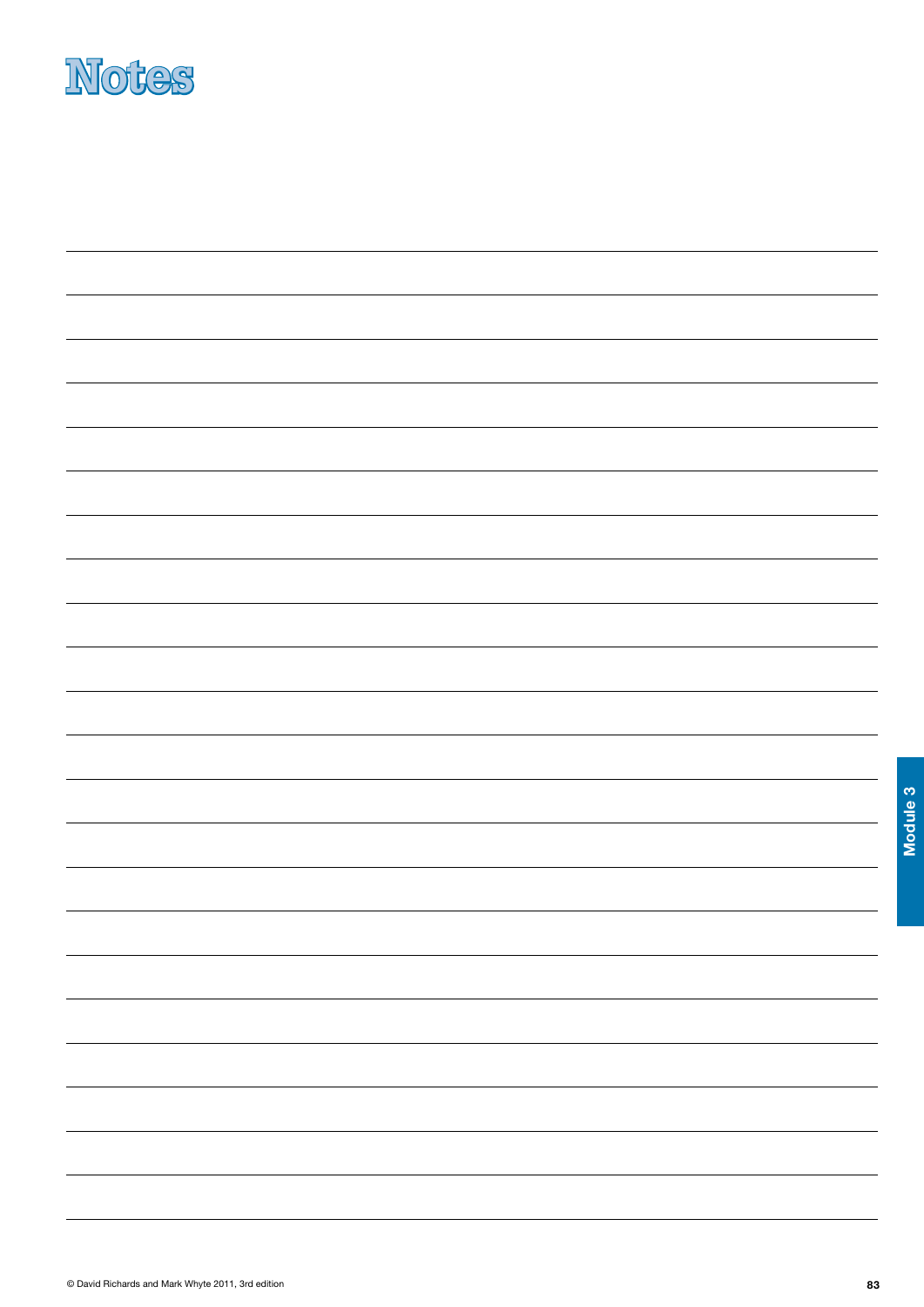## Reflection, Module 4: working within an employment, social and healthcare context

### Aims of module

Psychological wellbeing practitioners delivering low intensity interventions are expected to operate in a stepped-care, high-volume environment carrying as many as 45 active cases at any one time, with workers completing treatment of between 175 and 250 patients per year. Workers must be able to manage case loads, operate safely and to high standards and use supervision to aid their clinical decision making. Psychological wellbeing practitioners need to recognise their own limitations and direct people to resources appropriate to their needs, including step-up therapy; and they must focus on social inclusion – including return to work or other meaningful activity – as well as clinical improvement. To do so they must have knowledge of a wide range of social and health resources available through statutory and community agencies.

They must have a clear understanding of what constitutes high-intensity psychological treatment and how this differs from low-intensity work. This module will, therefore, equip workers with an understanding of the complexity of people's health, social and occupational needs and the services which can support people to recovery. It will develop workers' decision-making abilities and enable them to use supervision and to recognise when and where it is appropriate to seek further advice or for the patient to access a signposted or step-up service. Skills teaching will develop workers' clinical management, liaison and decision-making competences in the delivery of support to patients, particularly where they require intervention or advice outside the core low-intensity evidence-based individual or group interventions taught in module 2.

## Learning outcomes

1. Demonstrate competence in managing a case load of people with common mental health problems efficiently and safely.

2. Demonstrate knowledge of and competence in using supervision to assist the worker's delivery of low-intensity psychological and / or pharmacological treatment programmes for common mental health problems.

3. Appreciate and critically evaluate a range of employment, occupational and well-being strategies to help patients manage their emotional distress and disturbance.

4. Demonstrate knowledge of and competence in gathering patient-centred information on employment needs, well-being and social inclusion. 5. Demonstrate an appreciation of the worker's own level of competence and an understanding of how to work within a team and with other agencies with additional specific roles which cannot be fulfilled by the worker alone.

6. Demonstrate a clear understanding of what constitutes high-intensity psychological treatment and how this differs from low-intensity work.

7. Demonstrate knowledge of and competence in liaison with and signposting to other agencies delivering employment, occupational and other advice and services.

8. Critically appraise how the complex systems of community, statutory and voluntary sector provision of services work together.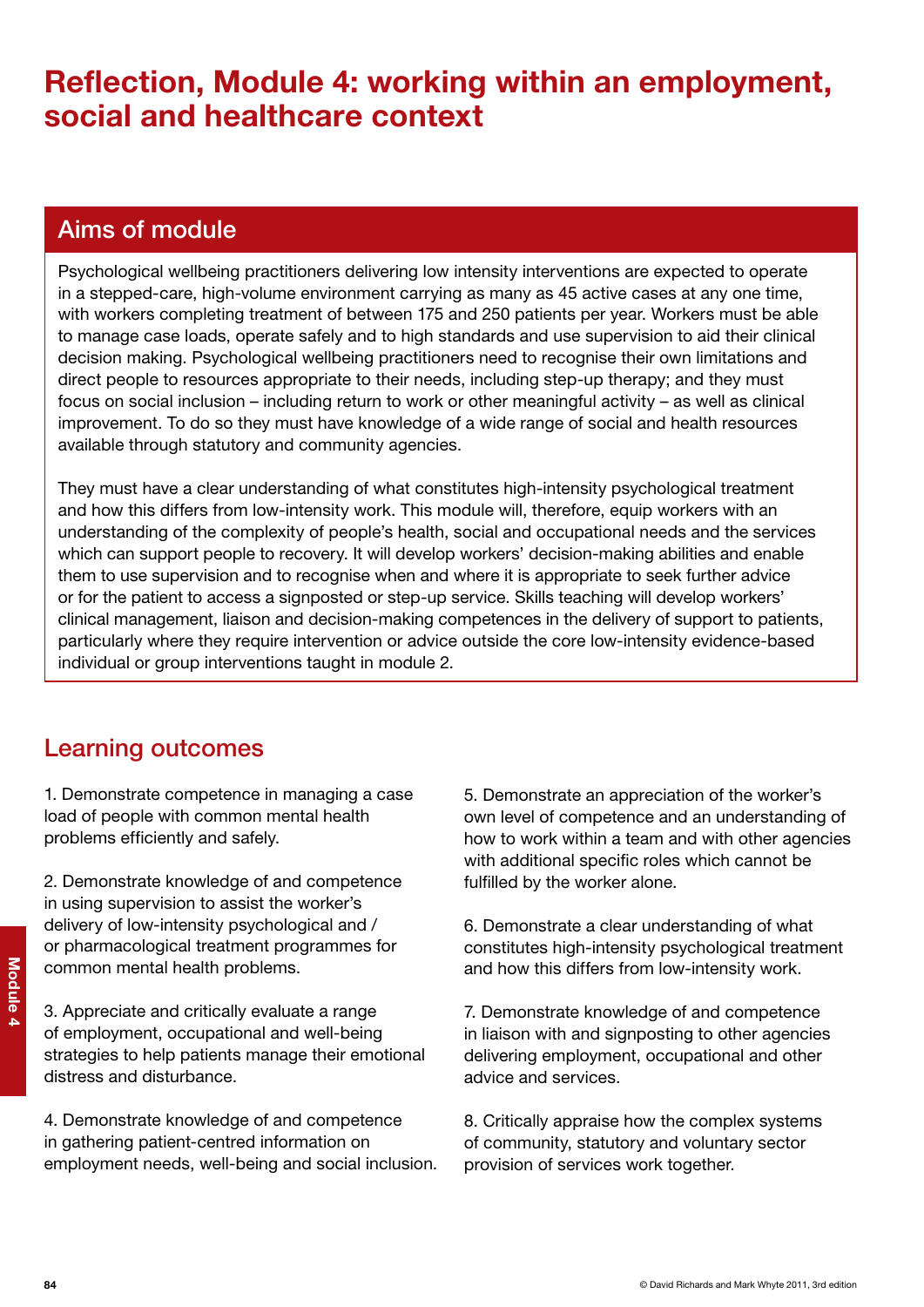| Learning and teaching strategies |                                                    |  |  |  |  |
|----------------------------------|----------------------------------------------------|--|--|--|--|
| <b>Knowledge</b>                 | <b>Skills</b>                                      |  |  |  |  |
| Lectures                         | Clinical simulation in small supervised groups     |  |  |  |  |
| <b>Seminars</b>                  | Supervised practice through direct patient contact |  |  |  |  |
| Discussion groups                |                                                    |  |  |  |  |
| Guided reading                   |                                                    |  |  |  |  |
| Independent study                |                                                    |  |  |  |  |

### Assessment strategies

A standardised role-play scenario where workers are required to demonstrate skills in preparing for and using supervision. This will be videotaped and assessed by teaching staff using a standardised assessment measure.

Workers must also provide a 1,500-word reflective commentary on their performance.

Both parts must be passed.

An exam to assess module knowledge against the learning outcomes.

Successful completion of the following practice outcomes:

- 1. The effective management of a case load to ensure prompt and efficient access to care for patients on the worker's case load, including referral to step-up and signposted services.
- 2. Demonstrating the ability to use regular scheduled supervision to the benefit of effective case management and personal development.
- 3. Integration of worklessness and employment initiatives into daily clinical practice to the benefit of all patients.

### Duration

10 days in total over 10 weeks, running parallel with module 3:

• One day per week for 10 weeks, half the time to be spent in class in theoretical teaching and clinical simulation, the other half in the workplace undertaking supervised practice.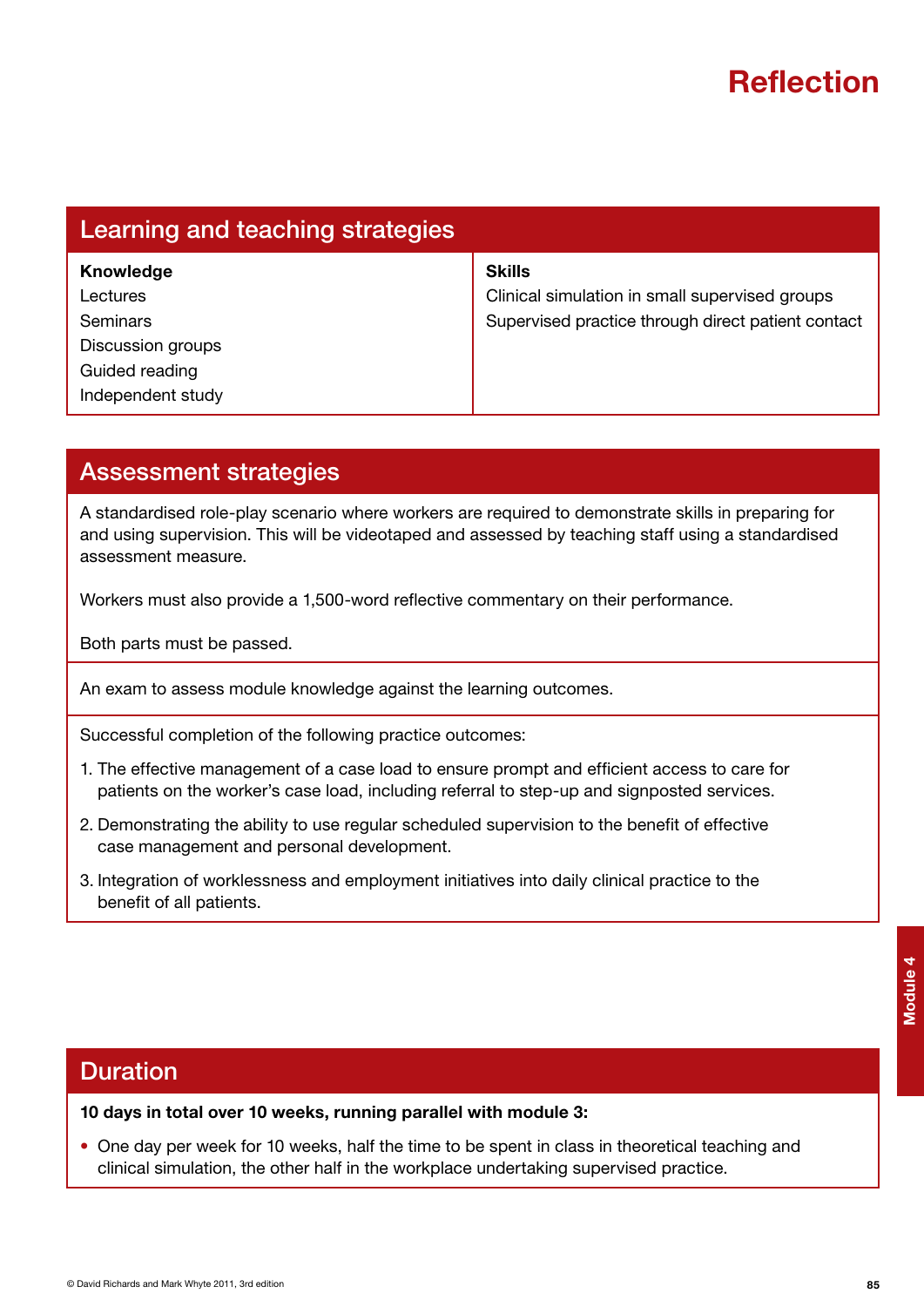## **Reflection**

## Further reading

Adam, S., Emmerson, C., Frayne, C. & Goodman, A., 2006. Early quantitative evidence on the impact of the Pathways to Work pilots: A report of research carried out by the Institute of Fiscal Studies on behalf of the Department for Work and Pensions. Department of Work and Pensions Research Report No. 354.

Bennett-Levy, J., Richards, D.A. & Farrand, P., et al., eds., 2010. The Oxford Guide to Low Intensity CBT Interventions. Oxford: Oxford University Press.

Black, C., 2008. Working for a healthier tomorrow. London: TSO. Available at http://www.workingforhealth. gov.uk/documents/working-for-a-healthier-tomorrowtagged.pdf

Bower, P. & Gilbody, S., 2005. Managing common mental health disorders in primary care: conceptual models and evidence base. BMJ, 330, p.839-842.

Clark, D.M., Layard, R., Smithies, R., Richards, D.A., Suckling, R., and Wright, B., 2009. Improving access to psychological therapy: initial evaluation of two UK demonstration sites. Behaviour Research and Therapy 47, 910-920.

Cobb, A., 2006. Managing for mental health: the Mind employers resource pack. London: Mind.

Gask, L., Lester, H., Kendrick, A. & Peveler, R., eds., 2008. Handbook of primary care mental health. London: Gaskell Publishing.

Gilbody, S. et al., 2006. Collaborative care for depression in primary care: Making sense of a complex intervention: systematic review and meta-regression. British Journal of Psychiatry, 189, p.484-493.

Gray, P., 1999. Mental health in the workplace: tackling the effects of stress. London: The Mental Health Foundation.

Layard, R., 2006. The depression report. London: London School of Economics.

Lester, H. & Glasby, J., 2006. Mental health policy and practice. Basingstoke: Palgrave Macmillan. Ch. 2, 3, 8 & 9.

Myles, P. & Rushforth, D., 2007. A complete guide to primary care mental health. London: Robinson.

National Institute for Clinical Excellence, 2005. Posttraumatic stress disorder (PTSD): the management of PTSD in adults and children in primary and secondary care. London: National Institute for Clinical Excellence. National Institute for Clinical Excellence, 2006 Obsessive-compulsive disorder: core interventions in the treatment of obsessive-compulsive disorder and body dysmorphic disorder. London: National Institute for Clinical Excellence.

Generalised anxiety disorder and panic disorder (with or without agoraphobia) in adults Management in primary, secondary and community care. London: National Institute for Clinical Excellence.

National Institute for Clinical Excellence, 2009. Depression in Adults (update), Depression: the treatment and management of depression in adults. London: National Institute for Clinical Excellence.

Pilgrim, D. & Rogers, A., 2005. Sociology of mental health. 3rd edition. Maidenhead: The Open University Press.

Raistrick, H. & Richards, D., 2006. Designing primary care mental health services. Hyde: Care Services Improvement Partnership.

Richards, D. & Suckling, R., 2008. Improving access to psychological therapy: the Doncaster demonstration site organisational model. Clinical Psychology Forum, 181, p.9-16.

Repper, J. & Perkins, R., 2003. Social inclusion and recovery. London: Bailliere Tindall.

Richards, D.A. and Suckling, R., 2009. Improving Access to Psychological Therapies (IAPT): Phase IV Prospective Cohort Study. British Journal of Clinical Psychology, doi: 10.1348/014466509X405178.

Roth, A. & Pilling, S., 2007. The competences required to deliver effective cognitive and behavioural therapy for people with depression and with anxiety disorders. London: Department of Health.

Sainsbury Centre for Mental Health, 2003. On our own terms: users and survivors of mental health services working together for support and change. London: SCMH.

Westbrook, D., Kennerley, H. & Kirk, J., 2007. An introduction to cognitive behaviour therapy: skills and applications. Michigan: Sage.

Module 4

Module<sub>4</sub>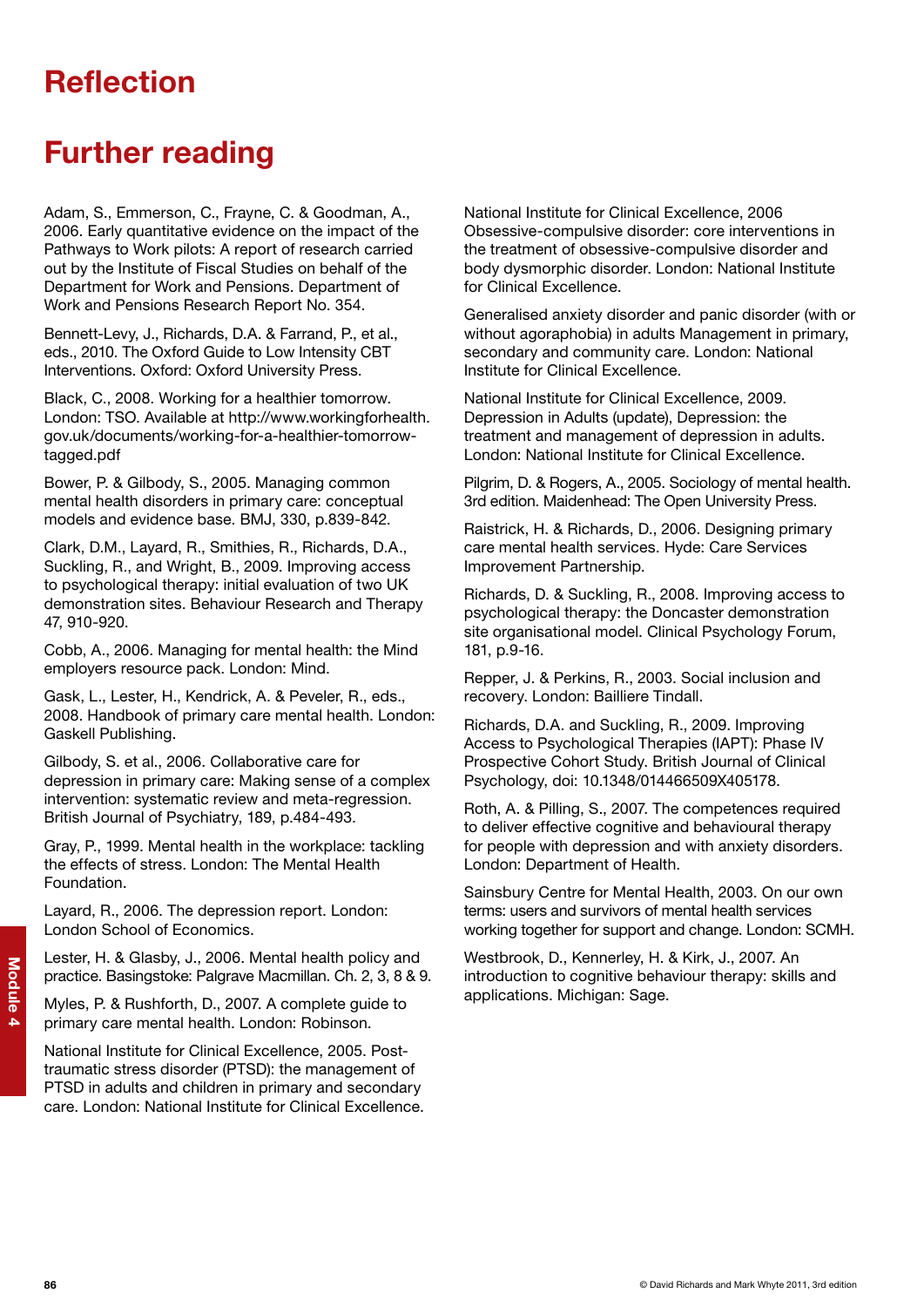## How to plan the clinical case management supervision assessment

Students should be given a portfolio of at least 20 cases from which they will select 10-12 for supervision. These cases should meet the following criteria for supervision and should be pre-determined by educators and examiners, but not communicated to students. The remaining cases would be routine ones which do not require immediate supervision.

Cases should be a mix of patient scenarios which describe the following situations:

#### Some new patients: at least three scenarios

Each scenario should provide sufficient information so that students can extract a succinct problem summary statement from information in the scenario including: gender, age, main problem, triggers, autonomic, behavioural and cognitive symptoms, impact, level of risk, onset and duration of current problem, previous episodes, past treatment, current scores on clinical measures, any co-morbidity issues, any cultural, language or disability considerations, employment status, current treatment from GP or other workers, low-intensity treatment plan, low-intensity action already initiated. The information should be presented clearly but not necessarily in the 'right' order. At least one of these patients should be unsuitable for low-intensity treatment.

#### Some patients at certain predetermined intervals in treatment, no less than fourweekly: one to three scenarios

Information should be presented as above but with additional material on: intervention summary; number of contacts; duration of contacts; patient progress including patients' engagement with and response to low-intensity treatment; risk management plan, scores on sessional clinical outcome measures.

#### Some patients with risk levels above a predetermined threshold: one to three scenarios

A number of scenarios should be presented where patients are at higher risk: for example, someone with frequent thoughts of suicide but no plans; someone who is an active suicide risk; someone who may be at risk of neglecting their children. These scenarios should include all the information presented in first two scenario categories with the addition of information on what the psychological wellbeing practitioner did to manage the patient's risk during their last contact with this patient.

Some patients with high scores on clinical measures above a predetermined threshold – ordinarily a score of 15 or more on the PHQ9 or GAD7: one to three scenarios Scenarios should include information covered in first two scenario categories where clinical outcome measures are above 15 on one or other of the PHQ9 and GAD7.

#### Some patients who are overdue for appointments: one to two scenarios

Scenarios should include all the information in first two scenario categories plus information on the number of attempts the psychological wellbeing practitioner has made to contact the patient including telephone calls, time of calls, letters and other contact attempts.

#### Some patients where it is clear the student/ psychological wellbeing practitioner should be seeking self-determined advice: one to two scenarios

At least one scenario should be presented which is within the competency of the psychological wellbeing practitioner but where there is comorbidity requiring advice from supervisors.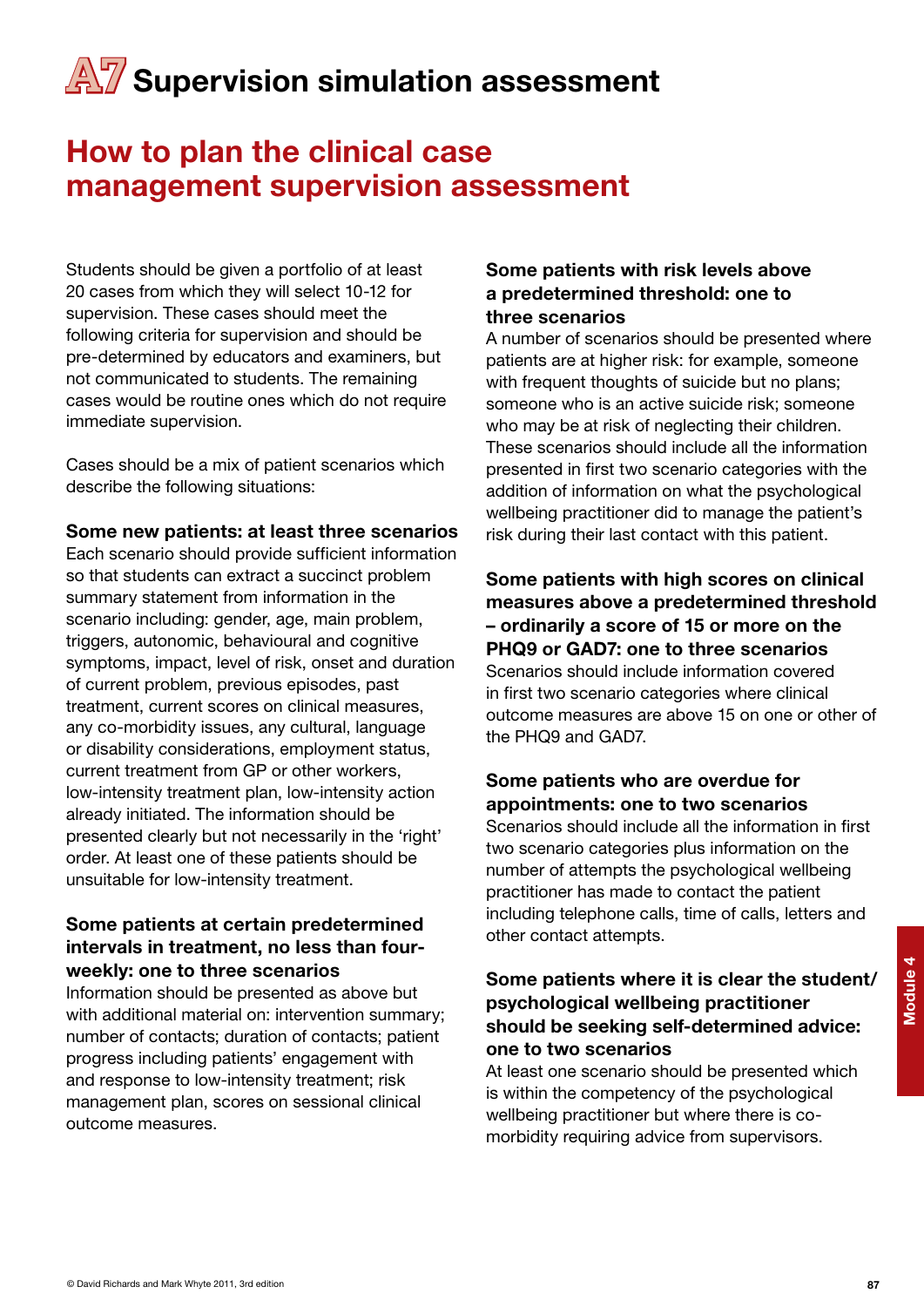## Clinical case management supervision assessment: How to use this rating sheet

#### This rating sheet is divided into five sections:

- 1. Selection of cases for supervision
- 2 Introduction to the supervision session
- 3. Information giving
- 4. Discussion of clinical options
- 5. Shared decision making

Each section includes a number of competences which are specific and central to these five aspects of clinical case management supervision.

Each component of the rating sheet is divided into three columns. Assessors should rate each competence according to observations made of the student's performance. The right-hand column represents an aspect of the performance which was not conducted sufficiently well to be regarded as competent. The middle column should be ticked when students displayed the behaviours necessary but could have done more. The left-hand column is reserved for students who are fully competent in the relevant skill. Guidelines are given in each cell of the rating sheet to assist assessors make an objective judgement of competence.

The four sections are weighted: 5% for the selection of cases for supervision section, 5% for the introduction to the supervision session section; 20% for the information giving section, 40% for the discussion of clinical options section, 30% for the shared decision making section'. Module 4

Each section is rated from 0 – 10 and multiplied by the relevant weighting to give a final score. The assessment is marked as an overall pass / fail exercise.

The information giving section MUST be passed independently – students cannot fail the information giving section and make up marks on the other four sections. The section ratings given should reflect the amalgamated ticks given in each cell, the majority of which would need to be in the left-hand or middle columns to constitute a pass. Because competence ratings are dependent on multiple criteria, the overall percentage ratings are indicative only and used to give students feedback rather than indicate concrete competence performance differences between students.

It is best to use this assessment sheet on filmed supervision simulation interviews using actors, clinical or teaching staff with clear instructions on how to role play supervisors. This allows the scenarios being assessed to be consistent between students. Filming also allows double blind marking, external examiner scrutiny and an audit trail. Finally, filming allows students to observe their own supervision session in order to write a reflective commentary on their own performance. The reflective commentary is subject to the examination regulations of the awarding body and is assessed accordingly.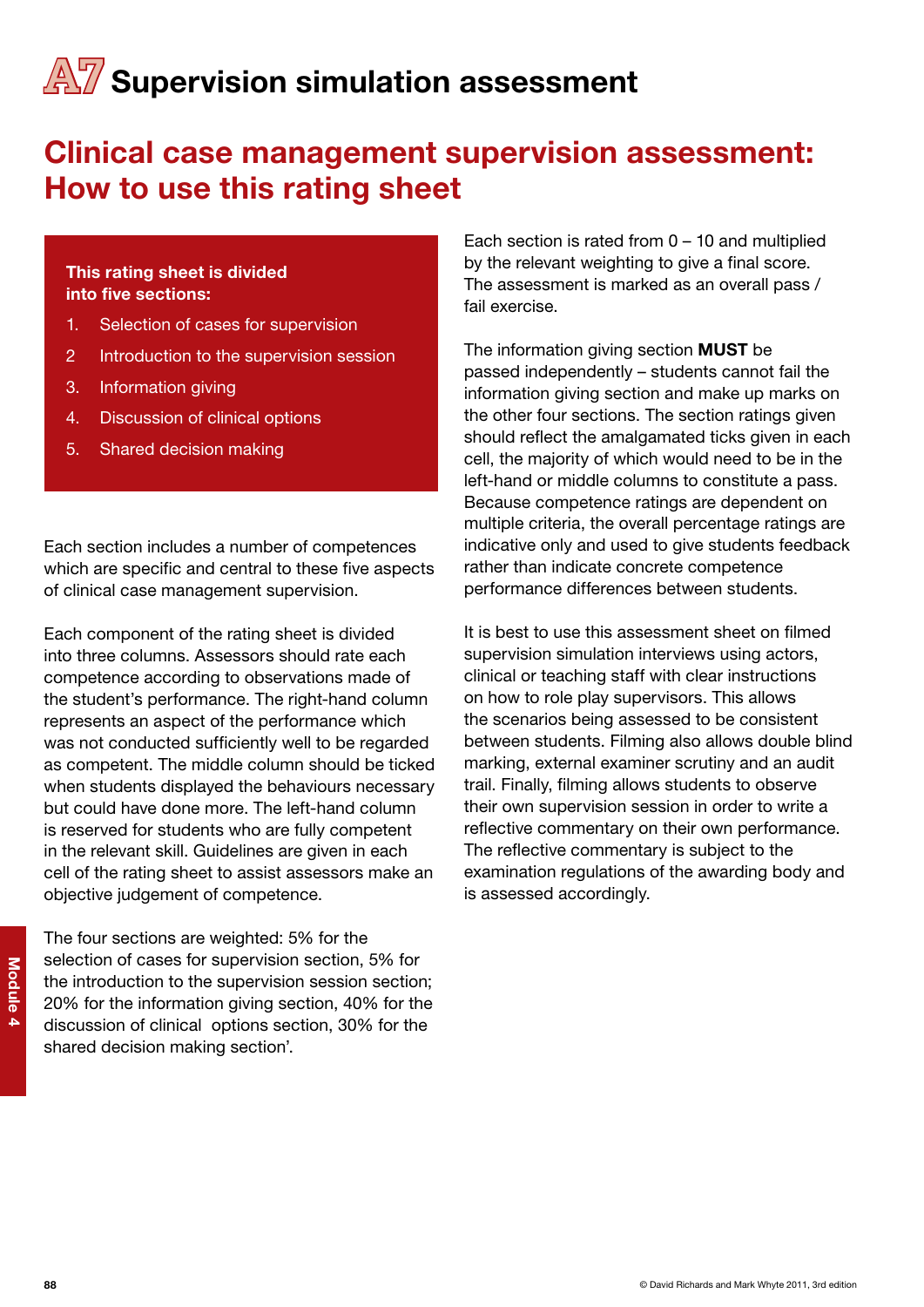Participant Number: Date:

## Selection of cases for supervision – WEIGHTING 5%

|                                                                                                                                       | <b>Clear evidence</b>                       | Some evidence                                                          | <b>Insufficient evidence</b>                                        |
|---------------------------------------------------------------------------------------------------------------------------------------|---------------------------------------------|------------------------------------------------------------------------|---------------------------------------------------------------------|
|                                                                                                                                       | demonstrated                                | demonstrated                                                           | demonstrated                                                        |
|                                                                                                                                       | (The student fully)                         | (The student                                                           | (The student                                                        |
|                                                                                                                                       | demonstrated the                            | demonstrates part of                                                   | demonstrated                                                        |
|                                                                                                                                       | criteria)                                   | the skill or limited skill)                                            | insufficient skill)                                                 |
| <b>Student has selected</b><br>the correct cases<br>identified for<br>supervision from<br>the case load in the<br>simulation exercise | (All cases correctly<br><i>identified</i> ) | (No more than 20% of<br>cases missing from the<br>student's selection) | (More than 20% of<br>cases missing from the<br>student's selection) |

|  |  |  | 0 1 2 3 4 5 6 7 8 9 10 |  |  |
|--|--|--|------------------------|--|--|
|  |  |  |                        |  |  |

Module 4

Module 4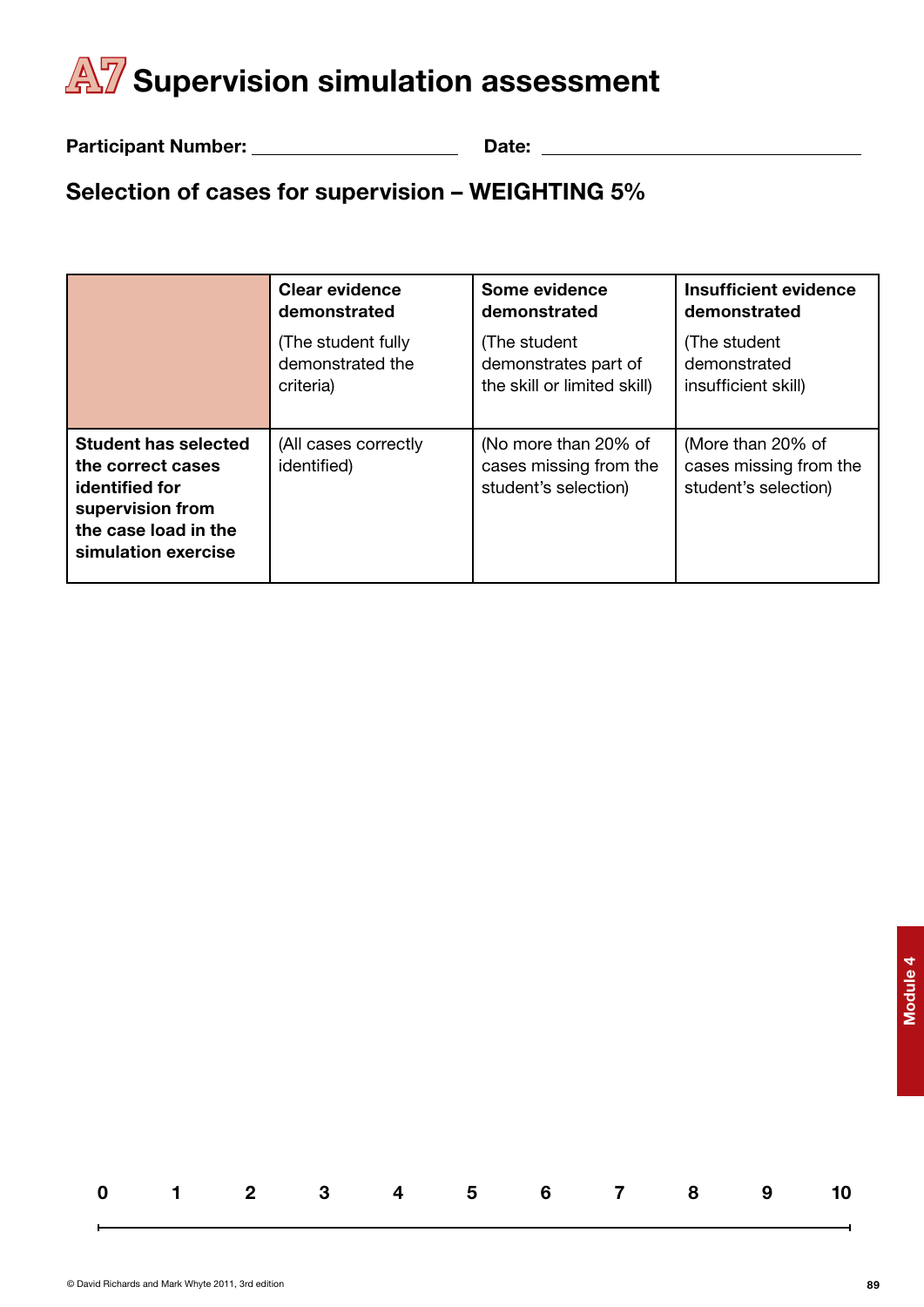Participant Number: Date:

## Introduction to supervision session – WEIGHTING 5%

|                                                                                                                                      | <b>Clear evidence</b><br>demonstrated                       | Some evidence<br>demonstrated                   | <b>Insufficient evidence</b><br>demonstrated |
|--------------------------------------------------------------------------------------------------------------------------------------|-------------------------------------------------------------|-------------------------------------------------|----------------------------------------------|
| Student presents the<br>total number of cases<br>on his / her active case<br>load to the supervisor                                  | (Presents this<br>information)                              |                                                 | (Does not present this<br>information)       |
| Student presents the<br>number of cases for<br>supervision to the<br>supervisor                                                      | (Presents this<br>information)                              |                                                 | (Does not present this<br>information)       |
| Student organises the<br>cases for supervision<br>using supervision case<br>categories and states<br>the numbers in each<br>category | (Presents a category<br>summary for all cases<br>presented) | (Incompletely presents)<br>categories of cases) | (Does not present case<br>categories)        |

0 1 2 3 4 5 6 7 8 9 10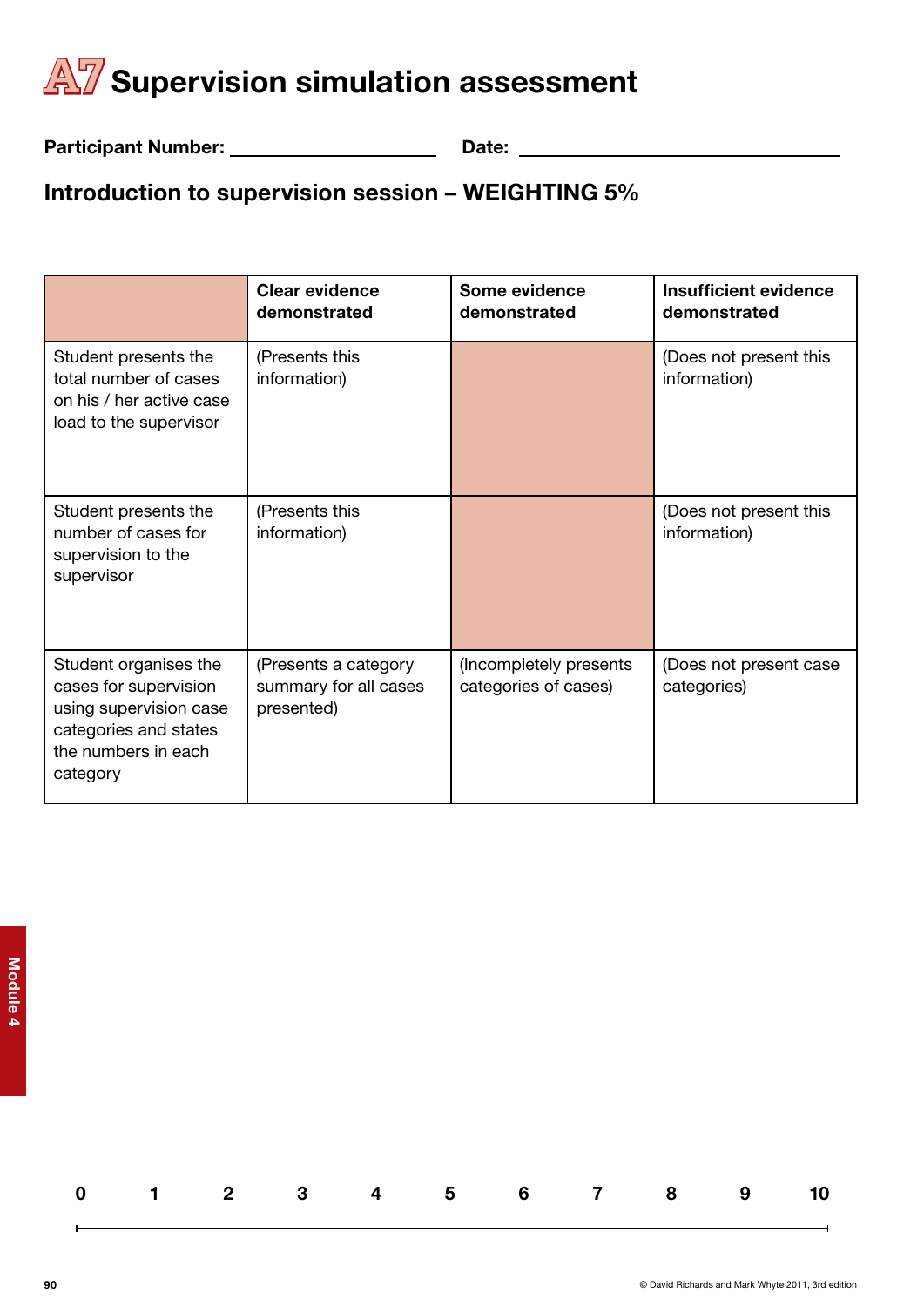## Information giving skills – WEIGHTING 20%

|                                                              | <b>Clear evidence</b><br>demonstrated    | Some evidence<br>demonstrated                              | <b>Insufficient evidence</b><br>demonstrated            |
|--------------------------------------------------------------|------------------------------------------|------------------------------------------------------------|---------------------------------------------------------|
| Information presented<br>for <b>ALL</b> cases                | (Information presented<br>for all cases) | (Information missing<br>from no more than 20%<br>of cases) | (Information missing<br>from more than 20% of<br>cases) |
| Gender                                                       |                                          |                                                            |                                                         |
| Age                                                          |                                          |                                                            |                                                         |
| <b>Main problem</b><br>statement                             |                                          |                                                            |                                                         |
| <b>Level of risk</b>                                         |                                          |                                                            |                                                         |
| <b>Onset and duration</b><br>of current problem              |                                          |                                                            |                                                         |
| Previous episodes,<br>past treatment                         |                                          |                                                            |                                                         |
| <b>Current scores on</b><br>clinical measures                |                                          |                                                            |                                                         |
| <b>Co-morbidity issues</b>                                   |                                          |                                                            |                                                         |
| <b>Cultural, language</b><br>or disability<br>considerations |                                          |                                                            |                                                         |
| <b>Employment status</b>                                     |                                          |                                                            |                                                         |
| <b>Treatment from GP</b><br>or other workers                 |                                          |                                                            |                                                         |
| Low-intensity<br>treatment plan                              |                                          |                                                            |                                                         |
| Low-intensity action<br>already initiated                    |                                          |                                                            |                                                         |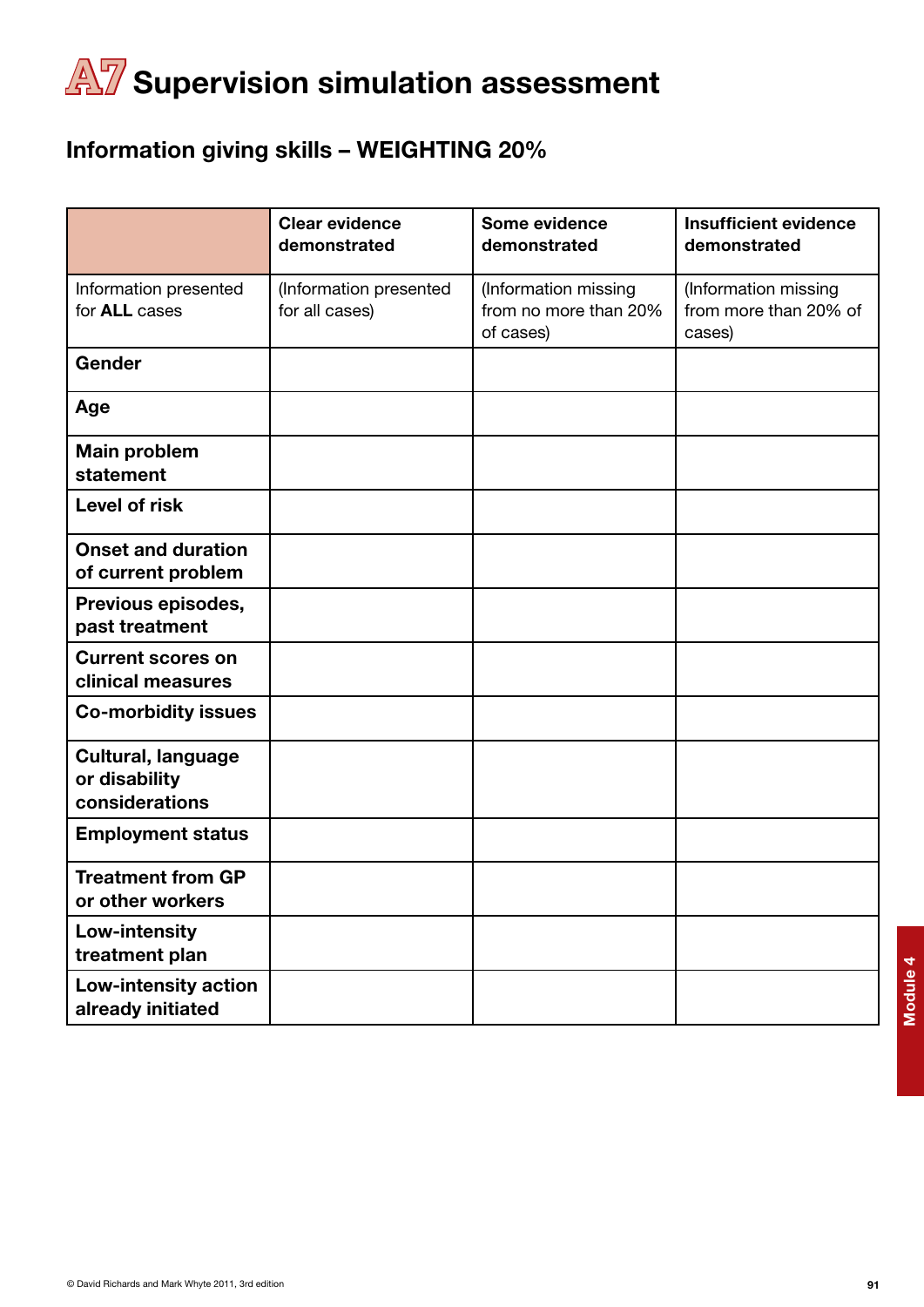## Information giving skills (continued) – WEIGHTING 20%

#### Additional information presented in cases for:

- scheduled review
- risk review
- where outcome measures remain high
- where student specifically requests supervision

|                                                                         | <b>Clear evidence</b><br>demonstrated    | Some evidence<br>demonstrated                              | <b>Insufficient evidence</b><br>demonstrated            |
|-------------------------------------------------------------------------|------------------------------------------|------------------------------------------------------------|---------------------------------------------------------|
|                                                                         | (Information presented<br>for all cases) | (Information missing<br>from no more than 20%<br>of cases) | (Information missing<br>from more than 20%<br>of cases) |
| Reason for supervision                                                  |                                          |                                                            |                                                         |
| Intervention summary                                                    |                                          |                                                            |                                                         |
| Number and duration<br>of contacts                                      |                                          |                                                            |                                                         |
| Patient engagement<br>with low-intensity<br>treatment                   |                                          |                                                            |                                                         |
| Patient response to<br>low-intensity treatment                          |                                          |                                                            |                                                         |
| <b>Continuation scores</b><br>on sessional clinical<br>outcome measures |                                          |                                                            |                                                         |
| Low-intensity<br>treatment plan                                         |                                          |                                                            |                                                         |

#### Additional information presented in cases:

• overdue • not attended • 'dropped out'

|                                            | <b>Clear evidence</b><br>demonstrated    | Some evidence<br>demonstrated                              | <b>Insufficient evidence</b><br>demonstrated            |
|--------------------------------------------|------------------------------------------|------------------------------------------------------------|---------------------------------------------------------|
|                                            | (Information presented<br>for all cases) | (Information missing<br>from no more than 20%<br>of cases) | (Information missing<br>from more than 20%<br>of cases) |
| Reason for supervision                     |                                          |                                                            |                                                         |
| Summary of progress<br>before non-contact  |                                          |                                                            |                                                         |
| Number of contact<br>attempts made         |                                          |                                                            |                                                         |
| Number and methods<br>of contact attempted |                                          |                                                            |                                                         |
|                                            |                                          |                                                            |                                                         |

0 1 2 3 4 5 6 7 8 9 10

Module 4 Module 4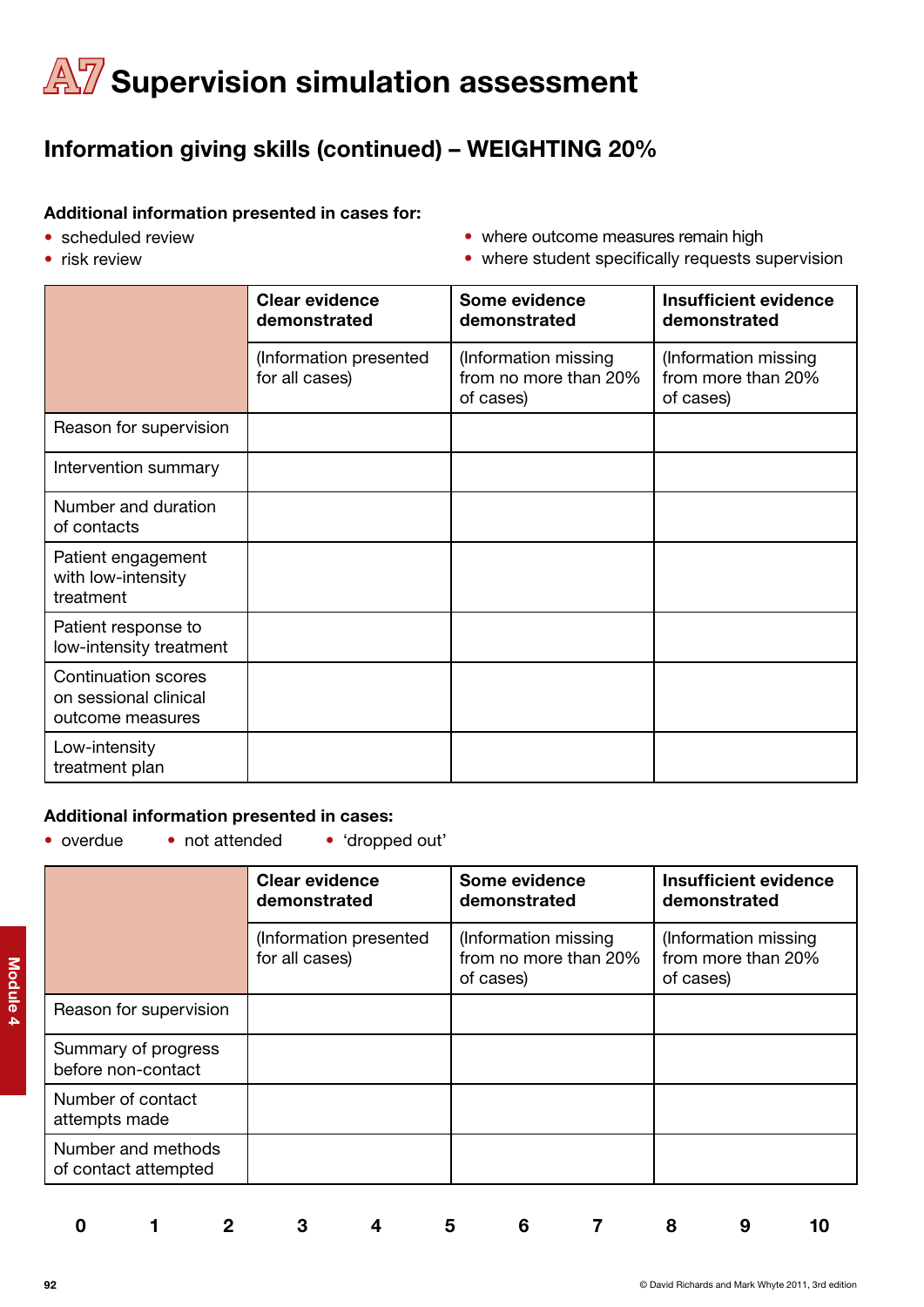### Discussion of cases – WEIGHTING 40%

|                                                                                            | <b>Clear evidence</b><br>demonstrated | Some evidence<br>demonstrated         | <b>Insufficient evidence</b><br>demonstrated |
|--------------------------------------------------------------------------------------------|---------------------------------------|---------------------------------------|----------------------------------------------|
| <b>Student demonstrates</b><br>ability to listen to<br>supervisor                          | (Displays all / most of<br>the time)  | (Displays some / part<br>of the time) | (Not demonstrated)                           |
| Student demonstrates<br>ability to reflect<br>upon and clarify<br>supervisor's<br>comments | (Displays all / most of<br>the time)  | (Displays some / part<br>of the time) | (Not demonstrated)                           |
| <b>Student demonstrates</b><br>ability to make<br>suggestions in<br>supervision            | (Displays all / most of<br>the time)  | (Displays some / part<br>of the time) | (Not demonstrated)                           |

Module 4 Module 4

0 1 2 3 4 5 6 7 8 9 10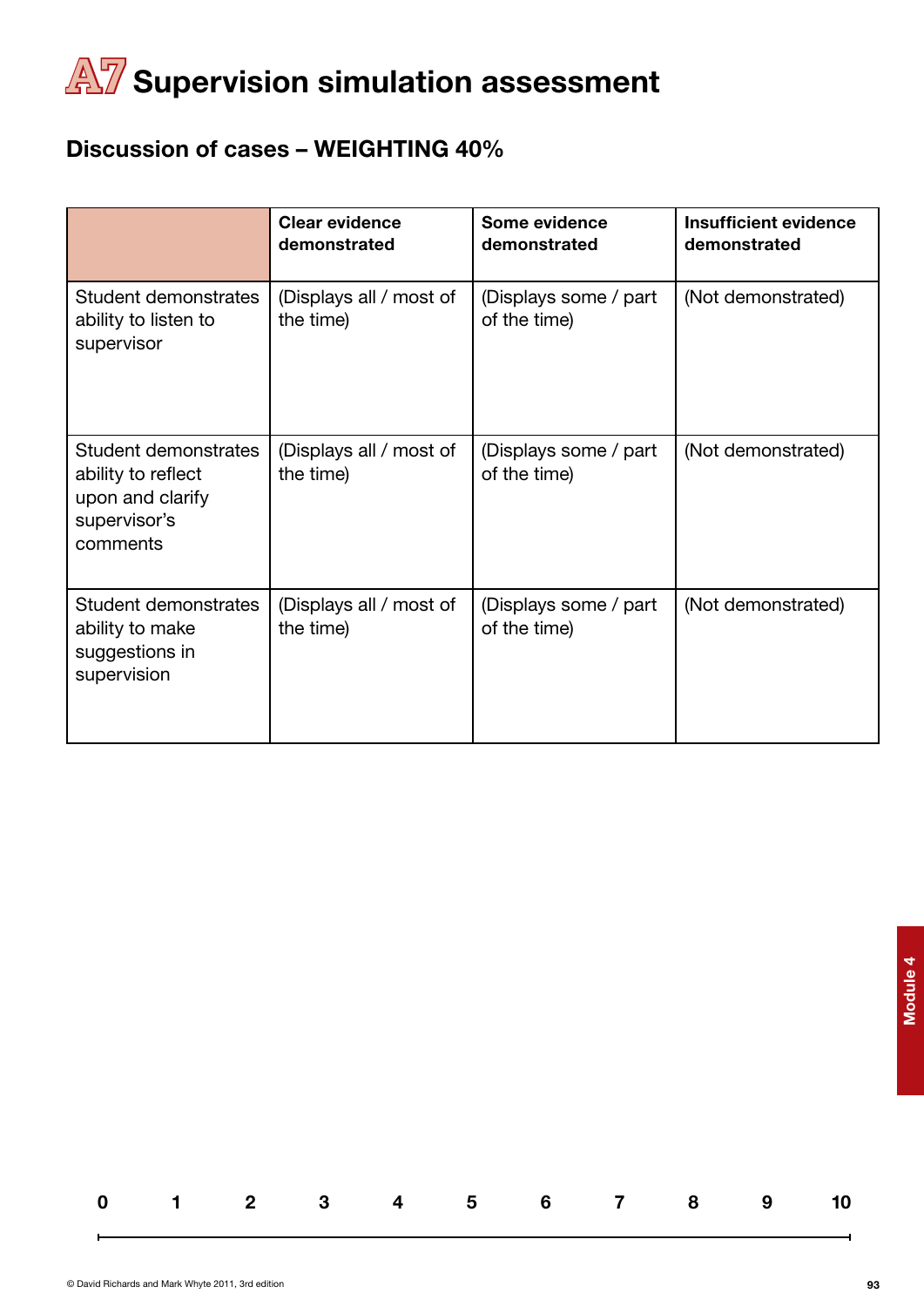## Shared decision making – WEIGHTING 30%

|                                                                                                                                                  | Clear evidence<br>demonstrated                     | Some evidence<br>demonstrated                                                  | <b>Insufficient evidence</b><br>demonstrated                                |
|--------------------------------------------------------------------------------------------------------------------------------------------------|----------------------------------------------------|--------------------------------------------------------------------------------|-----------------------------------------------------------------------------|
| Student demonstrates<br>ability to accurately<br>summarise<br>supervision<br>discussions for each<br>patient                                     | (Clear summary of<br>discussions for all<br>cases) | (Clear summary of<br>discussions missing<br>from no more than<br>20% of cases) | (Clear summary of<br>discussions missing<br>from more than 20%<br>of cases) |
| Student demonstrates<br>ability to formulate a<br>clear action plan for<br>each patient based<br>on the supervision<br>discussion and<br>summary | (Clear action plan<br>made for all cases)          | (Clear action plan<br>missing from no more<br>than 20% of cases)               | (Clear action plan<br>missing from more<br>than 20% of cases)               |
| Student demonstrates<br>an ability to move<br>onto each subsequent<br>case after previous<br>action plan agreed                                  | (Displays all / most of<br>the time)               | (Displays some / part<br>of the time)                                          | (Not demonstrated)                                                          |

0 1 2 3 4 5 6 7 8 9 10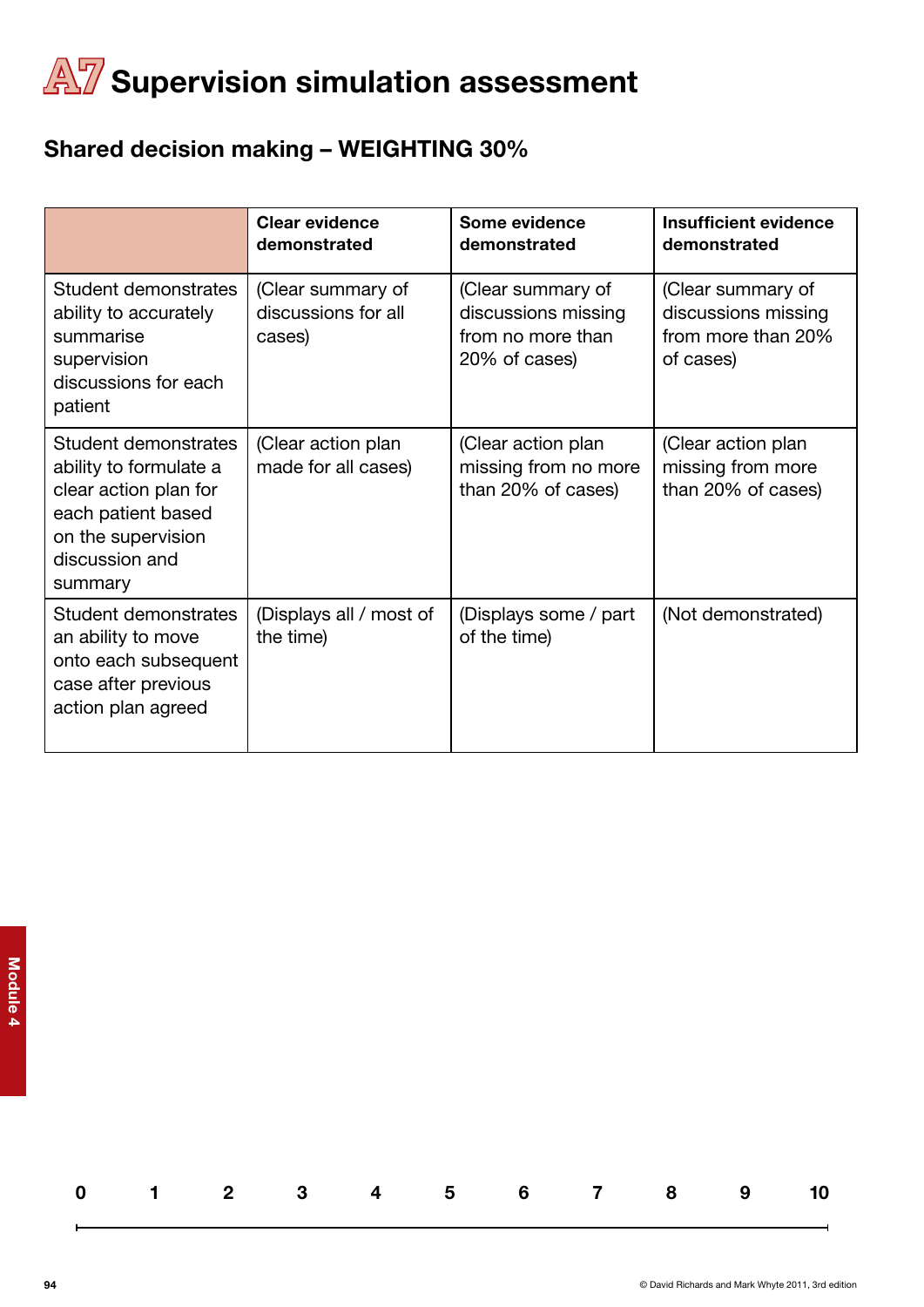## **A8** Markers' guidelines for reflective commentary on supervision simulation assessment

(% aspect weightings given in brackets)

Students should receive a copy of the film clip of their supervision simulation assessment in order to prepare a commentary on their performance. This commentary forms part of the academic assessment for the module. Suggested marking schedules are given below.

#### Knowledge and understanding (25%)

Students should display knowledge and understanding of theories and concepts (relevant to giving information and shared decision making in supervision), suitably integrated into their commentary.

#### Structure and organisation (10%)

The commentary should be logically and systematically structured. It should be legible, error-free and presented in accordance with institution's guidelines.

#### Application of theory to practice (25%)

Discussion of the student's practice performance should be substantiated with reference to particular skills and techniques, with a rationale for their use.

#### Critical reflection (30%)

The commentary should be balanced, detailing what went well, what was learnt from the video, what would be done differently next time, and why. The critical reflection should be supported by reference to key concepts and theories.

#### Use of source material (10%)

The commentary should be informed by reference to relevant source material, suitably acknowledged utilising the institution's accepted system of referencing.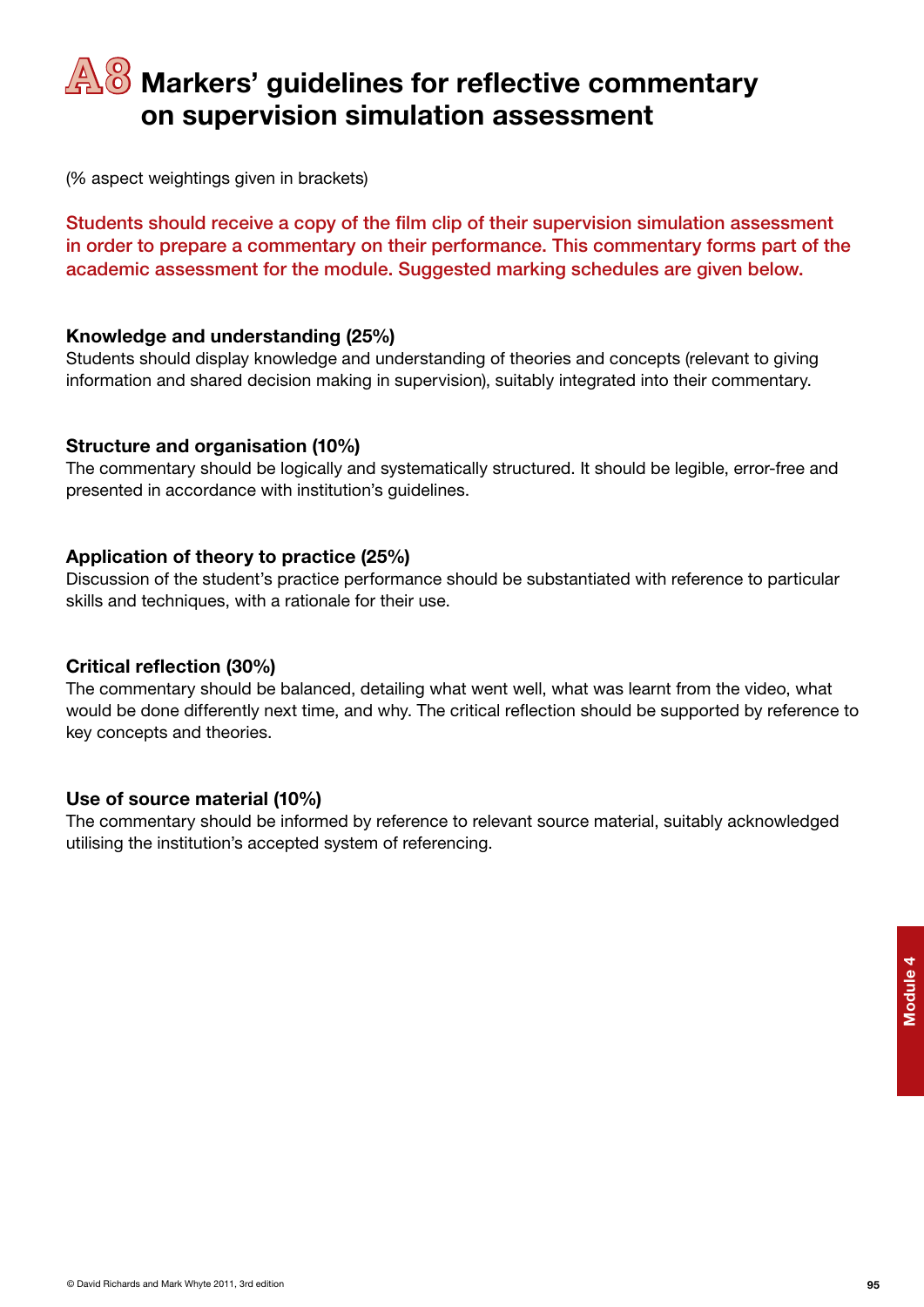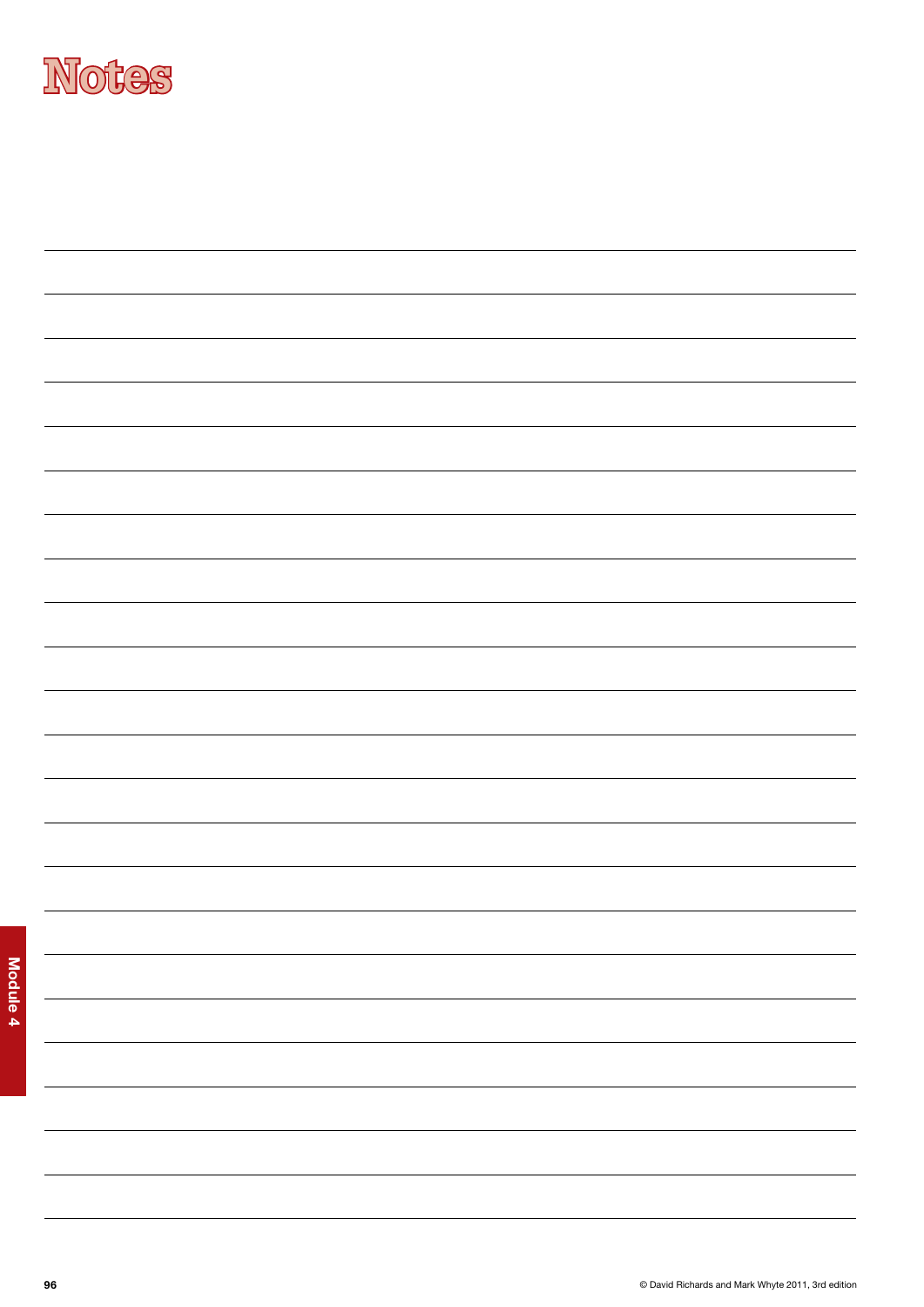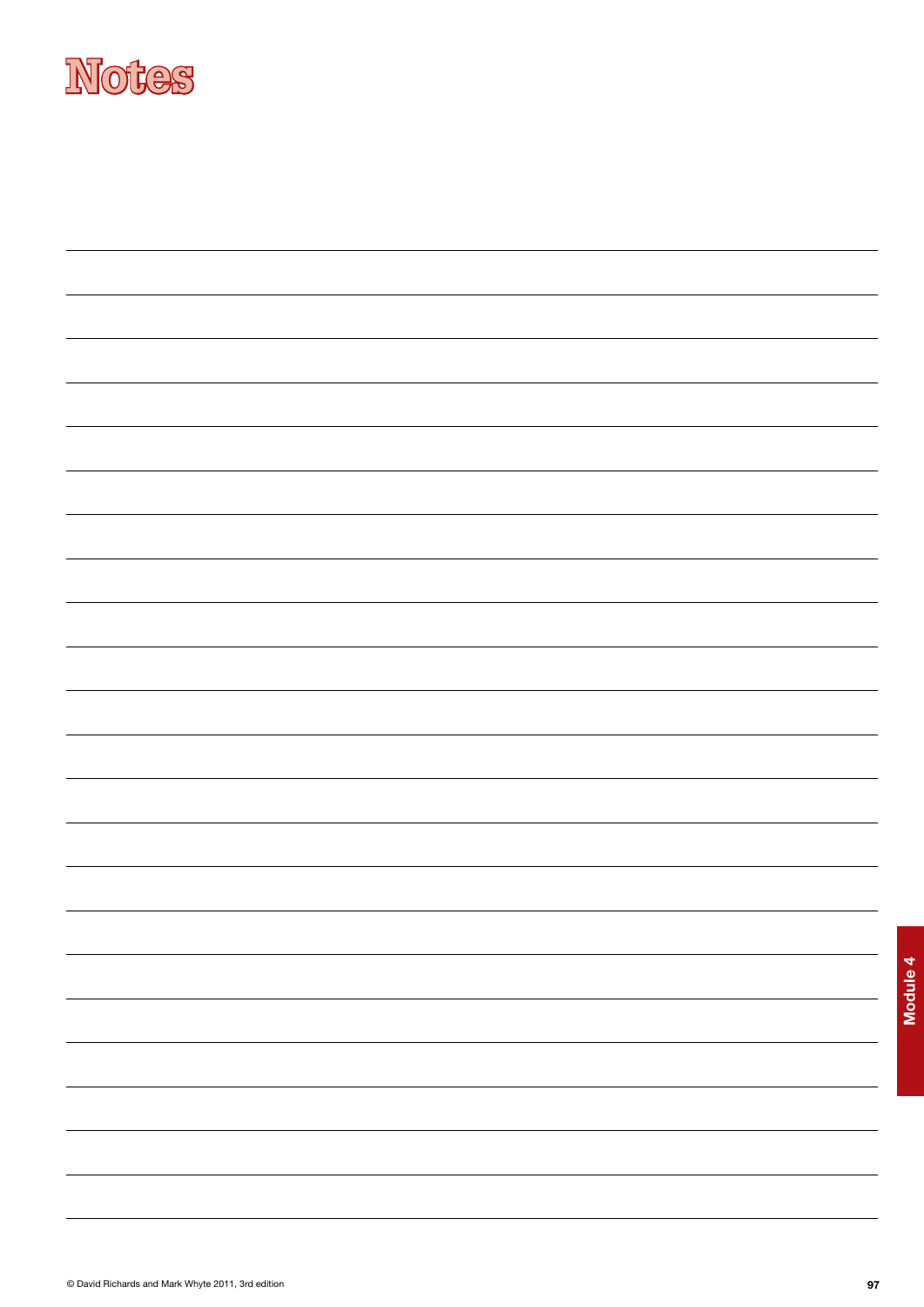

Module 4

Module 4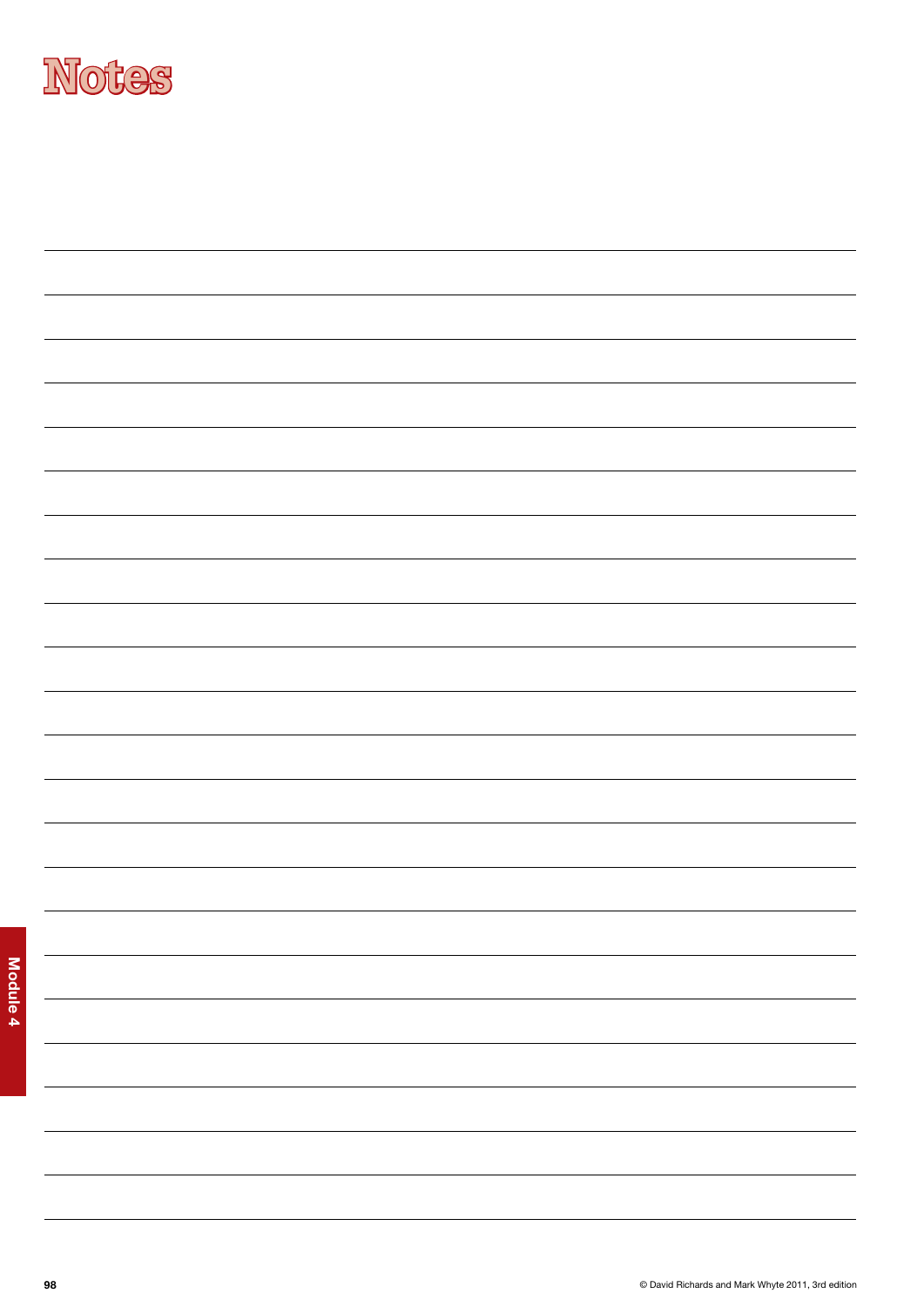#### Join us

Living with mental illness can be isolating for all affected. As a member of Rethink Mental Illness you won't be alone. Join a network of thousands of people and help us challenge attitudes and change lives. Sign up today www.rethink.org/joinus or call 0845 456 0455

#### Support us

We need your help to keep our vital work going. To find out how you can campaign with us, volunteer or donate or call 0845 456 0455 or go to www.rethink.org/getinvolved

#### Information and resources

We have a wealth of information on living with mental illness and support for friends and family. For factsheets, publications and more visit www.rethink.org/information